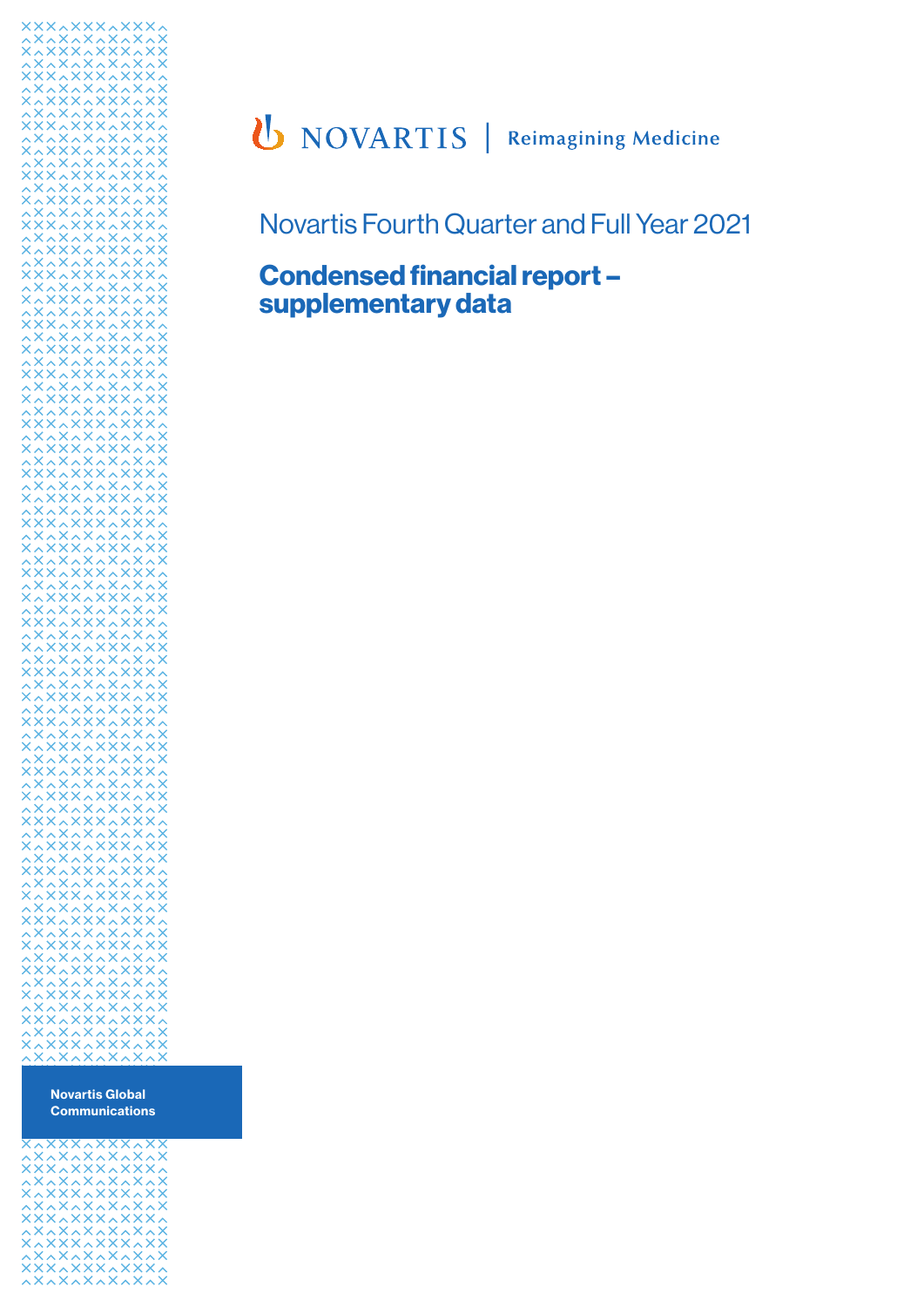# **Novartis Fourth Quarter and Full Year 2021 Condensed Financial Report – Supplementary Data**

| <b>INDEX</b>                                                                                | Page |
|---------------------------------------------------------------------------------------------|------|
| <b>GROUP AND DIVISIONAL OPERATING PERFORMANCE</b>                                           |      |
| Group                                                                                       | 3    |
| <b>Innovative Medicines</b>                                                                 | 7    |
| Sandoz                                                                                      | 14   |
| <b>CASH FLOW AND GROUP BALANCE SHEET</b>                                                    | 16   |
| <b>INNOVATION REVIEW</b>                                                                    | 19   |
| <b>CONDENSED CONSOLIDATED FINANCIAL STATEMENTS</b>                                          |      |
| Consolidated income statements                                                              | 22   |
| Consolidated statements of comprehensive income                                             | 24   |
| Consolidated balance sheets                                                                 | 25   |
| Consolidated statements of changes in equity                                                | 26   |
| Consolidated statements of cash flows                                                       | 29   |
| Notes to condensed consolidated financial statements, including update on legal proceedings | 31   |
| <b>SUPPLEMENTARY INFORMATION</b>                                                            | 50   |
| <b>CORE RESULTS</b>                                                                         |      |
| Reconciliation from IFRS results to core results                                            | 52   |
| Group                                                                                       | 54   |
| <b>Innovative Medicines</b>                                                                 | 56   |
| Sandoz                                                                                      | 57   |
| Corporate                                                                                   | 58   |
| <b>ADDITIONAL INFORMATION</b>                                                               |      |
| Income from associated companies                                                            | 58   |
| Condensed consolidated changes in net debt / Share information                              | 59   |
| Free cash flow                                                                              | 60   |
| Effects of currency fluctuations                                                            | 63   |
| <b>DISCLAIMER</b>                                                                           | 65   |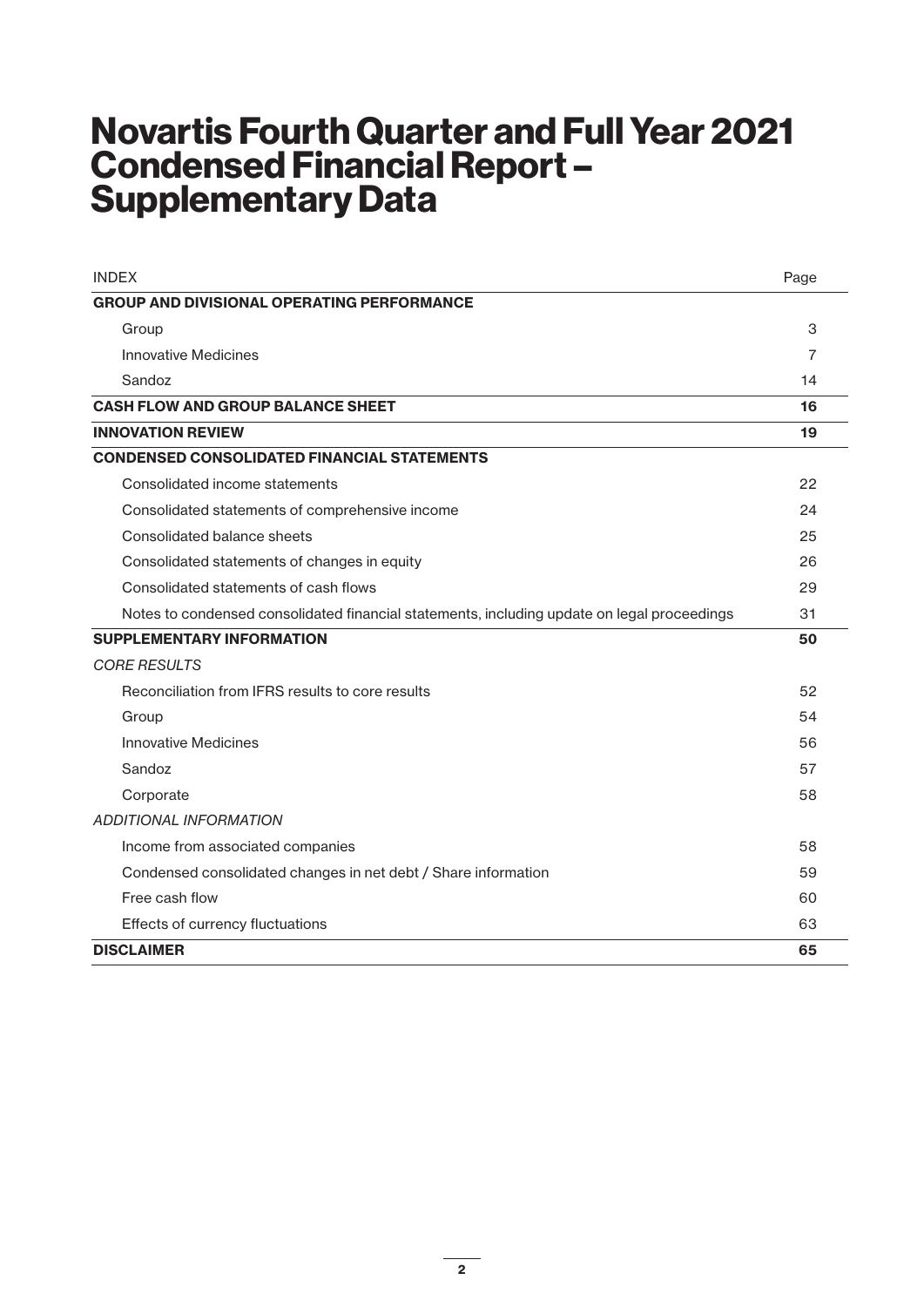# **Group**

### **Key Figures**

|                                      | Q4 2021<br>USD <sub>m</sub> | Q4 2020<br>USD <sub>m</sub> | % change<br><b>USD</b> | % change<br>CC | FY 2021<br>USD <sub>m</sub> | FY 2020<br>USD <sub>m</sub> | % change<br><b>USD</b> | % change<br>cc <sup>1</sup> |
|--------------------------------------|-----------------------------|-----------------------------|------------------------|----------------|-----------------------------|-----------------------------|------------------------|-----------------------------|
| Net sales to third parties           | 13 2 2 9                    | 12770                       | 4                      | 6              | 51 626                      | 48 659                      | 6                      | 4                           |
| Divisional operating income          | 2854                        | 2 7 5 8                     | 3                      | 6              | 12 288                      | 10 215                      | 20                     | 18                          |
| Corporate income and expense,<br>net | $-292$                      | $-114$                      | $-156$                 | $-154$         | $-599$                      | $-63$                       | nm                     | nm                          |
| <b>Operating income</b>              | 2 5 6 2                     | 2 6 4 4                     | $-3$                   | -1             | 11 689                      | 10 152                      | 15                     | 13                          |
| As % of net sales                    | 19.4                        | 20.7                        |                        |                | 22.6                        | 20.9                        |                        |                             |
| Income from associated companies     | 14 621                      | 141                         | nm                     | nm             | 15 339                      | 673                         | nm                     | nm                          |
| Interest expense                     | $-206$                      | $-201$                      | $-2$                   | -3             | $-811$                      | $-869$                      | $\overline{7}$         | 6                           |
| Other financial income and expense   | $-26$                       | $-25$                       | $-4$                   | 28             | $-80$                       | $-78$                       | $-3$                   | 44                          |
| Income taxes                         | $-645$                      | $-460$                      | $-40$                  | $-41$          | $-2119$                     | $-1807$                     | $-17$                  | $-17$                       |
| <b>Net income</b>                    | 16 306                      | 2 0 9 9                     | nm                     | nm             | 24 018                      | 8 0 7 1                     | 198                    | 195                         |
| Basic earnings per share (USD)       | 7.29                        | 0.92                        | nm                     | nm             | 10.71                       | 3.55                        | 202                    | 200                         |
| Cash flows from operating activities | 3884                        | 4 0 0 5                     | $-3$                   |                | 15 071                      | 13 650                      | 10                     |                             |
| Free cash flow <sup>1</sup>          | 3 0 2 7                     | 3 3 4 2                     | -9                     |                | 13 28 2                     | 11 691                      | 14                     |                             |
| Core <sup>1</sup>                    |                             |                             |                        |                |                             |                             |                        |                             |
| Core operating income                | 3819                        | 3501                        | 9                      | 12             | 16 588                      | 15 4 16                     | 8                      | 6                           |
| As % of net sales                    | 28.9                        | 27.4                        |                        |                | 32.1                        | 31.7                        |                        |                             |
| Core net income                      | 3 1 3 5                     | 3 0 3 4                     | 3                      | 6              | 14 094                      | 13 158                      | $\overline{7}$         | 5                           |
| Core basic earnings per share (USD)  | 1.40                        | 1.34                        | 4                      | 7              | 6.29                        | 5.78                        | 9                      | $\overline{7}$              |

<sup>1</sup> Constant currencies (cc), core results and free cash flow are non-IFRS measures. An explanation of non-IFRS measures can be found on page 50. Unless otherwise noted, all growth rates in this Release refer to same period in prior year.

nm = not meaningful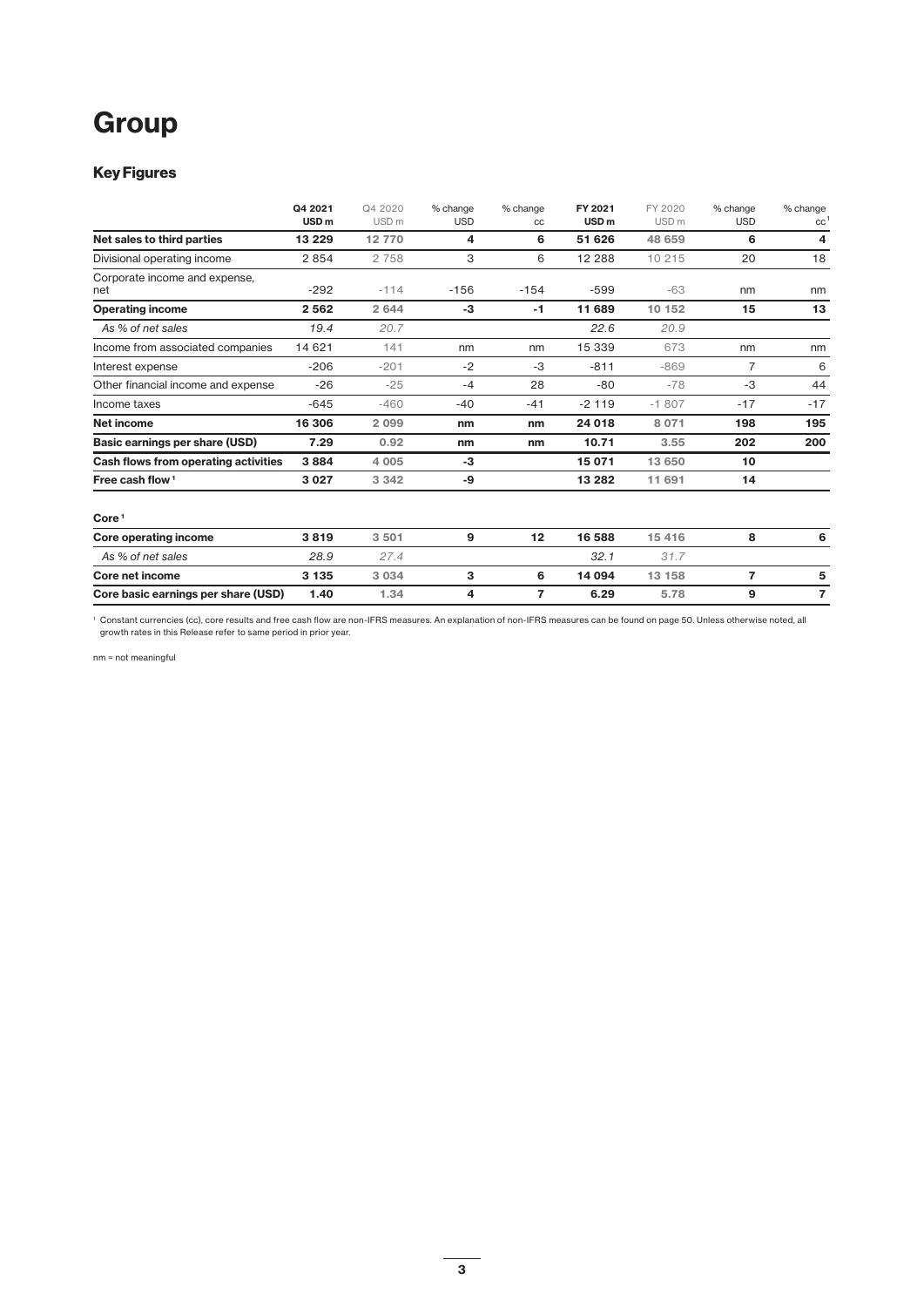# **Strategy Update**

Novartis is a focused medicines company. During 2021 we continued to build depth in five core therapeutic areas (Cardio-Renal, Immunology, Neuroscience, Oncology and Hematology), strength in technology platforms (Targeted Protein Degradation, Cell Therapy, Gene Therapy, Radioligand Therapy, and xRNA), and have a balanced geographic footprint. Our confidence to grow sales in the near-term is driven by multi-billion-dollar sales from: *Cosentyx*, *Entresto, Kesimpta, Zolgensma, Kisqali* and *Leqvio.* To fuel further growth through 2030 and beyond, we have 20+ new assets with at least USD 1 billion sales potential, that could be approved by 2026. Novartis is also pioneering the shift to advanced technology platforms.

Novartis sold its investment in Roche Holding AG (Roche), in a single bilateral transaction for USD 20.7 billion, consistent with our strategy as a focused medicines company.

The strategic review of Sandoz is progressing, we expect to provide an update, at the latest, by the end of 2022. The review will explore all options, ranging from retaining the business to separation, in order to determine how to best maximize value for our shareholders.

We remain disciplined and shareholder focused in our capital allocation as we balance investing in our business, through organic investments and value-creating bolt-ons, with returning capital to shareholders via our growing annual dividend and share buybacks.

Novartis continued to make significant strides in building trust with society. We committed to carbon neutral emissions: Scope 1 and 2 by 2025, Scope 1, 2 and 3 by 2030, and net zero emissions across our value chain by 2040. Novartis ESG efforts have been recognized by upgrades from several third party ESG rating agencies. Our culture journey towards an inspired, curious and unbossed organization continues, in order to drive performance and competitiveness in the long-term.

# **Financials**

### **Fourth quarter**

### **Net sales**

Net sales were USD 13.2 billion (+4%, +6% cc) in the fourth quarter driven by volume growth of 11 percentage points, including 1 percentage point relating to a reclassification of contract manufacturing from other revenues to sales. Volume growth was partly offset by price erosion of 3 percentage points and the negative impact from generic competition of 2 percentage points.

### **Corporate income and expense, net**

Corporate income and expense, which includes the cost of Group headquarter and coordination functions, amounted to an expense of USD 292 million, compared to an expense of USD 114 million in prior year, mainly driven by prior year fair value adjustment on contingent receivables related to intellectual property rights, adjustments to provisions on M&A transactions, partially offset by higher contributions from the Novartis Venture Fund.

### **Operating income**

Operating income was USD 2.6 billion (–3%, –1% cc) as higher sales were more than offset by higher M&S and R&D investments and lower gains from divestments, financial assets, and contingent considerations.

Core operating income was USD 3.8 billion (+9%, +12% cc) driven by higher sales, partly offset by higher investments in M&S and R&D. Core operating income margin was 28.9% of net sales, increasing by 1.5 percentage points (+1.6 percentage points cc).

### **Income from associated companies**

Income from associated companies increased to USD 14.6 billion in the current year from USD 141 million in the prior year, an increase of USD 14.5 billion. This increase was mainly due to the gain of USD 14.6 billion recognized on the divestment of our investment in Roche. As a result of the decision to divest our investment in Roche, the Group discontinued the recognition of its share of income of Roche from November 3, 2021.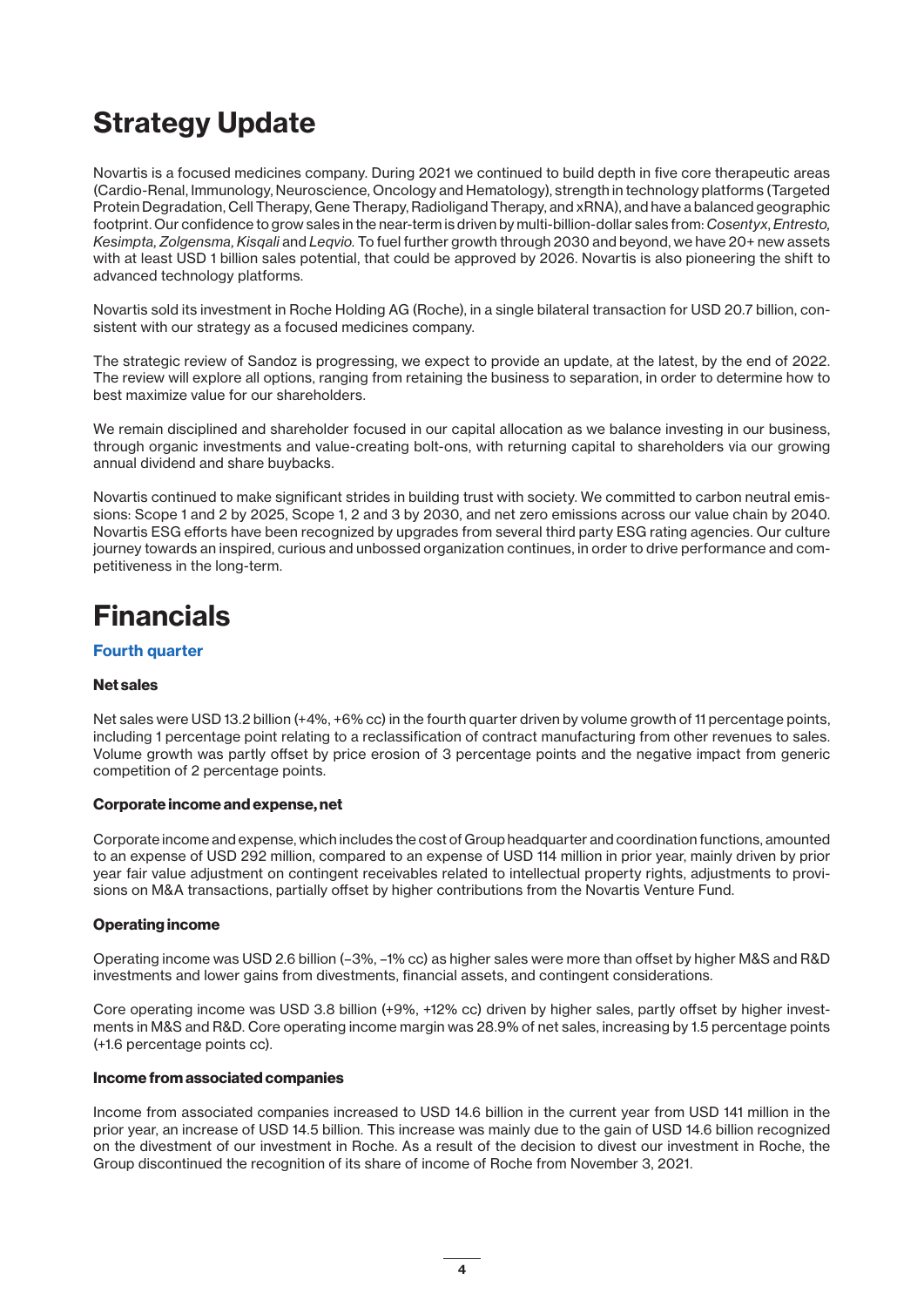Excluding the divestment gain from our investment in Roche, income from associated companies decreased to USD 65 million, compared to USD 141 million in prior year, mainly due to the discontinuance of the recognition of the Group's share of income of Roche from November 3, 2021.

Core income from associated companies decreased to USD 93 million from USD 229 million in the prior year due to a lower estimated core income contribution from Roche for the current period. This decrease was also driven by the discontinuance of the recognition of the Group's share of income of Roche from November 3, 2021, as a result of the decision to divest our investment in Roche.

### **Interest expense and other financial income/expense**

Interest expense amounted to USD 206 million and other financial income and expense amounted to a net expense of USD 26 million both in line with prior year.

Core interest expense amounted to USD 206 million and core other financial income and expense amounted to a net expense of USD 24 million both in line with prior year.

### **Income taxes**

The tax rate was 3.8% compared to 18.0% in the prior year. In the current year period the tax rate decreased due to the impact of the divestment gain recognized on the sale of our investment in Roche, partly offset by uncertain tax positions and prior-year items. The prior year tax rate increased due to impact of uncertain tax positions and the effect of adjusting to the full year tax rate, which was higher than previously estimated.

Excluding these impacts, the rate would have been 15.9% compared to 15.6% in the prior year. The increase from prior year was mainly the result of a change in profit mix.

The core tax rate (core taxes as a percentage of core income before tax from continuing operations) was 14.9% compared to 13.5% in the prior year. The current and prior year period core tax rate were both impacted by the effect of adjusting to the full year core tax rate, which was less than previously estimated.

### **Net income, EPS and free cash flow**

Net income was USD 16.3 billion, benefiting from the Roche divestment gain of USD 14.6 billion. EPS was USD 7.29.

Core net income was USD 3.1 billion (+3%, +6% cc), mainly driven by growth in core operating income, partly offset by lower income from associated companies due to the divestment of our investment in Roche and a higher tax rate. Core EPS was USD 1.40 (+4%, +7% cc), growing ahead of core net income.

Free cash flow amounted to USD 3.0 billion (–9% USD), compared to USD 3.3 billion in the prior year quarter. Higher operating income adjusted for non-cash items and other adjustments was more than offset by higher income taxes paid and lower divestment proceeds.

### **Full year**

#### **Net sales**

Net sales were USD 51.6 billion (+6%, +4% cc) in the full year. Volume contributed 8 percentage points to sales growth, partly offset by price erosion of 2 percentage points and the negative impact from generic competition of 2 percentage points.

### **Corporate income and expense, net**

Corporate income and expense, which includes the cost of Group headquarter and coordination functions, amounted to an expense of USD 599 million, compared to an expense of USD 63 million in prior year, mainly driven by royalty settlement gains related to intellectual property rights in the prior year, lower contributions from the Novartis Venture Fund, prior year fair value adjustment on contingent receivables related to intellectual property rights and adjustments to provision on M&A transactions.

### **Operating income**

Operating income was USD 11.7 billion (+15%, +13% cc), mainly driven by higher sales and lower legal expenses, partly offset by increased M&S and R&D investments and higher amortization.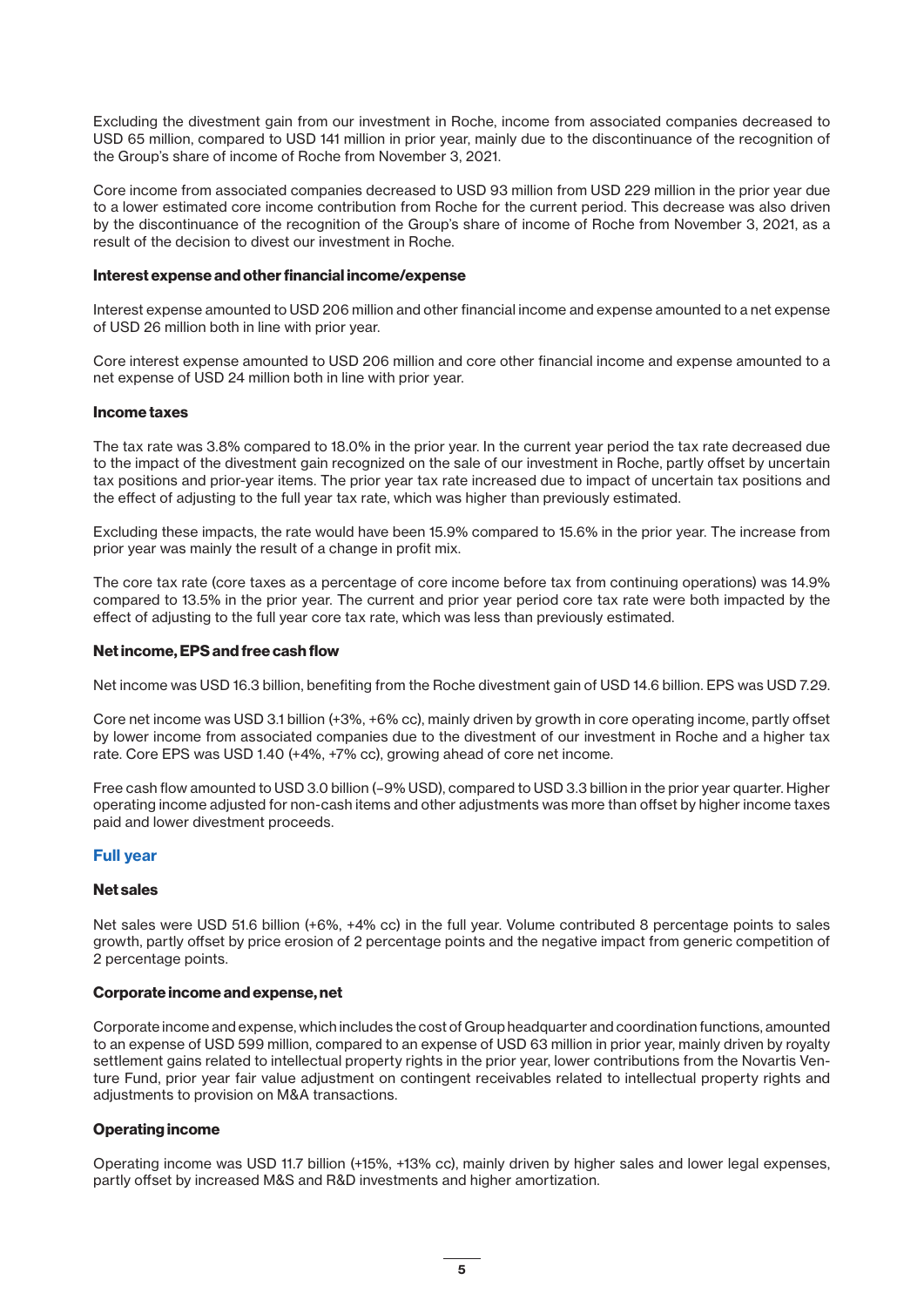Core operating income was USD 16.6 billion (+8%, +6% cc) benefiting from higher sales, partly offset by increased M&S and R&D investments. Core operating income margin was 32.1% of net sales, increasing by 0.4 percentage points (+0.5 percentage points cc).

### **Income from associated companies**

Income from associated companies increased to USD 15.3 billion in the current year from USD 673 million in the prior year, an increase of USD 14.7 billion. This increase was mainly due to the gain of USD 14.6 billion recognized on the divestment of our investment in Roche. As a result of the decision to divest our investment in Roche, the Group discontinued the recognition of its share of income of Roche from November 3, 2021.

Excluding the divestment gain from our investment in Roche, income from associated companies increased to USD 783 million, compared to USD 673 million in prior year, mainly due to the increase in the share of income from Roche. The estimated income for Roche through November 3, 2021, net of amortization, was USD 745 million compared to USD 741 million in prior full year period. A positive prior year true up of USD 40 million has been recognized in the first quarter of 2021, compared to a negative true up of USD 64 million in the first quarter of 2020.

Core income from associated companies decreased to USD 1.0 billion from USD 1.1 billion in prior year due to a lower estimated core income contribution from Roche Holding AG for the current period due to the discontinuance of the recognition of the Group's share of income of Roche from November 3, 2021, as a result of the decision to divest our investment in Roche.

### **Interest expense and other financial income/expense**

Interest expense decreased to USD 811 million from USD 869 million in prior year, mainly due to lower interest expense on financial debts.

Other financial income and expense amounted to a net expense of USD 80 million in line with a net expense of USD 78 million in the prior year.

Core interest expense decreased to USD 811 million from USD 869 million in prior year, mainly due to lower interest expense on financial debts.

Core other financial income and expense amounted to a net expense of USD 41 million compared to a net expense of USD 83 million in the prior year mainly due to lower currency losses.

#### **Income taxes**

The tax rate was 8.1% compared to 18.3% in the prior year. In the current year, the tax rate decreased due to the impact of the divestment gain recognized on the sale of our investment in Roche, partially offset by uncertain tax positions and prior-year items. The prior year tax rate was impacted by the effect of non-deductible legal charges and uncertain tax positions.

Excluding these impacts, the rate would have been 15.7% compared to 15.6% in the prior year. The increase from prior year was mainly the result of a change in profit mix.

The core tax rate (core taxes as a percentage of core income before tax from continuing operations) was 15.8% compared to 15.4% in the prior year. The increase from prior year was mainly the result of a change in profit mix.

#### **Net income, EPS and free cash flow**

Net income was USD 24.0 billion, benefiting from the USD 14.6 billion gain from the divestment of our investment in Roche. EPS was USD 10.71.

Core net income was USD 14.1 billion (+7%, +5% cc). Core EPS was USD 6.29 (+9%, +7% cc), growing faster than core net income and benefiting from lower weighted average number of shares outstanding.

Free cash flow amounted to USD 13.3 billion (+14% USD), compared to USD 11.7 billion in 2020. This increase was mainly driven by higher operating income adjusted for non-cash items and other adjustments, and lower payments out of provisions, mainly due to legal matters in the prior year, partly offset by USD 650 million upfront payment to in-license tislelizumab from an affiliate of BeiGene, Ltd.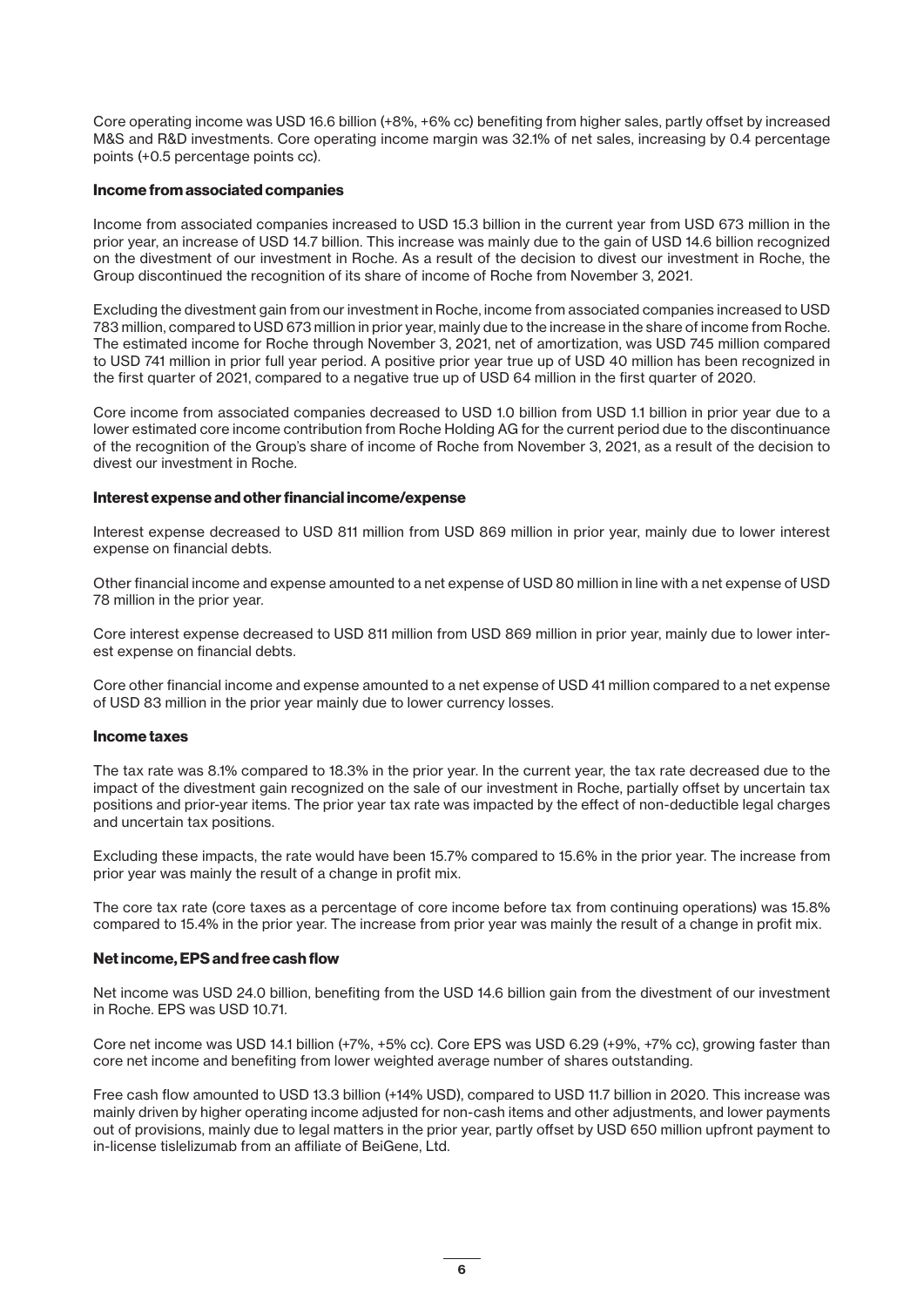## **Innovative Medicines**

|                              | Q4 2021<br>USD <sub>m</sub> | Q4 2020<br>USD <sub>m</sub> | % change<br><b>USD</b> | % change<br>CC | FY 2021<br>USD <sub>m</sub> | FY 2020<br>USD <sub>m</sub> | % change<br><b>USD</b> | % change<br>CC |
|------------------------------|-----------------------------|-----------------------------|------------------------|----------------|-----------------------------|-----------------------------|------------------------|----------------|
| <b>Net sales</b>             | 10 704                      | 10 233                      | 5                      |                | 41 995                      | 39 013                      | 8                      | 6              |
| <b>Operating income</b>      | 2 4 6 8                     | 2 3 8 6                     | 3                      | 6              | 10 688                      | 9 1 7 2                     | 17                     | 15             |
| As % of net sales            | 23.1                        | 23.3                        |                        |                | 25.5                        | 23.5                        |                        |                |
| <b>Core operating income</b> | 3596                        | 3 2 1 2                     | 12                     | 15             | 15 215                      | 13 645                      | 12                     | 10             |
| As % of net sales            | 33.6                        | 31.4                        |                        |                | 36.2                        | 35.0                        |                        |                |

### **Fourth quarter**

### **Net sales**

Net sales were USD 10.7 billion (+5%, +7% cc) with volume contributing 11 percentage points to growth, including 1 percentage point relating to contract manufacturing revenue reclassification. Generic competition had a negative impact of 3 percentage points, mainly due to *Afinitor*, *Gleevec/Glivec*, *DuoTrav/Travatan*, *Exforge* and *Ciprodex*. Net pricing had a negative impact of 1 percentage point on sales growth.

In the US (USD 3.9 billion) sales grew +8% driven by *Entresto*, *Kesimpta* and *Cosentyx*. In Europe (USD 3.8 billion, +4%, +8% cc) sales growth was driven by *Kisqali* and *Entresto*. Emerging Growth Markets grew +9% (+11% cc), despite China sales of USD 0.6 billion (0%, –4% cc) due to bi-annual National Reimbursement Drug List (NRDL) pricing reductions on certain products.

Pharmaceuticals BU sales were USD 6.8 billion (+7%, +9% cc) with continued strong growth from *Entresto* (USD 949 million, +33%, +34% cc), *Cosentyx* (USD 1.2 billion, +12%, +13% cc), *Kesimpta* (USD 147 million), *Zolgensma* (USD 342 million, +35%, +36% cc) and *Ilaris* (USD 284 million, +18%, +23% cc), partly offset by generic competition mainly for *DuoTrav/Travatan*, *Exforge* and *Ciprodex*. The USD 108 million reclassification of contract manufacturing revenue recognized in Established Medicines contributed 2 percentage points to Pharmaceuticals BU sales growth.

Oncology BU sales were USD 3.9 billion (+1%, +3% cc), driven by strong performance from *Kisqali* (USD 285 million, +55%, +58% cc), *Tafinlar+Mekinist* (USD 458 million, +12%, +14% cc), *Promacta/Revolade* (USD 518 million, +10%, +12% cc) and *Jakavi* (USD 408 million, +9%, +12% cc) partly offset by generic competition mainly for *Afinitor*, *Gleevec/Glivec* and *Exjade.*

### **Operating income**

Operating income was USD 2.5 billion (+3%, +6% cc), mainly driven by strong sales growth, partly offset by higher spend and lower gains from divestments and financial assets. Operating income margin was 23.1% of net sales, decreasing 0.2 percentage points (-0.1 percentage points in cc).

Core adjustments were USD 1.1 billion, mainly due to amortization, compared to USD 0.8 billion in prior year. Core adjustments increased compared to prior year mainly due to lower gains from divestments and financial assets.

Core operating income was USD 3.6 billion (+12%, +15% cc) mainly driven by higher sales and productivity, partly offset by higher spend. Core operating income margin was 33.6% of net sales, increasing 2.2 percentage points (+2.4 percentage points cc). Core gross margin as a percentage of sales increased by 0.7 percentage points (cc) mainly driven by productivity. Core R&D expenses as a percentage of net sales decreased by 0.3 percentage points (cc). Core SG&A expenses as a percentage of net sales decreased by 0.8 percentage points (cc). Core Other Income and Expense net increased the margin by 0.6 percentage points (cc).

### **Full year**

### **Net sales**

Net sales were USD 42.0 billion (+8%, +6% cc). Volume contributed 9 percentage points to growth. Generic competition had a negative impact of 3 percentage points. Pricing had a negligible impact on sales growth.

In the US (USD 15.0 billion) sales grew +5% driven by *Entresto*, *Cosentyx* and *Kesimpta*. In Europe (USD 14.9 billion, +11%, +8% cc) sales growth was driven by *Zolgensma*, *Entresto*, *Kisqali*, *Jakavi*, and *Lucentis*. Emerging Growth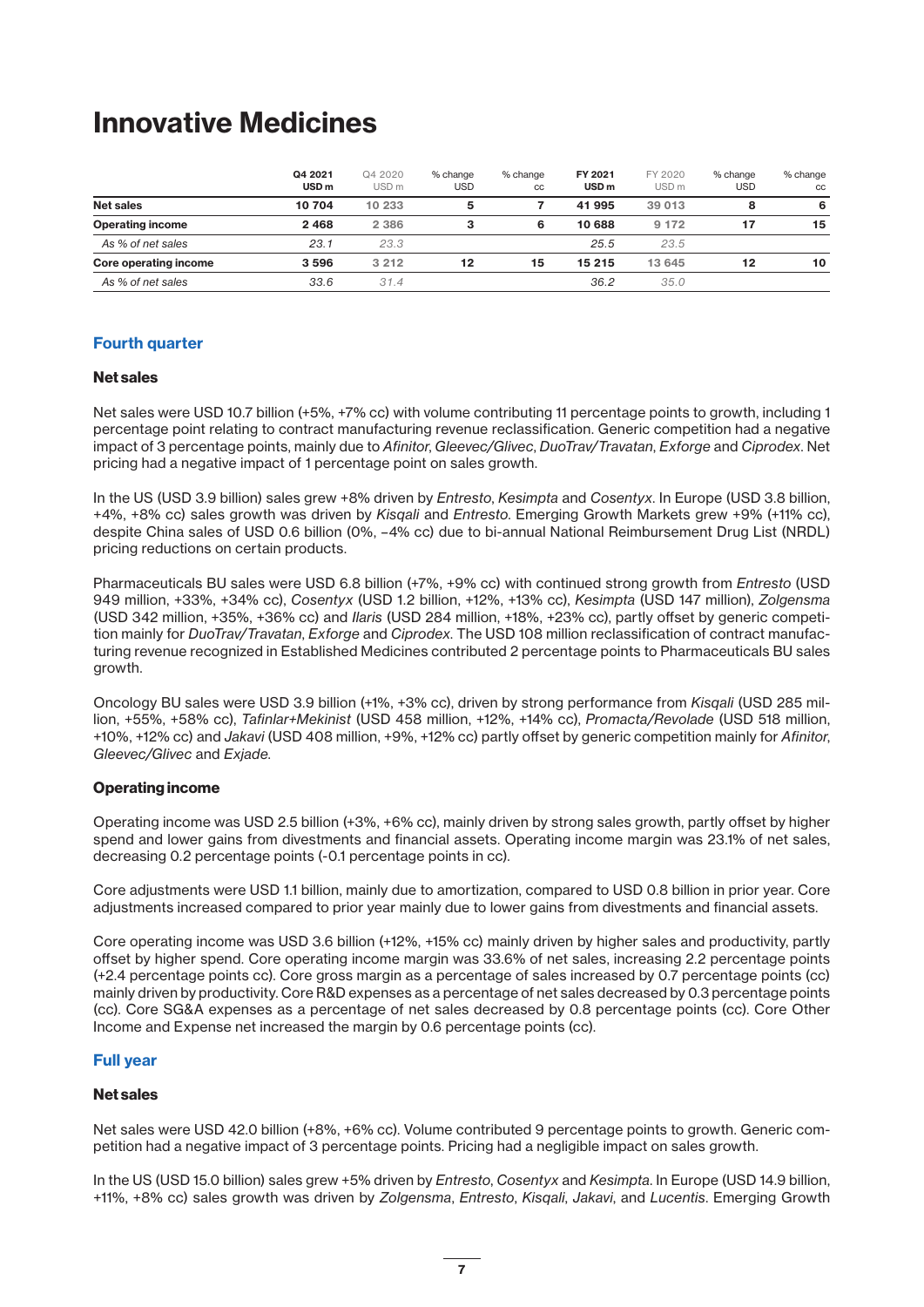Markets grew +12% (+11% cc) driven by China sales of USD 2.8 billion (+18%, +10% cc) with the launches of *Entresto* and *Cosentyx*.

Pharmaceuticals BU grew +9% (+7% cc) driven by *Entresto* (USD 3.5 billion, +42%, +40% cc), *Cosentyx* (USD 4.7 billion, +18%, +17% cc), *Zolgensma* (USD 1.4 billion, +47%, +46% cc) and *Kesimpta* (USD 372 million), partly offset by generic competition mainly for *Ciprodex* and *Diovan*. Growth drivers and launches, contributed 52% of sales, up from 43% in the prior year.

Oncology BU grew +5% (+4% cc) driven by *Promacta/Revolade* (USD 2.0 billion, +16%, +15% cc), *Kisqali* (USD 937 million, +36%, +36% cc), *Jakavi* (USD 1.6 billion, +19%, +16% cc), *Tafinlar+Mekinist* (USD 1.7 billion, +10%, +8% cc) and *Kymriah* (USD 587 million, +24%, +22% cc), partly offset by generic competition mainly for *Afinitor, Gleevec/ Glivec* and *Exjade*. Growth drivers and launches, contributed 51% of sales, up from 45% in the prior year.

### **Operating income**

Operating income was USD 10.7 billion (+17%, +15% cc), mainly driven by sales growth, lower impairments and lower legal expenses, partly offset by higher spend, amortization and restructuring. Operating income margin was 25.5% of net sales, increasing 2.0 percentage points (+2.0 percentage points in cc).

Core adjustments were USD 4.5 billion, mainly due to amortization. Core adjustments were in line with prior year (USD 4.5 billion) as lower impairments and lower legal expenses were offset by higher amortization and restructuring.

Core operating income was USD 15.2 billion (+12%, +10% cc) mainly driven by sales growth and productivity, partly offset by higher spend. Core operating income margin was 36.2% of net sales, increasing 1.2 percentage points (+1.3 percentage points cc). Core gross margin increased by 0.6 percentage points (cc). Core R&D expenses as a percentage of net sales decreased by 0.2 percentage points (cc). Core SG&A expenses as a percentage of net sales decreased by 0.6 percentage points (cc). Core Other Income and Expense net decreased the margin by 0.1 percentage points (cc).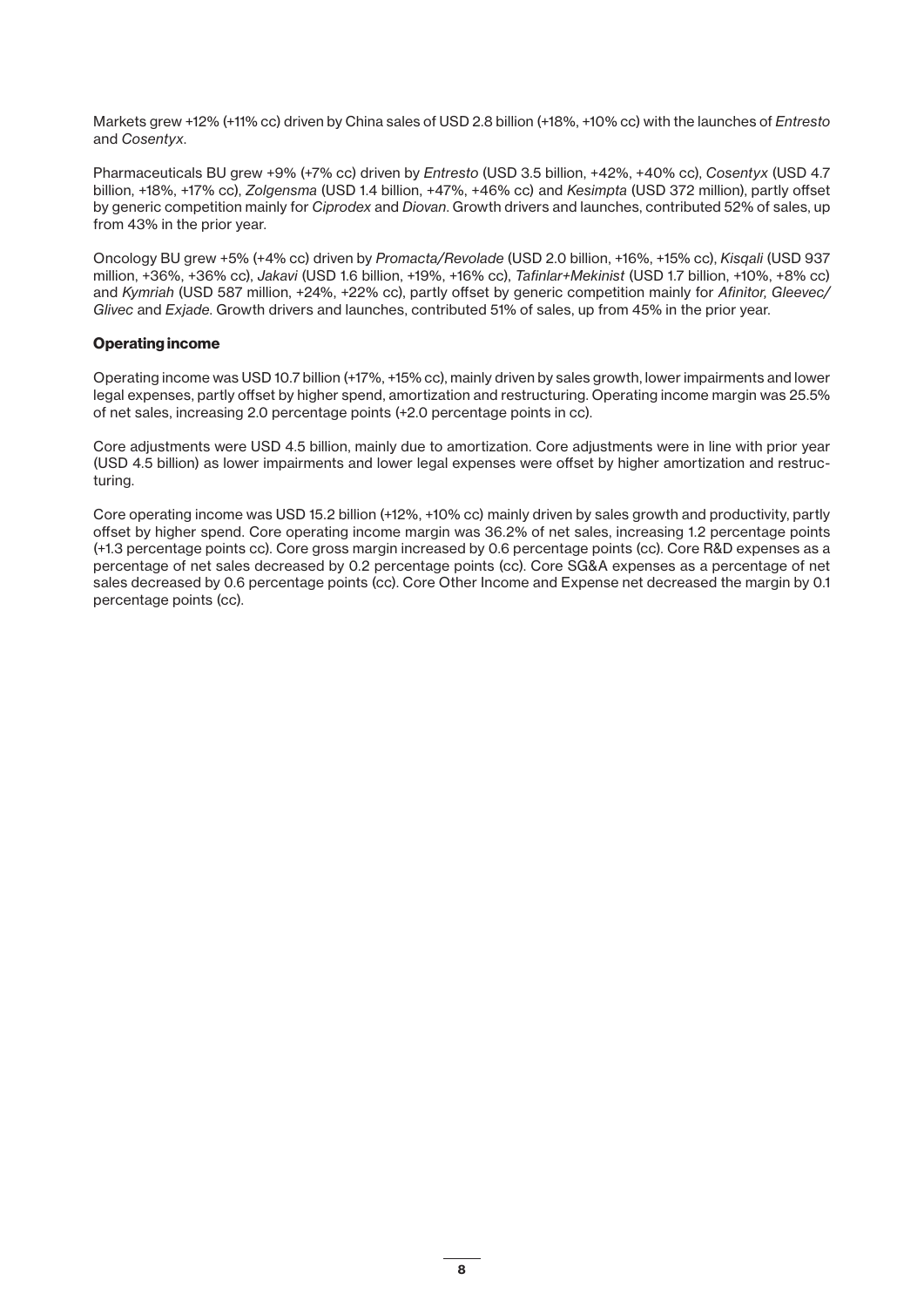## **ONCOLOGY BUSINESS UNIT (Q4 UPDATES)**

|                                            | Q4 2021<br>USD <sub>m</sub> | Q4 2020<br>USD <sub>m</sub> | % change<br><b>USD</b> | % change<br>cc | FY 2021<br>USD <sub>m</sub> | FY 2020<br>USD <sub>m</sub> | % change<br><b>USD</b> | % change<br>cc |
|--------------------------------------------|-----------------------------|-----------------------------|------------------------|----------------|-----------------------------|-----------------------------|------------------------|----------------|
| Hematology                                 |                             |                             |                        |                |                             |                             |                        |                |
| Tasigna                                    | 508                         | 513                         | $-1$                   | 1              | 2 0 6 0                     | 1958                        | 5                      | 4              |
| Promacta/Revolade                          | 518                         | 471                         | 10                     | 12             | 2016                        | 1738                        | 16                     | 15             |
| Jakavi                                     | 408                         | 376                         | 9                      | 12             | 1 5 9 5                     | 1 339                       | 19                     | 16             |
| Gleevec/Glivec                             | 233                         | 291                         | $-20$                  | $-19$          | 1 0 2 4                     | 1 188                       | $-14$                  | $-15$          |
| Kymriah                                    | 143                         | 141                         | $\mathbf{1}$           | $\overline{4}$ | 587                         | 474                         | 24                     | 22             |
| Exjade/Jadenu                              | 129                         | 156                         | $-17$                  | $-15$          | 563                         | 653                         | $-14$                  | $-16$          |
| Adakveo                                    | 43                          | 34                          | 26                     | 27             | 164                         | 105                         | 56                     | 56             |
| Other                                      | 90                          | 93                          | $-3$                   | $-3$           | 354                         | 327                         | 8                      | 6              |
| <b>Total Hematology</b>                    | 2072                        | 2 0 7 5                     | $\mathbf 0$            | $\overline{2}$ | 8 3 6 3                     | 7 7 8 2                     | $\overline{7}$         | 6              |
| <b>Solid Tumor</b>                         |                             |                             |                        |                |                             |                             |                        |                |
| Tafinlar + Mekinist <sup>1</sup>           | 458                         | 408                         | 12                     | 14             | 1 693                       | 1 542                       | 10                     | 8              |
| Sandostatin                                | 345                         | 363                         | $-5$                   | $-4$           | 1 4 1 3                     | 1 439                       | $-2$                   | -3             |
| Afinitor/Votubia                           | 174                         | 259                         | $-33$                  | $-31$          | 938                         | 1 0 8 3                     | $-13$                  | $-14$          |
| Kisgali                                    | 285                         | 184                         | 55                     | 58             | 937                         | 687                         | 36                     | 36             |
| Votrient                                   | 139                         | 147                         | $-5$                   | $-4$           | 577                         | 635                         | -9                     | $-10$          |
| Lutathera                                  | 115                         | 109                         | 6                      | 6              | 475                         | 445                         | $\overline{7}$         | 6              |
| Pigray                                     | 87                          | 84                          | 4                      | 3              | 329                         | 320                         | 3                      | 3              |
| Tabrecta                                   | 27                          | 17                          | 59                     | 57             | 90                          | 35                          | 157                    | 155            |
| Other                                      | 159                         | 171                         | $-7$                   | $-5$           | 661                         | 743                         | $-11$                  | $-13$          |
| <b>Total Solid Tumor</b>                   | 1789                        | 1 7 4 2                     | 3                      | 4              | 7 1 1 3                     | 6929                        | з                      | $\mathbf{2}$   |
| Total Novartis Oncology business unit 3861 |                             | 3817                        | 1                      | з              | 15 476                      | 14711                       | 5                      | 4              |

<sup>1</sup> Majority of sales for *Mekinist* and *Tafinlar* are combination, but both can be used as monotherapy

### **HEMATOLOGY**

*Tasigna* (USD 508 million, –1%, +1% cc) sales growth was mainly driven by US and Emerging Growth Markets, partially offset by a decline in Europe and Japan*.*

*Promacta/Revolade* (USD 518 million, +10%, +12% cc) showed growth across all regions, driven by increased use in chronic immune thrombocytopenia (ITP) and as first-line treatment for severe aplastic anemia (SAA).

Jakavi (USD 408 million, +9%, +12% cc) showed double-digit growth, which was driven by strong demand in the myelofibrosis and polycythemia vera indications. Regulatory filings based on the REACH2 and REACH3 trials in steroid-resistant/dependent graft-versus-host disease (GvHD) are under review and approvals are expected in 2022.

*Gleevec/Glivec* (USD 233 million, –20%, –19% cc) declined due to increased generic competition.

*Kymriah* (USD 143 million, +1%, +4% cc) sales grew in Japan, US and Emerging Growth Markets, partially offset by a decline in Europe. Coverage continued to expand, with more than 350 qualified treatment centers in 30 countries having coverage for at least one indication. Regulatory submissions for *Kymriah* in follicular lymphoma in the US and EU were completed in October 2021.

*Exjade/Jadenu* (USD 129 million, –17%, –15% cc) declined across all regions due to pressure from generic competition.

*Adakveo* (USD 43 million, +26%, +27% cc) launch continued to progress worldwide with continuous double-digit growth in cumulative patients in the US in 2021, despite COVID-19 challenges. In the UK, NICE recommendation was received in October 2021.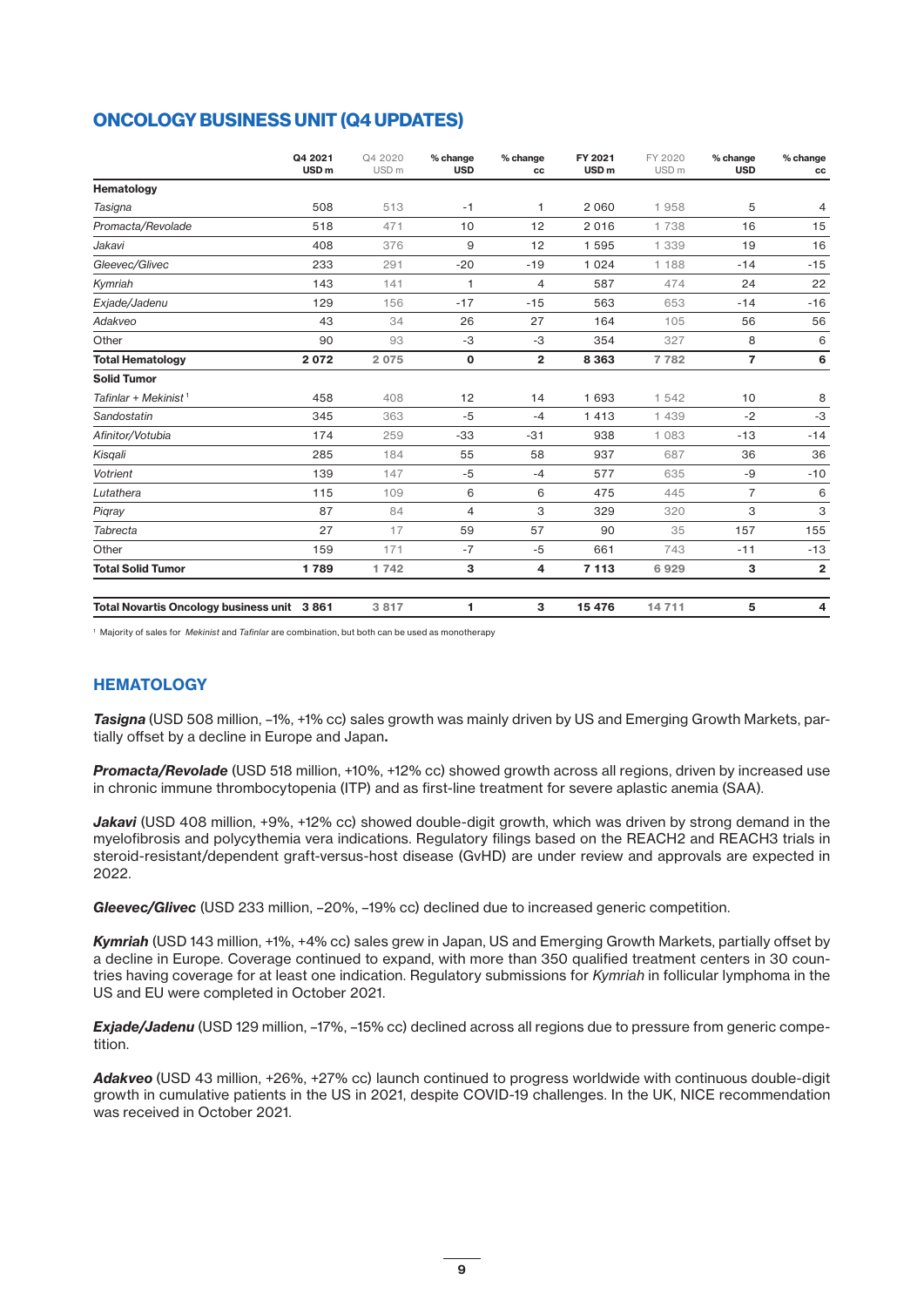### **SOLID TUMORS**

*Tafinlar + Mekinist* (USD 458 million, +12%, +14% cc) saw growth driven by BRAF+ adjuvant melanoma and NSCLC indications, while maintaining demand in the highly competitive metastatic melanoma market. *Tafinlar + Mekinist* is approved in over 80 countries and remains the worldwide targeted therapy leader in BRAF+ melanoma.

*Sandostatin* (USD 345 million, –5%, –4% cc) declined mainly in Europe due to ongoing competitive pressure, including generics impact.

*Afinitor/Votubia* (USD 174 million, –33%, –31% cc) declined due to generic competition. In the US, generic competition for the 10mg and disperse formulation entered in October 2021.

*Kisqali* (USD 285 million, +55%, +58% cc) sales grew across all geographies driven by the longest overall survival benefit reported in HR+/HER2- advanced breast cancer. It is the only CDK4/6 inhibitor with proven OS benefit across all three Phase III trials of the MONALEESA program with different endocrine therapy partners, regardless of menopausal status or line of therapy. *Kisqali* is approved in 96 countries and is currently used to treat more than 44,000 patients worldwide. Novartis is in US ANDA litigation with generic manufacturers.

*Votrient* (USD 139 million, –5%, –4% cc) declined due to increased competition in US and Japan.

*Lutathera* (USD 115 million, +6%, +6% cc) sales grew in all regions with approximately 450 centers now actively treating patients globally.

*Piqray* (USD 87 million, +4%, +3% cc) sales grew in Europe and Emerging Growth Markets. *Piqray* is the first and only therapy specifically developed for the approximately 40% of HR+/HER2- advanced breast cancer patients who have a PIK3CA mutation, which is associated with poor prognosis. *Piqray* is approved in more than 60 countries and is currently used to treat more than 3,100 patients with the PIK3CA mutation.

*Tabrecta* (USD 27 million, +59%, +57% cc) US launch continues to progress well. *Tabrecta* is the first and only therapy approved by the US FDA to specifically target metastatic NSCLC with a mutation that leads to MET exon 14 skipping (METex14), as detected by an FDA-approved test using tissue and blood. *Tabrecta* is approved in 9 countries.

### **PHARMACEUTICAL BUSINESS UNIT (Q4 UPDATES)**

### **IMMUNOLOGY, HEPATOLOGY AND DERMATOLOGY**

|                                                 | Q4 2021<br>USD <sub>m</sub> | Q4 2020<br>USD <sub>m</sub> | % change<br><b>USD</b> | % change<br>CC | FY 2021<br>USD <sub>m</sub> | FY 2020<br>USD <sub>m</sub> | % change<br><b>USD</b> | % change<br>CC |
|-------------------------------------------------|-----------------------------|-----------------------------|------------------------|----------------|-----------------------------|-----------------------------|------------------------|----------------|
| Immunology, Hepatology and Dermatology          |                             |                             |                        |                |                             |                             |                        |                |
| Cosentyx                                        | 243                         | 109                         | 12                     | 13             | 4 7 1 8                     | 3995                        | 18                     | 17             |
| <b>Ilaris</b>                                   | 284                         | 240                         | 18                     | 23             | 059                         | 873                         | 21                     | 22             |
| Total Immunology, Hepatology and<br>Dermatology | 527                         | 1 349                       | 13                     | 15             | 5 7 7 7                     | 4868                        | 19                     | 18             |

*Xolair* sales for all indications are reported in the Respiratory and Allergy franchise

*Cosentyx* (USD 1.2 billion, +12%, +13% cc) saw strong growth driven by continued underlying demand across indications in the US and Europe and strong volume growth in China following National Reimbursement Drug List (NRDL) listing in Q1 2021. On December 22, 2021 *Cosentyx* received US FDA approval for the treatment of active enthesitis-related arthritis (ERA) in patients aged four years and older, and active juvenile psoriatic arthritis (JPsA) in patients two years and older. *Cosentyx* is the only biologic treatment approved for children and adolescents for both ERA and PsA (two years of age and older) in the US.

*Ilaris* (USD 284 million, +18%, +23% cc) strong sales were driven by continued growth across most regions. Contributors to continuing growth include the launch of adult-onset Still's disease, the other adult rheumatology indications in the US and Periodic Fever Syndromes (PFS) indications in Europe.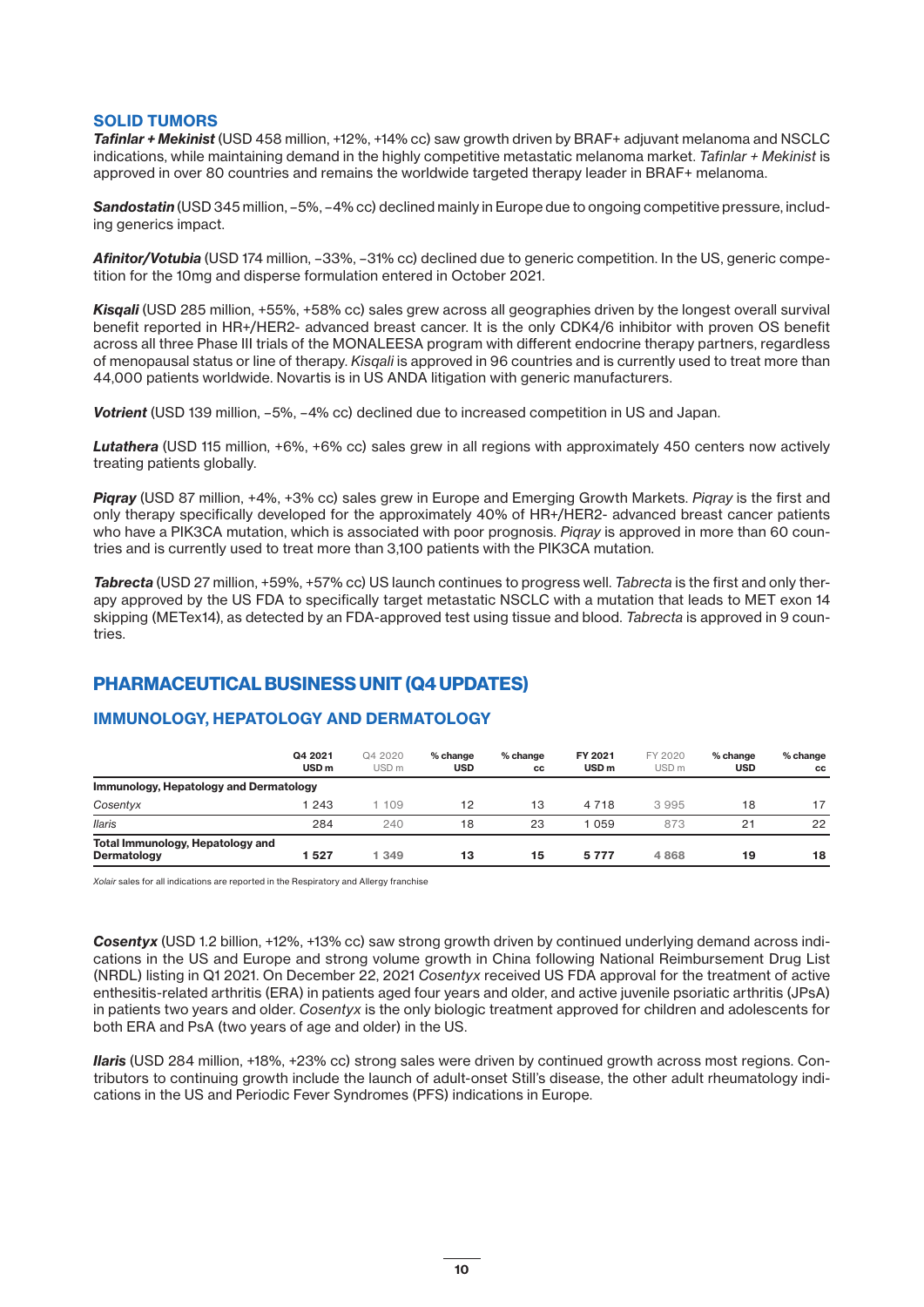### **NEUROSCIENCE**

|                           | Q4 2021<br>USD <sub>m</sub> | Q4 2020<br>USD <sub>m</sub> | % change<br><b>USD</b> | % change<br>cc | FY 2021<br>USD <sub>m</sub> | FY 2020<br>USD <sub>m</sub> | % change<br><b>USD</b> | % change<br>cc |
|---------------------------|-----------------------------|-----------------------------|------------------------|----------------|-----------------------------|-----------------------------|------------------------|----------------|
| <b>Neuroscience</b>       |                             |                             |                        |                |                             |                             |                        |                |
| Gilenya                   | 656                         | 760                         | $-14$                  | $-12$          | 2 7 8 7                     | 3 0 0 3                     | $-7$                   | -9             |
| Zolgensma                 | 342                         | 254                         | 35                     | 36             | 1 3 5 1                     | 920                         | 47                     | 46             |
| Kesimpta                  | 147                         | 14                          | nm                     | nm             | 372                         | 15                          | nm                     | nm             |
| Mayzent                   | 81                          | 57                          | 42                     | 46             | 281                         | 170                         | 65                     | 65             |
| Aimovig                   | 59                          | 56                          | 5                      | 6              | 215                         | 164                         | 31                     | 27             |
| Other                     | 12                          | 12                          | 0                      | $-17$          | 46                          | 51                          | $-10$                  | $-14$          |
| <b>Total Neuroscience</b> | 1 297                       | 1 1 5 3                     | $12 \,$                | 14             | 5 0 5 2                     | 4 3 2 3                     | 17                     | 15             |

nm = not meaningful

*Gilenya* (USD 656 million, –14%, –12% cc) sales declined due to increased competition. Novartis has been in US patent litigation with manufacturers of generic and other tablet forms of *Gilenya.* In January 2022, the US Court of Appeals for the Federal Circuit affirmed an earlier decision by the US District Court in Delaware finding the dosage regimen patent valid and infringed.

*Zolgensma* (USD 342 million, +35%, +36% cc) had a strong fourth quarter driven by expanding access in Europe and Emerging Growth Markets, combined with steady US sales. *Zolgensma* is now approved in 42 countries.

*Kesimpta* (USD 147 million) sales were driven by launch uptake, strong access and increased demand based on a superior risk-benefit profile. To initiate access, *Kesimpta* is being provided free of charge for US patients who are eligible for reimbursement until they are covered by their insurance. The share of Novartis free goods is decreasing as reimbursement progresses. *Kesimpta* is now approved in 64 countries.

*Mayzent* (USD 81 million, +42%, +46% cc) continued to grow, driven by fulfilling an important unmet need in MS patients showing signs of progression despite being on other treatments. *Mayzent* is the first and only oral disease modifying therapy (DMT) studied and proven to delay disease progression in a broad SPMS patient population. *Mayzent* is now approved in 67 countries.

*Aimovig* (USD 59 million, ex-US, ex-Japan +5%, +6% cc). Effective January 1, 2022, Novartis and Amgen reached an agreement to settle all remaining claims in the litigation. Novartis returns its *Aimovig* US rights to Amgen who is now exclusively commercializing *Aimovig* in the US. Novartis' ex-US rights remain unaffected and Novartis will continue to commercialize *Aimovig* in the rest of the world, with the exception of Japan. Amgen will no longer pay royalties to Novartis on sales of *Aimovig* in the United States, and the parties' cost sharing for commercialization of *Aimovig* in the United States ceases. The parties will continue to share development expenses worldwide in accordance with the relevant agreements. Other terms of the settlement are confidential. *Aimovig* has been prescribed to over 620,000 patients worldwide in the post-trial setting.

### **OPHTHALMOLOGY**

|                            | Q4 2021<br>USD <sub>m</sub> | Q4 2020<br>USD <sub>m</sub> | % change<br><b>USD</b> | % change<br>CC | FY 2021<br>USD <sub>m</sub> | FY 2020<br>USD <sub>m</sub> | % change<br><b>USD</b> | % change<br><b>CC</b> |
|----------------------------|-----------------------------|-----------------------------|------------------------|----------------|-----------------------------|-----------------------------|------------------------|-----------------------|
| Ophthalmology              |                             |                             |                        |                |                             |                             |                        |                       |
| Lucentis                   | 508                         | 530                         | $-4$                   | $-2$           | 2 1 6 0                     | 1933                        | 12                     | 8                     |
| Xiidra                     | 134                         | 108                         | 24                     | 24             | 468                         | 376                         | 24                     | 24                    |
| Beovu                      | 51                          | 37                          | 38                     | 41             | 186                         | 190                         | $-2$                   | -3                    |
| Other                      | 361                         | 450                         | $-20$                  | $-18$          | 1516                        | 1911                        | $-21$                  | $-22$                 |
| <b>Total Ophthalmology</b> | 1054                        | 125                         | -6                     | $-4$           | 4 3 3 0                     | 4 4 1 0                     | $-2$                   | -4                    |

*Lucentis* (USD 508 million, –4%, –2% cc) sales declined versus prior year mainly in Emerging Growth Markets and Japan, partly offset by growth in Europe.

*Xiidra* (USD 134 million, +24%, +24% cc) showed strong double-digit growth, benefiting from a larger multi-channel direct-to-consumer campaign in the US and increasing educational engagement with the health community, all of which has increased brand awareness among diagnosed patients suffering from symptoms of Dry Eye Disease. In the US, Novartis is in ANDA litigation with generic manufacturers.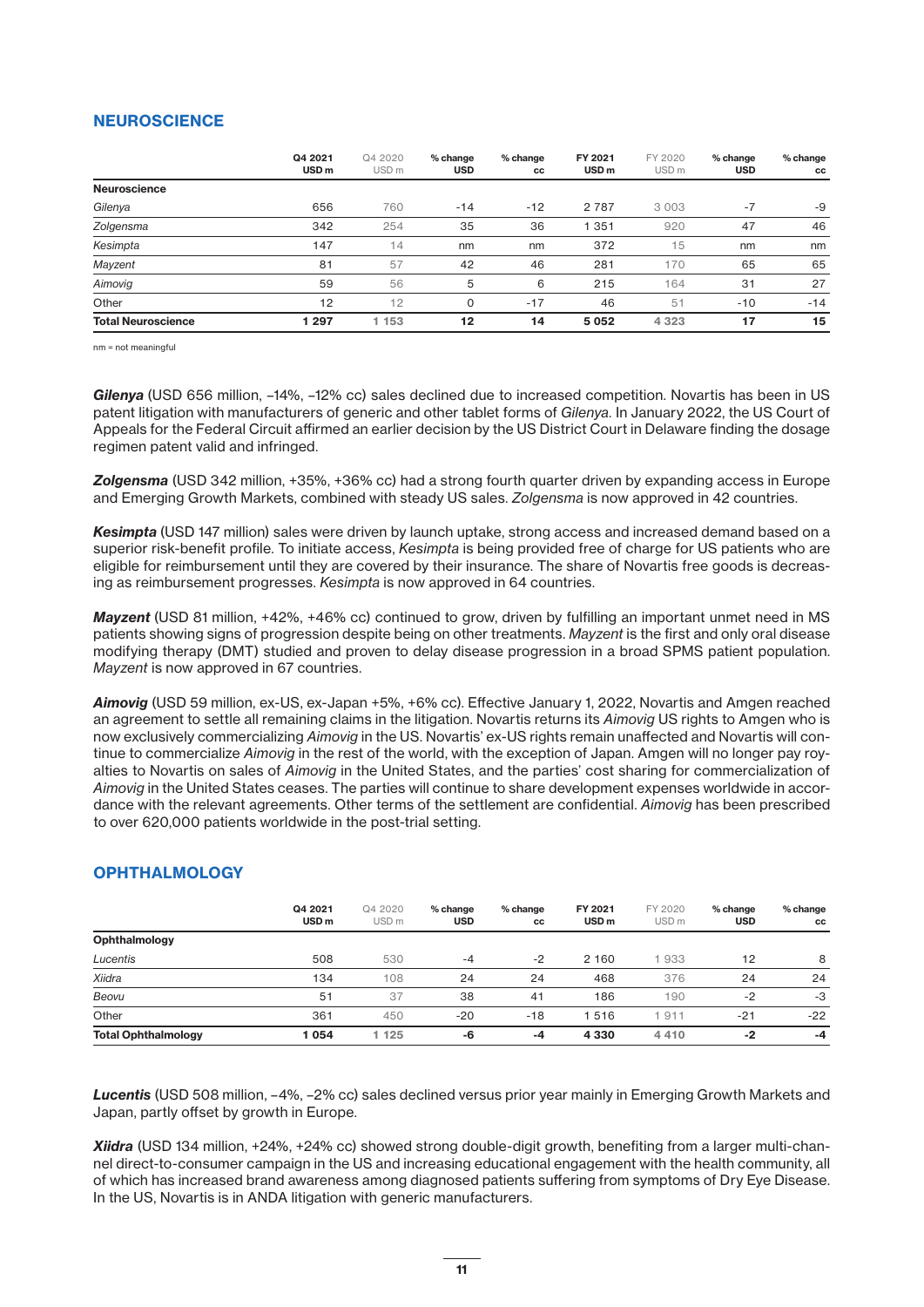*Beovu* (USD 51 million, +38%, +41% cc) sales grew mainly in Europe, Emerging Growth Markets and Japan following continued geographic expansion. *Beovu* is now approved in 73 countries.

**Other ophthalmology** products declined mainly due to generic impacts in the US, primarily for *Travatan* and *Ciprodex*.

### **CARDIOVASCULAR, RENAL AND METABOLISM**

|                                                             | Q4 2021<br>USD <sub>m</sub> | Q4 2020<br>USD <sub>m</sub> | % change<br><b>USD</b> | % change<br>CC | FY 2021<br>USD <sub>m</sub> | FY 2020<br>USD <sub>m</sub> | % change<br><b>USD</b> | % change<br><b>CC</b> |
|-------------------------------------------------------------|-----------------------------|-----------------------------|------------------------|----------------|-----------------------------|-----------------------------|------------------------|-----------------------|
| <b>Cardiovascular, Renal and Metabolism</b>                 |                             |                             |                        |                |                             |                             |                        |                       |
| Entresto                                                    | 949                         | 716                         | 33                     | 34             | 3 5 4 8                     | 2 4 9 7                     | 42                     | 40                    |
| Leqvio                                                      | 4                           |                             | nm                     | nm             | 12                          |                             | nm                     | nm                    |
| Other                                                       |                             |                             |                        |                |                             |                             | nm                     | nm                    |
| <b>Total Cardiovascular, Renal and</b><br><b>Metabolism</b> | 953                         | 716                         | 33                     | 35             | 3 5 6 0                     | 2 4 9 8                     | 43                     | 40                    |

nm = not meaningful

*Entresto* (USD 949 million, +33%, +34% cc) sustained strong growth with increased patient share across markets, driven by demand as the essential first choice therapy for HF patients (with reduced ejection fraction). Sales in the US continue to benefit from the FDA approval of an expanded indication in patients with left ventricular ejection fraction (LVEF) below normal, making *Entresto* the first therapy indicated for HFrEF and the majority of HFpEF patients. In China, *Entresto* has been listed in the National Reimbursement Drug List (NRDL) for both HFrEF and Hypertension, effective Jan 2022. In the US, Novartis is in ANDA litigation with generic manufacturers.

*Leqvio* (USD 4 million) was approved on December 22, 2021 in the US as an adjunct to diet and maximally tolerated statin therapy for the treatment of adults with heterozygous familial hypercholesterolemia (HeFH) or clinical atherosclerotic cardiovascular disease (ASCVD), who require additional lowering of low-density lipoprotein cholesterol (LDL-C). *Leqvio* is now approved in more than 50 countries, with most awaiting reimbursement. Novartis has obtained global rights to develop, manufacture and commercialize *Leqvio* under a license and collaboration agreement with Alnylam Pharmaceuticals.

|                                      | Q4 2021<br>USD <sub>m</sub> | Q4 2020<br>USD <sub>m</sub> | % change<br><b>USD</b> | % change<br><b>CC</b> | FY 2021<br>USD <sub>m</sub> | FY 2020<br>USD <sub>m</sub> | % change<br><b>USD</b> | % change<br><b>CC</b> |
|--------------------------------------|-----------------------------|-----------------------------|------------------------|-----------------------|-----------------------------|-----------------------------|------------------------|-----------------------|
| <b>Respiratory and Allergy</b>       |                             |                             |                        |                       |                             |                             |                        |                       |
| Xolair                               | 373                         | 335                         | 11                     | 15                    | 1428                        | 251                         | 14                     | 12                    |
| <b>Ultibro Group</b>                 | 148                         | 160                         | -8                     | $-5$                  | 584                         | 623                         | $-6$                   | $-10$                 |
| Other                                |                             | 10                          | 70                     | 107                   | 53                          | 26                          | 104                    | 102                   |
| <b>Total Respiratory and Allergy</b> | 538                         | 505                         |                        | 10                    | 2 0 6 5                     | 1 900                       | 9                      | 6                     |

### **RESPIRATORY AND ALLERGY**

*Xolair* sales for all indications are reported in the Respiratory and Allergy franchise

*Xolair* (USD 373 million, +11%, +15% cc) continued growth, driven by the chronic spontaneous urticaria and severe allergic asthma indications. The indication of nasal polyps has been approved and launched in the US, Germany, Canada and several other countries. *Xolair* for self-injection was launched in the US in Q2 2021. Novartis co-promotes *Xolair* with Genentech in the US and shares a portion of operating income, but does not record any US sales.

*Ultibro* **Group** (USD 148 million, –8%, –5% cc) sales declined mainly in Europe due to competition. *Ultibro* Group consists of *Ultibro Breezhaler*, *Seebri Breezhaler* and *Onbrez Breezhaler*.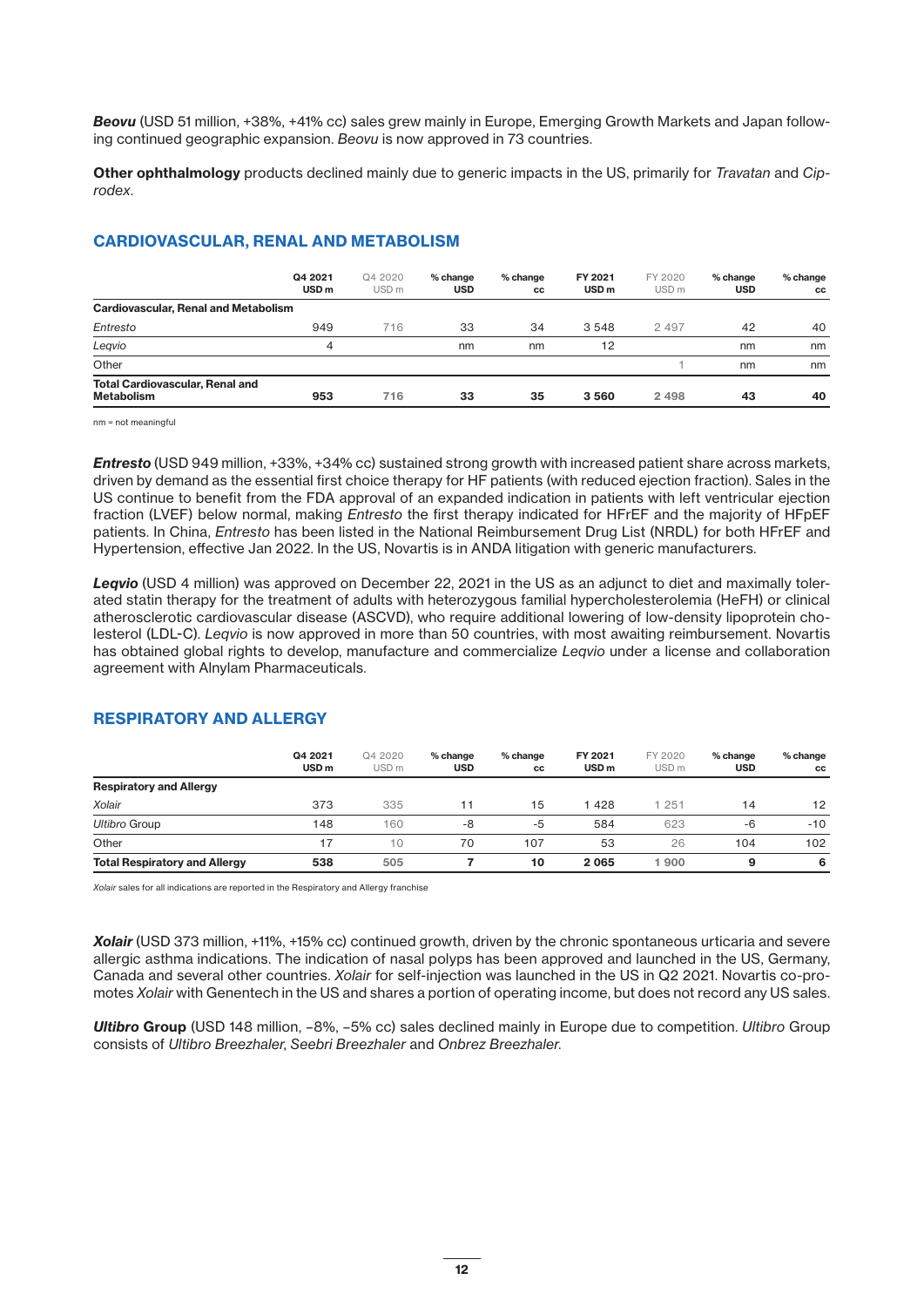### **ESTABLISHED MEDICINES**

|                                    | Q4 2021<br>USD <sub>m</sub> | Q4 2020<br>USD <sub>m</sub> | % change<br>USD | % change<br>CC | FY 2021<br>USD <sub>m</sub> | FY 2020<br>USD <sub>m</sub> | % change<br><b>USD</b> | % change<br><b>CC</b> |
|------------------------------------|-----------------------------|-----------------------------|-----------------|----------------|-----------------------------|-----------------------------|------------------------|-----------------------|
| <b>Established Medicines</b>       |                             |                             |                 |                |                             |                             |                        |                       |
| Galvus Group                       | 278                         | 293                         | -5              | 0              | 1 0 9 2                     | 1 199                       | -9                     | -8                    |
| <b>Exforge Group</b>               | 197                         | 247                         | $-20$           | $-20$          | 901                         | 980                         | $-8$                   | $-11$                 |
| Diovan Group                       | 189                         | 224                         | $-16$           | $-14$          | 773                         | 1 0 0 3                     | $-23$                  | $-25$                 |
| Zortress/Certican                  | 110                         | 112                         | $-2$            | 3              | 431                         | 452                         | $-5$                   | $-6$                  |
| Voltaren/Cataflam                  | 97                          | 95                          | 2               | 5              | 373                         | 360                         | 4                      | 3                     |
| Neoral/Sandimmun(e)                | 89                          | 103                         | $-14$           | $-11$          | 368                         | 393                         | $-6$                   | -8                    |
| Contract manufacturing             | 108                         |                             | nm              | nm             | 108                         |                             | nm                     | nm                    |
| Other                              | 406                         | 494                         | $-18$           | $-16$          | 1689                        | 1916                        | $-12$                  | $-13$                 |
| <b>Total Established Medicines</b> | 474                         | 568                         | -6              | $-3$           | 5 7 3 5                     | 6 3 0 3                     | -9                     | $-10$                 |

nm = not meaningful

Galvus Group (USD 278 million, -5%, 0% cc) sales were in line (cc) with prior year.

*Exforge* **Group** (USD 197 million, –20%, –20% cc) declined mainly due to generic competition and the impact of Volume-Based Procurement in China.

*Diovan* **Group** (USD 189 million, –16%, –14% cc) declined mainly due to generic competition and the impact of Volume-Based Procurement in China.

*Zortress/Certican* (USD 110 million, –2%, +3% cc) grew mainly in Europe and Japan.

*Voltaren/Cataflam* (USD 97 million, +2%, +5% cc) grew in Emerging Growth Markets, partly offset by decline in Europe and Japan*.*

*Neoral/Sandimmun(e)* (USD 89 million, –14%, –11% cc) declined across all markets due to generic competition.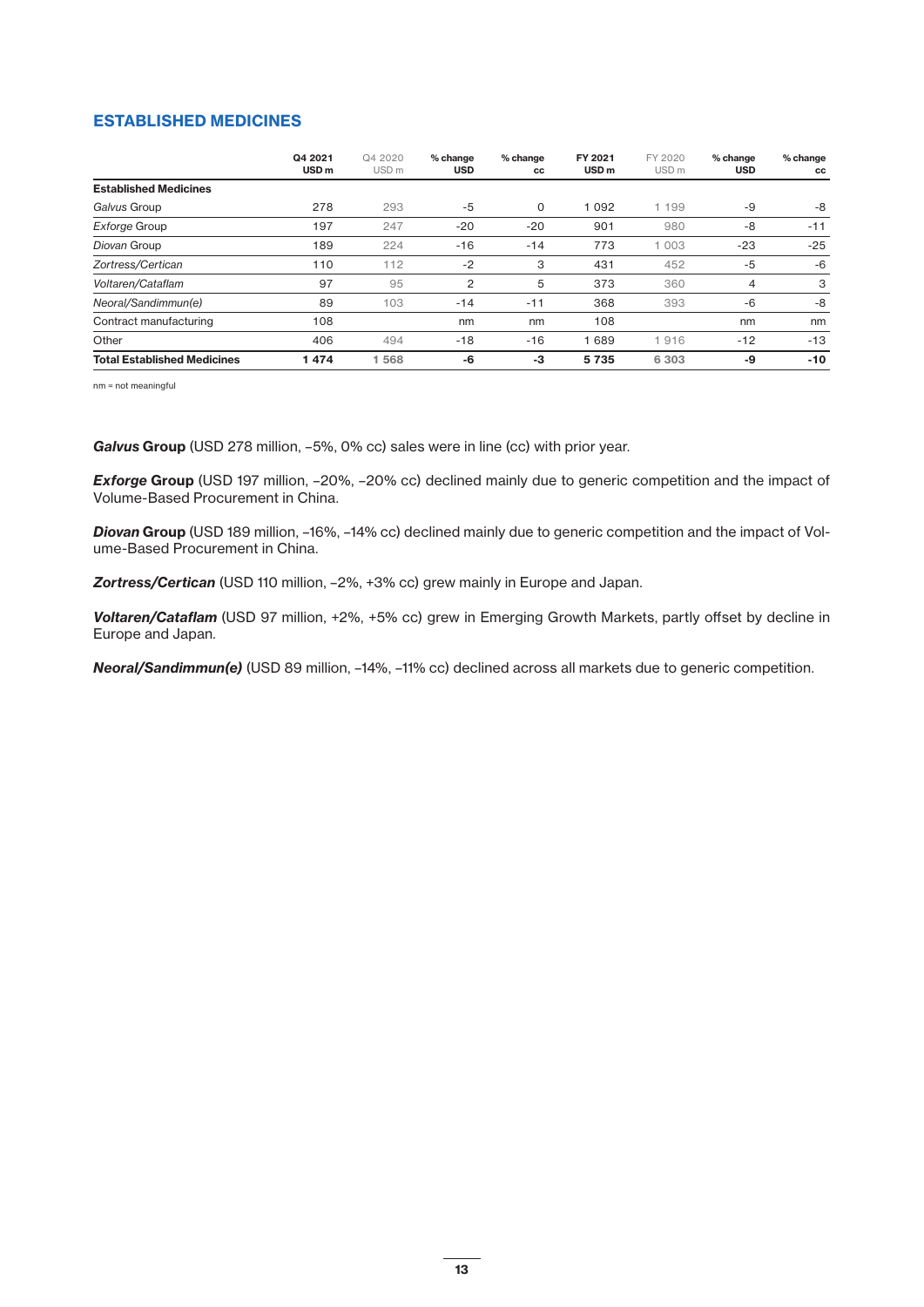# **Sandoz**

|                              | Q4 2021<br>USD <sub>m</sub> | Q4 2020<br>USD <sub>m</sub> | % change<br><b>USD</b> | % change<br>CC | FY 2021<br>USD <sub>m</sub> | FY 2020<br>USD <sub>m</sub> | % change<br><b>USD</b> | % change<br>CC |
|------------------------------|-----------------------------|-----------------------------|------------------------|----------------|-----------------------------|-----------------------------|------------------------|----------------|
| <b>Net sales</b>             | 2 5 2 5                     | 2 5 3 7                     | 0                      |                | 9631                        | 9 646                       |                        | $-2$           |
| <b>Operating income</b>      | 386                         | 372                         | 4                      | 4              | 600 ا                       | 1 043                       | 53                     | 48             |
| As % of net sales            | 15.3                        | 14.7                        |                        |                | 16.6                        | 10.8                        |                        |                |
| <b>Core operating income</b> | 528                         | 528                         | 0                      |                | 2 0 6 4                     | 2 3 3 4                     | $-12$                  | $-14$          |
| As % of net sales            | 20.9                        | 20.8                        |                        |                | 21.4                        | 24.2                        |                        |                |

### **COVID-19 impacts**

We continue to see an impact of COVID-19, particularly for the Retail Generics and third-party Anti-Infectives businesses. However, the effects have been more moderate in recent months and the Sandoz business is continuing to normalize.

### **Fourth quarter**

### **Net sales**

Sandoz net sales were USD 2.5 billion (0%, +2% cc), with volume contributing 11 percentage points to growth, including 1 percentage point relating to contract manufacturing revenue reclassification. Pricing had a negative impact of 9 percentage points. Ex US sales grew by +4% in cc.

Sales in Europe were USD 1.4 billion (+1%, +4% cc), in the US USD 475 million (–8%), in Asia / Africa / Australasia USD 452 million (+2%, +5% cc) and in Canada and Latin America USD 216 million (+6%, +5% cc).

Retail sales were USD 1.9 billion (–2%, 0% cc), growing across most regions. The sales decline in the US was mainly due to the negative price effect in the Retail Generics business, especially oral solids. Total Anti-Infectives sales were USD 337 million (+5%, +7% cc) amid initial signs of a cough and cold season normalization.

Global sales of Biopharmaceuticals (biosimilars, biopharmaceutical contract manufacturing and *Glatopa*) grew to USD 555 million (+8%, +11% cc) across all regions.

### **Operating income**

Operating income was USD 386 million (+4%, +4% cc), mainly driven by lower impairments partly offset by lower divestments. Operating income margin increased by 0.3 percentage points in constant currencies. Currency had a positive impact of 0.3 percentage points, resulting in a net increase of 0.6 percentage points to 15.3% of net sales.

Core adjustments were USD 142 million, including USD 61 million of amortization. Prior year core adjustments were USD 156 million. The change in core adjustments compared to prior year was driven by lower impairments partly offset by lower divestments.

Core operating income was USD 528 million (+0%, +0% cc). Core operating income margin was 20.9% of net sales, increasing 0.1 percentage points (-0.4 percentage points cc) compared to prior year. Core gross margin as a percentage of sales decreased by 0.5 percentage points (cc), due to product and geographic mix. Core R&D expenses as a percentage of net sales decreased by 0.3 percentage points (cc). Core SG&A had no impact (cc). Core Other Income and Expense decreased the margin by 0.2 percentage points (cc).

### **Full year**

### **Net sales**

Sandoz net sales were USD 9.6 billion (0%, –2% cc). Volume increased by 7 percentage points, from growth in Biopharmaceuticals and 1 percentage point relating to contract manufacturing revenue reclassification, partly offset by the impact of softer Retail demand, with a weak cough and cold season in the first half. Volume growth was more than offset by a negative price effect of 9 percentage points mainly due to increasing competition and the impact of prior year off-contract sales in the US.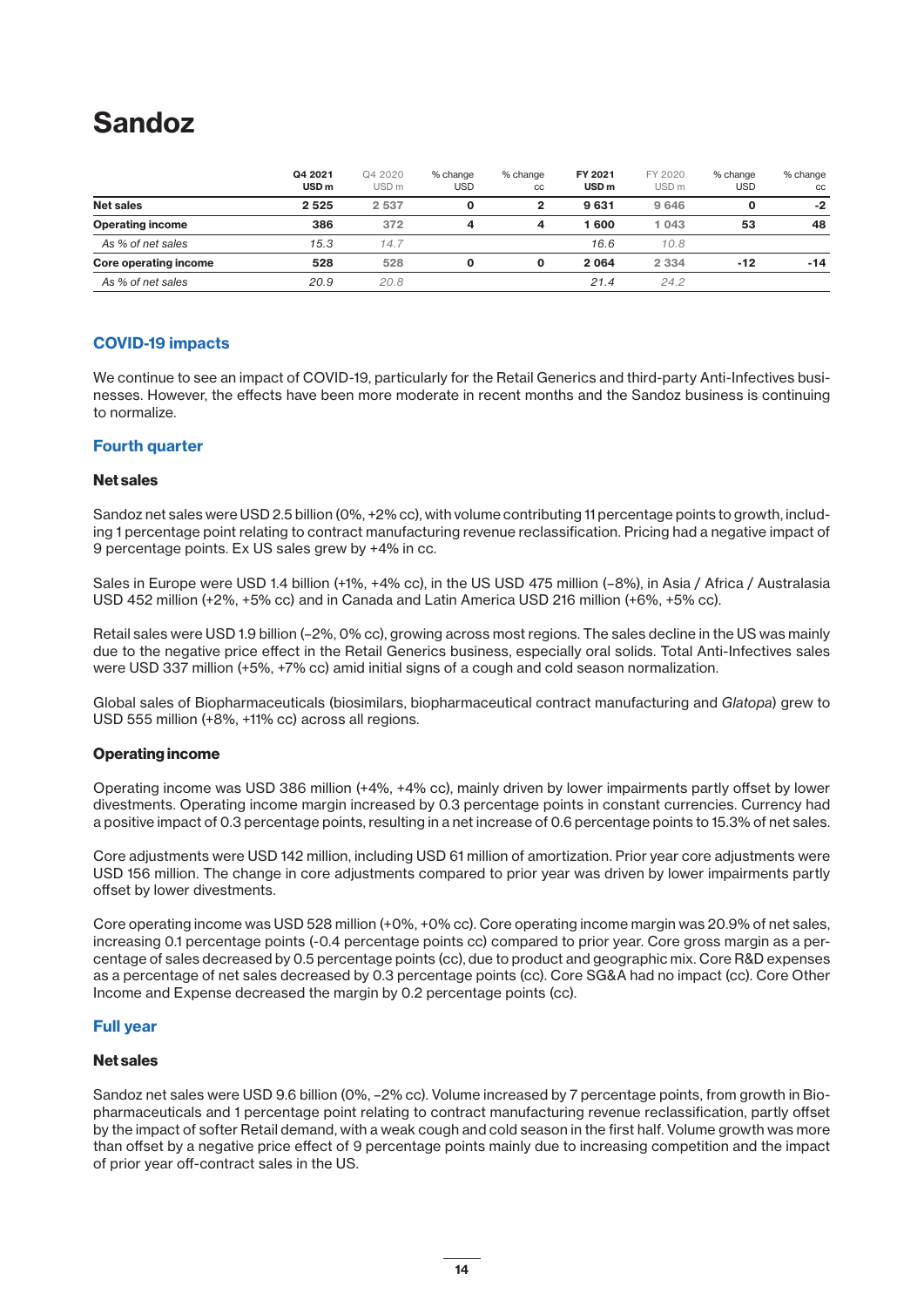Sales in Europe were USD 5.3 billion (+1%, –2% cc), in the US USD 1.8 billion (–15%), in Asia / Africa / Australasia USD 1.7 billion (+11%, +9% cc) and in Canada and Latin America USD 872 million (+13%, +10% cc). Sales in Europe declined due to the impact of COVID-19 on the Retail Generics business. The sales decline in the US was due to the negative price effect in the Retail Generics business, especially oral solids, which were additionally impacted by partnership terminations, as well as prior year Biopharmaceuticals off-contract sales.

Retail sales were USD 7.1 billion (–2%, –4% cc), declining due to the above-mentioned factors. Total Anti-Infectives sales were USD 1.1 billion (–3%, –5% cc), impacted by softer retail demand.

Global sales of Biopharmaceuticals (biosimilars, biopharmaceutical contract manufacturing and *Glatopa*) grew to USD 2.1 billion (+10%, +7% cc), driven by continued growth ex-US and *Ziextenzo* (pegfilgrastim) US.

### **Operating income**

Operating income was USD 1.6 billion (+53%, +48% cc), mainly driven by lower legal settlements, lower impairments and lower amortization partly offset by unfavorable gross margin and lower sales. Operating income margin increased by 5.6 percentage points in constant currencies. Currency had a positive impact of 0.2 percentage points, resulting in a net increase of 5.8 percentage points to 16.6% of net sales.

Core adjustments were USD 464 million, including USD 236 million of amortization. Prior year core adjustments were USD 1.3 billion. The change in core adjustments compared to prior year was driven by lower legal settlements, lower impairments and lower amortization.

Core operating income was USD 2.1 billion (–12%, –14% cc), declining due to unfavorable gross profit and lower sales. Core operating income margin was 21.4% of net sales, decreasing 2.8 percentage points (-2.9 percentage points cc) versus prior year. Core gross margin as a percentage of sales decreased by 2.4 percentage points (cc), due to unfavorable price effects and product and geographic mix. Core R&D expenses as a percentage of net sales increased by 0.4 percentage points (cc) driven by biopharmaceutical pipeline investments. Core SG&A expenses increased by 0.3 percentage points (cc) mainly due to lower sales. Core Other Income and Expense increased the margin by 0.2 percentage points (cc) driven by higher divestment income.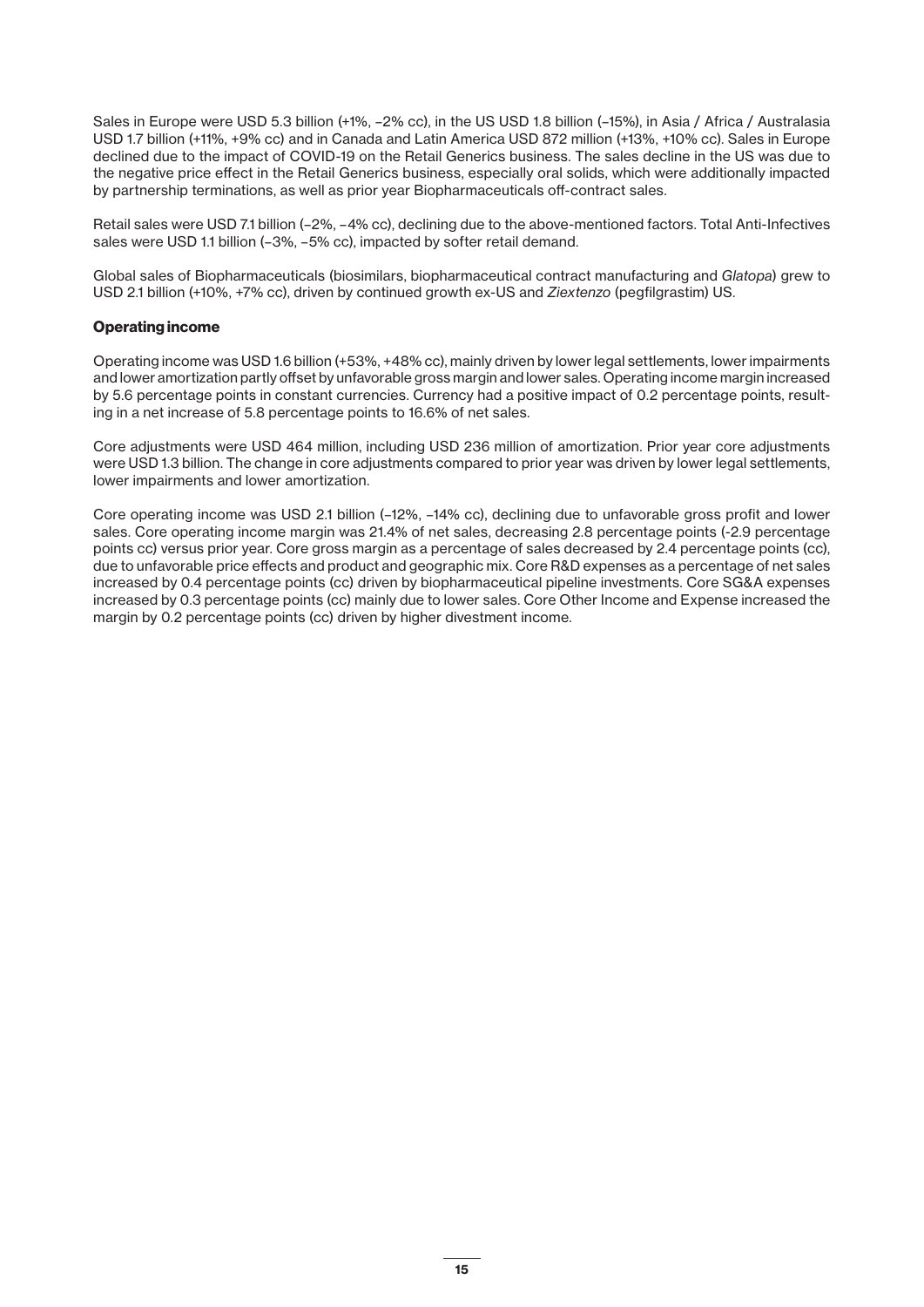# **Group Cash Flow and Balance Sheet**

## **Cash Flow**

### **Fourth quarter**

Net cash flows from operating activities amounted to USD 3.9 billion, compared to USD 4.0 billion in the prior year quarter. Higher net income adjusted for non-cash items and other adjustments, including divestment gains, was more than offset by higher income taxes paid and unfavorable hedging results.

Net cash inflows from investing activities from continuing operations amounted to USD 4.6 billion, compared to net cash outflows of USD 0.6 billion in the prior year quarter.

The current year quarter cash inflows were driven by proceeds of USD 20.7 billion from the divestment of our investment in Roche; USD 0.7 billion from the sale of marketable securities, commodities and time deposits; and USD 0.2 billion from the sale of intangible assets, financial assets and property, plant and equipment. These cash inflows were partly offset mainly by USD 15.6 billion cash outflows for purchases of marketable securities and time deposits, mainly due to the investment of a portion of the proceeds from the divestment of our investment in Roche; USD 0.3 billion for acquisitions and divestments of businesses, net (including the acquisition of GSK's cephalosporin antibiotics business for USD 351 million); and USD 1.0 billion for purchases of intangible assets, financial assets and of property, plant and equipment.

In the prior year quarter, net cash outflows used in investing activities from continuing operations of USD 0.6 billion were mainly driven by purchases of property, plant and equipment, intangible and financial assets of USD 1.1 billion. These cash outflows were partly offset by cash inflows of USD 0.3 billion from the sale of financial assets and USD 0.3 billion from the sale of property, plant and equipment and intangible assets.

Net cash outflows used in financing activities from continuing operations amounted to USD 3.3 billion, compared to USD 2.9 billion in the prior year quarter.

The current year quarter cash outflows were driven by USD 2.4 billion net decrease in current financial debts; USD 0.7 billion for the repayment of a bond denominated in euro (notional amount of EUR 0.6 billion) at maturity; and USD 0.1 billion for net treasury share transactions. Payments of lease liabilities, net, amounted to USD 0.1 billion.

In the prior year quarter, net cash outflows used in financing activities from continuing operations of USD 2.9 billion were driven by USD 1.9 billion for net treasury share transactions and USD 0.9 billion for net repayments of current financial debts. Payments of lease liabilities, net, amounted to USD 0.1 billion.

Free cash flow amounted to USD 3.0 billion (–9% USD), compared to USD 3.3 billion in the prior year quarter. Higher operating income adjusted for non-cash items and other adjustments was more than offset by higher income taxes paid and lower divestment proceeds.

### **Full year**

Net cash flows from operating activities amounted to USD 15.1 billion, compared to USD 13.6 billion in 2020. This increase was mainly driven by higher net income adjusted for non-cash items and other adjustments, including divestment gains, and lower payments out of provisions, mainly due to legal matters in the prior year. This was partly offset by unfavorable hedging results.

Net cash inflows from investing activities from continuing operations amounted to USD 4.2 billion, compared to net cash outflows of USD 13.1 billion in 2020.

The current year cash inflows were driven by proceeds of USD 20.7 billion from the divestment of our investment in Roche; USD 2.3 billion from the sale of marketable securities, commodities and time deposits; and USD 1.4 billion from the sale of intangible assets, financial assets and property, plant and equipment. These cash inflows were partly offset by USD 16.4 billion cash outflows for purchases of marketable securities and time deposits, mainly due to the investment of a portion of the proceeds from the divestment of our investment in Roche; USD 1.6 billion for purchases of intangible assets (including the upfront payment to in-license tislelizumab from an affiliate of BeiGene, Ltd); USD 1.4 billion for purchases of property, plant and equipment; USD 0.6 billion for acquisitions and divestments of businesses, net (including the acquisition of GSK's cephalosporin antibiotics business for USD 351 million); and USD 0.2 billion for purchases of financial assets.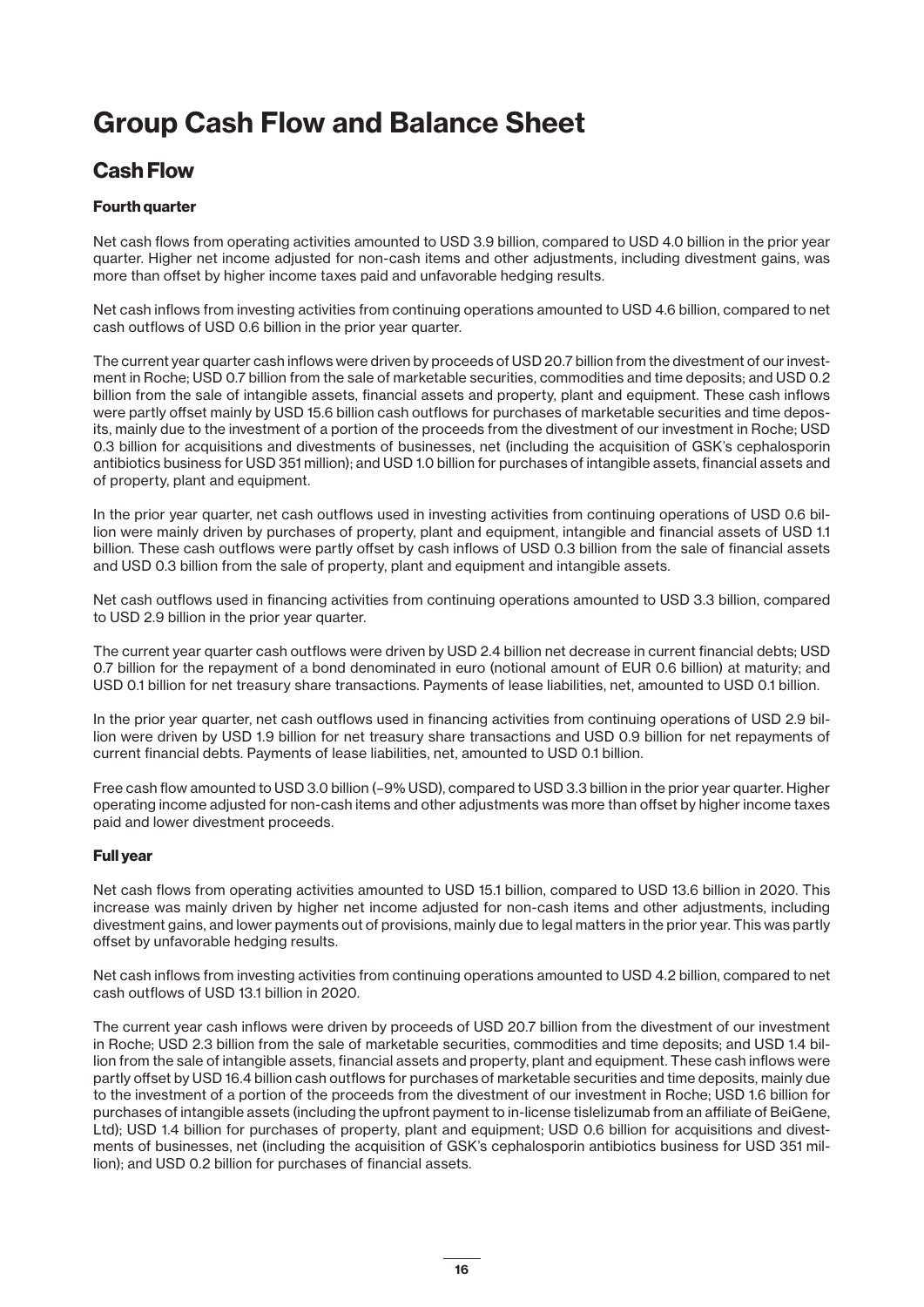In 2020, net cash outflows used in investing activities from continuing operations of USD 13.1 billion were mainly driven by USD 10.0 billion for acquisitions and divestments of businesses, net (including the acquisition of The Medicines Company for USD 9.5 billion, net of cash acquired USD 0.1 billion, and the acquisition of the Japanese business of Aspen Global Incorporated for USD 0.3 billion); USD 1.4 billion for net purchases of marketable securities, commodities and time deposits; USD 1.3 billion for purchases of property, plant and equipment; and USD 1.3 billion for purchases of intangible assets. These cash outflows were partly offset by cash inflows of USD 0.7 billion from the sale of financial assets (including USD 0.3 billion proceeds from the sale of Alcon Inc. shares) and USD 0.4 billion from the sale of intangible assets.

Net cash outflows used in financing activities from continuing operations amounted to USD 16.3 billion, compared to USD 2.2 billion in 2020.

The current year cash outflows were driven by USD 7.4 billion for the dividend payment; USD 3.0 billion for net treasury share transactions; USD 3.5 billion net decrease in current financial debts; and USD 2.2 billion for the repayment of two bonds denominated in euro (notional amount of EUR 1.25 billion and of EUR 0.6 billion) at maturity. Payments of lease liabilities and other financing cash flows resulted in a net cash outflow of USD 0.2 billion.

In 2020, net cash outflows used in financing activities from continuing operations of USD 2.2 billion were driven by USD 7.0 billion for the dividend payment; USD 2.1 billion for net treasury share transactions; USD 2.0 billion for the repayment of two US dollar bonds at maturity; USD 0.3 billion net payments for lease liabilities; and USD 0.2 billion for other financing cash outflows, net. These cash outflows were partly offset by cash inflows of USD 7.1 billion from the increase in non-current financial debts, mainly consisting of USD 4.9 billion from the issuance of bonds denominated in US dollars (notional amount of USD 5.0 billion) and USD 2.1 billion from the issuance of a sustainability-linked bond denominated in euro (notional amount of EUR 1.85 billion); and USD 2.3 billion from the net increase in current financial debts.

Free cash flow amounted to USD 13.3 billion (+14% USD), compared to USD 11.7 billion in 2020. This increase was mainly driven by higher operating income adjusted for non-cash items and other adjustments, and lower payments out of provisions, mainly due to legal matters in the prior year, partly offset by USD 650 million upfront payment to in-license tislelizumab from an affiliate of BeiGene, Ltd.

## **Balance sheet**

### **Assets**

**Total non-current assets** of USD 86.1 billion at December 31, 2021, decreased by USD 12.0 billion compared to December 31, 2020.

Intangible assets other than goodwill decreased by USD 2.6 billion as net additions (including the in-licensing of tislelizumab from an affiliate of BeiGene, Ltd) and acquisitions were more than offset by amortization, unfavorable currency translation adjustments and impairments.

Goodwill decreased by USD 0.4 billion, mainly due to unfavorable currency translation adjustments, only partially offset by additions.

Property, plant and equipment decreased by USD 0.7 billion, as net additions were more than offset by depreciation, unfavorable currency translation adjustments and net impairments.

Investments in associated companies decreased by USD 9.4 billion mainly due to the divestment of our investment in Roche.

These decreases were partly offset by an increase in other non-current assets of USD 1.3 billion, driven by an increase in the prepaid post-employment benefit plans of USD 1.2 billion, resulting from actuarial gains primarily from valuation impact on plan assets and changes in the discount rates used to calculate the actuarial defined benefit obligations.

Right of use assets, deferred tax assets and financial assets were broadly in line with December 31, 2020.

**Total current assets** of USD 45.7 billion at December 31, 2021 increased by USD 16.0 billion compared to December 31, 2020.

Cash and cash equivalents increased by USD 2.7 billion and marketable securities, commodities, time deposits and derivative financial instruments increased by USD 14.0 billion, mainly driven by the cash generated through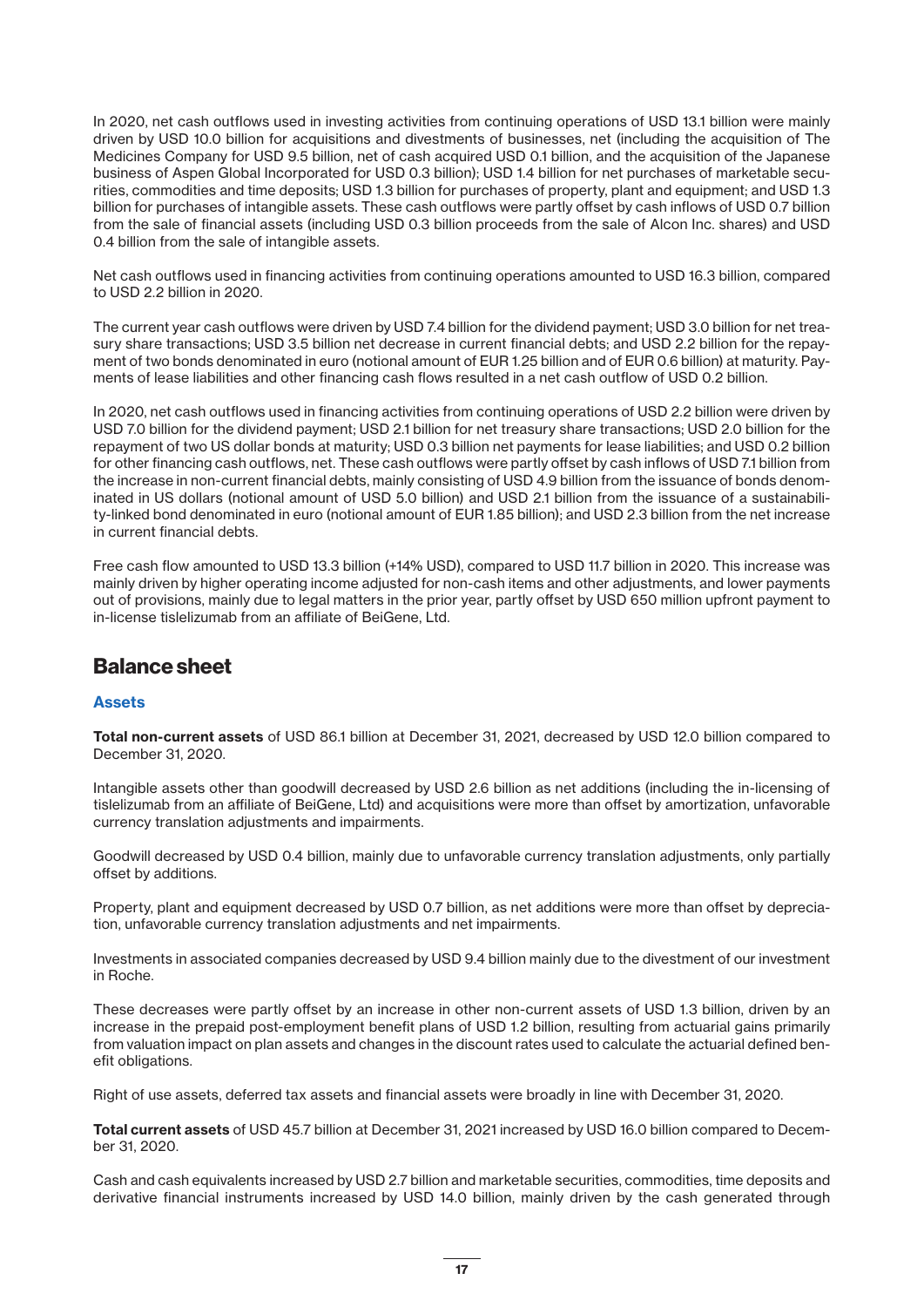operating activities and the proceeds of USD 20.7 billion from the divestment of our investment in Roche, partially offset by the dividend payment, the purchase of treasury shares and the repayment of a financial debt.

Inventories, trade receivables, other current assets and income tax receivables were broadly in line with December 31, 2020.

### **Liabilities**

**Total non-current liabilities** of USD 33.8 billion decreased by USD 4.3 billion compared to December 31, 2020.

Non-current financial debts decreased by USD 3.4 billion mainly due to the reclassification of USD 2.6 billion from non-current to current financial debts, primarily two USD denominated bonds with notional amounts of USD 1.0 billion and USD 1.5 billion maturing in 2022, and favorable currency translation adjustments of USD 0.8 billion.

Provisions and other non-current liabilities decreased by USD 0.8 billion, mainly due to a USD 0.9 billion decrease in accrued defined benefit plan liabilities mainly due to actuarial gains primarily from valuation impact on plan assets and the changes in discount rates used to calculate the actuarial defined benefit obligations.

Non-current lease liabilities and deferred tax liabilities were broadly in line with December 31, 2020.

**Total current liabilities** of USD 30.2 billion decreased by USD 2.9 billion compared to December 31, 2020.

Provisions and other current liabilities increased by USD 0.5 billion mainly due to an increase in the treasury share repurchase obligation of USD 1.0 billion, which was partially offset by a decrease of USD 0.4 billion in other current provisions.

Current financial debts and derivative financial instruments decreased by USD 3.5 billion mainly due to the repayment of a USD 1.5 billion bond denominated in euro (notional amount of EUR 1.25 billion) and USD 0.7 billion bond denominated in euro (notional amount of EUR 0.6 billion) at maturity, repayments of current financial debts of USD 3.5 billion and favorable currency translation adjustments of USD 0.3 billion, partly offset by the reclassification from non-current to current financial debts of USD 2.6 billion.

Current lease liabilities, current income tax liabilities and trade payables were broadly in line with December 31, 2020.

#### **Equity**

The Group`s equity increased by USD 11.2 billion to USD 67.8 billion at December 31, 2021 compared to December 31, 2020.

This increase was mainly due to the net income of USD 24.0 billion, net actuarial gains of USD 1.8 billion, equity-based compensation of USD 0.7 billion and the net favorable fair value adjustments on financial instruments of USD 0.2 billion.

This was partially offset by the cash-dividend payment of USD 7.4 billion, purchase of treasury shares of USD 2.9 billion, the increase of the treasury share repurchase obligation of USD 1.0 billion and unfavorable currency translation differences of USD 4.8 billion.

### **Net debt and debt/equity ratio**

The Group's liquidity amounted to USD 28.3 billion at December 31, 2021, compared to USD 11.6 billion at December 31, 2020. Total non-current and current financial debts, including derivatives, amounted to USD 29.2 billion at December 31, 2021, compared to USD 36.0 billion at December 31, 2020.

The debt/equity ratio decreased to 0.43:1 at December 31, 2021, compared to 0.64:1 at December 31, 2020. As of December 31, 2021 the net debt was USD 0.9 billion, compared to USD 24.5 billion at December 31, 2020.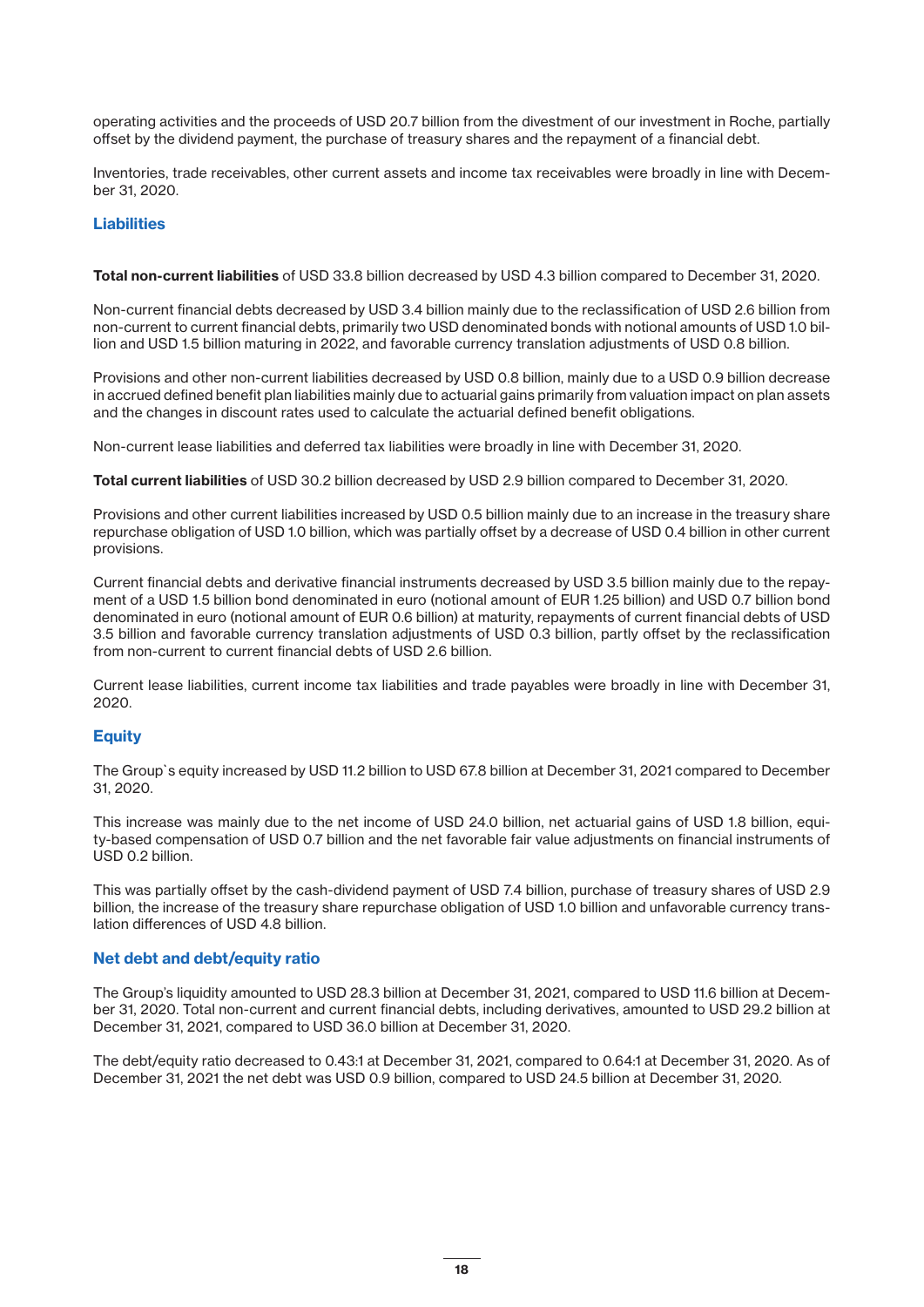# **Innovation Review**

Benefiting from our continued focus on innovation, Novartis has one of the industry's most innovative and inventive pipelines with more than 160 projects in clinical development.

### **Selected Innovative Medicines approvals: US, EU and Japan in Q4**

| Product  | Active ingredient/<br><b>Descriptor</b> | Indication                  | Region     |
|----------|-----------------------------------------|-----------------------------|------------|
| Scemblix | asciminib                               | 3L Chronic myeloid leukemia | $US - Oct$ |
| Cosentyx | secukinumab                             | JPsA & ERA                  | $US - Dec$ |
| Legvio   | inclisiran                              | Hyperlipidemia              | $US - Dec$ |

### **Selected Innovative Medicines projects awaiting regulatory decisions**

| Completed submissions           |                                                                 |           |                     |         |                                                                |  |  |  |  |  |
|---------------------------------|-----------------------------------------------------------------|-----------|---------------------|---------|----------------------------------------------------------------|--|--|--|--|--|
| Product                         | Indication                                                      | <b>US</b> | EU                  | Japan   | News update                                                    |  |  |  |  |  |
| Cosentyx                        | <b>JPsA &amp; ERA</b>                                           | Approved  | Q <sub>2</sub> 2021 |         |                                                                |  |  |  |  |  |
| Cosentyx                        | Cosentyx 300mg auto-injector<br>and pre-filled syringe          | Q4 2020   | Approved            | Q3 2021 | - CRL issued by FDA                                            |  |  |  |  |  |
| Jakavi                          | Acute graft-versus-host<br>disease (GvHD)                       |           | Q1 2021             | Q1 2021 | - US filing by Incyte                                          |  |  |  |  |  |
|                                 | Chronic GvHD                                                    |           | Q1 2021             | Q1 2021 | - US filing by Incyte                                          |  |  |  |  |  |
| ABL001 (asciminib)              | 3L Chronic myeloid leukemia                                     | Approved  | Q <sub>2</sub> 2021 | Q3 2021 |                                                                |  |  |  |  |  |
| Beovu                           | Diabetic macular edema                                          | Q3 2021   | Q3 2021             | Q3 2021 |                                                                |  |  |  |  |  |
| 177Lu-PSMA-617                  | Metastatic castration-resistant<br>prostate cancer, post-taxane | Q3 2021   | Q4 2021             |         | - FDA priority review                                          |  |  |  |  |  |
| <b>VDT482</b><br>(tislelizumab) | 2L Esophageal cancer (ESCC)                                     | Q3 2021   |                     |         | - BLA submitted by BeiGene to FDA                              |  |  |  |  |  |
| Kymriah                         | Relapsed/refractory follicular<br>lymphoma                      | Q3 2021   | Q3 2021             | Q4 2021 | - FDA priority review granted                                  |  |  |  |  |  |
| BYL719 (alpelisib)              | PIK3CA-related<br>overgrowth spectrum                           | Q4 2021   |                     |         | - US filing based on RWE data<br>- FDA priority review granted |  |  |  |  |  |

### **Selected Innovative Medicines pipeline projects**

| Compound/<br>product    | <b>Potential indication/</b><br>Disease area                                           | <b>First planned</b><br>submissions | Current<br><b>Phase</b> | News update                                                |
|-------------------------|----------------------------------------------------------------------------------------|-------------------------------------|-------------------------|------------------------------------------------------------|
| ABLO01<br>(asciminib)   | 1L Chronic myeloid leukemia                                                            | 2025                                | 3                       |                                                            |
| ACZ885<br>(canakinumab) | <b>Adjuvant NSCLC</b>                                                                  | 2023                                | 3                       | - Enrollment completed                                     |
| Aimovig                 | Migraine, pediatrics                                                                   | ≥2026                               | 3                       |                                                            |
| AVXS-101 (OAV101)       | Spinal muscular atrophy<br>(IT formulation)                                            | 2025                                | 3                       | -Pivotal confirmatory study initiating                     |
| Beovu                   | Diabetic retinopathy                                                                   | 2025                                | 3                       |                                                            |
| BYL719 (alpelisib)      | Triple negative breast cancer                                                          | 2023                                | 3                       |                                                            |
|                         | Human epidermal growth factor<br>receptor 2-positive (HER2+)<br>advanced breast cancer | 2025                                | 3                       |                                                            |
|                         | Ovarian cancer                                                                         | 2023                                | 3                       |                                                            |
| <b>CEE321</b>           | Atopic dermatitis                                                                      |                                     | 1                       | - Program discontinued<br>unfavorable benefit/risk profile |
| CFZ533 (iscalimab)      | Liver transplantation                                                                  | ≥2026                               | 2                       |                                                            |
|                         | Sjögren's syndrome                                                                     | ≥2026                               | 2                       |                                                            |
| Coartem                 | Malaria, uncomplicated (<5 kg patients)                                                | 2024                                | 3                       | - Submission planned in Switzerland                        |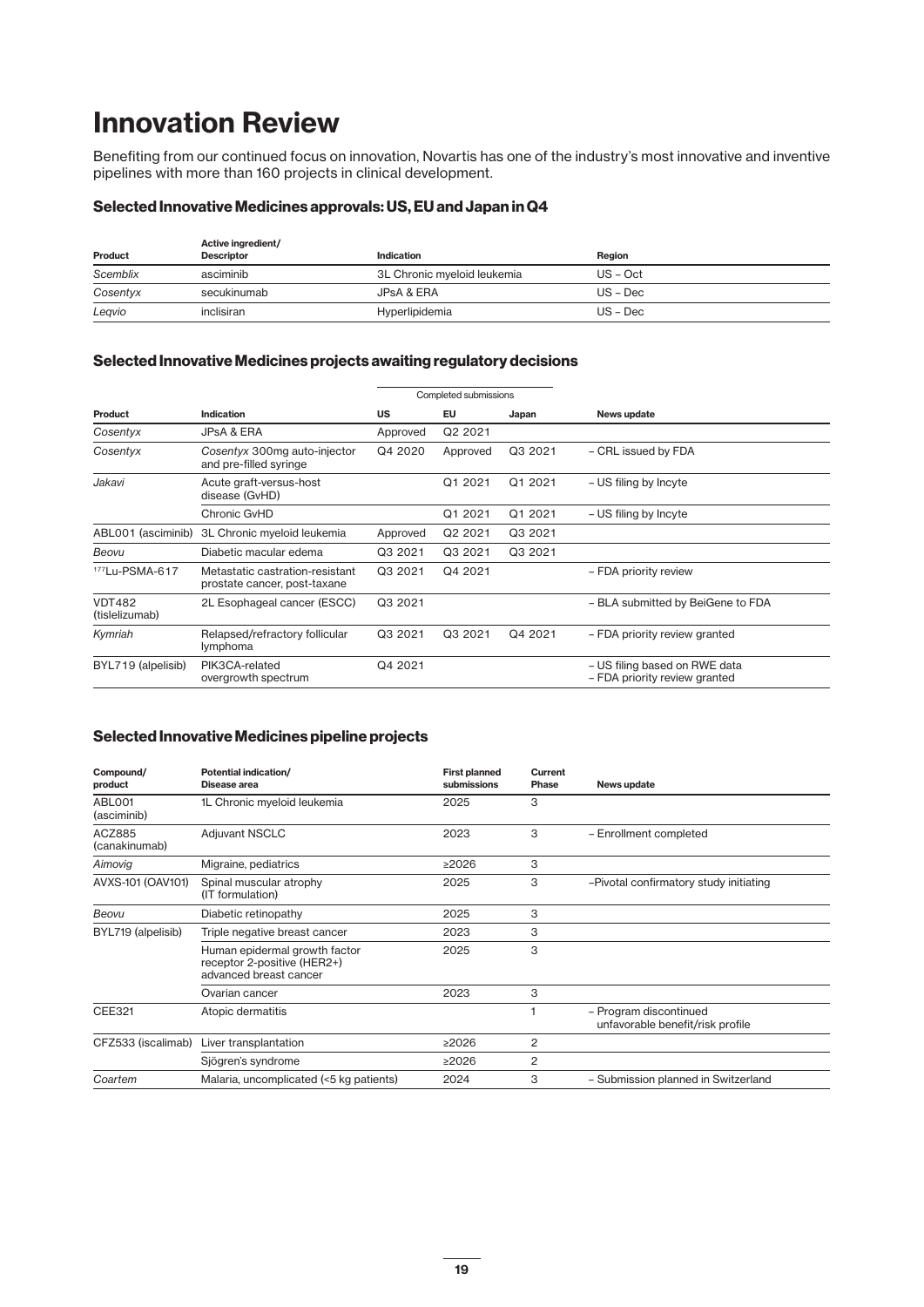| Compound/<br>product                             | Potential indication/<br>Disease area                                                                                             | <b>First planned</b><br>submissions | Current<br>Phase        | News update                                                                                |
|--------------------------------------------------|-----------------------------------------------------------------------------------------------------------------------------------|-------------------------------------|-------------------------|--------------------------------------------------------------------------------------------|
| Cosentyx                                         | Ankylosing spondylitis head-to-head study<br>versus Sandoz biosimilar Hyrimoz<br>(adalimumab)                                     | 2022                                | 3                       |                                                                                            |
|                                                  | Hidradenitis suppurativa                                                                                                          | 2022                                | 3                       |                                                                                            |
|                                                  | Giant cell arteritis                                                                                                              | 2024                                | 3                       |                                                                                            |
|                                                  | Lichen planus                                                                                                                     | 2025                                | $\overline{c}$          |                                                                                            |
|                                                  | Lupus nephritis                                                                                                                   | ≥2026                               | 3                       |                                                                                            |
|                                                  | Psoriatic arthritis (IV formulation)                                                                                              | 2022                                | 3                       |                                                                                            |
|                                                  | Ankylosing spondylitis (IV formulation)                                                                                           | 2023                                | 3                       |                                                                                            |
| <b>CPK850</b>                                    | Retinitis pigmentosa                                                                                                              | $\geq 2026$                         | 2                       |                                                                                            |
| CSJ117                                           | Asthma                                                                                                                            | ≥2026                               | $\mathbf{2}$            |                                                                                            |
| <b>JDQ443</b>                                    | Non-small cell lung cancer, 2/3L                                                                                                  | 2024                                | 3                       | - Ph3 to be initiated in H2 2022                                                           |
|                                                  | Non-small cell lung cancer (combos)                                                                                               | $\geq 2026$                         | $\overline{c}$          |                                                                                            |
| <b>KAE609</b><br>(cipargamin)                    | Malaria, uncomplicated                                                                                                            | ≥2026                               | $\overline{c}$          |                                                                                            |
|                                                  | Malaria, severe                                                                                                                   | ≥2026                               | $\overline{c}$          |                                                                                            |
| <b>KAF156</b><br>(ganaplacide)                   | Malaria, uncomplicated                                                                                                            | $\geq 2026$                         | $\overline{2}$          |                                                                                            |
| Kisgali +<br>endocrine therapy                   | Hormone receptor-positive<br>(HR+)/human epidermal growth<br>factor receptor 2-negative (HER2-)<br>early breast cancer (adjuvant) | 2023                                | 3                       |                                                                                            |
| Legvio                                           | Secondary prevention of cardiovascular<br>events in patients with elevated levels of LDL-C                                        | ≥2026                               | 3                       | - Ph3 VICTORION-2P initiated                                                               |
| <b>LJN452</b><br>(tropifexor +<br>licogliflozin) | Nonalcoholic steatohepatitis                                                                                                      | ≥2026                               | $\overline{c}$          |                                                                                            |
|                                                  | LMI070 (branaplam) Huntington's disease                                                                                           | $\geq 2026$                         | $\overline{c}$          | - FDA Orphan Drug designation<br>- FDA Fast Track designation granted                      |
| <b>LNA043</b>                                    | Osteoarthritis                                                                                                                    | ≥2026                               | 2                       | - FDA Fast Track designation                                                               |
|                                                  | LNP023 (iptacopan) Paroxysmal nocturnal hemoglobinuria                                                                            | 2023                                | 3                       | - FDA, EU Orphan Drug designation<br>- FDA Breakthrough Therapy designation                |
|                                                  | lgA nephropathy                                                                                                                   | 2023                                | З                       | - EU Orphan Drug designation                                                               |
|                                                  | C3 glomerulopathy                                                                                                                 | 2023                                | 3                       | - EU Orphan Drug designation<br>- EU PRIME designation<br>- FDA Rare Pediatric designation |
|                                                  | Membranous nephropathy                                                                                                            | $\geq 2026$                         | $\overline{2}$          |                                                                                            |
|                                                  | Atypical haemolytic uraemic syndrome                                                                                              | 2025                                | 3                       |                                                                                            |
| <b>LOU064</b><br>(remibrutinib)                  | Chronic spontaneous urticaria                                                                                                     | 2024                                | 3                       | - Ph3 initiated                                                                            |
|                                                  | Multiple sclerosis                                                                                                                | 2025                                | 3                       | - Ph3 initiated                                                                            |
|                                                  | Sjögren's syndrome                                                                                                                | ≥2026                               | $\overline{\mathbf{c}}$ |                                                                                            |
| Lutathera                                        | Gastroenteropancreatic<br>neuroendocrine tumors,<br>1 <sup>st</sup> line in G2/3 tumors                                           | 2023                                | З                       |                                                                                            |
| 177Lu-PSMA-617                                   | Metastatic castration-resistant<br>prostate cancer pre-taxane                                                                     | 2023                                | 3                       |                                                                                            |
|                                                  | Metastatic hormone sensitive prostate cancer                                                                                      | 2024                                | 3                       |                                                                                            |
| <sup>177</sup> Lu-NeoB                           | Multiple solid tumors                                                                                                             | ≥2026                               | 1                       |                                                                                            |
| <b>LXE408</b>                                    | Visceral leishmaniasis                                                                                                            | ≥2026                               | 2                       |                                                                                            |
| <b>MBG453</b><br>(sabatolimab)                   | Myelodysplastic syndrome                                                                                                          | 2022/2023                           | 3                       | - FDA Fast Track designation<br>- EU Orphan Drug designation                               |
|                                                  | Unfit acute myeloid leukemia                                                                                                      | 2024                                | 2                       |                                                                                            |
| <b>MIJ821</b>                                    | Depression                                                                                                                        | ≥2026                               | 2                       |                                                                                            |
| <b>NIS793</b>                                    | 1L Pancreatic cancer                                                                                                              | 2025                                | 3                       | - FDA Orphan Drug designation                                                              |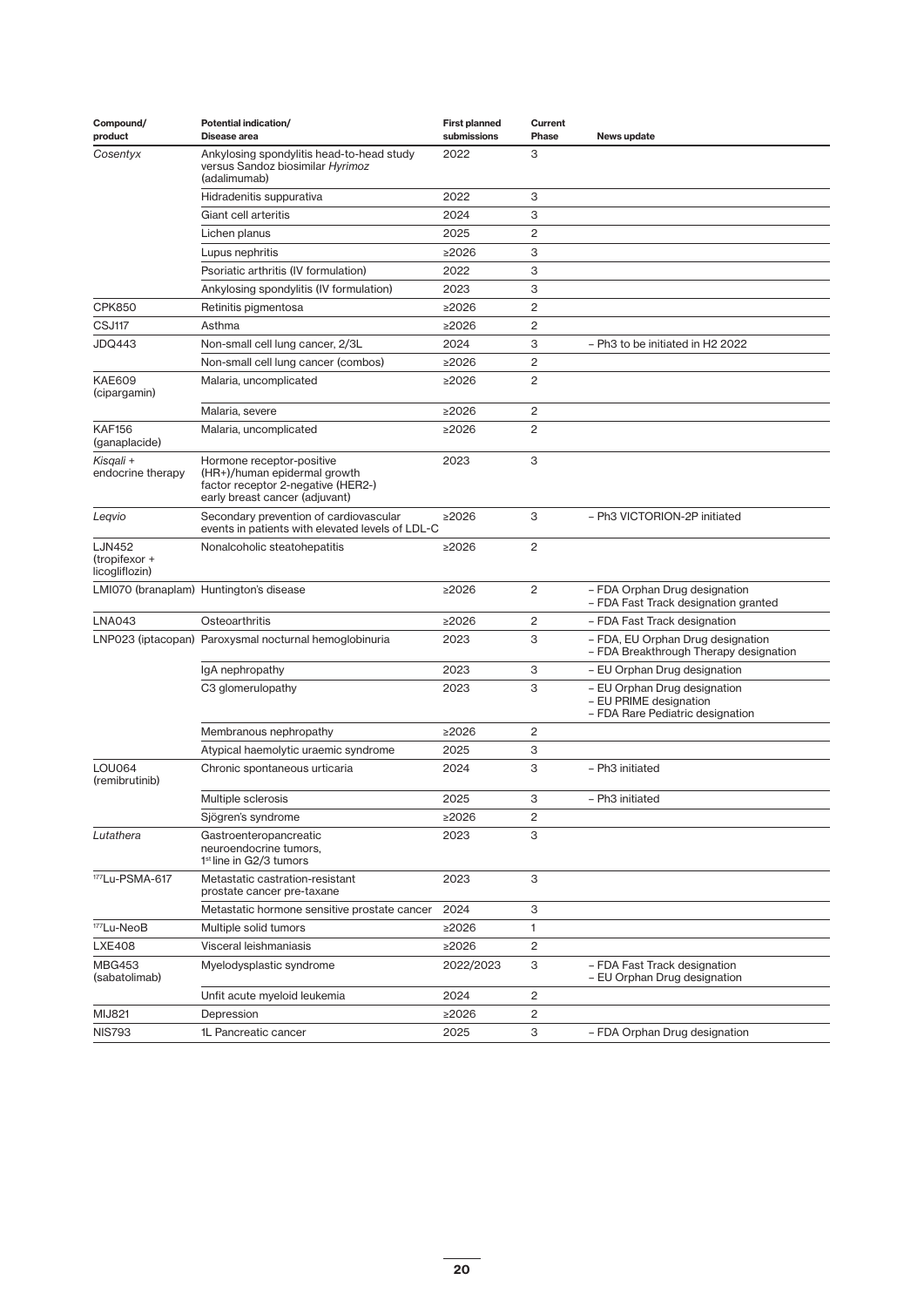| Compound/<br>product            | <b>Potential indication/</b><br>Disease area                                                           | <b>First planned</b><br>submissions | <b>Current</b><br>Phase | News update                                                                                                                                                                                         |
|---------------------------------|--------------------------------------------------------------------------------------------------------|-------------------------------------|-------------------------|-----------------------------------------------------------------------------------------------------------------------------------------------------------------------------------------------------|
| <b>QBW251</b><br>(icenticaftor) | Chronic obstructive pulmonary disease                                                                  | 2025                                | 2                       |                                                                                                                                                                                                     |
| QGE031<br>(ligelizumab)         | Chronic spontaneous urticaria                                                                          | <b>TBD</b>                          | 3                       | - FDA Breakthrough Therapy designation<br>- Ligelizumab demonstrated superiority<br>compared with placebo PEARL 1 and<br>PEARL 2 trials, but not versus omalizumab<br>further evaluating PEARL data |
|                                 | Chronic inducible urticaria                                                                            | 2025                                | 3                       | - Ph3 initiated                                                                                                                                                                                     |
|                                 | Food allergy                                                                                           | 2025                                | 3                       | - Ph3 initiated                                                                                                                                                                                     |
| <b>SAF312</b><br>(libvatrep)    | Chronic ocular surface pain                                                                            | >2026                               | $\overline{2}$          |                                                                                                                                                                                                     |
| <b>SKO136</b><br>(ensovibep)    | Corona virus infection                                                                                 | 2022                                | $\overline{2}$          | - Positive topline data from Ph2                                                                                                                                                                    |
| <b>TOJ230</b><br>(pelacarsen)   | Secondary prevention of cardiovascular<br>events in patients with elevated levels<br>of lipoprotein(a) | 2025                                | 3                       | - Enrollment ongoing<br>- FDA Fast Track designation<br>- China Breakthrough Therapy designation                                                                                                    |
| <b>UNR844</b>                   | Presbyopia                                                                                             | 2024                                | $\mathbf{2}$            |                                                                                                                                                                                                     |
| <b>VAY736</b><br>(ianalumab)    | Auto-immune hepatitis                                                                                  | >2026                               | $\overline{2}$          |                                                                                                                                                                                                     |
|                                 | Sjögren's syndrome                                                                                     | >2026                               | 2                       | - FDA Fast Track designation                                                                                                                                                                        |
| <b>VDT482</b><br>(tislelizumab) | <b>NSCLC</b>                                                                                           | 2022                                | 3                       |                                                                                                                                                                                                     |
|                                 | 1L Nasopharyngeal carcinoma                                                                            | 2022                                | 3                       |                                                                                                                                                                                                     |
|                                 | 1L Gastric cancer                                                                                      | 2023                                | 3                       |                                                                                                                                                                                                     |
|                                 | 1L ESCC                                                                                                | 2023                                | 3                       |                                                                                                                                                                                                     |
|                                 | Localized ESCC                                                                                         | 2023                                | 3                       |                                                                                                                                                                                                     |
|                                 | 1L Hepatocellular carcinoma                                                                            | 2023                                | 3                       |                                                                                                                                                                                                     |
|                                 | 1L Small cell lung cancer                                                                              | 2024                                | 3                       |                                                                                                                                                                                                     |
|                                 | 1L Bladder urothelial cell carcinoma                                                                   | 2024                                | 3                       |                                                                                                                                                                                                     |
| <b>VPM087</b><br>(gevokizumab)  | Colorectal cancer, 1 <sup>st</sup> line                                                                | $\geq 2026$                         | $\mathbf{1}$            |                                                                                                                                                                                                     |
| Xolair                          | Food allergy                                                                                           | 2023                                | 3                       |                                                                                                                                                                                                     |
| <b>YTB323</b>                   | 2L Diffuse large B-cell lymphoma                                                                       | 2024                                | 3                       | - Ph3 to be initiated in 2022                                                                                                                                                                       |

### **Selected Sandoz approvals and pipeline projects**

| Project/                            | Potential indication/                  |                                     |
|-------------------------------------|----------------------------------------|-------------------------------------|
| Compound                            | Disease area                           | News update                         |
| GP2411<br>(denosumab)               | Osteoporosis (same as originator)      | $-$ In Ph3                          |
| <b>SOK583</b><br>(aflibercept)      | Ophthalmology (same as originator)     | $-$ In Ph3                          |
| Insulin glargine,<br>lispro, aspart | <b>Diabetes</b>                        | - Collaboration with Gan & Lee      |
| Natalizumab                         | Multiple sclerosis and Crohn's disease | - Collaboration Polpharma Biologics |
| Trastuzumab                         | HER2-positive cancer tumors            | - Collaboration EirGenix            |
| Bevacizumab                         | Solid tumors                           | - Bio-Thera Solutions               |
|                                     |                                        |                                     |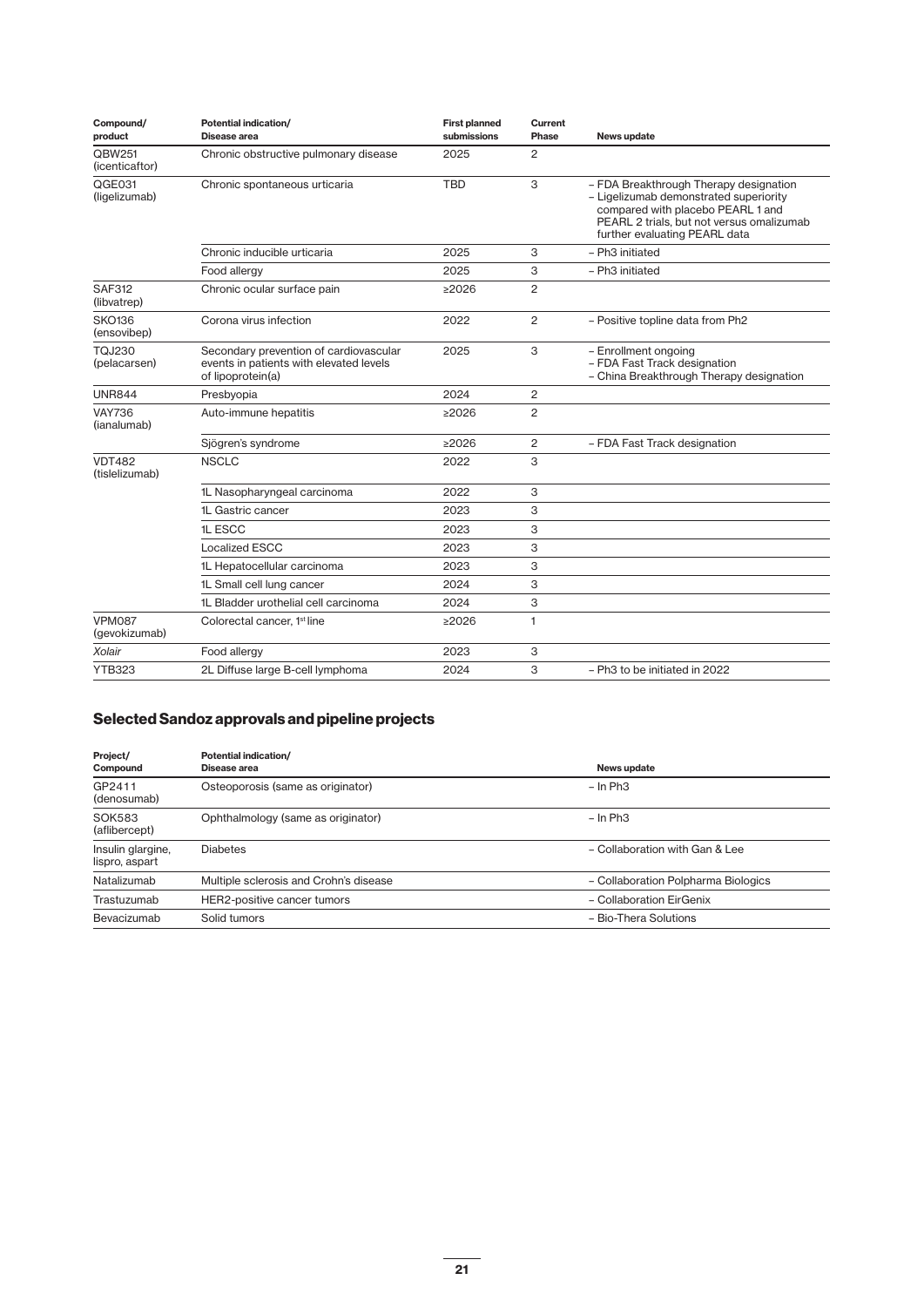# **Condensed Consolidated Financial Statements**

### **Consolidated income statements**

**Fourth quarter** (unaudited)

| (USD millions unless indicated otherwise)                         | Note | Q4 2021  | Q4 2020 |
|-------------------------------------------------------------------|------|----------|---------|
| Net sales to third parties                                        | 9    | 13 2 2 9 | 12770   |
| Other revenues                                                    | 9    | 293      | 260     |
| Cost of goods sold                                                |      | $-3976$  | $-4217$ |
| <b>Gross profit</b>                                               |      | 9 5 4 6  | 8813    |
| Selling, general and administration                               |      | $-3985$  | $-3924$ |
| Research and development                                          |      | $-2409$  | $-2333$ |
| Other income                                                      |      | 371      | 643     |
| Other expense                                                     |      | $-961$   | $-555$  |
| <b>Operating income</b>                                           |      | 2 5 6 2  | 2 6 4 4 |
| Income from associated companies                                  | З    | 14 621   | 141     |
| Interest expense                                                  |      | $-206$   | $-201$  |
| Other financial income and expense                                |      | $-26$    | $-25$   |
| Income before taxes                                               |      | 16 951   | 2 5 5 9 |
| Income taxes                                                      |      | $-645$   | $-460$  |
| <b>Net income</b>                                                 |      | 16 306   | 2 0 9 9 |
| Attributable to:                                                  |      |          |         |
| Shareholders of Novartis AG                                       |      | 16 308   | 2094    |
| Non-controlling interests                                         |      | $-2$     | 5       |
| Weighted average number of shares outstanding - Basic (million)   |      | 2 2 3 7  | 2 2 6 5 |
| Basic earnings per share (USD) <sup>1</sup>                       |      | 7.29     | 0.92    |
| Weighted average number of shares outstanding - Diluted (million) |      | 2 2 5 3  | 2 2 8 2 |
| Diluted earnings per share (USD) <sup>1</sup>                     |      | 7.24     | 0.92    |
|                                                                   |      |          |         |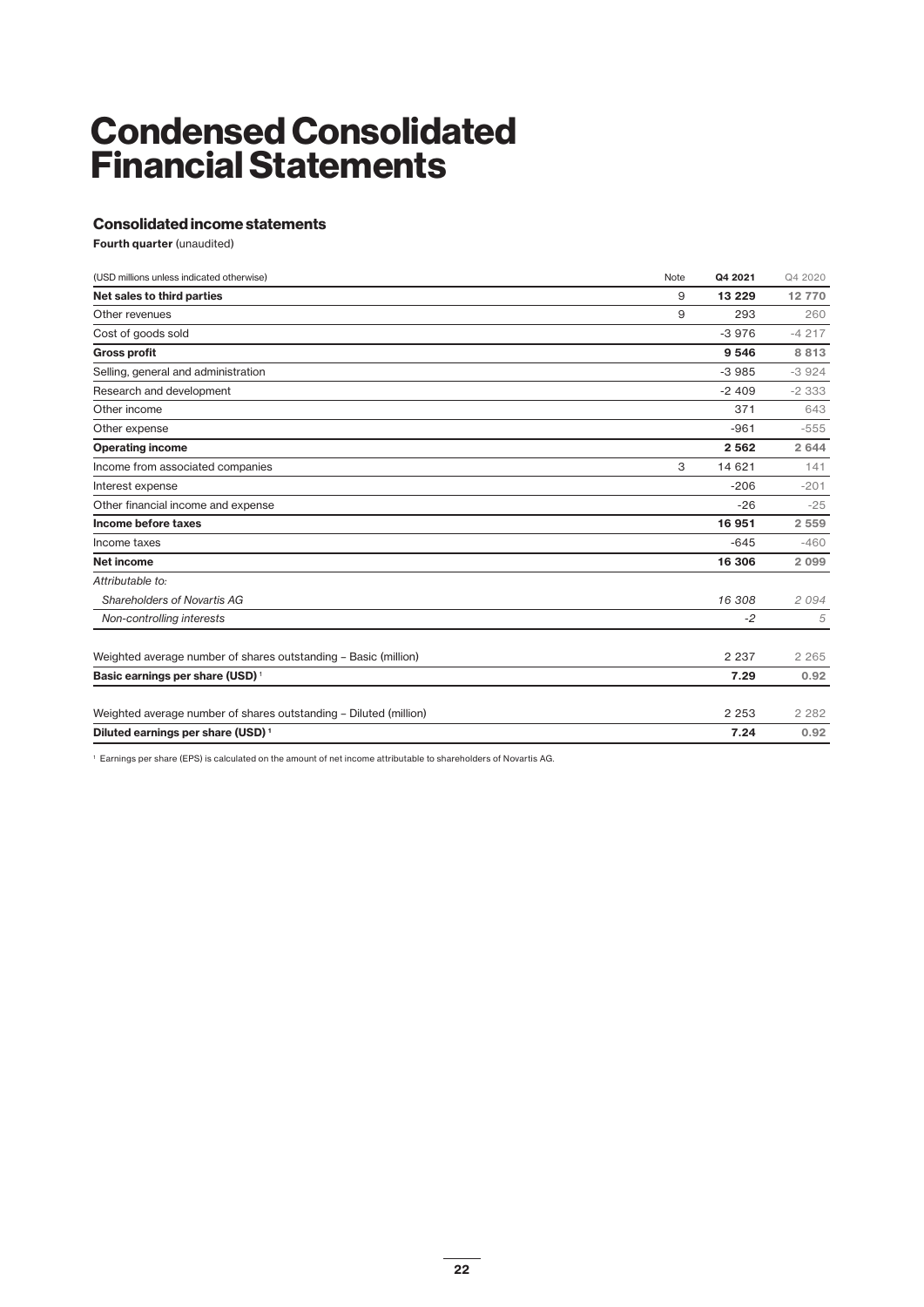### **Consolidated income statements**

**Full year** (audited)

| (USD millions unless indicated otherwise)                         | Note | FY 2021  | FY 2020   |
|-------------------------------------------------------------------|------|----------|-----------|
| Net sales to third parties                                        | 9    | 51 626   | 48 659    |
| Other revenues                                                    | 9    | 1 2 5 1  | 1 2 3 9   |
| Cost of goods sold                                                |      | $-15867$ | $-15$ 121 |
| <b>Gross profit</b>                                               |      | 37 010   | 34 777    |
| Selling, general and administration                               |      | $-14886$ | $-14$ 197 |
| Research and development                                          |      | $-9540$  | $-8980$   |
| Other income                                                      |      | 1852     | 1 7 4 2   |
| Other expense                                                     |      | $-2747$  | $-3190$   |
| <b>Operating income</b>                                           |      | 11 689   | 10 152    |
| Income from associated companies                                  | 3    | 15 339   | 673       |
| Interest expense                                                  |      | $-811$   | $-869$    |
| Other financial income and expense                                |      | $-80$    | $-78$     |
| Income before taxes                                               |      | 26 137   | 9878      |
| Income taxes                                                      |      | $-2119$  | $-1807$   |
| <b>Net income</b>                                                 |      | 24 018   | 8 0 7 1   |
| Attributable to:                                                  |      |          |           |
| Shareholders of Novartis AG                                       |      | 24 021   | 8 0 7 2   |
| Non-controlling interests                                         |      | $-3$     | $-1$      |
| Weighted average number of shares outstanding - Basic (million)   |      | 2 2 4 3  | 2 2 7 7   |
| Basic earnings per share (USD) <sup>1</sup>                       |      | 10.71    | 3.55      |
| Weighted average number of shares outstanding - Diluted (million) |      | 2 2 6 0  | 2 2 9 6   |
| Diluted earnings per share (USD) <sup>1</sup>                     |      | 10.63    | 3.52      |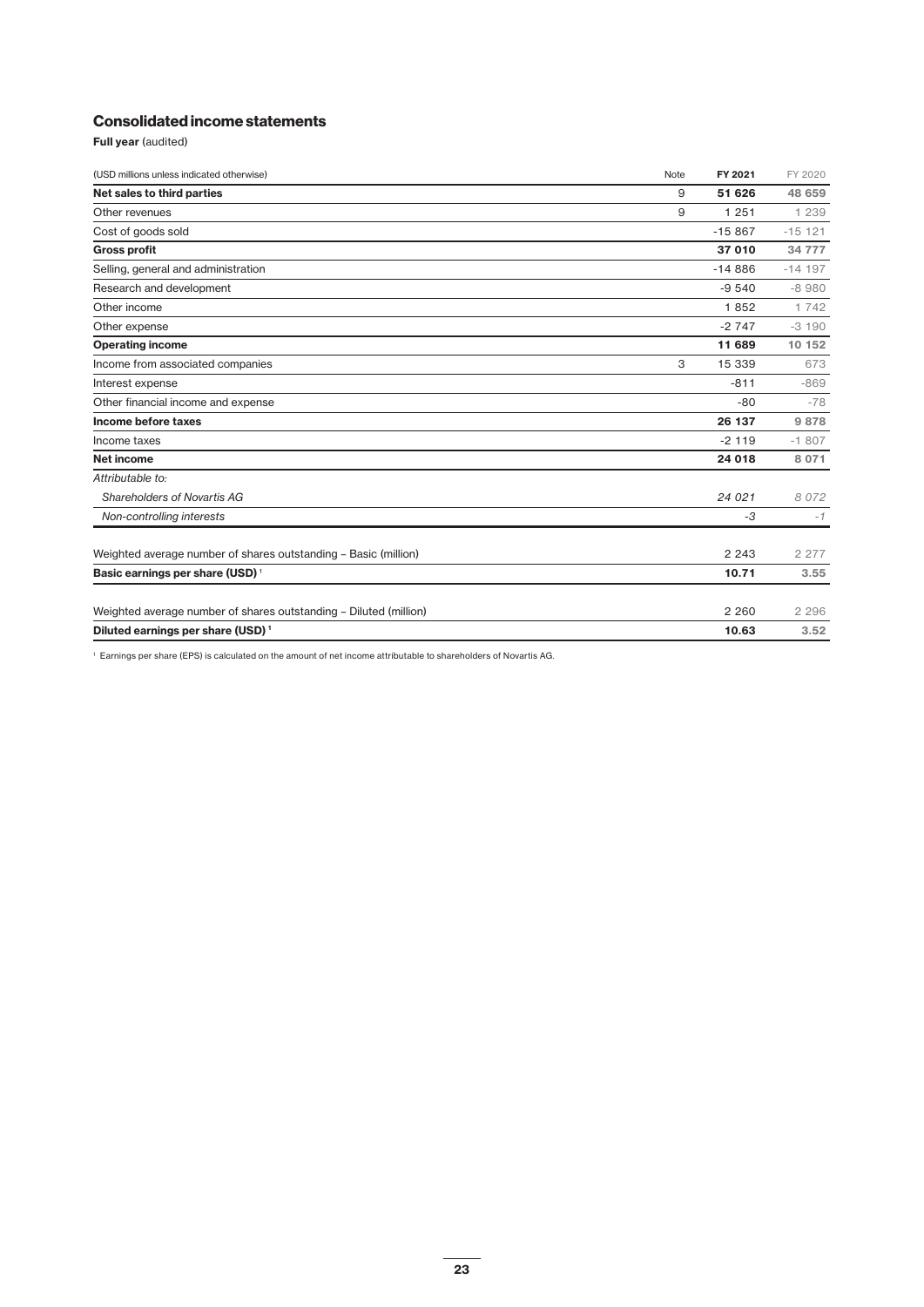### **Consolidated statements of comprehensive income**

**Fourth quarter** (unaudited)

| (USD millions)                                                                                | Q4 2021 | Q4 2020 |
|-----------------------------------------------------------------------------------------------|---------|---------|
| Net income                                                                                    | 16 306  | 2 0 9 9 |
| Other comprehensive income                                                                    |         |         |
| Items that are or may be recycled into the consolidated income statement                      |         |         |
| Novartis share of other comprehensive income recognized by associated companies, net of taxes | 3       |         |
| Net investment hedge, net of taxes                                                            | 89      | $-103$  |
| Currency translation effects, net of taxes                                                    | $-2699$ | 1701    |
| Total of items that are or may be recycled                                                    | $-2607$ | 1 5 9 8 |
| Items that will never be recycled into the consolidated income statement                      |         |         |
| Actuarial gains from defined benefit plans, net of taxes                                      | 6       | 625     |
| Fair value adjustments on equity securities, net of taxes                                     | $-48$   | 204     |
| Total of items that will never be recycled                                                    | $-42$   | 829     |
| <b>Total comprehensive income</b>                                                             | 13 657  | 4526    |
| Attributable to:                                                                              |         |         |
| Shareholders of Novartis AG                                                                   | 13 660  | 4 5 2 1 |
| Non-controlling interests                                                                     | $-3$    | 5       |
| (USD millions)                                                                                | FY 2021 | FY 2020 |
| Net income                                                                                    | 24 018  | 8 0 7 1 |
| Other comprehensive income                                                                    |         |         |
| Items that are or may be recycled into the consolidated income statement                      |         |         |
| Novartis share of other comprehensive income recognized by associated companies, net of taxes | 46      | $-56$   |
| Net investment hedge, net of taxes                                                            | 216     | $-201$  |
| Currency translation effects, net of taxes                                                    | $-4762$ | 3 1 9 4 |
| Total of items that are or may be recycled                                                    | $-4500$ | 2 9 3 7 |
| Items that will never be recycled into the consolidated income statement                      |         |         |
| Actuarial gains from defined benefit plans, net of taxes                                      | 1809    | 143     |
| Fair value adjustments on equity securities, net of taxes                                     | 194     | 250     |
| Total of items that will never be recycled                                                    | 2 0 0 3 | 393     |
| <b>Total comprehensive income</b>                                                             | 21 521  | 11 401  |
| Attributable to:                                                                              |         |         |
| <b>Shareholders of Novartis AG</b>                                                            | 21 528  | 11 403  |
| Non-controlling interests                                                                     | $-7$    | $-2$    |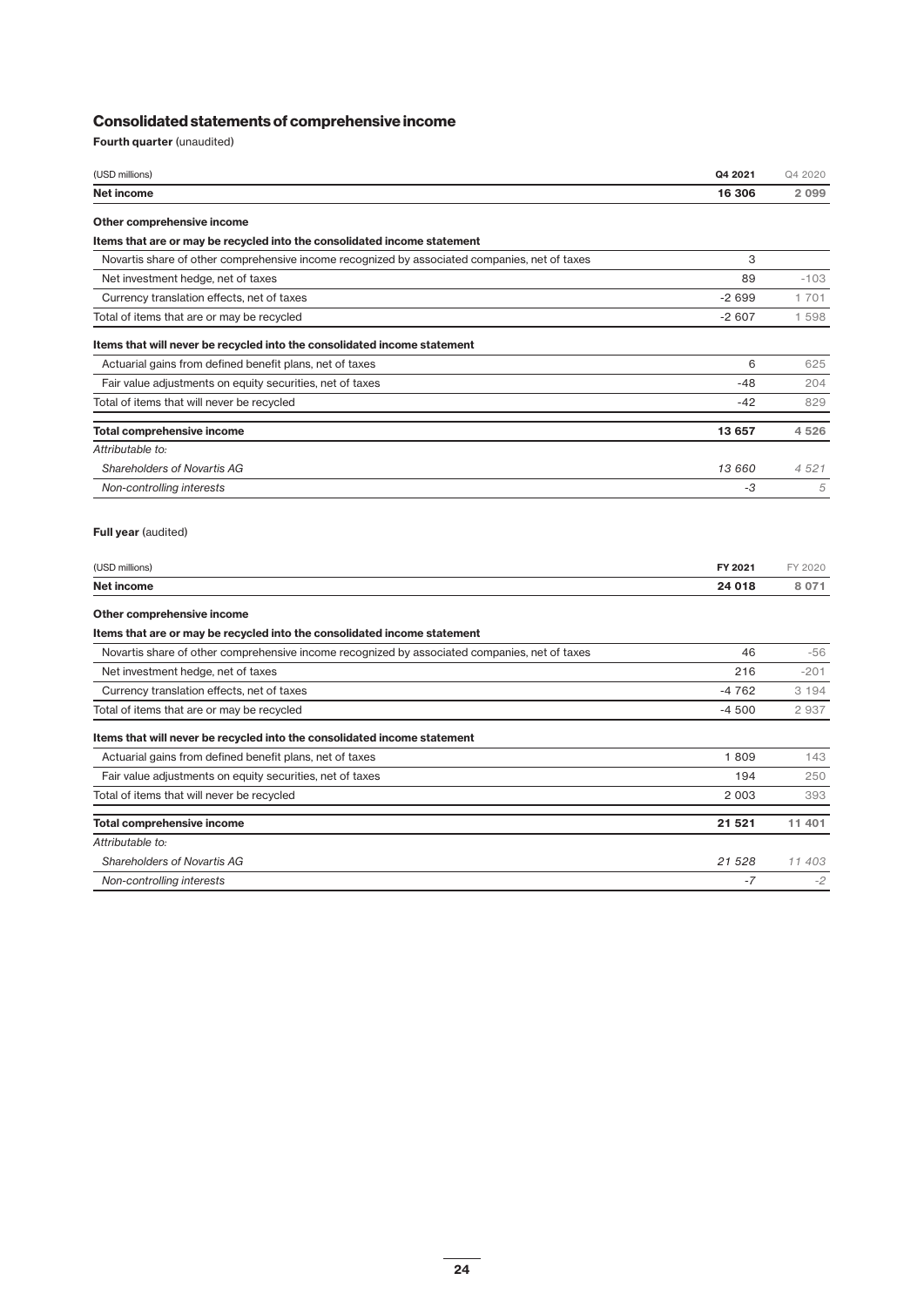### **Consolidated balance sheets**

|                                                                                        |      | Dec 31,<br>2021 | Dec 31,<br>2020 |
|----------------------------------------------------------------------------------------|------|-----------------|-----------------|
| (USD millions)                                                                         | Note | (audited)       | $(audited)^1$   |
| <b>Assets</b>                                                                          |      |                 |                 |
| <b>Non-current assets</b>                                                              |      |                 |                 |
| Property, plant and equipment                                                          | 9    | 11 545          | 12 263          |
| Right-of-use assets                                                                    |      | 1 5 6 1         | 1 676           |
| Goodwill                                                                               | 9    | 29 595          | 29 999          |
| Intangible assets other than goodwill                                                  | 9    | 34 182          | 36 809          |
| Investments in associated companies                                                    | 3    | 205             | 9632            |
| Deferred tax assets                                                                    |      | 3 7 4 3         | 3933            |
| <b>Financial assets</b>                                                                |      | 3 0 3 6         | 2 901           |
| Other non-current assets                                                               |      | 2 2 1 0         | 892             |
| <b>Total non-current assets</b>                                                        |      | 86 077          | 98 105          |
| <b>Current assets</b>                                                                  |      |                 |                 |
| Inventories                                                                            |      | 6 6 6 6         | 7 131           |
| Trade receivables                                                                      |      | 8 0 0 5         | 8 2 1 7         |
| Income tax receivables                                                                 |      | 278             | 239             |
| Marketable securities, commodities, time deposits and derivative financial instruments |      | 15 922          | 1 905           |
| Cash and cash equivalents                                                              |      | 12 407          | 9658            |
| Other current assets                                                                   |      | 2 4 4 0         | 2 5 2 3         |
| <b>Total current assets</b>                                                            |      | 45 718          | 29 673          |
| <b>Total assets</b>                                                                    |      | 131 795         | 127 778         |
| <b>Equity and liabilities</b><br><b>Equity</b>                                         |      |                 |                 |
| Share capital                                                                          |      | 901             | 913             |
| Treasury shares                                                                        |      | -48             | $-53$           |
| Reserves                                                                               |      | 66 802          | 55 738          |
| <b>Equity attributable to Novartis AG shareholders</b>                                 |      | 67 655          | 56 598          |
| Non-controlling interests                                                              |      | 167             | 68              |
| <b>Total equity</b>                                                                    |      | 67822           | 56 666          |
| <b>Liabilities</b>                                                                     |      |                 |                 |
| <b>Non-current liabilities</b>                                                         |      |                 |                 |
| <b>Financial debts</b>                                                                 |      | 22 902          | 26 259          |
| Lease liabilities                                                                      |      | 1 621           | 1 7 1 9         |
| Deferred tax liabilities                                                               |      | 3 0 7 0         | 3 141           |
| Provisions and other non-current liabilities                                           |      | 6 172           | 6934            |
| <b>Total non-current liabilities</b>                                                   |      | 33 765          | 38 053          |
| <b>Current liabilities</b>                                                             |      |                 |                 |
| Trade payables                                                                         |      | 5 5 5 3         | 5 4 0 3         |
| Financial debts and derivative financial instruments                                   |      | 6 2 9 5         | 9785            |
| Lease liabilities                                                                      |      | 275             | 286             |
| Current income tax liabilities                                                         |      | 2 4 1 5         | 2 458           |
| Provisions and other current liabilities                                               |      | 15 670          | 15 127          |
| <b>Total current liabilities</b>                                                       |      | 30 208          | 33 059          |
| <b>Total liabilities</b>                                                               |      | 63 973          | 71 112          |
| <b>Total equity and liabilities</b>                                                    |      | 131 795         | 127 778         |

<sup>1</sup> The December 31, 2020 deferred tax assets and deferred tax liabilities balances have been adjusted to conform with the 2021 presentation, see Note 4 for additional disclosures.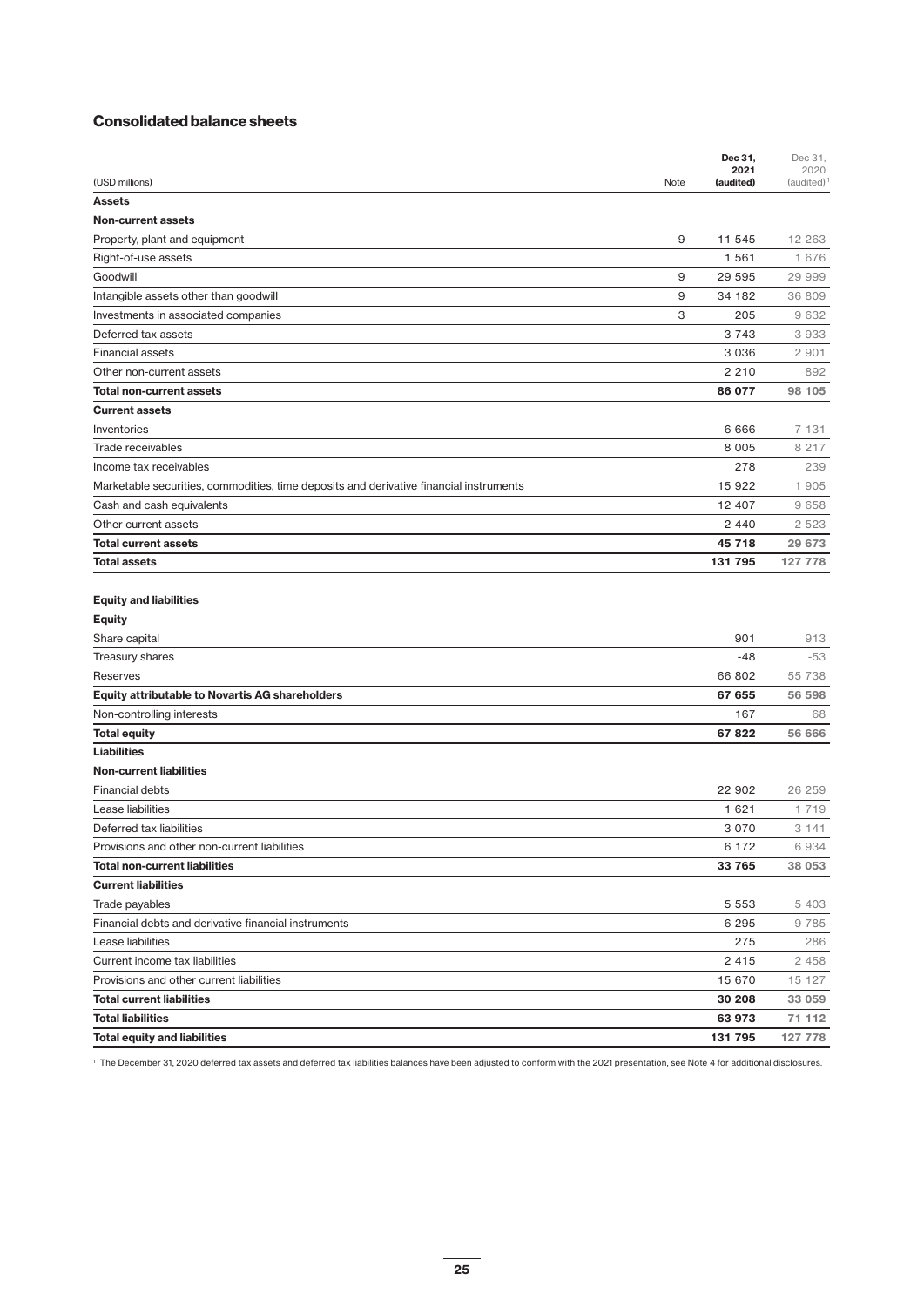### **Consolidated statements of changes in equity**

**Fourth quarter** (unaudited)

| (USD millions)                                                                         | Note | Share<br>capital | Treasury<br>shares | Reserves<br>Retained<br>earnings | Total value | <b>Issued share</b><br>capital and<br>reserves<br>attributable<br>to Novartis<br>adjustments shareholders | Non-<br>controlling<br>interests | Total<br>equity |
|----------------------------------------------------------------------------------------|------|------------------|--------------------|----------------------------------|-------------|-----------------------------------------------------------------------------------------------------------|----------------------------------|-----------------|
| Total equity at October 1, 2021                                                        |      | 901              | $-47$              | 57 437                           | $-1520$     | 56 771                                                                                                    | 166                              | 56 937          |
| Net income                                                                             |      |                  |                    | 16 308                           |             | 16 308                                                                                                    | $-2$                             | 16 306          |
| Other comprehensive income                                                             |      |                  |                    | 3                                | $-2651$     | $-2648$                                                                                                   | $-1$                             | $-2649$         |
| <b>Total comprehensive income</b>                                                      |      |                  |                    | 16311                            | $-2651$     | 13 660                                                                                                    | $-3$                             | 13 657          |
| Purchase of treasury shares                                                            |      |                  | $-1$               | $-224$                           |             | $-225$                                                                                                    |                                  | $-225$          |
| Equity-based compensation                                                              |      |                  |                    | 247                              |             | 247                                                                                                       |                                  | 247             |
| Taxes on treasury share transactions                                                   |      |                  |                    |                                  |             |                                                                                                           |                                  |                 |
| Increase of treasury share repurchase<br>obligation under a share buyback trading plan | 5.1  |                  |                    | $-2809$                          |             | $-2809$                                                                                                   |                                  | $-2809$         |
| Transaction costs, net of taxes                                                        | 5.2  |                  |                    | $\overline{2}$                   |             | $\overline{2}$                                                                                            |                                  | 2               |
| Fair value adjustments on financial assets sold                                        |      |                  |                    | $-46$                            | 46          |                                                                                                           |                                  |                 |
| Fair value adjustments related to divestments                                          |      |                  |                    | 62                               | $-62$       |                                                                                                           |                                  |                 |
| Impact of change in ownership of consolidated entities                                 |      |                  |                    | $-3$                             |             | $-3$                                                                                                      | 4                                |                 |
| Other movements                                                                        | 5.3  |                  |                    | 11                               |             | 11                                                                                                        |                                  | 11              |
| <b>Total of other equity movements</b>                                                 |      |                  | -1                 | $-2759$                          | $-16$       | $-2776$                                                                                                   | 4                                | $-2772$         |
| Total equity at December 31, 2021                                                      |      | 901              | $-48$              | 70 989                           | $-4187$     | 67 655                                                                                                    | 167                              | 67822           |

| (USD millions)                                                                         | Note | Share<br>capital | Treasurv<br>shares | Reserves<br>Retained<br>earnings | Total value    | Issued share<br>capital and<br>reserves<br>attributable<br>to Novartis<br>adjustments shareholders | Non-<br>controlling<br>interests | Total<br>equity |
|----------------------------------------------------------------------------------------|------|------------------|--------------------|----------------------------------|----------------|----------------------------------------------------------------------------------------------------|----------------------------------|-----------------|
| Total equity at October 1, 2020                                                        |      | 913              | $-44$              | 57 403                           | $-3788$        | 54 484                                                                                             | 70                               | 54 554          |
| Net income                                                                             |      |                  |                    | 2094                             |                | 2094                                                                                               | 5                                | 2 0 9 9         |
| Other comprehensive income                                                             |      |                  |                    |                                  | 2 4 2 7        | 2 4 2 7                                                                                            | $\Omega$                         | 2 4 2 7         |
| <b>Total comprehensive income</b>                                                      |      |                  |                    | 2 0 9 4                          | 2 4 2 7        | 4521                                                                                               | 5                                | 4526            |
| Purchase of treasury shares                                                            |      |                  | -9                 | $-1587$                          |                | $-1596$                                                                                            |                                  | $-1596$         |
| Repurchase of options                                                                  |      |                  |                    | $-89$                            |                | $-89$                                                                                              |                                  | $-89$           |
| Equity-based compensation                                                              |      |                  | $\Omega$           | 177                              |                | 177                                                                                                |                                  | 177             |
| Shares delivered to Alcon employees<br>as a result of the Alcon spin-off               |      |                  | $\circ$            | 1                                |                | 1                                                                                                  |                                  | 1               |
| Taxes on treasury share transactions                                                   |      |                  |                    | $\overline{1}$                   |                | 1                                                                                                  |                                  | 1               |
| Increase of treasury share repurchase obligation<br>under a share buyback trading plan | 5.1  |                  |                    | $-912$                           |                | $-912$                                                                                             |                                  | $-912$          |
| Fair value adjustments on financial assets sold                                        |      |                  |                    | 59                               | $-59$          |                                                                                                    |                                  |                 |
| Fair value adjustments related to divestments                                          |      |                  |                    | $-2$                             | $\overline{c}$ |                                                                                                    |                                  |                 |
| Impact of change in ownership of<br>consolidated entities                              |      |                  |                    | $\overline{7}$                   | $-1$           | 6                                                                                                  | $-7$                             | $-1$            |
| Other movements                                                                        | 5.3  |                  |                    | 5                                |                | 5                                                                                                  |                                  | 5               |
| <b>Total of other equity movements</b>                                                 |      |                  | $-9$               | $-2340$                          | $-58$          | $-2407$                                                                                            | $-7$                             | $-2414$         |
| Total equity at December 31, 2020                                                      |      | 913              | $-53$              | 57 157                           | $-1419$        | 56 598                                                                                             | 68                               | 56 666          |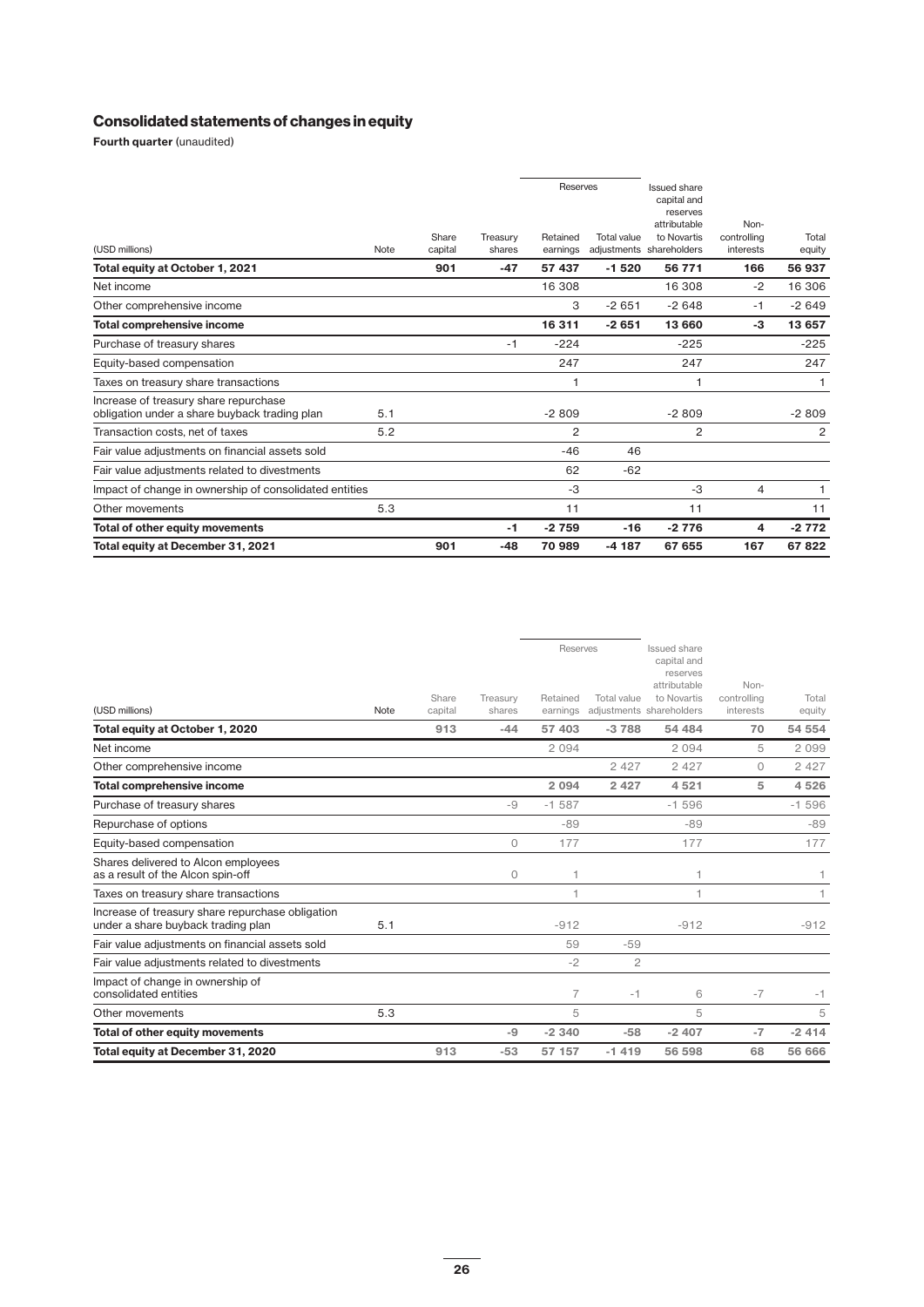## **Consolidated statements of changes in equity**

**Full year** (audited)

| Total equity at December 31, 2021                                                      |      | 901              | $-48$              | 70 989                           | $-4187$            | 67 655                                                                                                    | 167                              | 67822           |
|----------------------------------------------------------------------------------------|------|------------------|--------------------|----------------------------------|--------------------|-----------------------------------------------------------------------------------------------------------|----------------------------------|-----------------|
| Total of other equity movements                                                        |      | $-12$            | 5                  | $-10235$                         | $-229$             | $-10471$                                                                                                  | 106                              | $-10.365$       |
| Other movements                                                                        | 5.3  |                  |                    | 48                               |                    | 48                                                                                                        |                                  | 48              |
| Impact of change in ownership of consolidated entities                                 |      |                  |                    | $-5$                             | 0                  | $-5$                                                                                                      | 107                              | 102             |
| Fair value adjustments related to divestments                                          |      |                  |                    | 65                               | $-65$              |                                                                                                           |                                  |                 |
| Fair value adiustments on financial assets sold                                        |      |                  |                    | 164                              | $-164$             |                                                                                                           |                                  |                 |
| Changes in non-controlling interests                                                   |      |                  |                    |                                  |                    |                                                                                                           | $-1$                             | $-1$            |
| Transaction costs, net of taxes                                                        | 5.2  |                  |                    | 12                               |                    | 12                                                                                                        |                                  | 12              |
| Increase of treasury share repurchase obligation<br>under a share buyback trading plan | 5.1  |                  |                    | $-1040$                          |                    | $-1040$                                                                                                   |                                  | $-1040$         |
| Taxes on treasury share transactions                                                   |      |                  |                    | 1                                |                    | 1                                                                                                         |                                  | $\mathbf{1}$    |
| Shares delivered to Alcon employees<br>as a result of the Alcon spin-off               |      |                  | 0                  | 17                               |                    | 17                                                                                                        |                                  | 17              |
| Equity-based compensation                                                              |      |                  | 5                  | 740                              |                    | 745                                                                                                       |                                  | 745             |
| Exercise of options and employee transactions                                          |      |                  | 0                  | 39                               |                    | 39                                                                                                        |                                  | 39              |
| Reduction of share capital                                                             |      | $-12$            | 18                 | $-6$                             |                    |                                                                                                           |                                  |                 |
| Purchase of treasury shares                                                            |      |                  | $-18$              | $-2902$                          |                    | $-2920$                                                                                                   |                                  | $-2920$         |
| <b>Dividends</b>                                                                       |      |                  |                    | $-7.368$                         |                    | $-7368$                                                                                                   |                                  | $-7368$         |
| <b>Total comprehensive income</b>                                                      |      |                  |                    | 24 067                           | $-2539$            | 21 5 28                                                                                                   | $-7$                             | 21 5 21         |
| Other comprehensive income                                                             |      |                  |                    | 46                               | $-2539$            | $-2493$                                                                                                   | $-4$                             | $-2497$         |
| Net income                                                                             |      |                  |                    | 24 0 21                          |                    | 24 0 21                                                                                                   | $-3$                             | 24 018          |
| Total equity at January 1, 2021                                                        |      | 913              | $-53$              | 57 157                           | $-1419$            | 56 598                                                                                                    | 68                               | 56 666          |
| (USD millions)                                                                         | Note | Share<br>capital | Treasury<br>shares | Reserves<br>Retained<br>earnings | <b>Total value</b> | <b>Issued share</b><br>capital and<br>reserves<br>attributable<br>to Novartis<br>adjustments shareholders | Non-<br>controlling<br>interests | Total<br>equity |
|                                                                                        |      |                  |                    |                                  |                    |                                                                                                           |                                  |                 |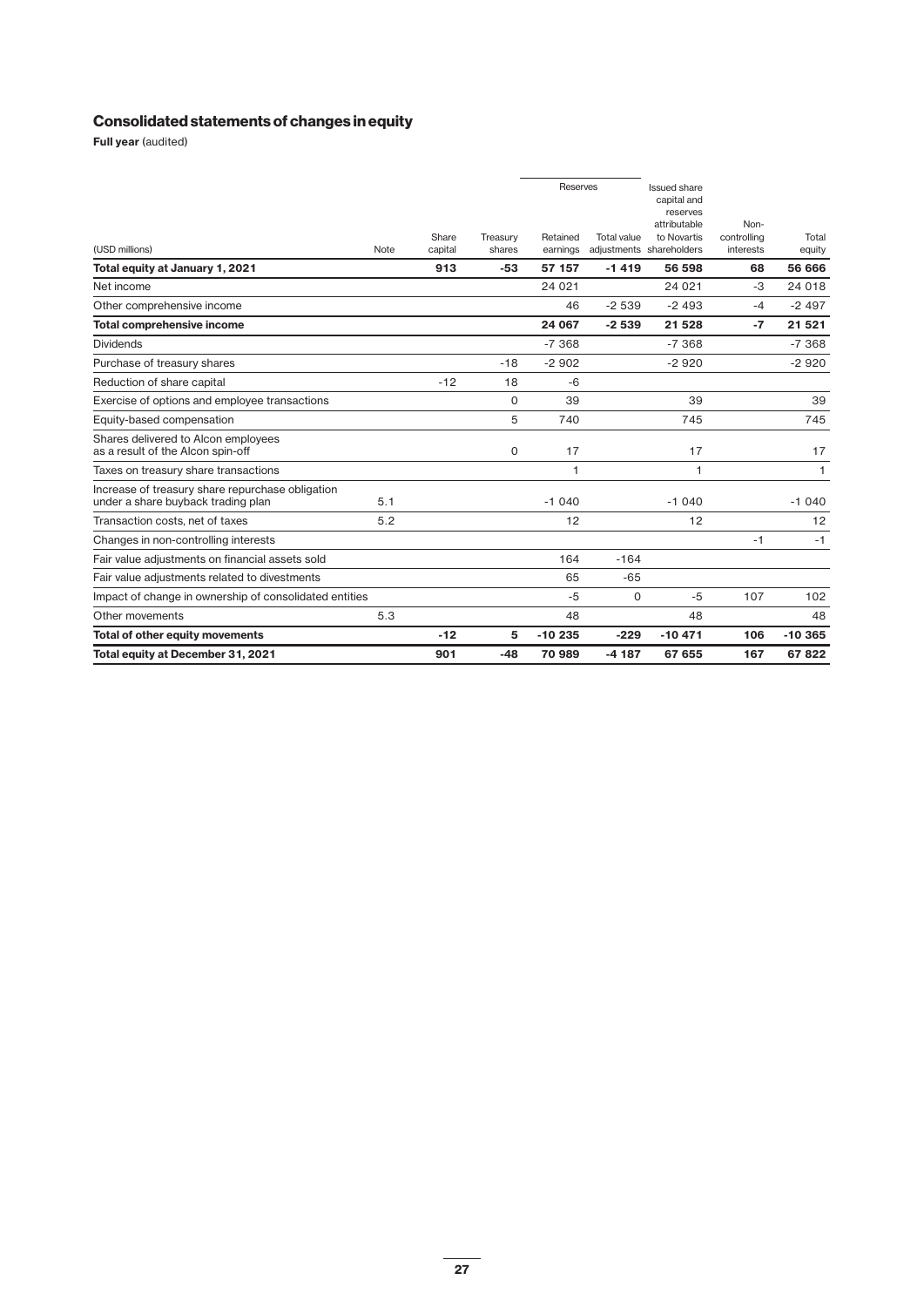| 5.1<br>Impact of change in ownership of consolidated entities<br>5.3 |                  |                    | 32<br>$-1769$<br>150<br>$-2$<br>$\overline{7}$<br>18 | $-150$<br>$\overline{c}$<br>$-1$ | 32<br>$-1769$<br>6<br>18                                               | $-7$                              | 32<br>$-1769$<br>$-1$<br>18 |
|----------------------------------------------------------------------|------------------|--------------------|------------------------------------------------------|----------------------------------|------------------------------------------------------------------------|-----------------------------------|-----------------------------|
|                                                                      |                  |                    |                                                      |                                  |                                                                        |                                   |                             |
|                                                                      |                  |                    |                                                      |                                  |                                                                        |                                   |                             |
|                                                                      |                  |                    |                                                      |                                  |                                                                        |                                   |                             |
|                                                                      |                  |                    |                                                      |                                  |                                                                        |                                   |                             |
|                                                                      |                  |                    |                                                      |                                  |                                                                        |                                   |                             |
|                                                                      |                  |                    |                                                      |                                  |                                                                        |                                   |                             |
|                                                                      |                  | 0                  | 30                                                   |                                  | 30                                                                     |                                   | 30                          |
|                                                                      |                  | 6                  | 724                                                  |                                  | 730                                                                    |                                   | 730                         |
|                                                                      |                  |                    | $-89$                                                |                                  | $-89$                                                                  |                                   | $-89$                       |
|                                                                      |                  | 8                  | 798                                                  |                                  | 806                                                                    |                                   | 806                         |
|                                                                      | $-23$            | 31                 | $-8$                                                 |                                  |                                                                        |                                   |                             |
|                                                                      |                  | $-18$              | $-3038$                                              |                                  | $-3056$                                                                |                                   | $-3056$                     |
|                                                                      |                  |                    | $-6987$                                              |                                  | $-6987$                                                                |                                   | $-6987$                     |
|                                                                      |                  |                    | 8016                                                 | 3 3 8 7                          | 11 403                                                                 | $-2$                              | 11 401                      |
|                                                                      |                  |                    | $-56$                                                | 3 3 8 7                          | 3 3 3 1                                                                | $-1$                              | 3 3 3 0                     |
|                                                                      |                  |                    | 8 0 7 2                                              |                                  | 8 0 7 2                                                                | $-1$                              | 8 0 7 1                     |
|                                                                      | 936              | $-80$              | 59 275                                               | $-4657$                          | 55 474                                                                 | 77                                | 55 551                      |
| Note                                                                 | Share<br>capital | Treasury<br>shares | Retained                                             | Total value                      | Issued share<br>capital and<br>reserves<br>attributable<br>to Novartis | Non-<br>controlling<br>interests  | Total<br>equity             |
|                                                                      |                  |                    |                                                      |                                  | Reserves                                                               | earnings adjustments shareholders |                             |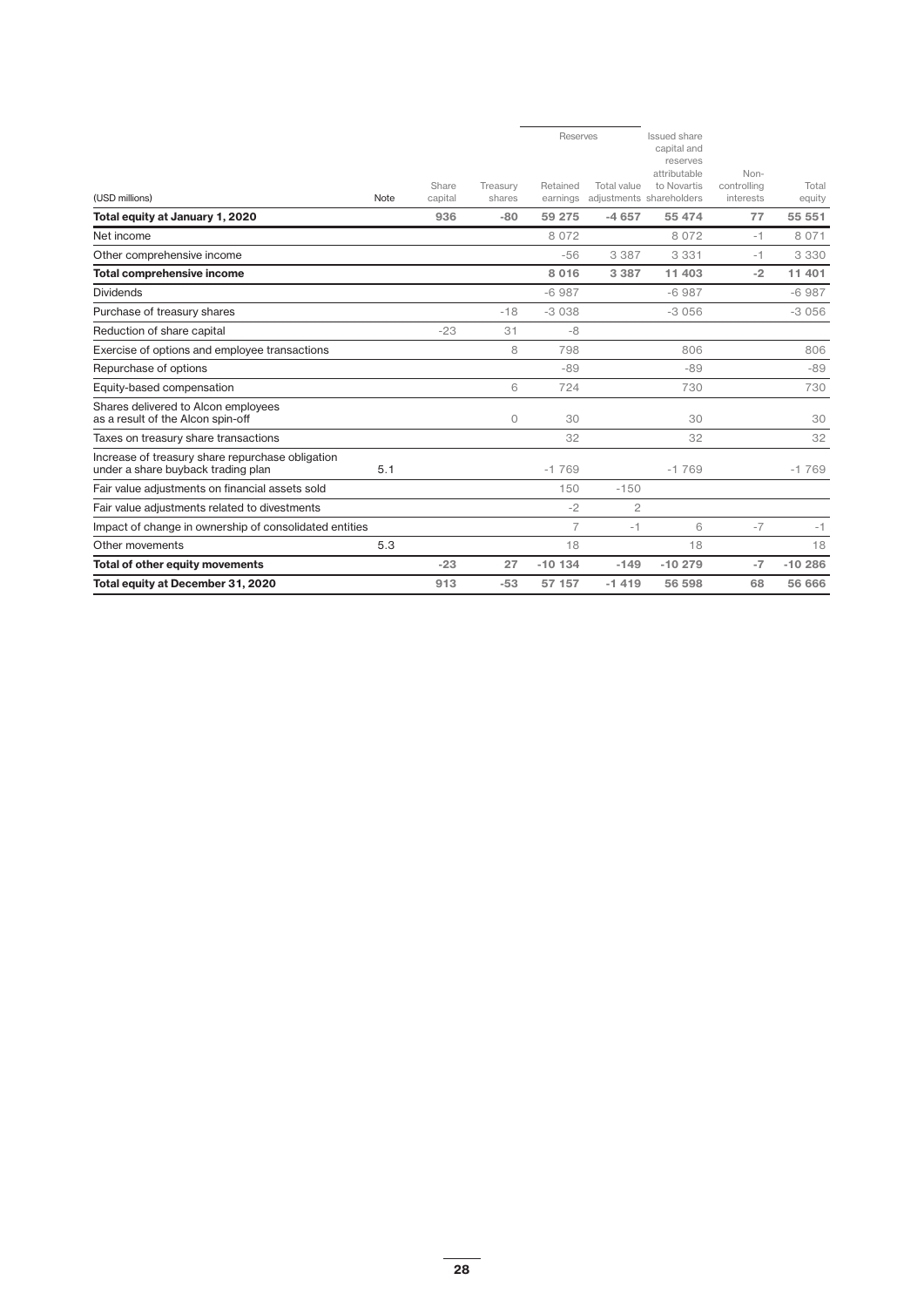### **Consolidated statements of cash flows**

**Fourth quarter** (unaudited)

| (USD millions)                                                                           | Note | Q4 2021     | Q4 2020        |
|------------------------------------------------------------------------------------------|------|-------------|----------------|
| Net income                                                                               |      | 16 306      | 2 0 9 9        |
| Adjustments to reconcile net income to net cash flows from operating activities          |      |             |                |
| Reversal of non-cash items and other adjustments                                         | 7.1  | $-11941$    | 1 997          |
| Dividends received from associated companies and others                                  |      | 2           | $\mathbf{1}$   |
| Interest received                                                                        |      | 5           | 5              |
| Interest paid                                                                            |      | $-206$      | $-221$         |
| Other financial receipts                                                                 |      |             | 176            |
| Other financial payments                                                                 |      | 14          | $-11$          |
| Income taxes paid                                                                        | 7.2  | $-883$      | $-618$         |
| Net cash flows from operating activities before working capital<br>and provision changes |      | 3 2 9 7     | 3 4 2 8        |
| Payments out of provisions and other net cash movements in non-current liabilities       |      | $-589$      | $-645$         |
| Change in net current assets and other operating cash flow items                         |      | 1 176       | 1 2 2 2        |
| Net cash flows from operating activities                                                 |      | 3884        | 4 0 0 5        |
| Purchases of property, plant and equipment                                               |      | $-460$      | $-521$         |
| Proceeds from sale of property, plant and equipment                                      |      | 74          | 82             |
| Purchases of intangible assets                                                           |      | $-517$      | $-502$         |
| Proceeds from sale of intangible assets                                                  |      | 84          | 176            |
| Purchases of financial assets                                                            |      | $-67$       | $-105$         |
| Proceeds from sale of financial assets                                                   |      | 34          | 256            |
| Purchases of other non-current assets                                                    |      | $-5$        | $-7$           |
| Proceeds from sale of other non-current assets                                           |      | $\mathbf 0$ | $\overline{c}$ |
| Divestments and acquisitions of interests in associated companies, net                   | 7.3  | 20 675      | $-1$           |
| Acquisitions and divestments of businesses, net                                          | 7.4  | $-343$      | 54             |
| Purchases of marketable securities, commodities and time deposits                        |      | $-15.567$   | $-55$          |
| Proceeds from sale of marketable securities, commodities and time deposits               |      | 655         | 52             |
| Net cash flows from/used in investing activities from continuing operations              |      | 4563        | $-569$         |
| Net cash flows used in investing activities from discontinued operations                 |      |             | $-2$           |
| Net cash flows from/used in investing activities                                         |      | 4563        | $-571$         |
| Acquisitions of treasury shares                                                          |      | $-148$      | $-1768$        |
| Proceeds from exercised options and other treasury share transactions, net               |      |             | $-98$          |
| Increase in non-current financial debts                                                  |      | 16          |                |
| Repayments of non-current financial debts                                                |      | $-696$      | $-1$           |
| Change in current financial debts                                                        |      | $-2350$     | $-935$         |
| Payments of lease liabilities, net                                                       |      | $-80$       | $-95$          |
| Impact of change in ownership of consolidated entities                                   |      | 1           | $-2$           |
| Other financing cash flows, net                                                          |      | 6           | $-24$          |
| Net cash flows used in financing activities from continuing operations                   |      | $-3251$     | $-2923$        |
| Net cash flows used in financing activities from discontinued operations                 |      |             | $-13$          |
| Net cash flows used in financing activities                                              |      | $-3251$     | $-2936$        |
| Net change in cash and cash equivalents before effect of exchange rate changes           |      | 5 1 9 6     | 498            |
| Effect of exchange rate changes on cash and cash equivalents                             |      | $\Omega$    | 166            |
| Net change in cash and cash equivalents                                                  |      | 5 196       | 664            |
| Cash and cash equivalents at October 1                                                   |      | 7 211       | 8994           |
| Cash and cash equivalents at December 31                                                 |      | 12 407      | 9658           |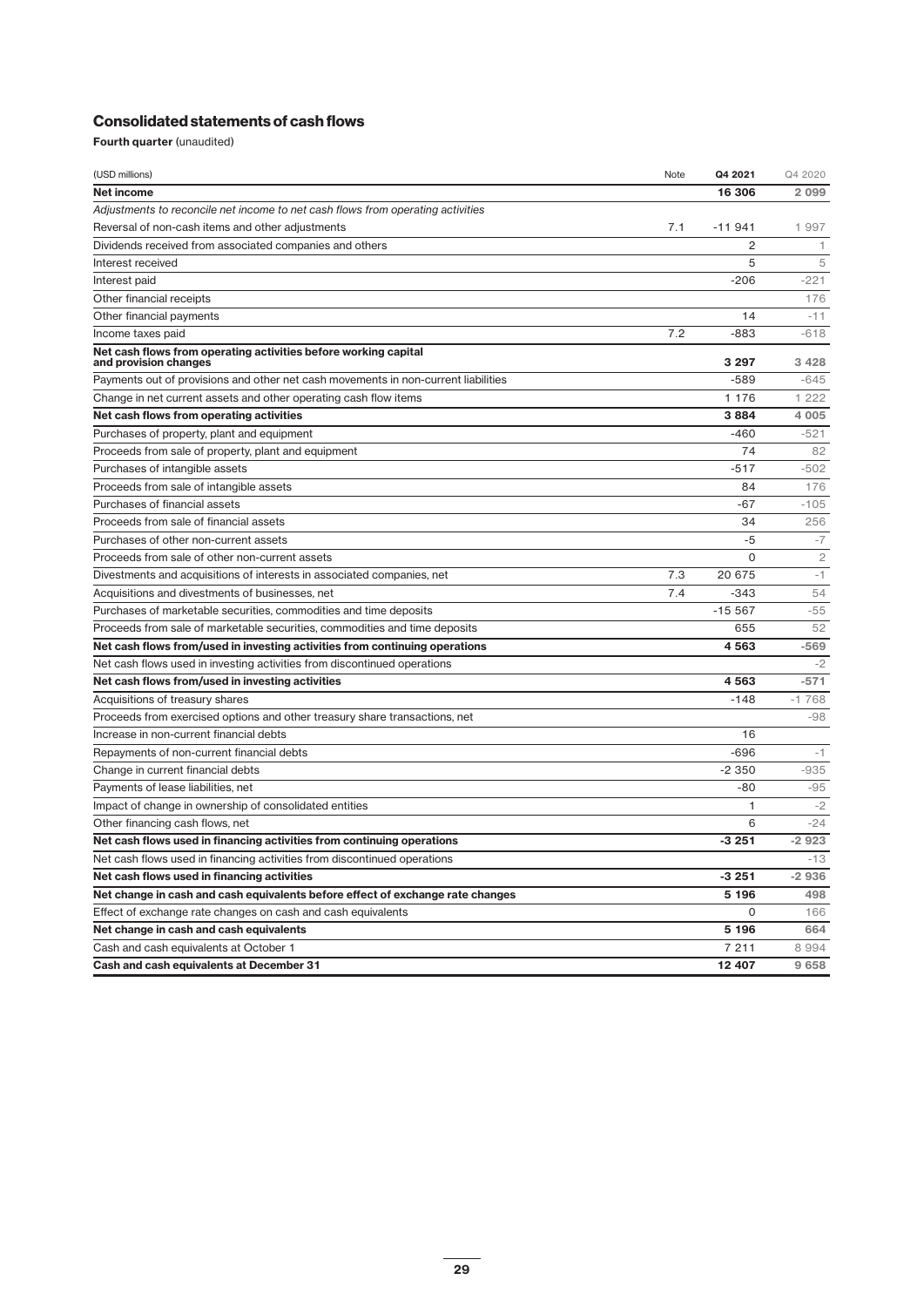### **Consolidated statements of cash flows**

**Full year** (audited)

| (USD millions)                                                                           | Note | FY 2021  | FY 2020  |
|------------------------------------------------------------------------------------------|------|----------|----------|
| <b>Net income</b>                                                                        |      | 24 018   | 8 0 7 1  |
| Adjustments to reconcile net income to net cash flows from operating activities          |      |          |          |
| Reversal of non-cash items and other adjustments                                         | 7.1  | $-5299$  | 9881     |
| Dividends received from associated companies and others                                  |      | 525      | 490      |
| Interest received                                                                        |      | 13       | 47       |
| Interest paid                                                                            |      | $-664$   | $-703$   |
| Other financial receipts                                                                 |      |          | 464      |
| Other financial payments                                                                 |      | $-302$   | $-39$    |
| Income taxes paid                                                                        | 7.2  | $-2342$  | $-1833$  |
| Net cash flows from operating activities before working capital<br>and provision changes |      | 15 949   | 16 378   |
| Payments out of provisions and other net cash movements in non-current liabilities       |      | $-1119$  | -2 437   |
| Change in net current assets and other operating cash flow items                         |      | 241      | $-291$   |
| Net cash flows from operating activities                                                 |      | 15 071   | 13 650   |
| Purchases of property, plant and equipment                                               |      | $-1.378$ | $-1275$  |
| Proceeds from sale of property, plant and equipment                                      |      | 240      | 88       |
| Purchases of intangible assets                                                           |      | $-1593$  | $-1.310$ |
| Proceeds from sale of intangible assets                                                  |      | 748      | 380      |
| Purchases of financial assets                                                            |      | $-191$   | $-230$   |
| Proceeds from sale of financial assets                                                   |      | 442      | 723      |
| Purchases of other non-current assets                                                    |      | $-61$    | -61      |
| Proceeds from sale of other non-current assets                                           |      | 4        | 2        |
| Divestments and acquisitions of interests in associated companies, net                   | 7.3  | 20 669   | $-7$     |
| Acquisitions and divestments of businesses, net                                          | 7.4  | $-567$   | $-9957$  |
| Purchases of marketable securities, commodities and time deposits                        |      | $-16403$ | $-1900$  |
| Proceeds from sale of marketable securities, commodities and time deposits               |      | 2 2 9 8  | 492      |
| Net cash flows from/used in investing activities from continuing operations              |      | 4 208    | $-13055$ |
| Net cash flows used in investing activities from discontinued operations                 |      |          | $-127$   |
| Net cash flows from/used in investing activities                                         |      | 4 208    | $-13182$ |
| Dividends paid to shareholders of Novartis AG                                            |      | $-7368$  | $-6987$  |
| Acquisitions of treasury shares                                                          |      | $-3057$  | $-2842$  |
| Proceeds from exercised options and other treasury share transactions, net               |      | 53       | 748      |
| Increase in non-current financial debts                                                  |      | 16       | 7 1 2 6  |
| Repayments of non-current financial debts                                                |      | $-2162$  | $-2003$  |
| Change in current financial debts                                                        |      | $-3524$  | 2 2 6 1  |
| Payments of lease liabilities, net                                                       |      | $-316$   | $-312$   |
| Impact of change in ownership of consolidated entities                                   |      | -3       | $-2$     |
| Other financing cash flows, net                                                          |      | 97       | $-147$   |
| Net cash flows used in financing activities from continuing operations                   |      | $-16264$ | $-2158$  |
| Net cash flows used in financing activities from discontinued operations                 |      |          | -50      |
| Net cash flows used in financing activities                                              |      | -16 264  | $-2208$  |
| Net change in cash and cash equivalents before effect of exchange rate changes           |      | 3015     | $-1740$  |
| Effect of exchange rate changes on cash and cash equivalents                             |      | $-266$   | 286      |
| Net change in cash and cash equivalents                                                  |      | 2 749    | -1 454   |
| Cash and cash equivalents at January 1                                                   |      | 9658     | 11 112   |
| Cash and cash equivalents at December 31                                                 |      | 12 407   | 9658     |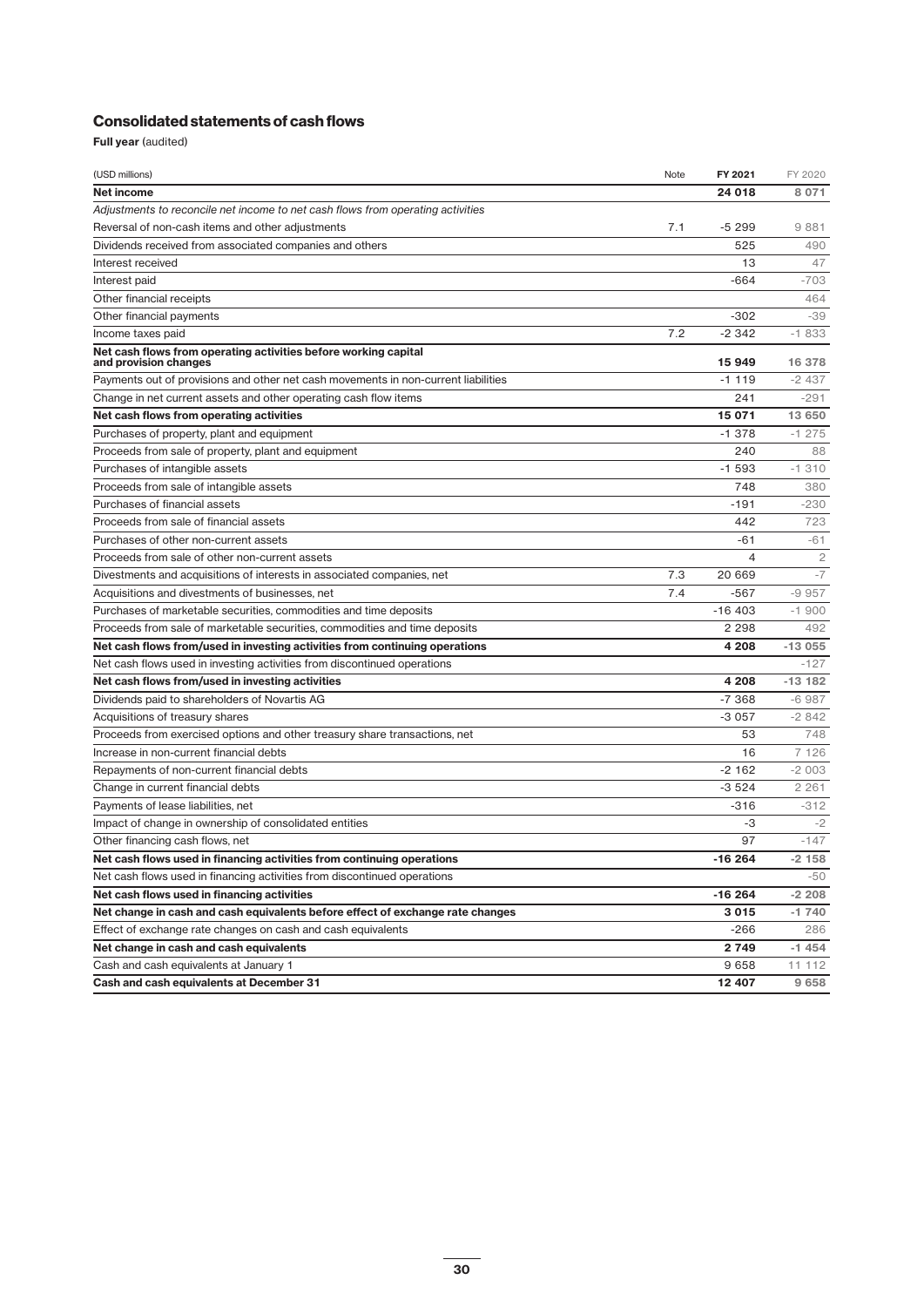# **Notes to the Condensed Consolidated Financial Statements for the three-month interim period (unaudited) and year ended December 31, 2021 (audited)**

## **1. Basis of preparation**

These Condensed Consolidated Financial Statements for the three-month and year ended December 31, 2021, were prepared in accordance with International

Accounting Standard 34 *Interim Financial Reporting* and accounting policies set out in the 2021 Annual Report published on February 2, 2022.

## **2. Selected critical accounting policies**

The Group's principal accounting policies are set out in Note 1 to the Consolidated Financial Statements in the 2021 Annual Report and conform with International Financial Reporting Standards (IFRS) as issued by the International Accounting Standards Board.

The preparation of financial statements requires management to make certain estimates and assumptions, either at the balance sheet date or during the year, which affect the reported amounts of revenues, expenses, assets, liabilities and contingent amounts.

Estimates are based on historical experience and other assumptions that are considered reasonable under the given circumstances and are continually monitored. Actual outcomes and results could differ from those

estimates and assumptions. Revisions to estimates are recognized in the period in which the estimate is revised.

As disclosed in the 2021 Annual Report, goodwill, and acquired In-Process Research & Development projects are reviewed for impairment at least annually and these, as well as all other investments in intangible assets, are reviewed for impairment whenever an event or decision occurs that raises concern about their balance sheet carrying value. The amount of goodwill and other intangible assets on the Group's consolidated balance sheet has risen significantly in recent years, primarily from acquisitions. Impairment testing may lead to potentially significant impairment charges in the future that could have a materially adverse impact on the Group's results of operations and financial condition.

## **3. Significant transactions**

The Group applied the acquisition method of accounting for businesses acquired, and did not elect to apply the optional concentration test to account for acquired business as an asset separately acquired.

## **Significant transactions in 2021**

### **Sandoz – acquisition of GSK's cephalosporin antibiotics business**

On February 10, 2021, Sandoz entered into an agreement with certain subsidiaries of GlaxoSmithKline plc (GSK) for the acquisition of the GSK's cephalosporin antibiotics business.

Under the agreement, Sandoz acquired the global rights to three established brands (Zinnat®, Zinacef® and Fortum®) in more than 100 markets. It excluded the rights in the US, Australia and Germany to certain of those brands, which were previously divested by GSK, and the rights in India, Pakistan, Egypt, Japan (to certain of the brands) and China, which will be retained by GSK. The transaction closed on October 8, 2021.

The purchase price consisted of a USD 350 million upfront payment paid at closing and potential milestone payments up to USD 150 million, which GSK will be eligible to receive upon the achievement of certain annual sales milestones for the portfolio.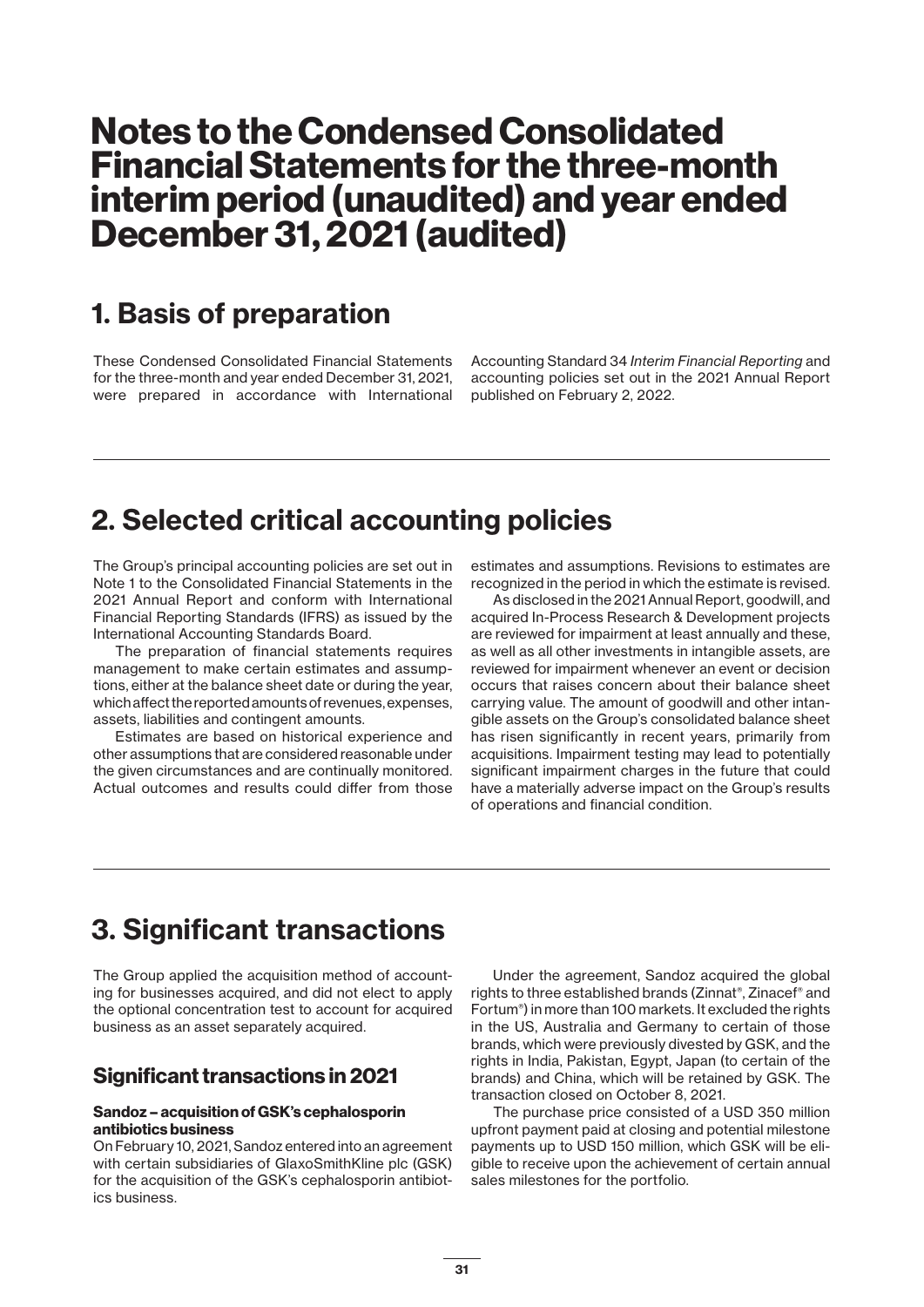The fair value of the total purchase consideration was USD 415 million. The amount consisted of a payment of USD 351 million, including purchase price adjustments, and the fair value of contingent consideration of USD 64 million, which GSK is eligible to receive upon the achievement of specified milestones. The purchase price allocation resulted in net identifiable assets of USD 308 million, consisting of USD 292 million intangible assets and USD 16 million deferred tax assets. Goodwill amounted to USD 107 million.

The results of operations since the date of acquisition are not material.

### **Corporate – divestment of the investment in Roche Holding AG**

On November 3, 2021, Novartis entered into a Share Repurchase Agreement with Roche Holding AG under which Novartis agreed to sell 53.3 million (approximately 33.3%) bearer shares of Roche Holding AG voting shares in a bilateral transaction to Roche Holding AG for a total consideration of USD 20.7 billion. As a result, Novartis discontinued the use of equity method accounting starting from November 3, 2021.

The transaction closed on December 6, 2021. Novartis realized a gain of USD 14.6 billion, recorded in income from associated companies.

## **Significant pending transactions**

### **Innovative Medicines – acquisition of Gyroscope Therapeutics Holdings plc**

On December 22, 2021, Novartis entered into an agreement to acquire Gyroscope Therapeutics Holdings plc (Gyroscope), a UK-based ocular gene therapy company. Gyroscope focuses on the discovery and development of gene therapy treatments for retinal indications.

The purchase price will consist of a cash payment of USD 0.8 billion, subject to certain purchase adjustments, and potential additional milestone payments of up to USD 0.7 billion, upon achievement of specified milestones.

The acquisition is expected to close in the first quarter of 2022. Completion of the acquisition is subject to customary closing conditions.

## **Significant transactions in 2020**

### **Innovative Medicines – acquisition of The Medicines Company**

On November 23, 2019, Novartis entered into an agreement and plan of merger (the Merger Agreement) with The Medicines Company, a US-based pharmaceutical company headquartered in Parsippany, New Jersey, USA. Pursuant to the Merger Agreement, on December 5, 2019, Novartis, through a subsidiary, commenced a tender offer to acquire all outstanding shares of The Medicines Company for USD 85 per share, or a total consideration of approximately USD 9.6 billion in cash on a fully diluted basis, including the equivalent share value related to The Medicines Company's convertible notes, in accordance with their terms. The tender offer expired on January 3, 2020, and on January 6, 2020, the

acquiring subsidiary merged with and into The Medicines Company, resulting in The Medicines Company becoming an indirect wholly owned subsidiary of Novartis. Novartis financed the transaction through available cash, and short- and long-term borrowings.

The Medicines Company is focused on the development of inclisiran, a potentially first-in-class, twice yearly therapy that allows administration during patients' routine visits to their healthcare professionals and will potentially contribute to improved patient adherence and sustained lower LDL-C levels.

The fair value of the total purchase consideration was USD 9.6 billion. The purchase price allocation resulted in net identifiable assets of approximately USD 7.1 billion, consisting of USD 8.5 billion intangible assets, USD 1.4 billion net deferred tax liabilities and goodwill of approximately USD 2.5 billion.

The 2020 results of operations since the date of acquisition were not material.

### **Sandoz – acquisition of the Japanese business of Aspen Global Incorporated**

On November 11, 2019, Sandoz entered into an agreement for the acquisition of the Japanese business of Aspen Global Incorporated (AGI), a wholly owned subsidiary of Aspen Pharmacare Holdings Limited. Under the agreement, Sandoz acquired the shares in Aspen Japan K.K. and associated assets held by AGI. The transaction closed on January 31, 2020.

Aspen's portfolio in Japan consisted of off-patent medicines with a focus on anesthetics and specialty brands. The acquisition enabled Sandoz to expand its presence in the third-largest worldwide generics marketplace

The purchase price consisted of EUR 274 million (USD 303 million) upfront payment, less customary purchase price adjustment of EUR 27 million (USD 30 million), plus potential milestone payments of up to EUR 70 million (USD 77 million), which AGI is eligible to receive upon the achievement of specified milestones.

The fair value of the total purchase consideration was EUR 294 million (USD 324 million). The amount consisted of a cash payment of EUR 247 million (USD 273 million) and the fair value of contingent consideration of EUR 47 million (USD 51 million), which AGI is eligible to receive upon the achievement of specified milestones. The purchase price allocation resulted in net identifiable assets of USD 238 million, consisting of USD 196 million intangible assets, USD 26 million other net assets and USD 16 million net deferred tax assets. Goodwill amounted to USD 86 million.

The 2020 results of operations since the date of acquisition were not material.

#### **Sandoz – retention of US dermatology business and generic US oral solids portfolio, previously planned to be divested**

On September 6, 2018, Novartis announced that it entered into a stock and asset purchase agreement (SAPA) with Aurobindo Pharma USA Inc. (Aurobindo) for the sale of selected portions of its Sandoz US portfolio, specifically the Sandoz US dermatology business and generic US oral solids portfolio, for USD 0.8 billion in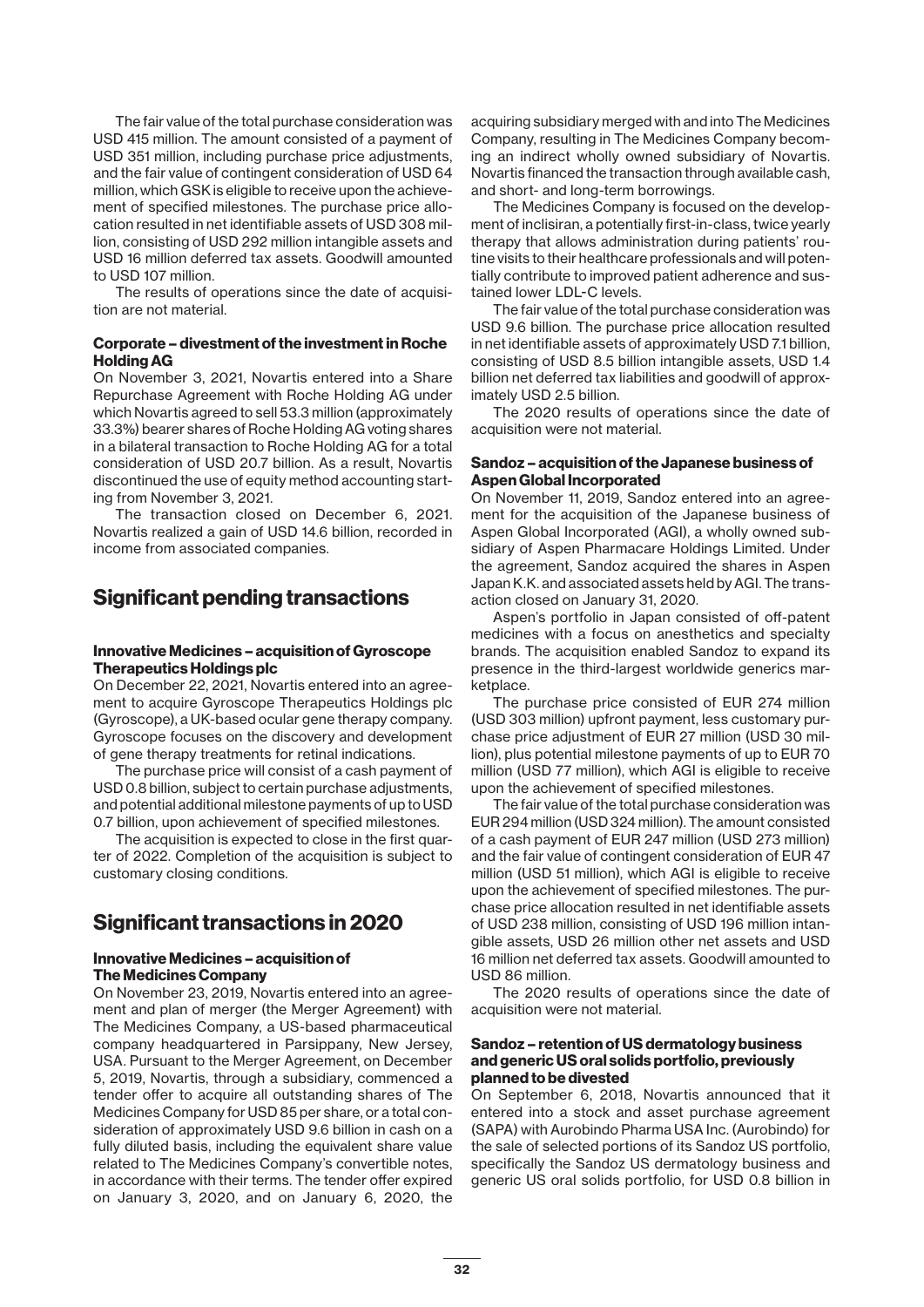cash and potential earnouts. The closing was conditional on obtaining regulatory approval.

In March 2020, Novartis took the decision to retain the Sandoz US generic oral solids and dermatology businesses and on April 2, 2020 entered into a mutual agreement with Aurobindo to terminate the transaction. The decision was taken as approval from the US Federal Trade Commission for the transaction was not obtained within the agreed timelines.

The cumulative amount of the depreciation on property, plant and equipment (USD 38 million) and amortization on intangible assets (USD 102 million), not recorded in the consolidated income statement since the date of classification as held for sale was recognized in the consolidated income statement in the first quarter of 2020. In addition, an impairment of currently marketed products of USD 42 million was recognized in the first quarter of 2020 consolidated income statement.

As at March 31, 2020, the assets and liabilities of the Sandoz US generic oral solids and dermatology businesses were reclassified out of assets and liabilities of disposal group held for sale. The prior year balance sheet was not required to be restated.

There were no cumulative income or expenses included in other comprehensive income relating to the disposal group.

## **4. Deferred tax assets and liabilities**

The December 31, 2020, presentation of deferred tax liabilities and deferred tax assets on the consolidated balance sheet has been adjusted. This adjustment was made to conform with the December 31, 2021 presentation to offset all deferred tax liabilities and deferred tax assets within the same tax jurisdiction and when a legally enforceable right to offset current tax assets against current tax liabilities exists.

In the December 31, 2020, consolidated balance sheet, deferred tax liabilities and deferred tax assets were presented on gross basis and not fully netted as required for presentation in the consolidated balance sheet, because only certain portions of deferred tax amounts were offset.

The correction resulted in a decrease in the previously reported December 31, 2020, deferred tax liabilities, total non-current liabilities, total liabilities, and total equity and liabilities by USD 4.3 billion and a corresponding USD 4.3 billion decrease in deferred tax assets, total non-current assets, and total assets. The correction resulted only in the net presentation of these deferred tax amounts in the consolidated balance sheet, with no impact to the consolidated income statement, statement of comprehensive income, statement of changes in equity and statement of cash flows, and management concluded the item was not material to the previously issued consolidated financial statements.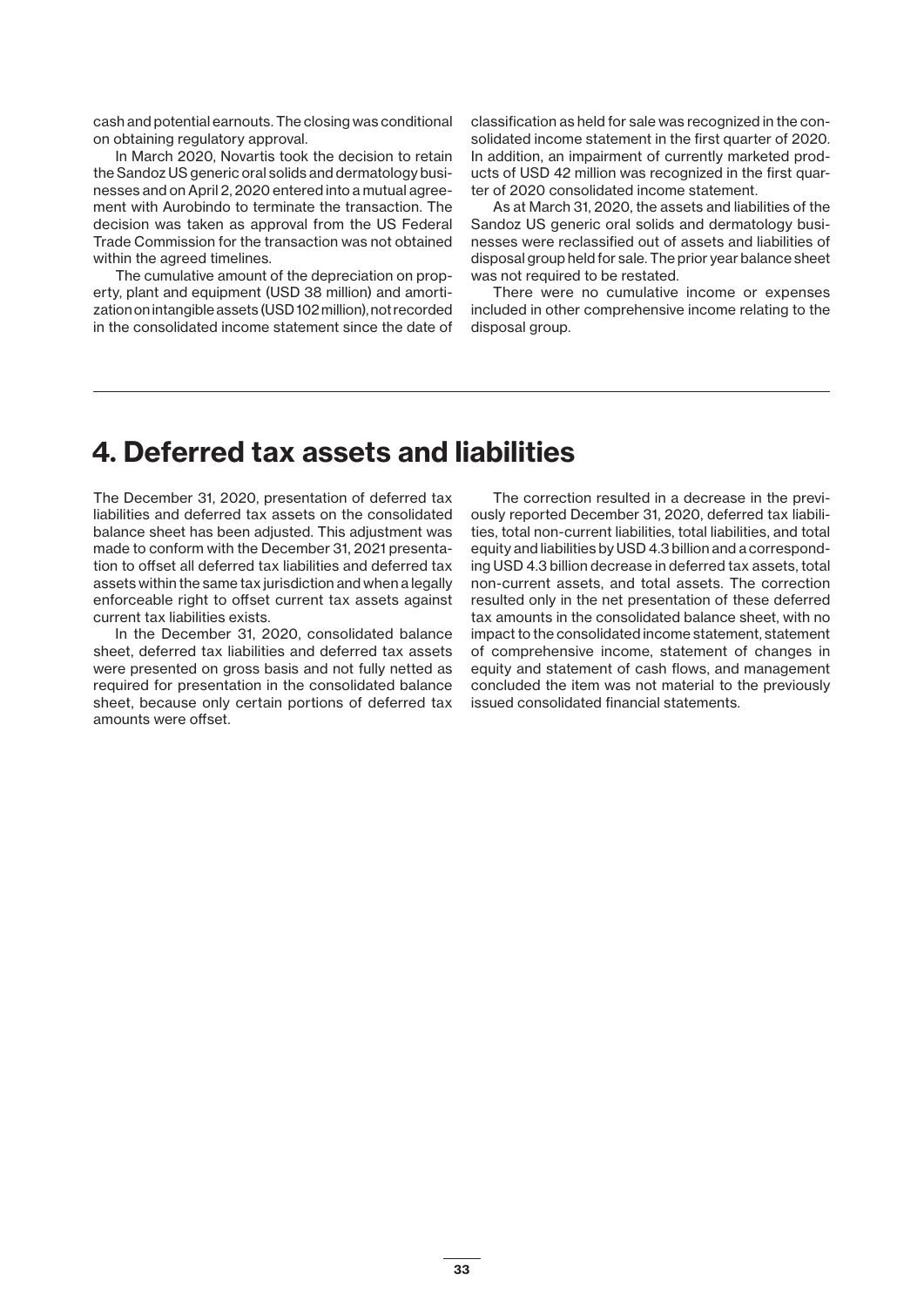## **5. Summary of equity attributable to Novartis AG shareholders**

|                                                                                        |      | Number of outstanding shares<br>(in millions) |             | Issued share capital and<br>reserves attributable to<br><b>Novartis AG shareholders</b><br>(in USD millions) |         |
|----------------------------------------------------------------------------------------|------|-----------------------------------------------|-------------|--------------------------------------------------------------------------------------------------------------|---------|
|                                                                                        | Note | 2021                                          | 2020        | FY 2021                                                                                                      | FY 2020 |
| Balance at beginning of year                                                           |      | 2 2 5 6.8                                     | 2 2 6 5 . 0 | 56 598                                                                                                       | 55 474  |
| Shares acquired to be canceled                                                         |      | $-30.7$                                       | $-32.6$     | $-2775$                                                                                                      | $-2897$ |
| Other share purchases                                                                  |      | $-1.5$                                        | $-1.7$      | $-145$                                                                                                       | $-159$  |
| Exercise of options and employee transactions                                          |      | 0.6                                           | 14.7        | 39                                                                                                           | 806     |
| Repurchase of options                                                                  |      |                                               |             |                                                                                                              | $-89$   |
| Equity-based compensation                                                              |      | 9.6                                           | 11.0        | 745                                                                                                          | 730     |
| Shares delivered to Alcon employees as a result of the Alcon spin-off                  |      | 0.1                                           | 0.4         | 17                                                                                                           | 30      |
| Taxes on treasury share transactions                                                   |      |                                               |             | $\overline{1}$                                                                                               | 32      |
| Increase of treasury share repurchase obligation<br>under a share buyback trading plan | 5.1  |                                               |             | $-1040$                                                                                                      | $-1769$ |
| <b>Dividends</b>                                                                       |      |                                               |             | $-7368$                                                                                                      | $-6987$ |
| Net income of the period attributable to shareholders of Novartis AG                   |      |                                               |             | 24 021                                                                                                       | 8 0 7 2 |
| Other comprehensive income attributable to shareholders of Novartis AG                 |      |                                               |             | $-2493$                                                                                                      | 3 3 3 1 |
| Transaction costs, net of taxes                                                        | 5.2  |                                               |             | 12                                                                                                           |         |
| Impact of change in ownership of consolidated entities                                 |      |                                               |             | $-5$                                                                                                         | 6       |
| Other movements                                                                        | 5.3  |                                               |             | 48                                                                                                           | 18      |
| <b>Balance at December 31</b>                                                          |      | 2 2 3 4 .9                                    | 2 2 5 6.8   | 67 655                                                                                                       | 56 598  |

5.1. In December 2021, Novartis entered into an irrevocable, non-discretionary arrangement with a bank to repurchase Novartis shares on the second trading line under its up-to USD 15.0 billion share buyback. Novartis is able to cancel this arrangement at any time but could be subject to a 90-day waiting period. The commitment under this arrangement therefore reflects the obligated purchases by the bank under such trading plan over a rolling 90-day period, or if shorter, until the maturity date of such trading plan.

The liability under this arrangement amounted to USD 2.8 billion as of December 31, 2021.

In June 2021, Novartis entered into an irrevocable, non-discretionary arrangement with a bank to repurchase Novartis shares to mitigate dilution related to participation plans of associates. Novartis would have been able to cancel this arrangement at any time but would have been subject to a 90-day waiting period.

This trading plan commitment was fully executed and expired in June 2021, and as a consequence, there is no liability related to this plan recognized as of December 31, 2021.

In November 2020, Novartis entered into an irrevocable, non-discretionary arrangement with a bank to

repurchase Novartis shares on the second trading line under its up-to USD 2.5 billion share buyback. Novartis would have been able to cancel this arrangement at any time but would have been subject to a 90-day waiting period. The commitment under this arrangement therefore reflected the obligated purchases by the bank under such trading plan over a rolling 90-day period, or if shorter, until the maturity date of such trading plan.

The commitment under this arrangement amounted to USD 1.8 billion as of December 31, 2020. This trading plan commitment was fully executed and expired in March 2021, and as a consequence, there is no liability related to this plan recognized as of December 31, 2021.

5.2. Transaction costs that were directly attributable to the distribution (spin-off) of Alcon Inc. to Novartis AG shareholders and that would otherwise have been avoided, were recorded to equity.

5.3. Other movements include, for subsidiaries in hyperinflationary economies, the impact of the restatement of the non-monetary assets and liabilities with the general price index at the beginning of the period as well as the restatement of the equity balances of the current year.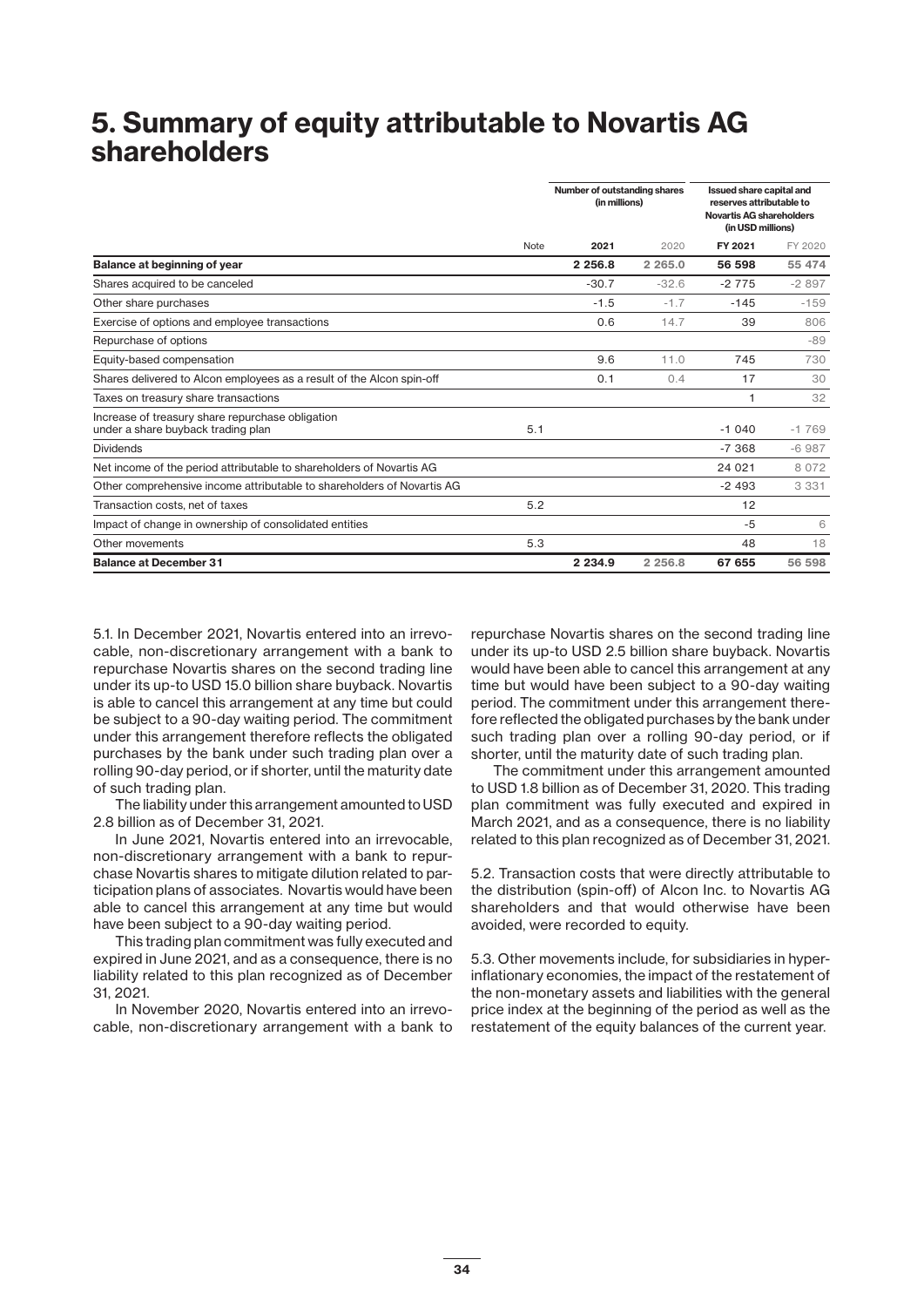## **6. Financial instruments**

### **Fair value by hierarchy**

The following table illustrates the three hierarchical levels for valuing financial instruments at fair value as of December 31, 2021, and December 31, 2020. For additional information on the hierarchies and other matters, please refer to the Consolidated Financial Statements in the 2021 Annual Report, published on February 2, 2022.

|                                                                     |                 | Level 1         |                 | Level <sub>2</sub> |                 | Level <sub>3</sub> |                 | <b>Total</b>    |
|---------------------------------------------------------------------|-----------------|-----------------|-----------------|--------------------|-----------------|--------------------|-----------------|-----------------|
| (USD millions)                                                      | Dec 31,<br>2021 | Dec 31.<br>2020 | Dec 31,<br>2021 | Dec 31.<br>2020    | Dec 31.<br>2021 | Dec 31.<br>2020    | Dec 31.<br>2021 | Dec 31,<br>2020 |
| <b>Cash and cash equivalents</b>                                    |                 |                 |                 |                    |                 |                    |                 |                 |
| Debt securities                                                     | 2 0 1 0         |                 |                 |                    |                 |                    | 2010            |                 |
| <b>Total cash and cash equivalents</b>                              | 2010            |                 |                 |                    |                 |                    | 2010            |                 |
| <b>Marketable securities</b>                                        |                 |                 |                 |                    |                 |                    |                 |                 |
| Debt securities                                                     | 2 7 1 9         |                 | 22              | 26                 |                 |                    | 2 7 4 1         | 26              |
| <b>Total marketable securities</b>                                  | 2 7 1 9         |                 | 22              | 26                 |                 |                    | 2 7 4 1         | 26              |
| Derivative financial instruments                                    |                 |                 | 105             | 159                |                 |                    | 105             | 159             |
| Total marketable securities and derivative<br>financial instruments | 2 7 1 9         |                 | 127             | 185                |                 |                    | 2846            | 185             |
| Long-term financial investments                                     |                 |                 |                 |                    |                 |                    |                 |                 |
| Debt and equity securities                                          | 1 0 8 0         | 1 153           |                 |                    | 617             | 460                | 1697            | 1613            |
| <b>Fund investments</b>                                             | 28              | 30              |                 |                    | 338             | 336                | 366             | 366             |
| Contingent consideration receivables                                |                 |                 |                 |                    | 641             | 625                | 641             | 625             |
| <b>Total long-term financial investments</b>                        | 1 108           | 1 1 8 3         |                 |                    | 1596            | 1421               | 2 7 0 4         | 2 604           |
| Associated companies at fair value through profit or loss           |                 |                 |                 |                    | 192             | 211                | 192             | 211             |
| Contingent consideration payables                                   |                 |                 |                 |                    | $-1075$         | $-1046$            | $-1075$         | $-1046$         |
| Other financial liabilities                                         |                 |                 |                 |                    | $-19$           | $-23$              | $-19$           | $-23$           |
| Derivative financial instruments                                    |                 |                 | -68             | $-194$             |                 |                    | $-68$           | $-194$          |
| Total financial liabilities at fair value                           |                 |                 | $-68$           | $-194$             | $-1094$         | $-1069$            | $-1162$         | $-1263$         |

In 2021, there was a transfer of equity security from level 1 to level 3 of USD 29 million due to de-listing. During the fourth quarter of 2021, there were four non-significant transfers of equity securities from level 3 to level 1 totaling USD 6 million due to Initial Public Offerings.

The fair value of straight bonds amounted to USD 27.1 billion at December 31, 2021 (USD 31.4 billion at December 31, 2020) compared to the balance sheet value of USD 25.3 billion at December 31, 2021 (USD 28.3 billion at December 31, 2020). For all other financial assets and liabilities, the carrying amount is a reasonable approximation of the fair value. The carrying amount of financial assets included in the line total long-term financial investments of USD 2.7 billion at December 31, 2021 (USD 2.6 billion at December 31, 2020) is included in the line "Financial assets" of the consolidated balance sheets.

In 2021, in accordance with the consolidated foundations' Alcon Inc. share divestment plans, Alcon Inc. shares with a fair value of USD 9 million (2020: USD 331 million) were sold, or otherwise disposed of, and the USD 1 million gain on disposal (2020: USD 13 million gain on disposal) was transferred from other comprehensive income to retained earnings (Q4 2021: nil).

In the first quarter of 2021, Novartis repaid a USD 1.5 billion (nominal amount of EUR 1.25 billion) bond, at maturity in accordance with its terms.

In the fourth quarter of 2021, Novartis repaid a USD 700 million (nominal amount of EUR 600 million) bond, at maturity in accordance with its terms.

The Group's exposure to financial risks has not changed significantly during the period and there have been no major changes to the risk management department or in any risk management policies.

Interest Rate Benchmark Reform – Phase 2, Amendments to IFRS 9, IAS 39, IFRS 7, IFRS 4 and IFRS 16 became effective from January 1, 2021. These amendments address issues that might affect financial reporting when an existing interest rate benchmark (i.e. Interbank offered rate – IBOR) is replaced with an alternative benchmark interest rate. The effects of interest rate benchmark reform on the Group's financial instruments and risk management strategies did not have a material impact on the Group's consolidated financial statements and are not expected to have a significant impact in future periods.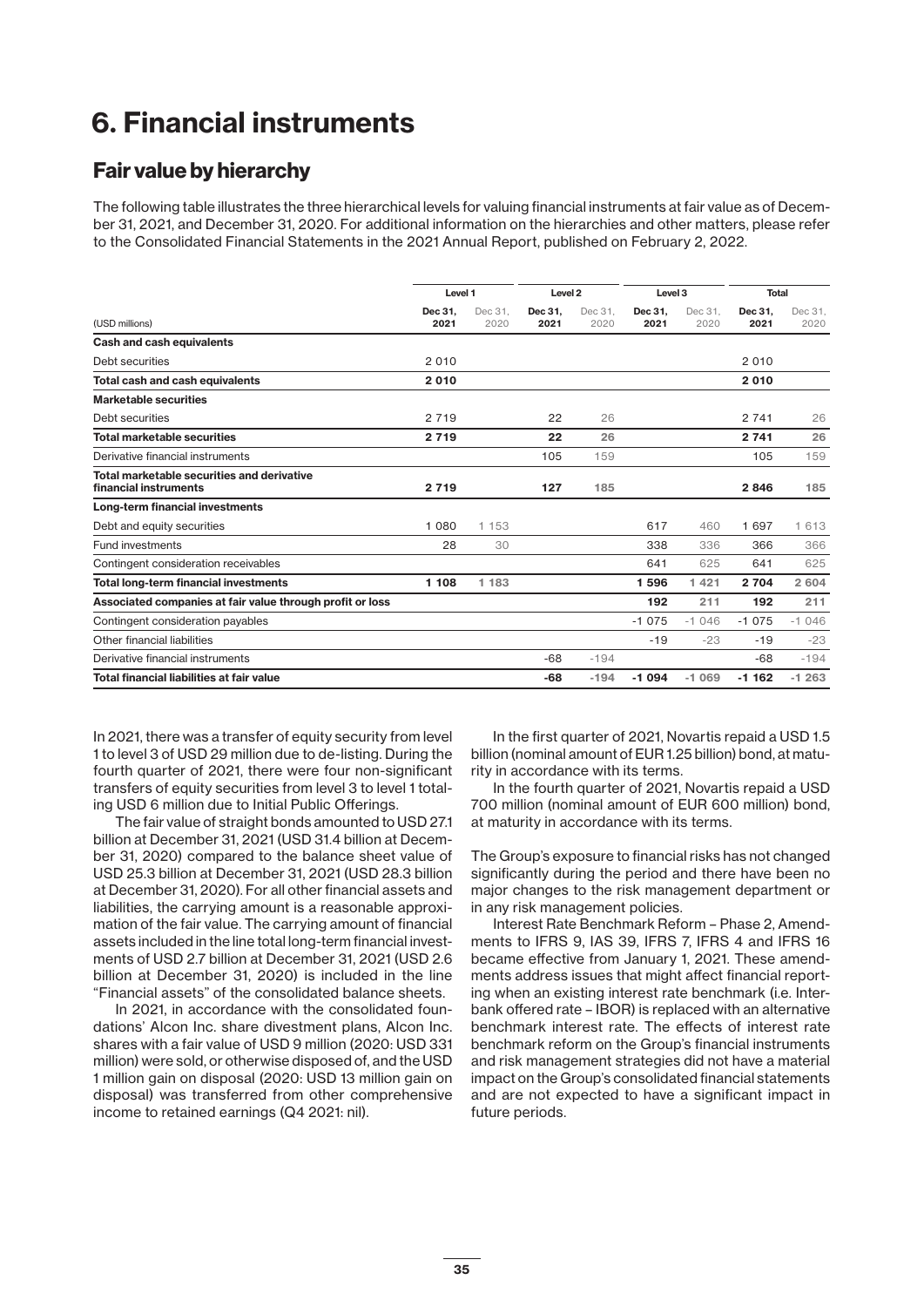# **7. Details to the consolidated statements of cash flows**

## **7.1. Reversal of non-cash items and other adjustments**

| (USD millions)                                                                                                                                      | Q4 2021  | Q4 2020 |
|-----------------------------------------------------------------------------------------------------------------------------------------------------|----------|---------|
| Depreciation, amortization and impairments on:                                                                                                      |          |         |
| Property, plant and equipment                                                                                                                       | 440      | 353     |
| Right-of-use assets                                                                                                                                 | 80       | 94      |
| Intangible assets                                                                                                                                   | 999      | 170     |
| Financial assets <sup>1</sup>                                                                                                                       | 12       | -69     |
| Change in provisions and other non-current liabilities                                                                                              | 100      | 75      |
| Gains on disposal and other adjustments on property, plant and equipment; intangible assets;<br>financial assets; and other non-current assets, net | $-23$    | $-330$  |
| Equity-settled compensation expense                                                                                                                 | 195      | 159     |
| Income from associated companies <sup>2</sup>                                                                                                       | $-14621$ | $-141$  |
| Income taxes                                                                                                                                        | 645      | 460     |
| Net financial expense                                                                                                                               | 232      | 226     |
| Total                                                                                                                                               | $-11941$ | 1 9 9 7 |

<sup>1</sup> Includes fair value adjustments

<sup>2</sup> The fourth quarter 2021 includes the gain of USD 14.6 billion recognized from the divestment of the Group's investment in Roche (see Note 3).

| (USD millions)                                                                                                                                      | FY 2021  | FY 2020 |
|-----------------------------------------------------------------------------------------------------------------------------------------------------|----------|---------|
| Depreciation, amortization and impairments on:                                                                                                      |          |         |
| Property, plant and equipment                                                                                                                       | 1489     | 1758    |
| Right-of-use assets                                                                                                                                 | 318      | 330     |
| Intangible assets                                                                                                                                   | 4 3 0 6  | 4 3 7 6 |
| Financial assets <sup>1</sup>                                                                                                                       | -38      | $-335$  |
| Change in provisions and other non-current liabilities                                                                                              | 896      | 411     |
| Gains on disposal and other adjustments on property, plant and equipment; intangible assets;<br>financial assets; and other non-current assets, net | $-677$   | $-478$  |
| Equity-settled compensation expense                                                                                                                 | 736      | 738     |
| Income from associated companies <sup>2</sup>                                                                                                       | $-15339$ | $-673$  |
| Income taxes                                                                                                                                        | 2 1 1 9  | 1807    |
| Net financial expense                                                                                                                               | 891      | 947     |
| <b>Total</b>                                                                                                                                        | $-5299$  | 9881    |

<sup>1</sup> Includes fair value adjustments

<sup>2</sup> 2021 includes the gain of USD 14.6 billion recognized from the divestment of the Group's investment in Roche (see Note 3).

## **7.2. Total amount of income taxes paid**

In 2021, the total amount of income taxes paid was USD 2.3 billion (Q4 2021: USD 883 million), which was included within "Net cash flows from operating activities."

In 2020, the total amount of income taxes paid was USD 1.9 billion (Q4 2020: USD 618 million), of which USD 1.8 billion (Q4 2020: USD 618 million) was included within "Net cash flows from operating activities," and USD 88 million (Q4 2020: nil) was included within "Net cash flows used in investing activities from discontinued operations."

### **7.3. Cash flows arising from divestments and acquisitions of interests in associated companies, net**

In 2021, divestments and acquisitions of interests in associated companies, net included USD 20.7 billion (Q4 2021: USD 20.7 billion) proceeds from the divestment of the Group's investment in Roche (see Note 3).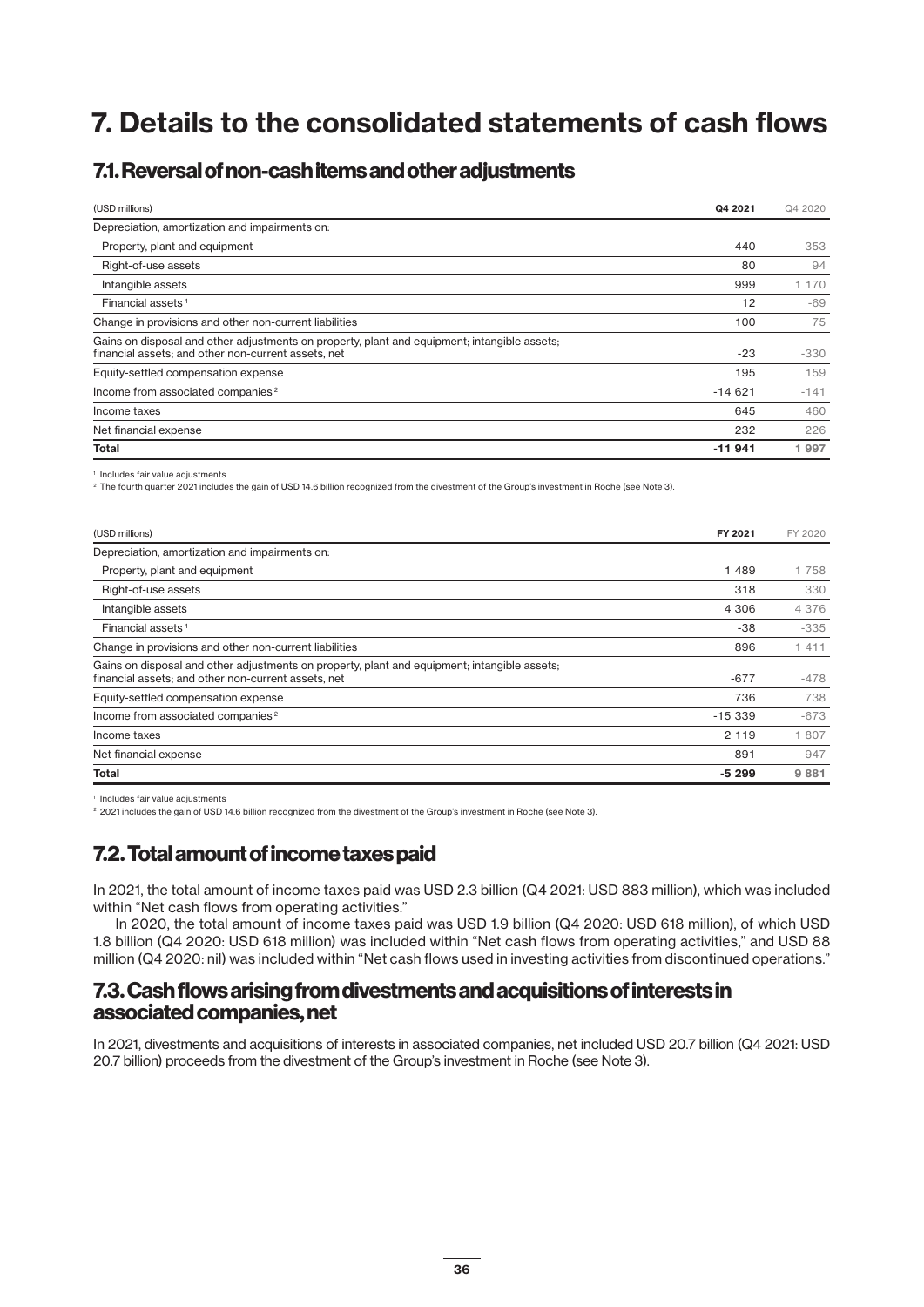## **7.4. Cash flows arising from acquisitions and divestments of businesses, net**

The following table is a summary of the cash flow impact of acquisitions and divestments of businesses. The most significant transactions are described in Note 3.

| (USD millions)                                                           | Q4 2021 | Q4 2020 | FY 2021 | FY 2020   |
|--------------------------------------------------------------------------|---------|---------|---------|-----------|
| Net assets recognized as a result of acquisitions of businesses          | $-415$  |         | $-735$  | $-10$ 173 |
| Fair value of previously held equity interests                           |         |         | 42      |           |
| Contingent consideration payable, net                                    | 59      |         | 59      | 98        |
| Payments, deferred consideration and other adjustments, net              | $-2$    | 26      |         | 62        |
| Cash flows used for/from acquisitions of businesses                      | $-358$  | 27      | $-633$  | $-10006$  |
| Cash flows from divestments of businesses, net <sup>1</sup>              | 15      | 27      | 66      | 49        |
| Cash flows used for/from acquisitions and divestments of businesses, net | $-343$  | 54      | $-567$  | $-9.957$  |

<sup>1</sup> In 2021, USD 66 million (Q4 2021: USD 15 million) included USD 52 million (Q4 2021: USD 15 million) net cash inflows from divestments in previous years, and a USD 14 million (Q4 2021: nil) net cash inflow from a business divestment in 2021, comprised of an intangible asset.

In 2020, USD 49 million (Q4 2020: USD 27 million) represented the net cash inflows from divestments in previous years.

Notes 3 and 8 provide further information regarding acquisitions and divestments of businesses. All acquisitions were for cash.

## **8. Acquisition of businesses**

Fair value of assets and liabilities arising from acquisitions of businesses:

| (USD millions)                                                  | FY 2021 | FY 2020 |
|-----------------------------------------------------------------|---------|---------|
| Property, plant and equipment                                   |         | 26      |
| Right-of-use assets                                             |         | 32      |
| Currently marketed products                                     | 292     | 196     |
| Acquired research and development                               | 262     | 8 600   |
| Other intangible assets                                         | 98      | 218     |
| Deferred tax assets                                             | 28      | 476     |
| Non-current financial and other assets                          |         | 49      |
| Inventories                                                     |         | 84      |
| Trade receivables and financial and other current assets        | 1       | 109     |
| Cash and cash equivalents                                       | 10      | 76      |
| Deferred tax liabilities                                        | $-74$   | $-1977$ |
| Current and non-current financial debts                         | $-1$    | $-32$   |
| Current and non-current lease liabilities                       |         | $-44$   |
| Trade payables and other liabilities                            | $-4$    | $-144$  |
| Net identifiable assets acquired                                | 612     | 7 6 6 9 |
| Acquired cash and cash equivalents                              | $-10$   | $-76$   |
| Non-controlling interests                                       | $-105$  |         |
| Goodwill                                                        | 238     | 2 5 8 0 |
| Net assets recognized as a result of acquisitions of businesses | 735     | 10 173  |

Note 3 details significant acquisitions of businesses, specifically, the acquisition of the cephalosporin antibiotics business from GSK in 2021; The Medicines Company and the Japanese business of AGI in 2020. The goodwill arising out of these acquisitions is attributable to the

buyer-specific synergies, the assembled workforce, and the accounting for deferred tax liabilities on the acquired assets. Goodwill of USD 107 million in 2021 (2020: USD 74 million) is tax deductible.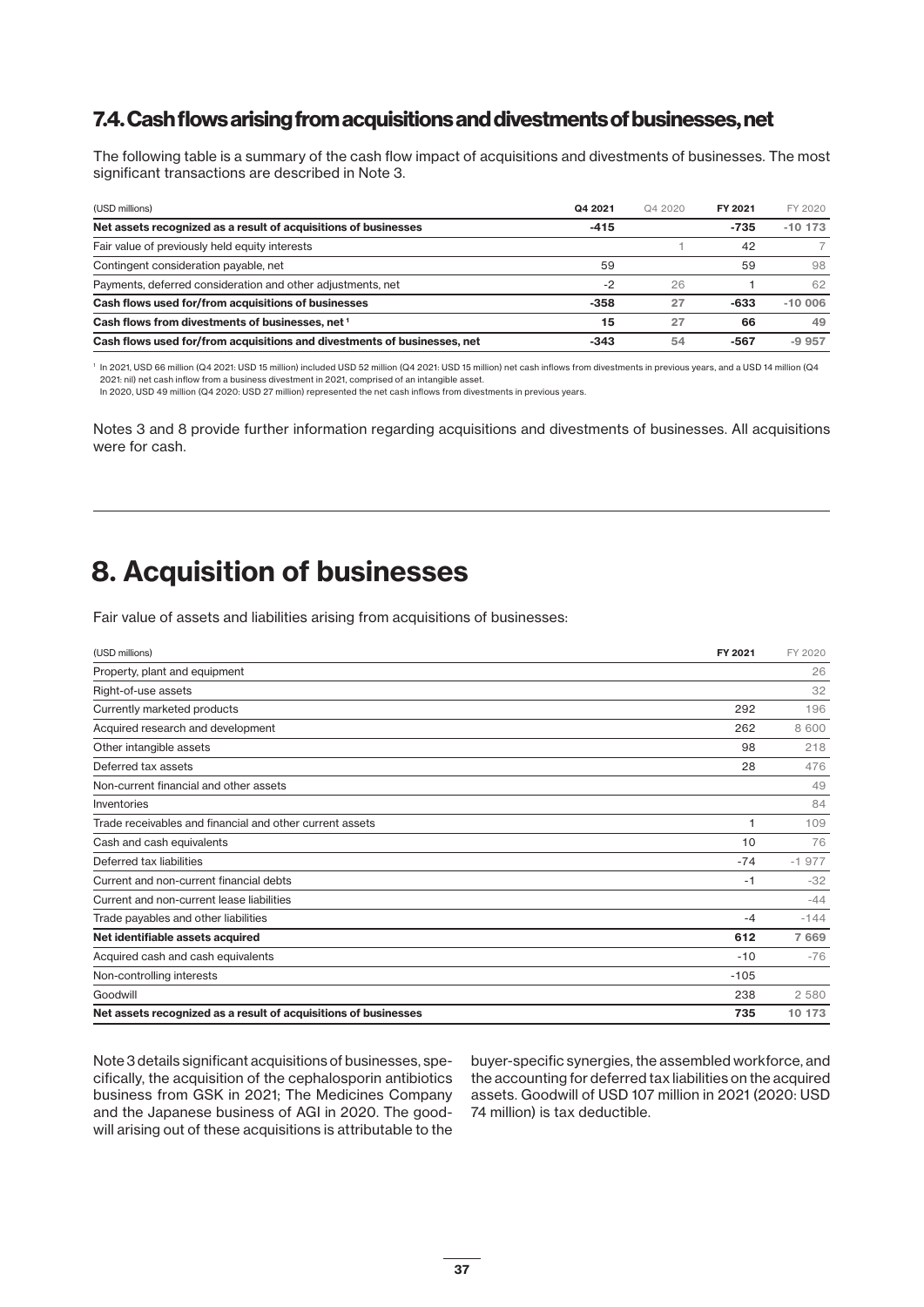## **9. Legal proceedings update**

A number of Novartis companies are, and will likely continue to be, subject to various legal proceedings, including litigations, arbitrations and governmental investigations, that arise from time to time. Legal proceedings are inherently unpredictable. As a result, the Group may become subject to substantial liabilities that may not be covered by insurance and may in the future incur judgments or enter into settlements of claims that could have a material adverse effect on its results of operations or cash flow. Note 20 to the Consolidated Financial Statements in our 2020 Annual Report and 2020 Form 20-F contains a summary as of the date of these reports of significant legal proceedings to which Novartis or its subsidiaries were a party. The following is a summary as of February 1, 2022, of significant developments in those proceedings, as well as any new significant proceedings commenced since the date of the 2020 Annual Report and 2020 Form 20-F.

### **Investigations and related litigations**

### **Government generic pricing antitrust investigations, antitrust class actions**

Since 2016, Sandoz Inc. has received a grand jury subpoena and a civil investigative demand and interrogatories from the Antitrust and Civil Divisions of the US Department of Justice (DOJ) in connection with those agencies' investigation into alleged price fixing and market allocation of generic drugs in the United States as well as alleged federal False Claims Act (FCA) violations. In 2020, Sandoz Inc. reached a resolution with the DOJ Antitrust Division, pursuant to which Sandoz Inc. paid USD 195 million and entered into a deferred prosecution agreement. The Sandoz Inc. resolution related to instances of misconduct at the company between 2013 and 2015 with regard to certain generic drugs sold in the United States. At the same time, Sandoz Inc. reached an agreement in principle with the DOJ Civil Division to resolve potential related damages claims arising out of the same conduct and products on behalf of US federal health programs under the FCA for USD 185 million and fully provisioned for this resolution. In 2021, Sandoz Inc. finalized the resolution with the DOJ Civil Division, which resolved those claims. In October 2021, Sandoz Inc. paid USD 185 million plus interest from the date of the agreement in principle to settle, and entered into a corporate integrity agreement (CIA) with the Office of Inspector General (OIG) of the US Department of Health and Human Services (HHS), under which Sandoz Inc. will implement additional controls. This resolution with the DOJ Civil Division resolves all federal government matters related to price fixing allegations and HHS will not seek to exclude Sandoz Inc. from specified federal healthcare programs.

Other investigations and cases relating to this matter are described in the "Investigations and related litigations – Government generic pricing antitrust investigations, antitrust class actions" entry in Note 20 to the 2020 Annual Report and 2020 Form 20-F.

### **340B Drug Pricing Program investigation**

In February 2021, Novartis Pharmaceuticals Corporation (NPC) received a civil investigative subpoena from the Office of the Attorney General of the State of Vermont. The subpoena requests the production of documents and information concerning NPC's participation in the 340B Drug Pricing Program in Vermont. NPC provided documents and information to the Office of the Attorney General. In May 2021, NPC received a notification from the US Health Resources and Services Administration (HRSA) which stated that HRSA believes NPC's contract pharmacy policy violates the 340B statute and threatened potential enforcement action. NPC subsequently sued HRSA in the U.S. District Court ("USDC") for the District of Columbia to challenge HRSA's determination and to enjoin HRSA from taking action with respect to NPC's contract pharmacy policy. HRSA then referred the matter regarding NPC's contract pharmacy policy to OIG, which could result in the imposition of civil monetary penalties on NPC. In November 2021, the USDC issued a decision rejecting HRSA's interpretation of the 340B statute, vacated the violation notification and remanded the matter to HRSA. HRSA has filed an appeal.

### *Entresto* **matter**

In September 2021, NPC received a civil investigative demand from the DOJ seeking information from 2016 to the present regarding the marketing and pricing of *Entresto*, including remuneration provided to healthcare professionals. NPC is cooperating with the DOJ's inquiry.

### **Japan investigation**

In 2015, a trial started against a former Novartis Pharma K.K. (NPKK) employee, and also against NPKK under the dual liability concept in Japanese law, over allegations brought by the Tokyo District Public Prosecutor Office for alleged manipulation of data in sub-analysis publications of the Kyoto Heart Study regarding valsartan. The charges against NPKK were subject to a maximum total fine of JPY 4 million. In 2018, the Tokyo High Court upheld a not-guilty ruling of the Tokyo District Court in 2017 for both the former NPKK employee and NPKK, and that ruling was appealed to the Supreme Court of Japan. In June 2021, the Supreme Court issued its decision dismissing the prosecutors' appeal and upholding the Tokyo District Court's not-guilty ruling. This matter is now concluded.

### *Aimovig***–Amgen dispute**

In 2015 and 2017, Novartis and Amgen entered into agreements regarding the development and commercialization of *Aimovig*, which the companies co-commercialized in the US and to which Novartis has exclusive rights in all territories outside the US, excluding Japan. Amgen issued a termination notice in April 2019 based on an alleged material breach of the collaboration agreements, and this notice, as well as other ancillary matters, were the subject of legal proceedings between Novartis and Amgen. Novartis disputed Amgen's allegations vigorously. In 2020, the court ruled that Amgen did not have grounds to terminate the 2017 agreement and dismissed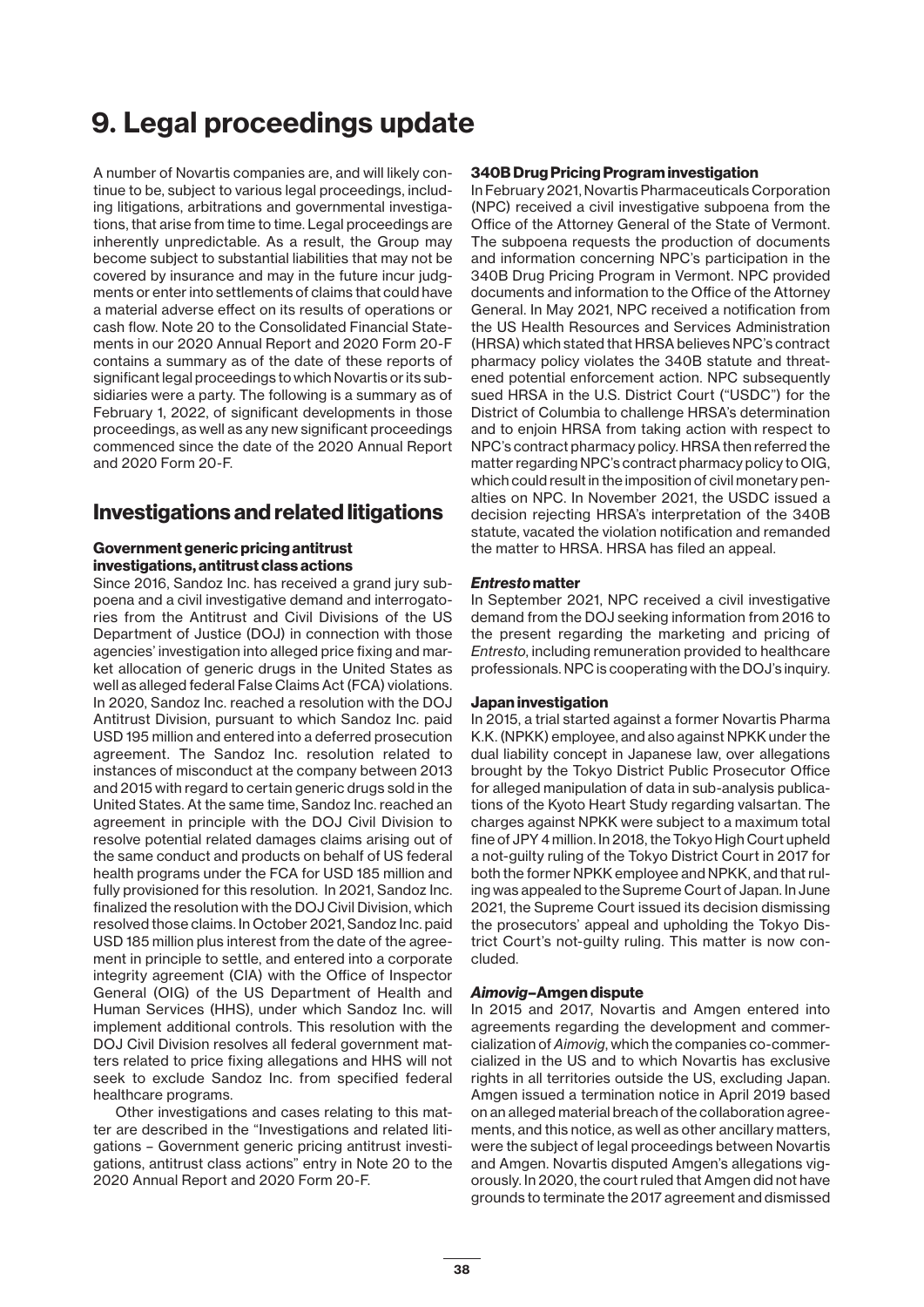that portion of their lawsuit. In January 2022, the parties reached a confidential agreement to settle all remaining claims in the litigation. Novartis returned its *Aimovig* US rights to Amgen, which is now exclusively commercializing *Aimovig* in the US. Novartis will continue to commercialize *Aimovig* in the rest of the world, with the exception of Japan. This matter is now concluded.

In addition to the matters described above, there have been other developments in the other legal matters described in Note 20 to the Consolidated Financial Statements contained in our 2020 Annual Report and 2020 Form 20-F.

Novartis believes that its total provisions for investigations, product liability, arbitration and other legal matters are adequate based upon currently available information. However, given the inherent difficulties in estimating liabilities, there can be no assurance that additional liabilities and costs will not be incurred beyond the amounts provided.

## **10. Segmentation of key figures**

The businesses of Novartis are divided operationally on a worldwide basis into two identified reporting segments, Innovative Medicines and Sandoz. In addition, we separately report Corporate activities.

Reporting segments are presented in a manner consistent with the internal reporting to the chief operating decision-maker which is the Executive Committee of Novartis. The reporting segments are managed separately because they each research, develop, manufacture, distribute and sell distinct products that require differing marketing strategies.

The Executive Committee of Novartis is responsible for allocating resources and assessing the performance of the reporting segments.

The reporting segments are as follows:

Innovative Medicines researches, develops, manufactures, distributes and sells patented prescription medicines. The Innovative Medicines Division is organized into two global business units: Novartis Oncology and Novartis Pharmaceuticals. Novartis Oncology consists of the global business franchises Hematology and Solid Tumor, and Novartis Pharmaceuticals consists of the global business franchises Immunology, Hepatology and Dermatology; Neuroscience; Ophthalmology; Cardiovascular, Renal and Metabolism; Respiratory and Allergy; and Established Medicines.

Sandoz develops, manufactures and markets finished dosage form medicines as well as intermediary products including active pharmaceutical ingredients. Sandoz is organized globally into three franchises: Retail Generics, Anti-Infectives and Biopharmaceuticals. In Retail Generics, Sandoz develops, manufactures and markets active ingredients and finished dosage forms of small molecule pharmaceuticals to third parties across a broad range of therapeutic areas, as well as finished dosage form of anti-infectives sold to third parties. In Anti-Infectives, Sandoz manufactures and supplies active pharmaceutical ingredients and intermediates, mainly antibiotics, for the Retail Generics business franchise and for sale to third-party companies. In Biopharmaceuticals, Sandoz develops, manufactures and markets protein- or other biotechnology-based products, including biosimilars, and provides biotechnology manufacturing services to other companies.

Corporate includes the costs of the Group headquarters and those of corporate coordination functions in major countries, and items that are not specific to one segment.

Our divisions are supported by Novartis Institutes for BioMedical Research, Global Drug Development, Novartis Technical Operations and Customer & Technology Solutions (formerly named Novartis Business Services).

Further details are provided in Note 3 to the Consolidated Financial Statements of the 2021 Annual Report.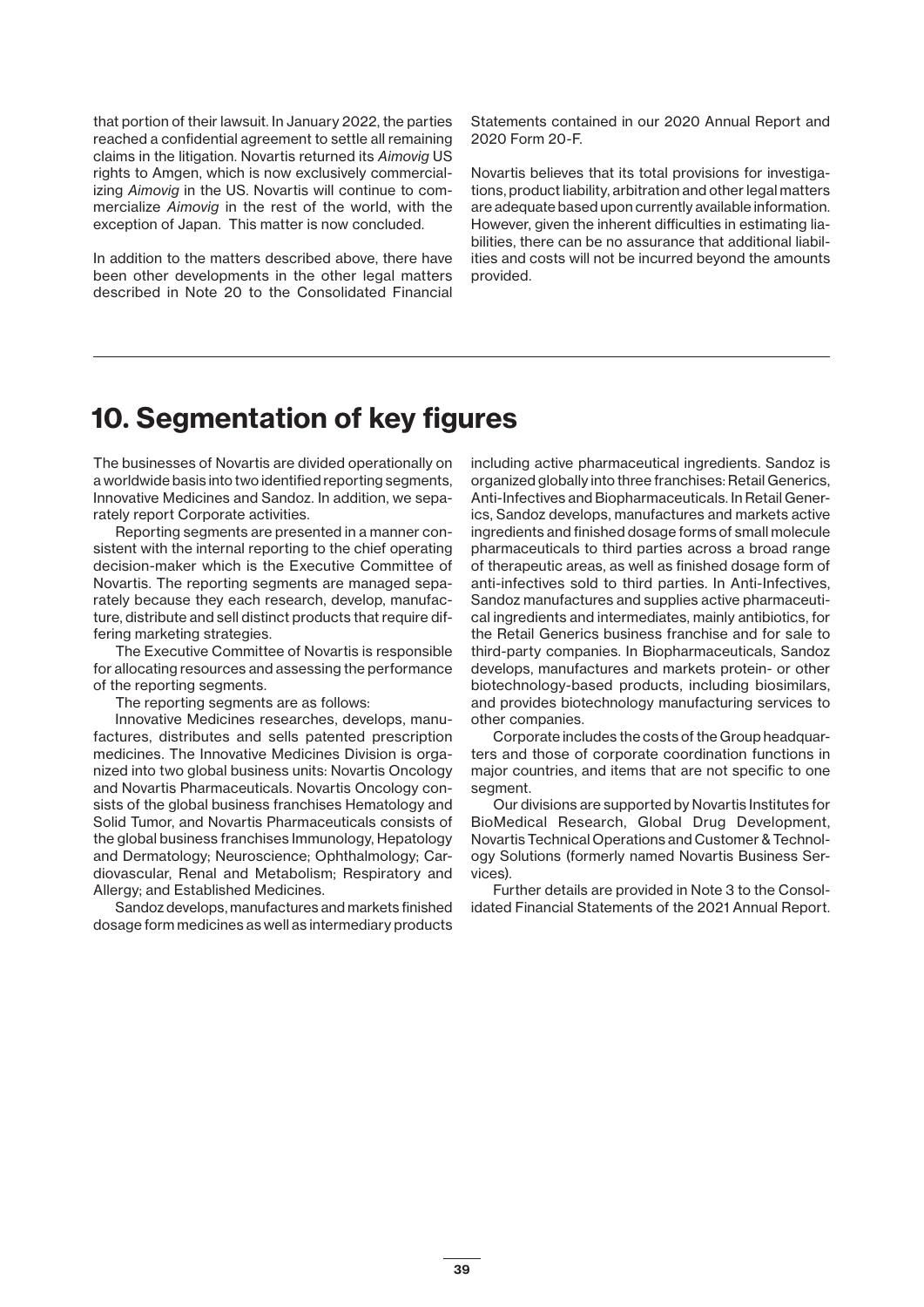### **Segmentation – Consolidated income statements**

**Fourth quarter**

|                                     |                | Innovative<br><b>Medicines</b> |          | Sandoz   |                | Corporate<br>(including eliminations) |          | Group   |  |
|-------------------------------------|----------------|--------------------------------|----------|----------|----------------|---------------------------------------|----------|---------|--|
| (USD millions)                      | Q4 2021        | Q4 2020                        | Q4 2021  | Q4 2020  | Q4 2021        | Q4 2020                               | Q4 2021  | Q4 2020 |  |
| Net sales to third parties          | 10 704         | 10 233                         | 2525     | 2 5 3 7  |                |                                       | 13 2 29  | 12770   |  |
| Sales to other segments             | 184            | 190                            | 42       | 52       | $-226$         | $-242$                                |          |         |  |
| <b>Net sales</b>                    | 10888          | 10 423                         | 2 5 6 7  | 2 5 8 9  | $-226$         | $-242$                                | 13 2 2 9 | 12770   |  |
| Other revenues                      | 281            | 246                            | 10       | 8        | $\overline{c}$ | 6                                     | 293      | 260     |  |
| Cost of goods sold                  | $-2873$        | $-3097$                        | $-1.341$ | $-1.383$ | 238            | 263                                   | $-3976$  | $-4217$ |  |
| <b>Gross profit</b>                 | 8 2 9 6        | 7572                           | 1 2 3 6  | 1 2 1 4  | 14             | 27                                    | 9546     | 8813    |  |
| Selling, general and administration | $-3274$        | $-3211$                        | $-568$   | $-572$   | $-143$         | $-141$                                | $-3985$  | $-3924$ |  |
| Research and development            | $-2169$        | $-2082$                        | $-240$   | $-251$   |                |                                       | $-2409$  | $-2333$ |  |
| Other income                        | 186            | 422                            | 50       | 93       | 135            | 128                                   | 371      | 643     |  |
| Other expense                       | $-571$         | $-315$                         | $-92$    | $-112$   | $-298$         | $-128$                                | $-961$   | $-555$  |  |
| <b>Operating income</b>             | 2 4 6 8        | 2 3 8 6                        | 386      | 372      | $-292$         | $-114$                                | 2562     | 2 6 4 4 |  |
| as % of net sales                   | 23.1%          | 23.3%                          | 15.3%    | 14.7%    |                |                                       | 19.4%    | 20.7%   |  |
| Income from associated companies    | $\overline{4}$ |                                |          |          | 14 6 17        | 141                                   | 14 621   | 141     |  |
| Interest expense                    |                |                                |          |          |                |                                       | $-206$   | $-201$  |  |
| Other financial income and expense  |                |                                |          |          |                |                                       | $-26$    | $-25$   |  |
| Income before taxes                 |                |                                |          |          |                |                                       | 16951    | 2 5 5 9 |  |
| Income taxes                        |                |                                |          |          |                |                                       | $-645$   | $-460$  |  |
| <b>Net income</b>                   |                |                                |          |          |                |                                       | 16 306   | 2 0 9 9 |  |

### **Full year**

|                                     | <b>Innovative Medicines</b> |          | <b>Sandoz</b> |              | Corporate<br>(including eliminations) |         | Group    |          |
|-------------------------------------|-----------------------------|----------|---------------|--------------|---------------------------------------|---------|----------|----------|
| (USD millions)                      | FY 2021                     | FY 2020  | FY 2021       | FY 2020      | FY 2021                               | FY 2020 | FY 2021  | FY 2020  |
| Net sales to third parties          | 41 995                      | 39 013   | 9631          | 9646         |                                       |         | 51 626   | 48 659   |
| Sales to other segments             | 795                         | 792      | 180           | 189          | $-975$                                | $-981$  |          |          |
| <b>Net sales</b>                    | 42790                       | 39 805   | 9811          | 9835         | $-975$                                | $-981$  | 51 626   | 48 659   |
| Other revenues                      | 1 179                       | 1018     | 61            | 53           | 11                                    | 168     | 1 2 5 1  | 1 2 3 9  |
| Cost of goods sold                  | $-11751$                    | $-10927$ | $-5147$       | $-5252$      | 1 0 3 1                               | 1 0 5 8 | $-15867$ | $-15121$ |
| <b>Gross profit</b>                 | 32 218                      | 29 8 96  | 4725          | 4636         | 67                                    | 245     | 37 010   | 34 777   |
| Selling, general and administration | $-12306$                    | $-11657$ | $-2062$       | $-2076$      | $-518$                                | $-464$  | $-14886$ | $-14197$ |
| Research and development            | $-8641$                     | $-8118$  | $-899$        | $-862$       |                                       |         | $-9540$  | $-8980$  |
| Other income                        | 1 1 4 9                     | 922      | 233           | 176          | 470                                   | 644     | 1852     | 1742     |
| Other expense                       | $-1732$                     | $-1871$  | $-397$        | $-831$       | $-618$                                | $-488$  | $-2747$  | $-3190$  |
| <b>Operating income</b>             | 10 688                      | 9 1 7 2  | 1600          | 1 0 4 3      | $-599$                                | $-63$   | 11 689   | 10 152   |
| as % of net sales                   | 25.5%                       | 23.5%    | 16.6%         | 10.8%        |                                       |         | 22.6%    | 20.9%    |
| Income from associated companies    | 5                           |          | 2             | $\mathbf{2}$ | 15 332                                | 670     | 15 339   | 673      |
| Interest expense                    |                             |          |               |              |                                       |         | $-811$   | $-869$   |
| Other financial income and expense  |                             |          |               |              |                                       |         | $-80$    | $-78$    |
| Income before taxes                 |                             |          |               |              |                                       |         | 26 137   | 9878     |
| Income taxes                        |                             |          |               |              |                                       |         | $-2119$  | $-1807$  |
| Net income                          |                             |          |               |              |                                       |         | 24 018   | 8 0 7 1  |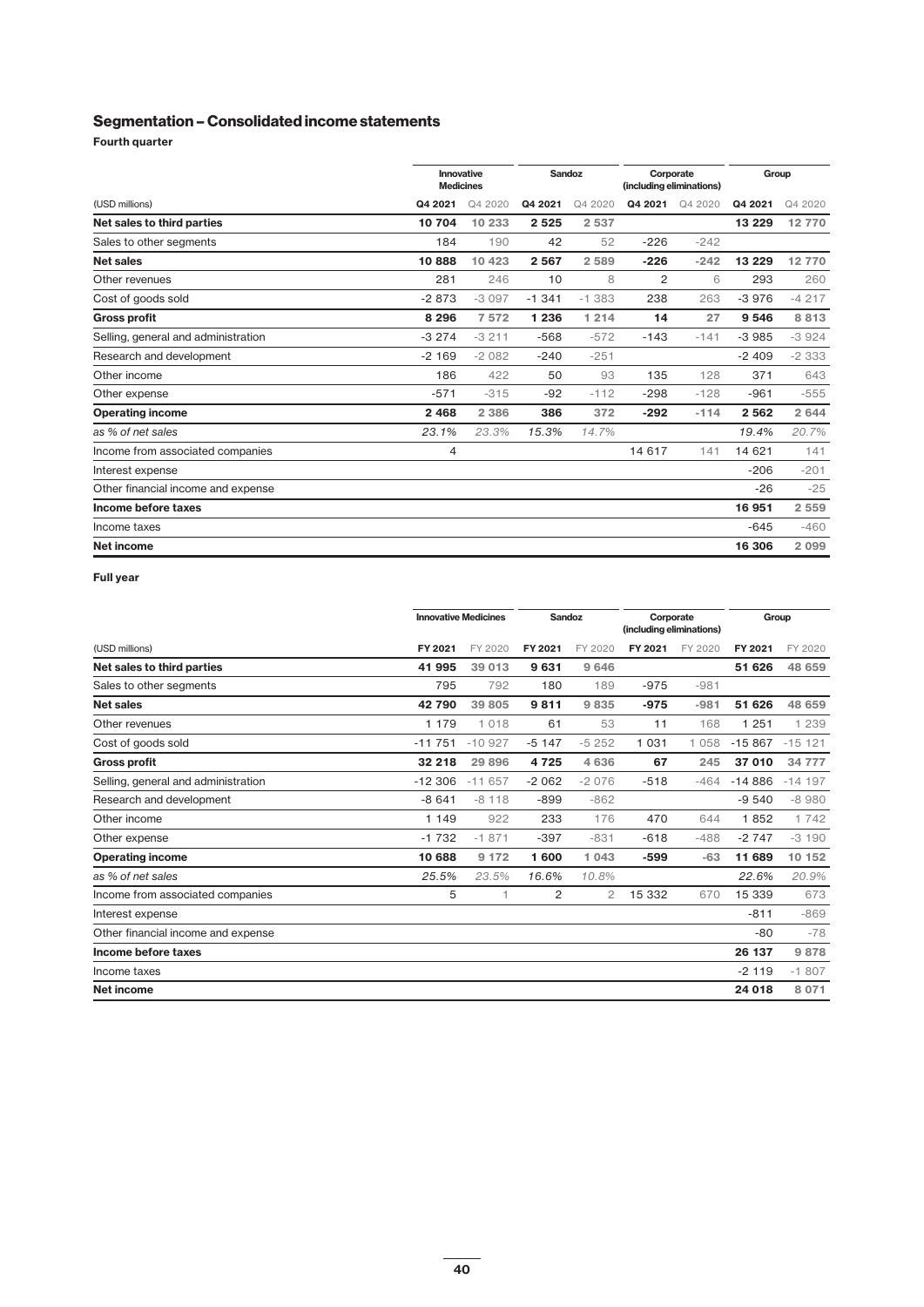### **Segmentation – Additional consolidated balance sheets and income statements disclosure**

|                                            |                 | Innovative<br><b>Medicines</b> |                 | <b>Sandoz</b>   |                 | Corporate<br>(including eliminations) |                 | Group           |  |
|--------------------------------------------|-----------------|--------------------------------|-----------------|-----------------|-----------------|---------------------------------------|-----------------|-----------------|--|
| (USD millions)                             | Dec 31.<br>2021 | Dec 31.<br>2020                | Dec 31.<br>2021 | Dec 31.<br>2020 | Dec 31.<br>2021 | Dec 31.<br>2020                       | Dec 31,<br>2021 | Dec 31.<br>2020 |  |
| Total assets $^{\rm \scriptscriptstyle 1}$ | 79 220          | 83 112                         | 16 192          | 6 8 25          | 36 383          | 27 841                                | 131795          | 127 778         |  |
| Total liabilities <sup>1</sup>             | -15 929         | $-15472$                       | $-3632$         | $-3786$         | -44 412         | $-51854$                              | -63 973         | $-71112$        |  |
| <b>Total equity</b>                        |                 |                                |                 |                 |                 |                                       | 67822           | 56 666          |  |
| Net debt <sup>2</sup>                      |                 |                                |                 |                 | 868             | 24 481                                | 868             | 24 481          |  |
| Net operating assets                       | 63 291          | 67 640                         | 12 560          | 13 039          | $-7161$         | 468                                   | 68 690          | 81 147          |  |
| Included in net operating assets are:      |                 |                                |                 |                 |                 |                                       |                 |                 |  |
| Property, plant and equipment              | 9 1 6 8         | 9863                           | 1901            | 1849            | 476             | 551                                   | 11 545          | 12 263          |  |
| Goodwill                                   | 21 562          | 21718                          | 8026            | 8 2 7 4         | $\overline{7}$  | 7                                     | 29 5 9 5        | 29 999          |  |
| Intangible assets other than goodwill      | 32 357          | 35 121                         | 1577            | 543             | 248             | 145                                   | 34 182          | 36 809          |  |

<sup>1</sup> The December 31, 2020 total assets and total liabilities have been adjusted from the previously reported amounts due to a change in the presentation of the deferred tax assets and deferred tax liabilities on the consolidated balance sheet, to conform with the 2021 presentation (see Note 4 for additional disclosures).

<sup>2</sup> See page 59 for additional disclosures related to net debt.

The following tables show the property, plant and equipment impairment charges and reversals, and the intangible asset impairment charges:

#### **Fourth quarter**

|                                                      |         | Innovative<br><b>Medicines</b> |         | Sandoz  |         | Corporate |         | Group   |
|------------------------------------------------------|---------|--------------------------------|---------|---------|---------|-----------|---------|---------|
| (USD millions)                                       | Q4 2021 | Q4 2020                        | Q4 2021 | Q4 2020 | Q4 2021 | Q4 2020   | Q4 2021 | Q4 2020 |
| Property, plant and equipment<br>impairment charges  | $-131$  | $-33$                          | -8      | $-4$    | -1      |           | $-140$  | $-37$   |
| Property, plant and equipment<br>impairment reversal |         |                                |         |         |         |           | 2       |         |
| Intangible assets<br>impairment charges              | -5      | $-191$                         | -9      | -51     | -7      | -5        | -21     | $-247$  |

#### **Full year**

|                                                      |         | Innovative<br><b>Medicines</b> |         | Sandoz  |         | Corporate |         | Group   |
|------------------------------------------------------|---------|--------------------------------|---------|---------|---------|-----------|---------|---------|
| (USD millions)                                       | FY 2021 | FY 2020                        | FY 2021 | FY 2020 | FY 2021 | FY 2020   | FY 2021 | FY 2020 |
| Property, plant and equipment<br>impairment charges  | $-315$  | $-326$                         | -68     | $-121$  | -1      |           | $-384$  | $-447$  |
| Property, plant and equipment<br>impairment reversal | 44      | $\overline{c}$                 | 59      | 5       |         |           | 103     |         |
| Intangible assets<br>impairment charges <sup>1</sup> | $-367$  | $-768$                         | $-28$   | $-141$  | -8      | -5        | $-403$  | $-914$  |

<sup>1</sup> 2021 includes an impairment of USD 201 million in Innovative Medicines related to the write-down of IPR&D related to cessation of clinical development program GTX312. 2020 includes an impairment of USD 485 million in Innovative Medicines related to the write-down of IPR&D related to cessation of clinical development program ZPL389 for atopic dermatitis and USD 181 million related to a partial write-down of the *Votrient* currently marketed product.

In the fourth quarter and full year period of 2021, there were no reversals of prior-year impairment charges on intangible assets (Q4 2020 and FY 2020: nil).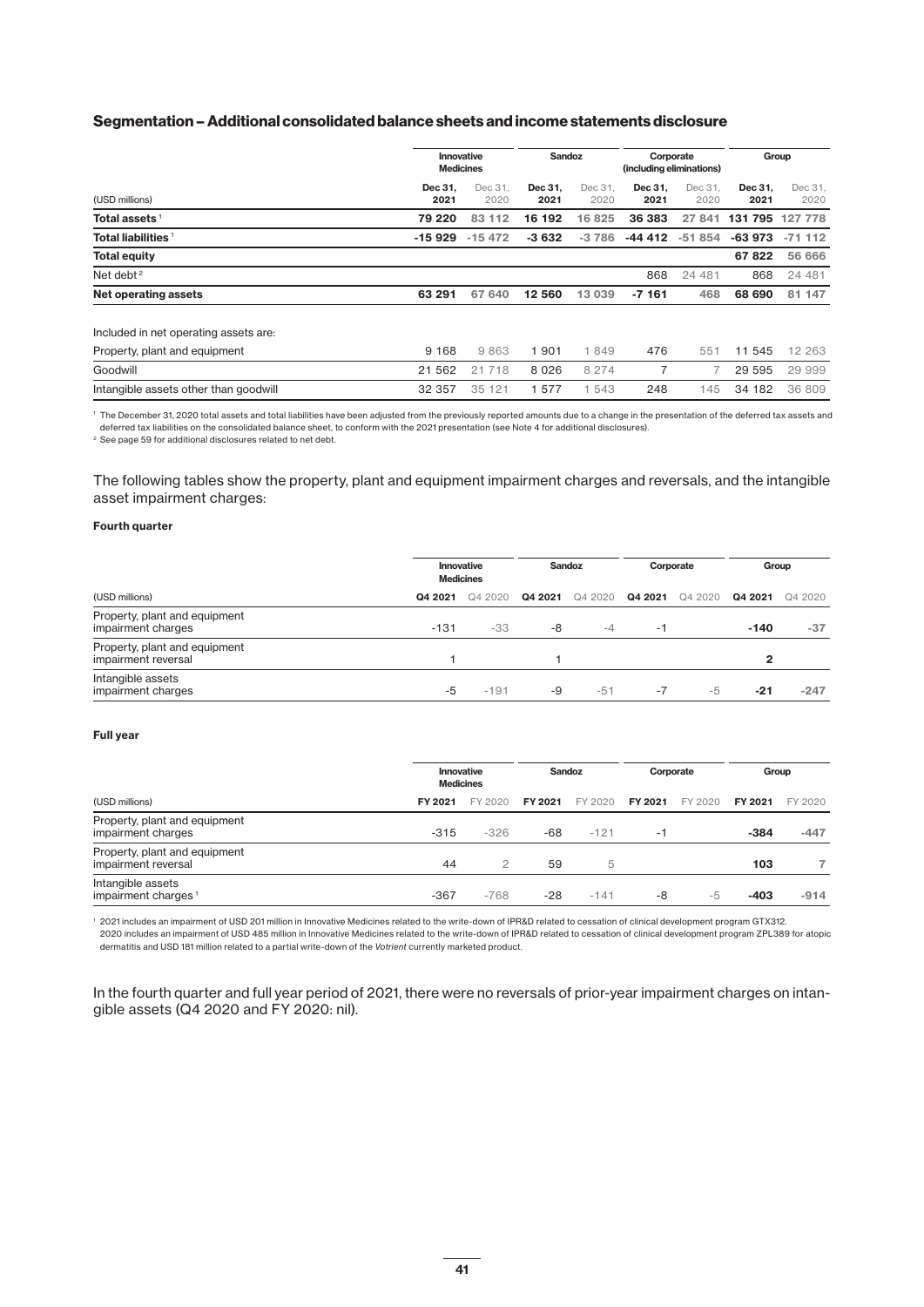### **Segmentation – Net sales by region1**

**Fourth quarter**

|                                     | Q4 2021<br>USD <sub>m</sub> | Q4 2020<br>USD <sub>m</sub> | % change<br><b>USD</b> | % change<br>cc <sup>2</sup> | Q4 2021<br>% of total | Q4 2020<br>% of total |
|-------------------------------------|-----------------------------|-----------------------------|------------------------|-----------------------------|-----------------------|-----------------------|
| <b>Innovative Medicines</b>         |                             |                             |                        |                             |                       |                       |
| Europe                              | 3795                        | 3 6 6 3                     | $\overline{4}$         | 8                           | 35                    | 36                    |
| <b>US</b>                           | 3945                        | 3 6 5 3                     | 8                      | 8                           | 37                    | 36                    |
| Asia/Africa/Australasia             | 2 2 4 6                     | 2 2 6 3                     | $-1$                   | 1                           | 21                    | 22                    |
| Canada and Latin America            | 718                         | 654                         | 10                     | 13                          | $\overline{7}$        | 6                     |
| <b>Total</b>                        | 10 704                      | 10 233                      | 5                      | $\overline{7}$              | 100                   | 100                   |
| Of which in Established Markets     | 8 0 8 2                     | 7 8 2 1                     | 3                      | 5                           | 76                    | 76                    |
| Of which in Emerging Growth Markets | 2 6 2 2                     | 2 4 1 2                     | 9                      | 11                          | 24                    | 24                    |
| <b>Sandoz</b>                       |                             |                             |                        |                             |                       |                       |
| Europe                              | 1 3 8 2                     | 1 375                       | 1                      | 4                           | 55                    | 54                    |
| <b>US</b>                           | 475                         | 517                         | -8                     | $-8$                        | 19                    | 20                    |
| Asia/Africa/Australasia             | 452                         | 441                         | 2                      | 5                           | 18                    | 17                    |
| Canada and Latin America            | 216                         | 204                         | 6                      | 5                           | 8                     | $\mathcal{G}$         |
| <b>Total</b>                        | 2 5 2 5                     | 2 5 3 7                     | 0                      | $\overline{2}$              | 100                   | 100                   |
| Of which in Established Markets     | 1 7 7 4                     | 1843                        | $-4$                   | $-2$                        | 70                    | 73                    |
| Of which in Emerging Growth Markets | 751                         | 694                         | 8                      | 11                          | 30                    | 27                    |
| Group                               |                             |                             |                        |                             |                       |                       |
| Europe                              | 5 1 7 7                     | 5 0 3 8                     | 3                      | $\overline{7}$              | 39                    | 39                    |
| <b>US</b>                           | 4 4 2 0                     | 4 170                       | 6                      | 6                           | 33                    | 33                    |
| Asia/Africa/Australasia             | 2 6 9 8                     | 2 7 0 4                     | 0                      | $\overline{2}$              | 20                    | 21                    |
| Canada and Latin America            | 934                         | 858                         | 9                      | 11                          | 8                     | $\overline{7}$        |
| <b>Total</b>                        | 13 2 29                     | 12770                       | 4                      | 6                           | 100                   | 100                   |
| Of which in Established Markets     | 9856                        | 9 6 6 4                     | 2                      | $\overline{4}$              | 75                    | 76                    |
| Of which in Emerging Growth Markets | 3 3 7 3                     | 3 106                       | 9                      | 11                          | 25                    | 24                    |

<sup>1</sup> Net sales to third parties by location of customer. Emerging Growth Markets comprise all markets other than the Established Markets of the US, Canada, Western Europe, Japan, Australia and New Zealand.

 $^{\rm 2}$  Constant currencies (cc) is a non-IFRS measure. A definition of non-IFRS measures used by Novartis can be found starting on page 50.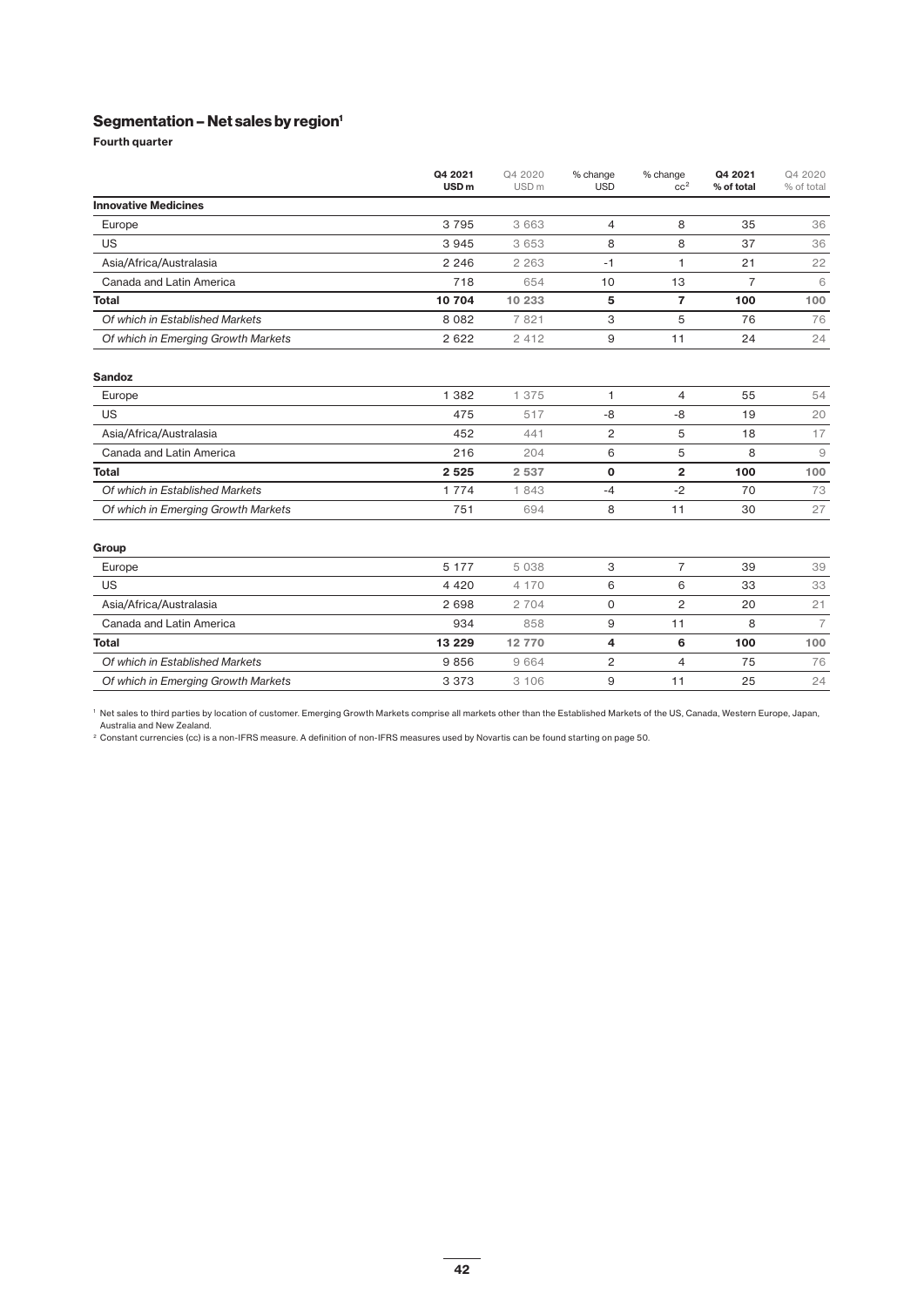### **Segmentation – Net sales by region1**

**Full year**

|                                     | FY 2021<br>USD <sub>m</sub> | FY 2020<br>USD <sub>m</sub> | % change<br><b>USD</b> | % change<br>cc <sup>2</sup> | FY 2021<br>% of total | FY 2020<br>% of total |
|-------------------------------------|-----------------------------|-----------------------------|------------------------|-----------------------------|-----------------------|-----------------------|
| <b>Innovative Medicines</b>         |                             |                             |                        |                             |                       |                       |
| Europe                              | 14 9 19                     | 13 4 8 4                    | 11                     | 8                           | 36                    | 35                    |
| <b>US</b>                           | 14 999                      | 14 342                      | 5                      | 5                           | 36                    | 37                    |
| Asia/Africa/Australasia             | 9 3 0 4                     | 8718                        | $\overline{7}$         | $\overline{4}$              | 22                    | 22                    |
| Canada and Latin America            | 2 7 7 3                     | 2 4 6 9                     | 12                     | 14                          | 6                     | 6                     |
| Total                               | 41 995                      | 39 013                      | 8                      | 6                           | 100                   | 100                   |
| Of which in Established Markets     | 31 459                      | 29 643                      | 6                      | $\overline{4}$              | 75                    | 76                    |
| Of which in Emerging Growth Markets | 10 536                      | 9 3 7 0                     | 12                     | 11                          | 25                    | 24                    |
| <b>Sandoz</b>                       |                             |                             |                        |                             |                       |                       |
| Europe                              | 5 2 7 8                     | 5 2 3 1                     | 1                      | $-2$                        | 55                    | 54                    |
| <b>US</b>                           | 1819                        | 2 1 4 2                     | $-15$                  | $-15$                       | 19                    | 22                    |
| Asia/Africa/Australasia             | 1 6 6 2                     | 1 501                       | 11                     | 9                           | 17                    | 16                    |
| Canada and Latin America            | 872                         | 772                         | 13                     | 10                          | 9                     | 8                     |
| <b>Total</b>                        | 9631                        | 9 6 4 6                     | $\mathbf 0$            | $-2$                        | 100                   | 100                   |
| Of which in Established Markets     | 6855                        | 7 0 8 9                     | $-3$                   | $-6$                        | 71                    | 73                    |
| Of which in Emerging Growth Markets | 2 7 7 6                     | 2 5 5 7                     | 9                      | 8                           | 29                    | 27                    |
| Group                               |                             |                             |                        |                             |                       |                       |
| Europe                              | 20 197                      | 18715                       | 8                      | 5                           | 39                    | 38                    |
| <b>US</b>                           | 16818                       | 16 484                      | 2                      | 2                           | 33                    | 34                    |
| Asia/Africa/Australasia             | 10 966                      | 10 219                      | $\overline{7}$         | 5                           | 21                    | 21                    |
| Canada and Latin America            | 3 6 4 5                     | 3 2 4 1                     | 12                     | 13                          | $\overline{7}$        | $\overline{7}$        |
| <b>Total</b>                        | 51 626                      | 48 659                      | 6                      | 4                           | 100                   | 100                   |
| Of which in Established Markets     | 38 314                      | 36 732                      | $\overline{4}$         | $\overline{2}$              | 74                    | 75                    |
| Of which in Emerging Growth Markets | 13 3 12                     | 11 927                      | 12                     | 11                          | 26                    | 25                    |

<sup>1</sup> Net sales to third parties by location of customer. Emerging Growth Markets comprise all markets other than the Established Markets of the US, Canada, Western Europe, Japan, Australia and New Zealand.

<sup>2</sup> Constant currencies (cc) is a non-IFRS measure. A definition of non-IFRS measures used by Novartis can be found starting on page 50.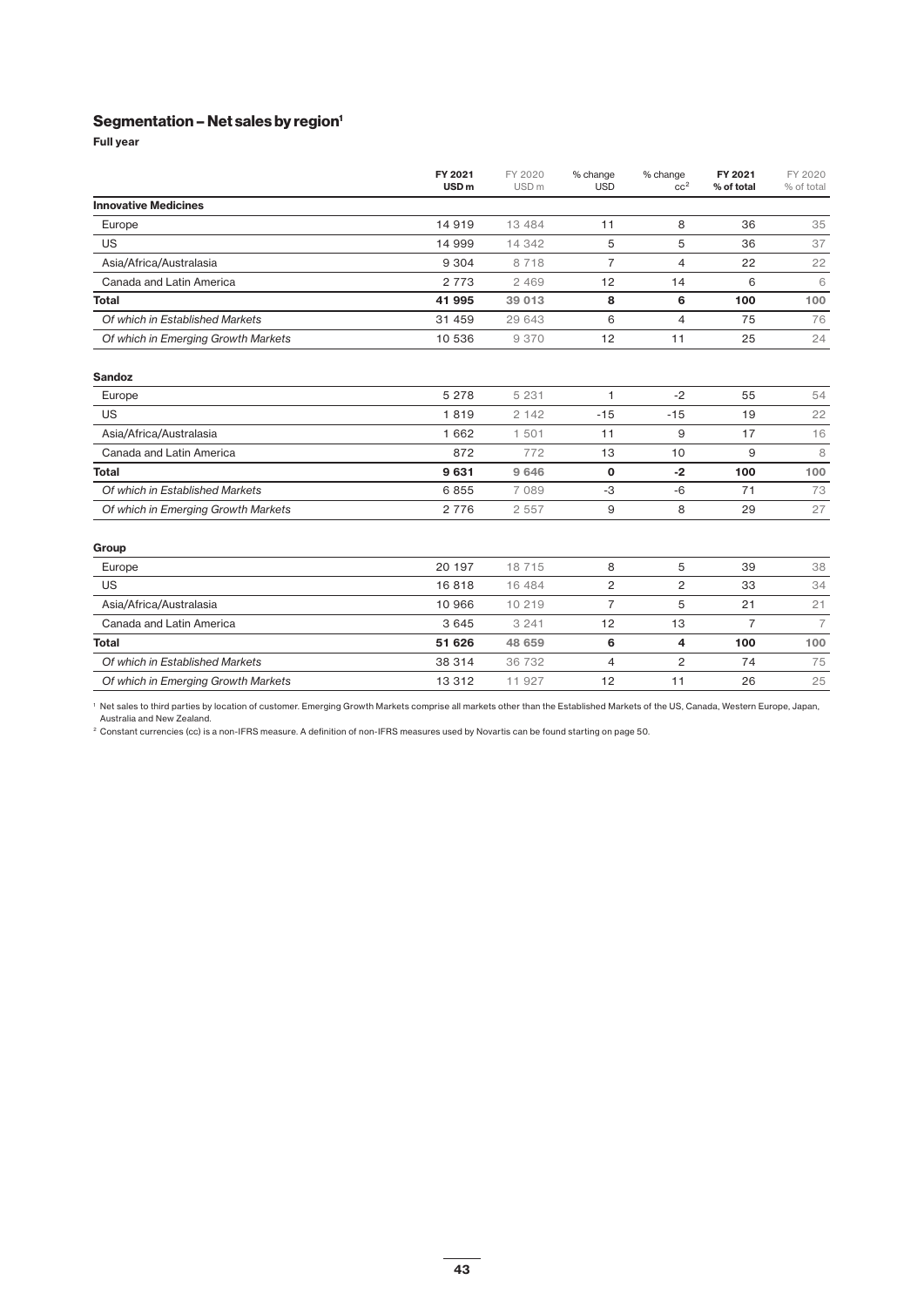## **Segmentation – Net sales by business franchise**

### **Innovative Medicines Division net sales by business franchise**

**Fourth quarter**

|                                                     | Q4 2021<br>USD <sub>m</sub> | Q4 2020<br>USD <sub>m</sub> | % change<br><b>USD</b> | % change<br>cc <sup>2</sup> |
|-----------------------------------------------------|-----------------------------|-----------------------------|------------------------|-----------------------------|
| Hematology                                          |                             |                             |                        |                             |
| Tasigna                                             | 508                         | 513                         | -1                     | $\mathbf{1}$                |
| Promacta/Revolade                                   | 518                         | 471                         | 10                     | 12                          |
| Jakavi                                              | 408                         | 376                         | 9                      | 12                          |
| Gleevec/Glivec                                      | 233                         | 291                         | $-20$                  | $-19$                       |
| Kymriah                                             | 143                         | 141                         | $\mathbf{1}$           | $\overline{4}$              |
| Exjade/Jadenu                                       | 129                         | 156                         | $-17$                  | $-15$                       |
| Adakveo                                             | 43                          | 34                          | 26                     | 27                          |
| Other                                               | 90                          | 93                          | -3                     | $-3$                        |
| <b>Total Hematology</b>                             | 2 0 7 2                     | 2 0 7 5                     | $\mathbf 0$            | $\overline{2}$              |
| <b>Solid Tumor</b>                                  |                             |                             |                        |                             |
| Tafinlar + Mekinist                                 | 458                         | 408                         | 12                     | 14                          |
| Sandostatin                                         | 345                         | 363                         | $-5$                   | $-4$                        |
| Afinitor/Votubia                                    | 174<br>285                  | 259<br>184                  | $-33$<br>55            | -31<br>58                   |
| Kisqali<br>Votrient                                 | 139                         | 147                         | $-5$                   | $-4$                        |
| Lutathera                                           | 115                         | 109                         | 6                      | 6                           |
| Pigray                                              | 87                          | 84                          | 4                      | 3                           |
| Tabrecta                                            | 27                          | 17                          | 59                     | 57                          |
| Other                                               | 159                         | 171                         | $-7$                   | $-5$                        |
| <b>Total Solid Tumor</b>                            | 1789                        | 1742                        | $\overline{3}$         | $\overline{4}$              |
|                                                     |                             |                             |                        |                             |
| <b>Total Novartis Oncology business unit</b>        | 3861                        | 3817                        | 1                      | 3                           |
| <b>Immunology, Hepatology and Dermatology</b>       |                             |                             |                        |                             |
| Cosentyx                                            | 1 2 4 3                     | 1 109                       | 12                     | 13                          |
| <b>Ilaris</b>                                       | 284                         | 240                         | 18                     | 23                          |
| <b>Total Immunology, Hepatology and Dermatology</b> | 1 527                       | 1 349                       | 13                     | 15                          |
| Neuroscience                                        |                             |                             |                        |                             |
| Gilenya                                             | 656                         | 760                         | $-14$                  | -12                         |
| Zolgensma                                           | 342                         | 254                         | 35                     | 36                          |
| Kesimpta                                            | 147                         | 14                          | nm                     | nm                          |
| Mayzent                                             | 81                          | 57                          | 42                     | 46                          |
| Aimovig                                             | 59                          | 56                          | 5                      | 6                           |
| Other                                               | 12                          | 12                          | $\mathbf 0$            | $-17$                       |
| <b>Total Neuroscience</b>                           | 1 2 9 7                     | 1 153                       | 12                     | 14                          |
| Ophthalmology                                       |                             |                             |                        |                             |
| Lucentis                                            | 508                         | 530                         | -4                     | $-2$                        |
| Xiidra                                              | 134                         | 108                         | 24                     | 24                          |
| Beovu                                               | 51                          | 37                          | 38                     | 41                          |
| Other                                               | 361                         | 450                         | $-20$                  | $-18$                       |
| <b>Total Ophthalmology</b>                          | 1 0 5 4                     | 125<br>1.                   | -6                     | $-4$                        |
| <b>Cardiovascular, Renal and Metabolism</b>         |                             |                             |                        |                             |
| Entresto                                            | 949                         | 716                         | 33                     | 34                          |
| Leqvio                                              | 4                           |                             | nm                     | nm                          |
| <b>Total Cardiovascular, Renal and Metabolism</b>   | 953                         | $716$                       | 33                     | 35                          |
| <b>Respiratory and Allergy</b>                      |                             |                             |                        |                             |
| Xolair <sup>1</sup>                                 | 373                         | 335                         | 11                     | 15                          |
| <b>Ultibro Group</b>                                | 148                         | 160                         | -8                     | $-5$                        |
| Other                                               | 17                          | 10                          | 70                     | 107                         |
| <b>Total Respiratory and Allergy</b>                | 538                         | 505                         | $\overline{7}$         | 10                          |
| <b>Established Medicines</b>                        |                             |                             |                        |                             |
| Galvus Group                                        | 278                         | 293                         | $-5$                   | 0                           |
| <b>Exforge Group</b>                                | 197                         | 247                         | $-20$                  | $-20$                       |
| Diovan Group                                        | 189                         | 224                         | $-16$                  | $-14$                       |
| Zortress/Certican                                   | 110                         | 112                         | $-2$                   | 3                           |
| Voltaren/Cataflam                                   | 97                          | 95                          | $\overline{c}$         | $\,$ 5 $\,$                 |
| Neoral/Sandimmun(e)                                 | 89                          | 103                         | $-14$                  | $-11$                       |
| Contract manufacturing                              | 108                         |                             | nm                     | nm                          |
| Other<br><b>Total Established Medicines</b>         | 406                         | 494                         | $-18$                  | $-16$<br>$-3$               |
|                                                     | 1474                        | 1568                        | -6                     |                             |
| <b>Total Novartis Pharmaceuticals business unit</b> | 6843                        | 6416                        | $\overline{7}$         | 9                           |
| <b>Total division net sales</b>                     | 10 704                      | 10 233                      | $\overline{5}$         | $\overline{\overline{\ } }$ |
|                                                     |                             |                             |                        |                             |

<sup>1</sup> Net sales reflect *Xolair* sales for all indications.

<sup>2</sup> Constant currencies (cc) is a non-IFRS measure. A definition of non-IFRS measures used by Novartis can be found starting on page 50.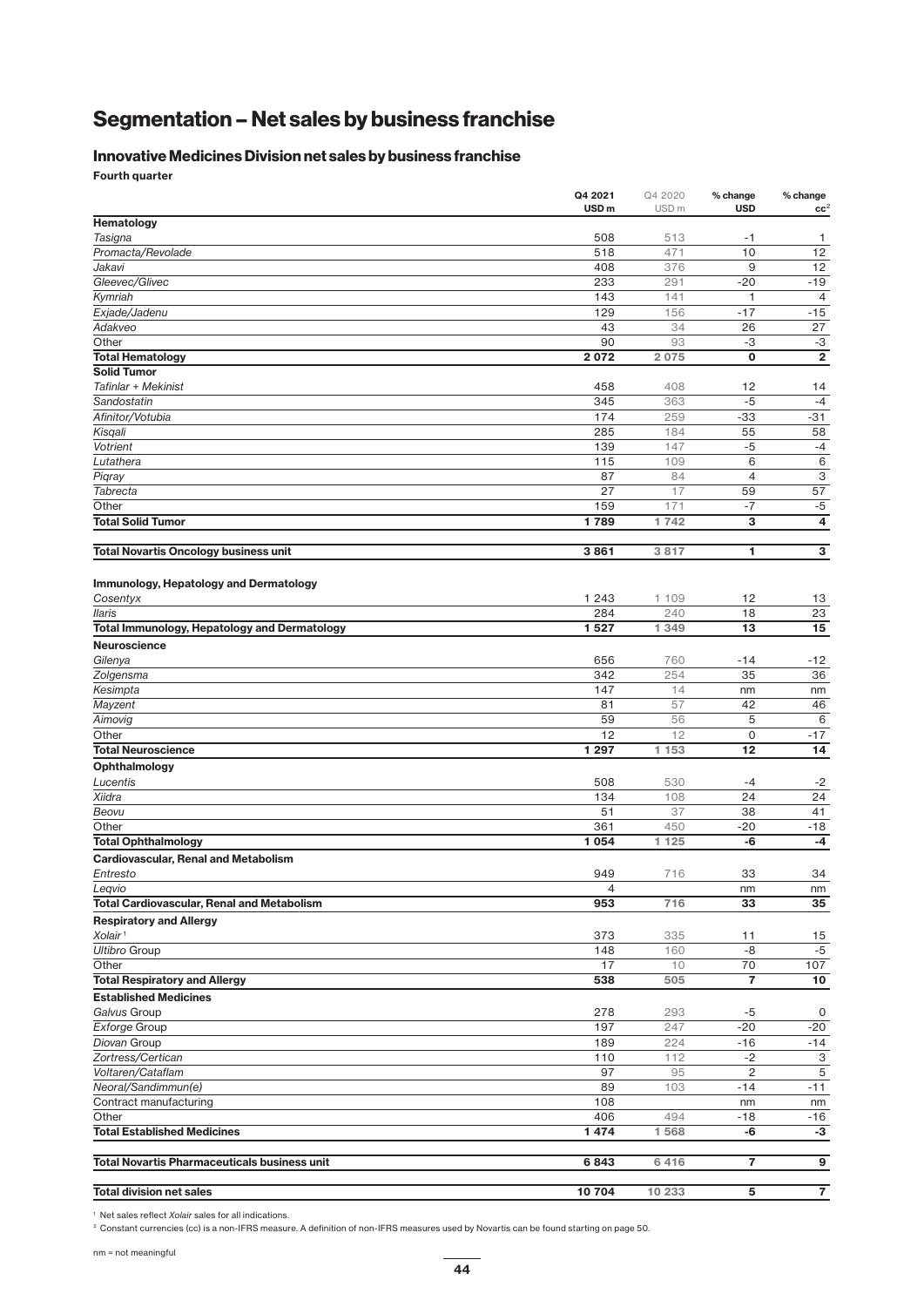### **Innovative Medicines Division net sales by business franchise**

**Full year**

|                                                     | FY 2021<br>USD <sub>m</sub> | FY 2020<br>USD <sub>m</sub> | % change<br><b>USD</b>  | % change                |
|-----------------------------------------------------|-----------------------------|-----------------------------|-------------------------|-------------------------|
| Hematology                                          |                             |                             |                         | cc <sup>2</sup>         |
| Tasigna                                             | 2 0 6 0                     | 1958                        | 5                       | 4                       |
| Promacta/Revolade                                   | 2016                        | 1738                        | 16                      | 15                      |
| Jakavi                                              | 1 5 9 5                     | 1 339                       | 19                      | 16                      |
| Gleevec/Glivec                                      | 1 0 2 4                     | 1 188                       | $-14$                   | $-15$                   |
| Kymriah                                             | 587                         | 474                         | 24                      | 22                      |
| Exjade/Jadenu                                       | 563                         | 653                         | $-14$                   | $-16$                   |
| Adakveo                                             | 164                         | 105                         | 56                      | 56                      |
| Other                                               | 354                         | 327                         | 8                       | 6                       |
| <b>Total Hematology</b>                             | 8 3 6 3                     | 7 7 8 2                     | $\overline{\mathbf{7}}$ | $\overline{6}$          |
| <b>Solid Tumor</b>                                  |                             |                             |                         | 8                       |
| Tafinlar + Mekinist<br>Sandostatin                  | 1 693<br>1 4 1 3            | 1 542<br>1 4 3 9            | 10<br>$-2$              | $-3$                    |
| Afinitor/Votubia                                    | 938                         | 1 0 8 3                     | $-13$                   | $-14$                   |
| Kisqali                                             | 937                         | 687                         | 36                      | 36                      |
| Votrient                                            | 577                         | 635                         | -9                      | $-10$                   |
| Lutathera                                           | 475                         | 445                         | $\overline{7}$          | 6                       |
| Pigray                                              | 329                         | 320                         | 3                       | 3                       |
| Tabrecta                                            | 90                          | 35                          | 157                     | 155                     |
| Other                                               | 661                         | 743                         | $-11$                   | $-13$                   |
| <b>Total Solid Tumor</b>                            | 7 1 1 3                     | 6929                        | 3                       | $\overline{\mathbf{2}}$ |
|                                                     |                             |                             |                         |                         |
| <b>Total Novartis Oncology business unit</b>        | 15 476                      | 14711                       | 5                       | 4                       |
|                                                     |                             |                             |                         |                         |
| <b>Immunology, Hepatology and Dermatology</b>       |                             |                             |                         |                         |
| Cosentyx                                            | 4718                        | 3 9 9 5                     | 18                      | 17                      |
| <b>Ilaris</b>                                       | 1 0 5 9                     | 873                         | 21                      | 22                      |
| <b>Total Immunology, Hepatology and Dermatology</b> | 5777                        | 4868                        | 19                      | 18                      |
| Neuroscience                                        |                             |                             |                         |                         |
| Gilenya                                             | 2 7 8 7                     | 3 0 0 3                     | $-7$                    | -9                      |
| Zolgensma                                           | 1 3 5 1                     | 920                         | 47                      | 46                      |
| Kesimpta                                            | 372<br>281                  | 15<br>170                   | nm<br>65                | nm                      |
| Mayzent<br>Aimovig                                  | 215                         | 164                         | 31                      | 65<br>27                |
| Other                                               | 46                          | 51                          | $-10$                   | $-14$                   |
| <b>Total Neuroscience</b>                           | 5 0 5 2                     | 4 3 2 3                     | 17                      | 15                      |
| Ophthalmology                                       |                             |                             |                         |                         |
| Lucentis                                            | 2 160                       | 1933                        | 12                      | 8                       |
| Xiidra                                              | 468                         | 376                         | 24                      | 24                      |
| Beovu                                               | 186                         | 190                         | $-2$                    | $-3$                    |
| Other                                               | 1516                        | 1911                        | $-21$                   | $-22$                   |
| <b>Total Ophthalmology</b>                          | 4 3 3 0                     | 4 4 1 0                     | -2                      | $-4$                    |
| <b>Cardiovascular, Renal and Metabolism</b>         |                             |                             |                         |                         |
| Entresto                                            | 3 5 4 8                     | 2 497                       | 42                      | 40                      |
| Leqvio                                              | 12                          |                             | nm                      | nm                      |
| Other                                               |                             | 1                           | nm                      | nm                      |
| <b>Total Cardiovascular, Renal and Metabolism</b>   | 3560                        | 2 4 9 8                     | 43                      | 40                      |
| <b>Respiratory and Allergy</b>                      |                             |                             |                         |                         |
| Xolair <sup>1</sup>                                 | 1 4 2 8                     | 1 251                       | 14                      | 12                      |
| <b>Ultibro Group</b>                                | 584                         | 623                         | $-6$                    | $-10$                   |
| Other                                               | 53                          | 26                          | 104                     | 102                     |
| <b>Total Respiratory and Allergy</b>                | 2065                        | 1 900                       | 9                       | 6                       |
| <b>Established Medicines</b>                        |                             |                             |                         |                         |
| Galvus Group                                        | 1 0 9 2                     | 1 199                       | -9                      | -8                      |
| Exforge Group<br>Diovan Group                       | 901<br>773                  | 980<br>1 0 0 3              | -8<br>-23               | $-11$<br>$-25$          |
| Zortress/Certican                                   | 431                         | 452                         | $-5$                    | $-6$                    |
| Voltaren/Cataflam                                   | 373                         | 360                         | 4                       | 3                       |
| Neoral/Sandimmun(e)                                 | 368                         | 393                         | $-6$                    | $-8$                    |
| Contract manufacturing                              | 108                         |                             | nm                      | nm                      |
| Other                                               | 1 689                       | 1916                        | $-12$                   | $-13$                   |
| <b>Total Established Medicines</b>                  | 5 7 3 5                     | 6 3 0 3                     | -9                      | $-10$                   |
|                                                     |                             |                             |                         |                         |
| <b>Total Novartis Pharmaceuticals business unit</b> | 26 519                      | 24 302                      | 9                       | $\overline{7}$          |
|                                                     |                             |                             |                         |                         |
| <b>Total division net sales</b>                     | 41 995                      | 39 013                      | 8                       | 6                       |

<sup>1</sup> Net sales reflect *Xolair* sales for all indications.

 $^{\rm 2}$  Constant currencies (cc) is a non-IFRS measure. A definition of non-IFRS measures used by Novartis can be found starting on page 50.

nm = not meaningful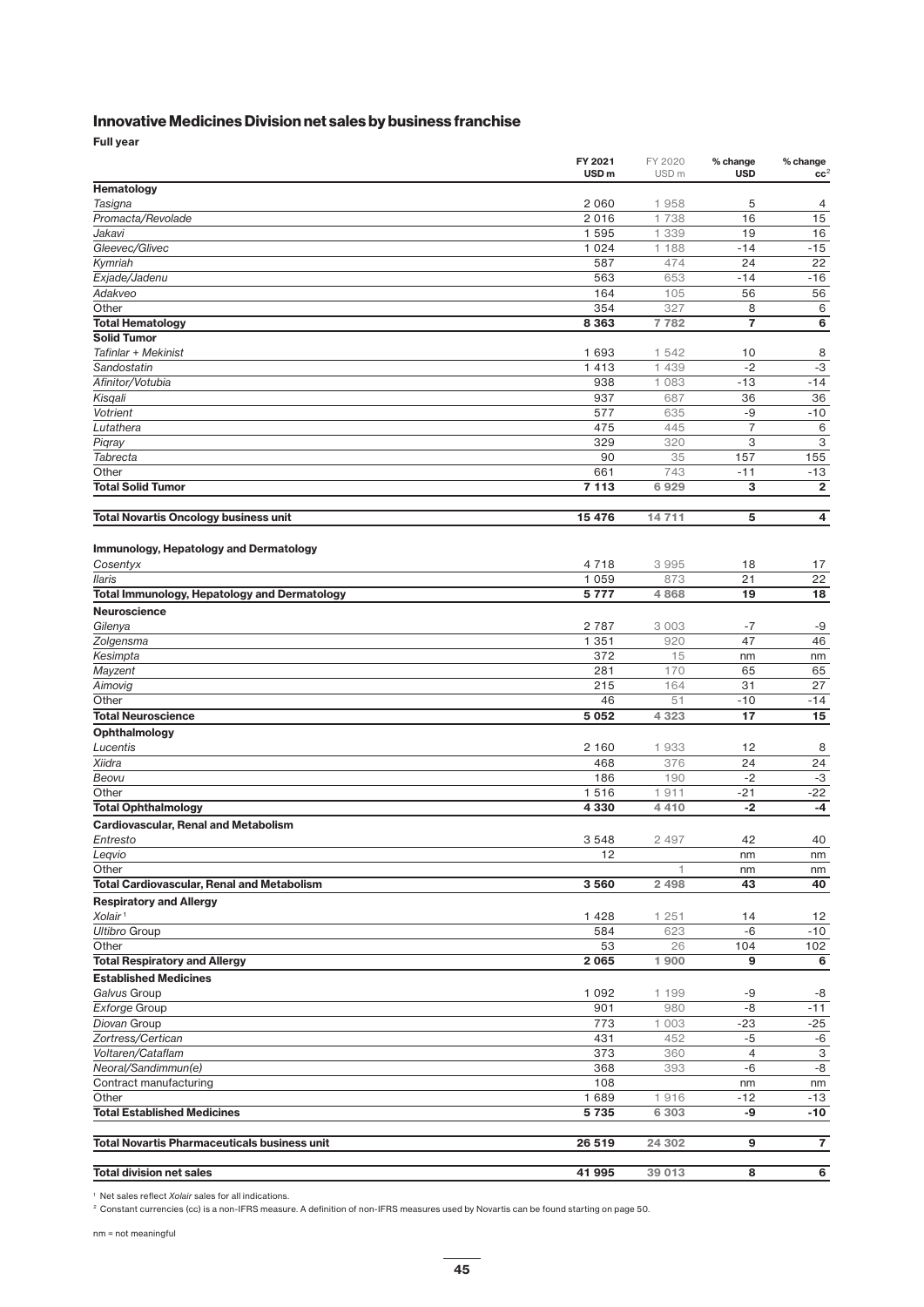### **Net sales of the top 20 Innovative Medicines Division products in 2021**

**Fourth quarter**

|                             |                                              |                                                                                                                  |         | US                                                   | Rest of world    |                           |                                | <b>Total</b>     |                           |                                |
|-----------------------------|----------------------------------------------|------------------------------------------------------------------------------------------------------------------|---------|------------------------------------------------------|------------------|---------------------------|--------------------------------|------------------|---------------------------|--------------------------------|
| <b>Brands</b>               | <b>Business franchise</b>                    | Key indication                                                                                                   |         | $\frac{0}{0}$<br>change<br>USD m USD/cc <sup>2</sup> | USD <sub>m</sub> | %<br>change<br><b>USD</b> | %<br>change<br>cc <sup>2</sup> | USD <sub>m</sub> | %<br>change<br><b>USD</b> | %<br>change<br>cc <sup>2</sup> |
| Cosentyx                    | Immunology,<br>Hepatology and<br>Dermatology | Psoriasis, ankylosing<br>spondylitis,<br>psoriatic arthritis<br>and non-radiographic<br>axial spondyloarthritis  | 770     | 12                                                   | 473              | 12                        | 15                             | 1 2 4 3          | 12                        | 13                             |
| Entresto                    | Cardiovascular,<br>Renal and<br>Metabolism   | Chronic heart failure                                                                                            | 520     | 44                                                   | 429              | 21                        | 24                             | 949              | 33                        | 34                             |
| Gilenya                     | Neuroscience                                 | Relapsing multiple sclerosis                                                                                     | 345     | -9                                                   | 311              | $-18$                     | $-15$                          | 656              | $-14$                     | $-12$                          |
| Lucentis                    | Ophthalmology                                | Age-related<br>macular degeneration                                                                              |         |                                                      | 508              | $-4$                      | $-2$                           | 508              | $-4$                      | $-2$                           |
| Tasigna                     | Hematology                                   | Chronic myeloid leukemia                                                                                         | 230     | 4                                                    | 278              | $-5$                      | $-1$                           | 508              | $-1$                      | $\mathbf{1}$                   |
| Promacta/Revolade           | Hematology                                   | Immune<br>thrombocytopenia (ITP),<br>severe aplastic anemia (SAA)                                                | 246     | 10                                                   | 272              | 10                        | 14                             | 518              | 10                        | 12                             |
| Tafinlar + Mekinist         | Solid Tumor                                  | BRAF V600+ metastatic<br>and adjuvant melanoma;<br>advanced non-small cell<br>lung cancer (NSCLC)                | 161     | 8                                                    | 297              | 15                        | 18                             | 458              | 12                        | 14                             |
| Jakavi                      | Hematology                                   | Myelofibrosis (MF),<br>polycythemia vera (PV)                                                                    |         |                                                      | 408              | 9                         | 12                             | 408              | 9                         | 12                             |
| Xolair <sup>1</sup>         |                                              | Severe allergic asthma (SAA).<br>chronic spontaneous urticaria<br>Respiratory and Allergy (CSU) and nasal polyps |         |                                                      | 373              | 11                        | 15                             | 373              | 11                        | 15                             |
| Sandostatin                 | Solid Tumor                                  | Carcinoid tumors<br>and acromegaly                                                                               | 208     | -1                                                   | 137              | $-10$                     | -8                             | 345              | $-5$                      | $-4$                           |
| Zolgensma                   | Neuroscience                                 | Spinal muscular atrophy<br>(SMA)                                                                                 | 118     | 11                                                   | 224              | 51                        | 58                             | 342              | 35                        | 36                             |
| Galvus Group                | <b>Established Medicines</b>                 | Type 2 diabetes                                                                                                  |         |                                                      | 278              | $-5$                      | $\mathbf 0$                    | 278              | $-5$                      | $\mathbf 0$                    |
| <b>Ilaris</b>               | Immunology,<br>Hepatology and<br>Dermatology | Auto-inflammatory (CAPS,<br>TRAPS, HIDS/MKD, FMF,<br>SJIA, AOSD and gout)                                        | 145     | 28                                                   | 139              | 9                         | 17                             | 284              | 18                        | 23                             |
| Gleevec/Glivec              | Hematology                                   | Chronic myeloid<br>leukemia and GIST                                                                             | 61      | $-13$                                                | 172              | $-22$                     | $-20$                          | 233              | -20                       | -19                            |
| Afinitor/Votubia            | Solid Tumor                                  | Breast cancer/TSC                                                                                                | 74      | $-53$                                                | 100              | $-2$                      | 4                              | 174              | -33                       | -31                            |
| Kisqali                     | Solid Tumor                                  | HR+/HER2-<br>metastatic breast cancer                                                                            | 98      | 20                                                   | 187              | 83                        | 88                             | 285              | 55                        | 58                             |
| Exforge Group               | <b>Established Medicines</b>                 | Hypertension                                                                                                     | 4       | 33                                                   | 193              | $-21$                     | $-20$                          | 197              | $-20$                     | $-20$                          |
| Diovan Group                | <b>Established Medicines</b>                 | Hypertension                                                                                                     | 11      | $-65$                                                | 178              | -8                        | $-6$                           | 189              | $-16$                     | $-14$                          |
| Kymriah                     | Hematology                                   | r/r pediatric and young<br>adults ALL, DLBCL                                                                     | 58      | 9                                                    | 85               | -3                        | 0                              | 143              | 1                         | 4                              |
| <b>Ultibro Group</b>        | Respiratory and Allergy (COPD)               | Chronic obstructive<br>pulmonary disease                                                                         |         |                                                      | 148              | -8                        | -5                             | 148              | -8                        | -5                             |
| Top 20 products total       |                                              |                                                                                                                  | 3 0 4 9 | $\overline{7}$                                       | 5 190            | 3                         | 6                              | 8 2 3 9          | 5                         | $\overline{7}$                 |
| Rest of portfolio           |                                              |                                                                                                                  | 896     | 11                                                   | 1 5 6 9          | $\mathbf{1}$              | $\overline{4}$                 | 2 4 6 5          | $\overline{4}$            | 6                              |
| <b>Total division sales</b> |                                              |                                                                                                                  | 3945    | 8                                                    | 6759             | 3                         | 6                              | 10704            | 5                         | $\overline{7}$                 |

<sup>1</sup> Net sales reflect *Xolair* sales for all indications.

 $^{\rm 2}$  Constant currencies (cc) is a non-IFRS measure. A definition of non-IFRS measures used by Novartis can be found starting on page 50.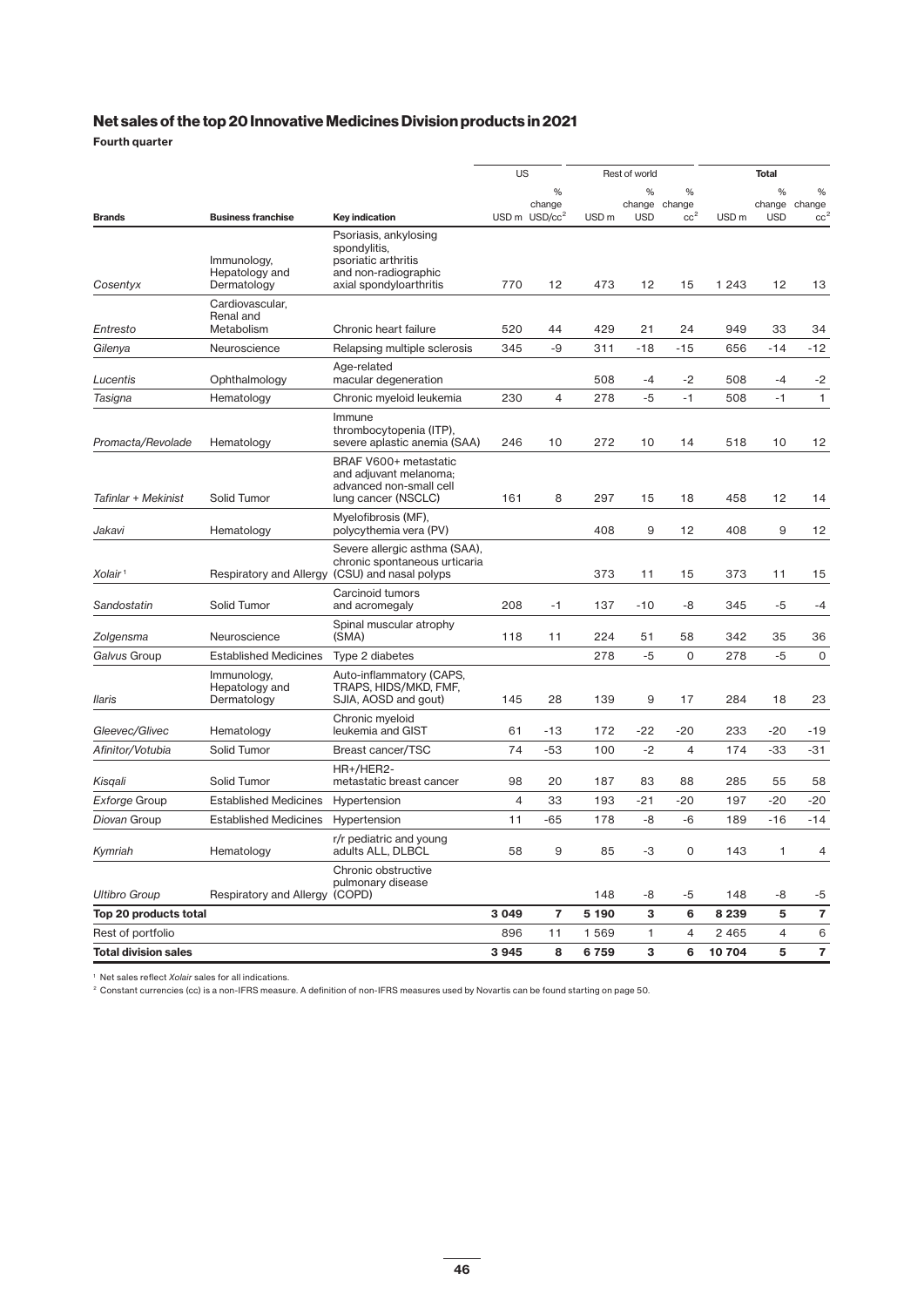### **Net sales of the top 20 Innovative Medicines Division products in 2021**

**Full year**

|                             |                                              |                                                                                                                 |        | <b>US</b>                                            | Rest of world    |                           |                                | <b>Total</b>     |                           |                                |
|-----------------------------|----------------------------------------------|-----------------------------------------------------------------------------------------------------------------|--------|------------------------------------------------------|------------------|---------------------------|--------------------------------|------------------|---------------------------|--------------------------------|
| <b>Brands</b>               | <b>Business franchise</b>                    | <b>Key indication</b>                                                                                           |        | $\frac{0}{0}$<br>change<br>USD m USD/cc <sup>2</sup> | USD <sub>m</sub> | %<br>change<br><b>USD</b> | %<br>change<br>cc <sup>2</sup> | USD <sub>m</sub> | %<br>change<br><b>USD</b> | %<br>change<br>cc <sup>2</sup> |
| Cosentyx                    | Immunology,<br>Hepatology and<br>Dermatology | Psoriasis, ankylosing<br>spondylitis,<br>psoriatic arthritis<br>and non-radiographic<br>axial spondyloarthritis | 2883   | 15                                                   | 1835             | 24                        | 20                             | 4718             | 18                        | 17                             |
| Entresto                    | Cardiovascular,<br>Renal and<br>Metabolism   | Chronic heart failure                                                                                           | 1712   | 34                                                   | 1836             | 50                        | 45                             | 3 5 4 8          | 42                        | 40                             |
| Gilenya                     | Neuroscience                                 | Relapsing multiple sclerosis                                                                                    | 1427   | -9                                                   | 1 3 6 0          | $-6$                      | -8                             | 2 7 8 7          | $-7$                      | $-9$                           |
| Lucentis                    | Ophthalmology                                | Age-related<br>macular degeneration                                                                             |        |                                                      | 2 160            | 12                        | 8                              | 2 1 6 0          | 12                        | 8                              |
| Tasigna                     | Hematology                                   | Chronic myeloid leukemia                                                                                        | 882    | 3                                                    | 1 1 7 8          | $\overline{7}$            | 5                              | 2060             | 5                         | $\overline{4}$                 |
| Promacta/Revolade           | Hematology                                   | Immune<br>thrombocytopenia (ITP),<br>severe aplastic anemia (SAA)                                               | 947    | 14                                                   | 1 0 6 9          | 18                        | 17                             | 2016             | 16                        | 15                             |
| Tafinlar + Mekinist         | Solid Tumor                                  | BRAF V600+ metastatic<br>and adjuvant melanoma;<br>advanced non-small cell<br>lung cancer (NSCLC)               | 606    | $\overline{7}$                                       | 1 0 8 7          | 12                        | 9                              | 1 6 9 3          | 10                        | 8                              |
| Jakavi                      | Hematology                                   | Myelofibrosis (MF),<br>polycythemia vera (PV)                                                                   |        |                                                      | 1 5 9 5          | 19                        | 16                             | 1 5 9 5          | 19                        | 16                             |
| Xolair <sup>1</sup>         | Respiratory and Allergy                      | Severe allergic asthma (SAA),<br>chronic spontaneous urticaria<br>(CSU) and nasal polyps                        |        |                                                      | 1 4 2 8          | 14                        | 12                             | 1428             | 14                        | 12                             |
| Sandostatin                 | Solid Tumor                                  | Carcinoid tumors<br>and acromegaly                                                                              | 843    | 1                                                    | 570              | $-5$                      | -8                             | 1413             | $-2$                      | $-3$                           |
| Zolgensma                   | Neuroscience                                 | Spinal muscular atrophy<br>(SMA)                                                                                | 469    | $\overline{c}$                                       | 882              | 91                        | 90                             | 1 3 5 1          | 47                        | 46                             |
| Galvus Group                | <b>Established Medicines</b>                 | Type 2 diabetes                                                                                                 |        |                                                      | 1 0 9 2          | -9                        | -8                             | 1 0 9 2          | $-9$                      | -8                             |
| <b>Ilaris</b>               | Immunology,<br>Hepatology and<br>Dermatology | Auto-inflammatory (CAPS,<br>TRAPS, HIDS/MKD, FMF.<br>SJIA, AOSD and gout)                                       | 501    | 25                                                   | 558              | 18                        | 19                             | 1 0 5 9          | 21                        | 22                             |
| Gleevec/Glivec              | Hematology                                   | Chronic myeloid<br>leukemia and GIST                                                                            | 263    | $-17$                                                | 761              | $-13$                     | $-15$                          | 1 0 2 4          | -14                       | -15                            |
| Afinitor/Votubia            | Solid Tumor                                  | Breast cancer/TSC                                                                                               | 521    | $-19$                                                | 417              | $-5$                      | $-6$                           | 938              | $-13$                     | $-14$                          |
| Kisgali                     | Solid Tumor                                  | HR+/HER2-<br>metastatic breast cancer                                                                           | 339    | 7                                                    | 598              | 62                        | 61                             | 937              | 36                        | 36                             |
| Exforge Group               | <b>Established Medicines</b>                 | Hypertension                                                                                                    | 14     | $-13$                                                | 887              | $-8$                      | $-11$                          | 901              | $-8$                      | -11                            |
| Diovan Group                | <b>Established Medicines</b>                 | Hypertension                                                                                                    | 51     | $-59$                                                | 722              | $-18$                     | $-20$                          | 773              | $-23$                     | $-25$                          |
| Kymriah                     | Hematology                                   | r/r pediatric and young<br>adults ALL, DLBCL                                                                    | 230    | 12                                                   | 357              | 33                        | 30                             | 587              | 24                        | 22                             |
| <b>Ultibro Group</b>        | Respiratory and Allergy (COPD)               | Chronic obstructive<br>pulmonary disease                                                                        |        |                                                      | 584              | -6                        | $-10$                          | 584              | -6                        | $-10$                          |
| Top 20 products total       |                                              |                                                                                                                 | 11 688 | $\overline{7}$                                       | 20 976           | 12                        | 9                              | 32 664           | 10                        | 8                              |
| Rest of portfolio           |                                              |                                                                                                                 | 3311   | -3                                                   | 6 0 2 0          | $\overline{\mathbf{c}}$   | $\mathbf 0$                    | 9 3 3 1          | $\mathbf 0$               | $-1$                           |
| <b>Total division sales</b> |                                              |                                                                                                                 | 14 999 | 5                                                    | 26 996           | 9                         | $\overline{7}$                 | 41 995           | 8                         | 6                              |

<sup>1</sup> Net sales reflect *Xolair* sales for all indications.

 $^{\rm 2}$  Constant currencies (cc) is a non-IFRS measure. A definition of non-IFRS measures used by Novartis can be found starting on page 50.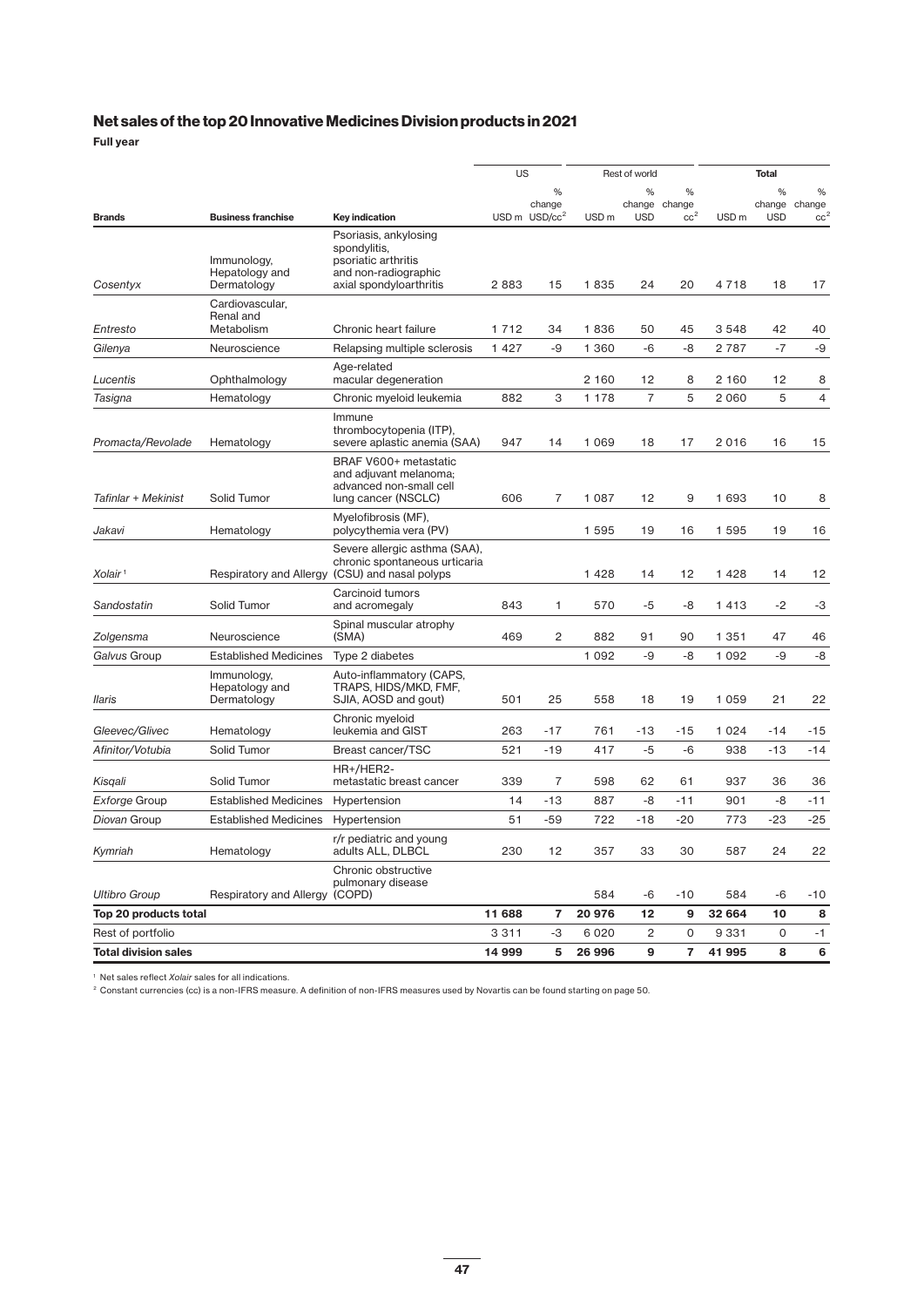#### **Sandoz Division net sales by business franchise**

**Fourth quarter**

|                                 | Q4 2021<br>USD <sub>m</sub> | Q4 2020<br>USD <sub>m</sub> | % change<br><b>USD</b> | % change<br>cc <sup>2</sup> |
|---------------------------------|-----------------------------|-----------------------------|------------------------|-----------------------------|
| Retail Generics <sup>1</sup>    | 1853                        | 887                         | $-2$                   | 0                           |
| Biopharmaceuticals              | 555                         | 514                         |                        |                             |
| Anti-Infectives <sup>1</sup>    | 117                         | 136                         | $-14$                  | $-13$                       |
| <b>Total division net sales</b> | 2 5 2 5                     | 2 5 3 7                     | O                      | 2                           |

<sup>1</sup> Sandoz total anti-infectives net sales amounted to USD 337 million (Q4 2020: USD 320 million), of which USD 220 million (Q4 2020: USD 184 million) is sold through the Retail Generics business franchise and USD 117 million (Q4 2020: USD 136 million) is sold to other third-party companies through the Anti-Infectives business franchise.

<sup>2</sup> Constant currencies (cc) is a non-IFRS measure. A definition of non-IFRS measures used by Novartis can be found starting on page 50.

#### **Full year**

|                                 | FY 2021<br>USD <sub>m</sub> | FY 2020<br>USD <sub>m</sub> | % change<br><b>USD</b> | % change<br>cc <sup>2</sup> |
|---------------------------------|-----------------------------|-----------------------------|------------------------|-----------------------------|
| Retail Generics <sup>1</sup>    | 7 0 9 2                     | 7 244                       | -2                     | $-4$                        |
| Biopharmaceuticals              | 2 1 1 6                     | 1928                        | 10                     |                             |
| Anti-Infectives <sup>1</sup>    | 423                         | 474                         | $-11$                  | $-12$                       |
| <b>Total division net sales</b> | 9631                        | 9 6 4 6                     |                        | -2                          |

<sup>1</sup> Sandoz total anti-infectives net sales amounted to USD 1.1 billion (2020: USD 1.2 billion), of which USD 707 million (2020: USD 694 million) is sold through the Retail Generics business franchise and USD 423 million (2020: USD 474 million) is sold to other third-party companies through the Anti-Infectives business franchise.

<sup>2</sup> Constant currencies (cc) is a non-IFRS measure. A definition of non-IFRS measures used by Novartis can be found starting on page 50.

The product portfolio of Sandoz is widely spread in 2021 and 2020.

#### **Segmentation – Other revenue**

**Fourth quarter**

|                             |         | <b>Innovative Medicines</b> |         | Sandoz  |         | Corporate |         | Group          |  |
|-----------------------------|---------|-----------------------------|---------|---------|---------|-----------|---------|----------------|--|
| (USD millions)              | Q4 2021 | Q4 2020                     | Q4 2021 | Q4 2020 | Q4 2021 | Q4 2020   | Q4 2021 | Q4 2020        |  |
| Profit sharing income       | 236     | 210                         |         |         |         |           | 236     | 210            |  |
| Royalty income              | 14      | 27                          | 6       | 6       | 2       | 6         | 22      | 39             |  |
| Milestone income            | 9       | っ                           | 24      |         |         |           | 33      | $\overline{c}$ |  |
| Other <sup>1</sup>          | 22      |                             | $-20$   |         |         |           | 2       | 9              |  |
| <b>Total other revenues</b> | 281     | 246                         | 10      | 8       | 2       | 6         | 293     | 260            |  |

<sup>1</sup> Other includes revenue from activities such as manufacturing or other services rendered, to the extent such revenue is not recorded under net sales.

#### **Full year**

|                             |         | <b>Innovative Medicines</b> |         | Sandoz  |         | Corporate |         | Group   |
|-----------------------------|---------|-----------------------------|---------|---------|---------|-----------|---------|---------|
| (USD millions)              | FY 2021 | FY 2020                     | FY 2021 | FY 2020 | FY 2021 | FY 2020   | FY 2021 | FY 2020 |
| Profit sharing income       | 873     | 835                         |         |         |         |           | 873     | 835     |
| Royalty income              | 74      | 107                         | 24      | 25      | 11      | 168       | 109     | 300     |
| Milestone income            | 127     | 39                          | 28      | 11      |         |           | 155     | 50      |
| Other <sup>1</sup>          | 105     | 37                          | 9       | 17      |         |           | 114     | 54      |
| <b>Total other revenues</b> | 1 1 7 9 | 018                         | 61      | 53      | 11      | 168       | 251     | 239     |

<sup>1</sup> Other includes revenue from activities such as manufacturing or other services rendered, to the extent such revenue is not recorded under net sales.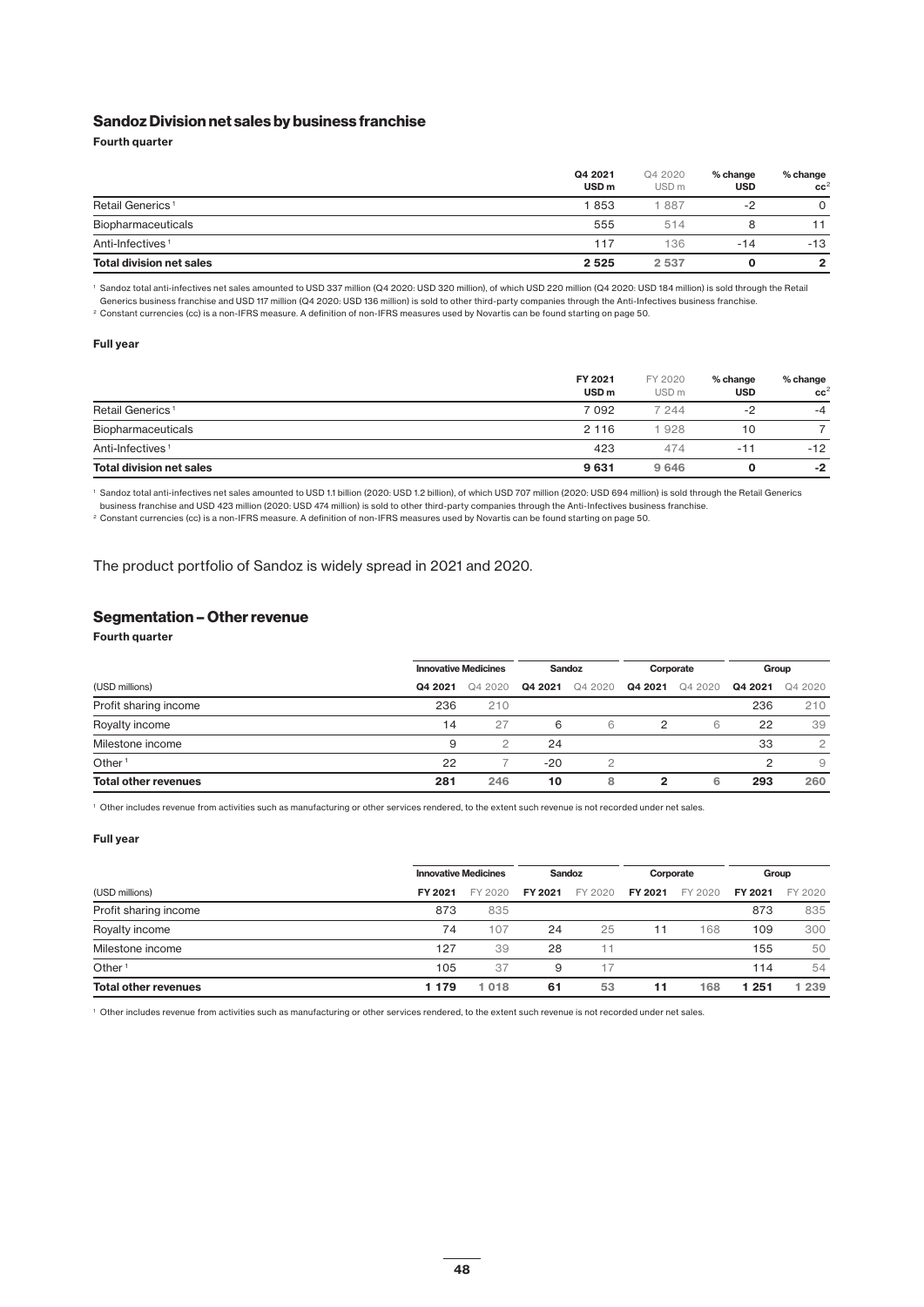## **11. Commitments and contingencies**

## **Research and development commitments**

The Group has entered into long-term research and development agreements with various institutions related to intangible assets, which provide for potential milestone payments by Novartis. As of December 31, 2021, the Group's commitments to make payments under those agreements, and their estimated timing, were as follows:

| (USD millions) | 2021 |
|----------------|------|
| 2022           | 602  |
| 2023           | 1088 |
| 2024           | 472  |
| 2025           | 629  |
| 2026           | 113  |
| Thereafter     | 3839 |
| <b>Total</b>   | 6743 |

## **12. Events subsequent to the December 31, 2021, consolidated balance sheet date**

### *Aimovig***–Amgen dispute**

On January 31, 2022 Novartis and Amgen entered into a settlement agreement related to *Aimovig* litigation. For additional information see Note 9.

#### **Dividend proposal for 2021 and approval of the Group's 2021 consolidated financial statements**

On February 1, 2022, the Novartis AG Board of Directors proposed the acceptance of the 2021 consolidated financial statements of the Novartis Group for approval by the Annual General Meeting on March 4, 2022. Furthermore, also on February 1, 2022, the Board proposed a dividend of CHF 3.10 per share to be approved at the Annual General Meeting on March 4, 2022. If approved, total dividend payments would amount to approximately USD 7.6 billion (2020: USD 7.4 billion), using the CHF/ USD December 31, 2021, exchange rate.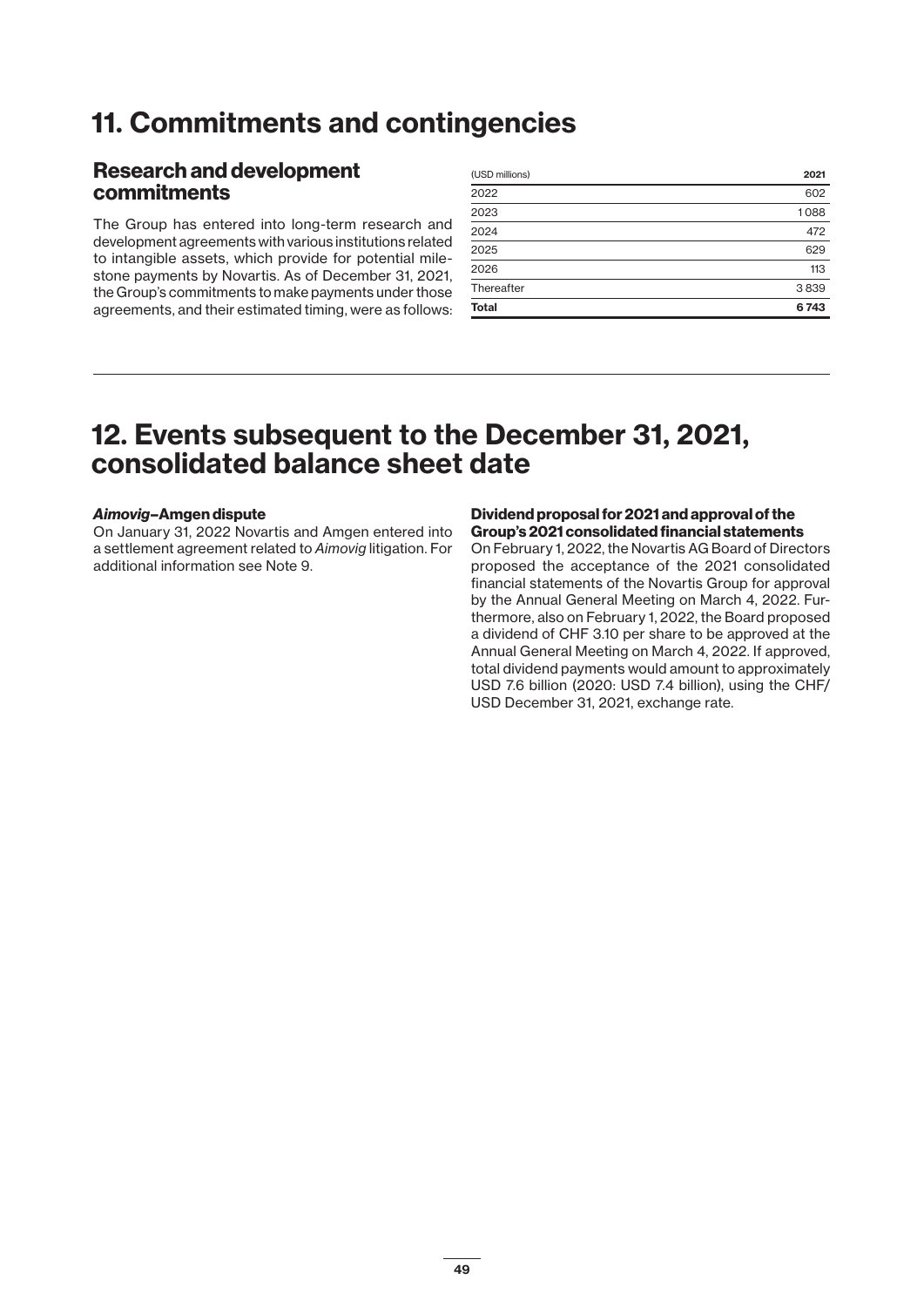# **Supplementary information (unaudited)**

## **Non-IFRS disclosures**

Novartis uses certain non-IFRS metrics when measuring performance, especially when measuring current-year results against prior periods, including core results, constant currencies, free cash flow and net debt.

Despite the use of these measures by management in setting goals and measuring the Group's performance, these are non-IFRS measures that have no standardized meaning prescribed by IFRS. As a result, such measures have limits in their usefulness to investors.

Because of their non-standardized definitions, the non-IFRS measures (unlike IFRS measures) may not be comparable to the calculation of similar measures of other companies. These non-IFRS measures are presented solely to permit investors to more fully understand how the Group's management assesses underlying performance. These non-IFRS measures are not, and should not be viewed as, a substitute for IFRS measures.

As an internal measure of Group performance, these non-IFRS measures have limitations, and the Group's performance management process is not solely restricted to these metrics.

### **Core results**

The Group's core results – including core operating income, core net income and core earnings per share – exclude fully the amortization and impairment charges of intangible assets, excluding software, net gains and losses on fund investments and equity securities valued at fair value through profit and loss, and certain acquisition- and divestment-related items. The following items that exceed a threshold of USD 25 million are also excluded: integration- and divestment-related income and expenses; divestment gains and losses; restructuring charges/releases and related items; legal-related items; impairments of property, plant and equipment, and financial assets, and income and expense items that management deems exceptional and that are or are expected to accumulate within the year to be over a USD 25 million threshold.

Novartis believes that investor understanding of the Group's performance is enhanced by disclosing core measures of performance since, core measures exclude items that can vary significantly from year to year, they enable better comparison of business performance across years. For this same reason, Novartis uses these core measures in addition to IFRS and other measures as important factors in assessing the Group's performance.

The following are examples of how these core measures are utilized:

- In addition to monthly reports containing financial information prepared under International Financial Reporting Standards (IFRS), senior management receives a monthly analysis incorporating these core measures.
- Annual budgets are prepared for both IFRS and core measures.

As an internal measure of Group performance, the core results measures have limitations, and the Group's performance management process is not solely restricted to these metrics. A limitation of the core results measures is that they provide a view of the Group's operations without including all events during a period, such as the effects of an acquisition, divestment, or amortization/impairments of purchased intangible assets, impairments to property, plant and equipment and restructurings and related items.

### **Constant currencies**

Changes in the relative values of non-US currencies to the US dollar can affect the Group's financial results and financial position. To provide additional information that may be useful to investors, including changes in sales volume, we present information about our net sales and various values relating to operating and net income that are adjusted for such foreign currency effects.

Constant currency calculations have the goal of eliminating two exchange rate effects so that an estimate can be made of underlying changes in the consolidated income statement excluding the impact of fluctuations in exchanges rates:

- The impact of translating the income statements of consolidated entities from their non-USD functional currencies to USD
- The impact of exchange rate movements on the major transactions of consolidated entities performed in currencies other than their functional currency.

We calculate constant currency measures by translating the current year's foreign currency values for sales and other income statement items into USD, using the average exchange rates from the prior year and comparing them to the prior-year values in USD.

We use these constant currency measures in evaluating the Group's performance, since they may assist us in evaluating our ongoing performance from year to year. However, in performing our evaluation, we also consider equivalent measures of performance that are not affected by changes in the relative value of currencies.

### **Growth rate calculation**

For ease of understanding, Novartis uses a sign convention for its growth rates such that a reduction in operating expenses or losses compared to the prior year is shown as a positive growth.

#### **Free cash flow**

Novartis defines free cash flow as net cash flows from operating activities and cash flows from investing activities associated with purchases and sales of property, plant and equipment, of intangible assets, of financial assets and of other non-current assets. Excluded from free cash flow are cash flows from investing activities associated with acquisitions and divestments of businesses and of interests in associated companies, purchases and sales of marketable securities, commodities,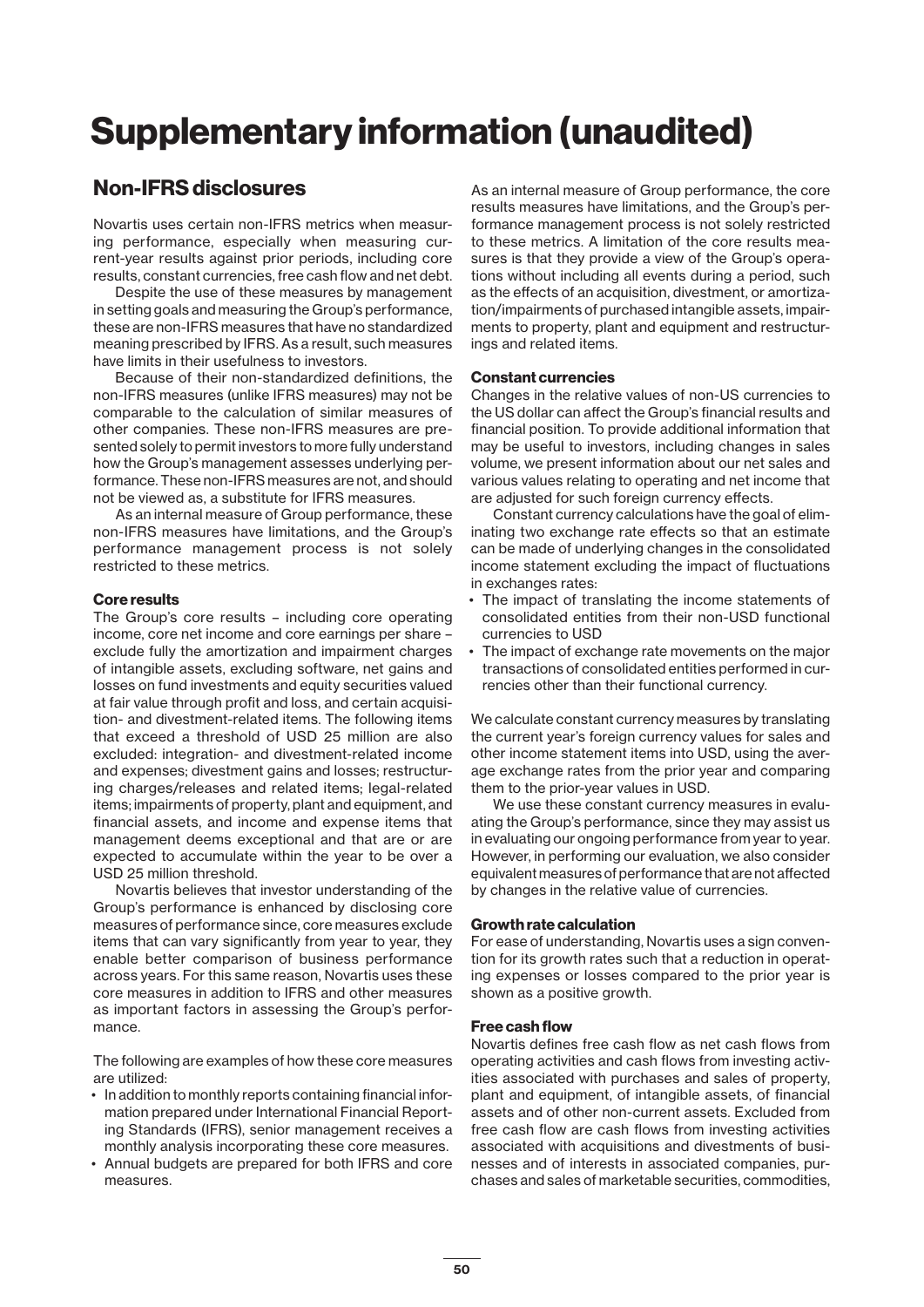time deposits and net cash flows from financing activities.

Free cash flow is a non-IFRS measure and is not intended to be a substitute measure for net cash flows from operating activities as determined under IFRS. Free cash flow is presented as additional information because management believes it is a useful supplemental indicator of the Group's ability to operate without reliance on additional borrowing or use of existing cash. Free cash flow is a measure of the net cash generated that is available for investment in strategic opportunities, returning to shareholders and for debt repayment. Free cash flow is a non-IFRS measure, which means it should not be interpreted as a measure determined under IFRS.

#### **Net debt**

Novartis calculates net debt as current financial debts and derivative financial instruments plus non-current financial debts less cash and cash equivalents and marketable securities, commodities, time deposits and derivative financial instruments.

Net debt is a non-IFRS measure, which means it should not be interpreted as a measure determined under IFRS. Net debt is presented as additional information because management believes it is a useful supplemental indicator of the Group's ability to pay dividends, to meet financial commitments, and to invest in new strategic opportunities, including strengthening its balance sheet.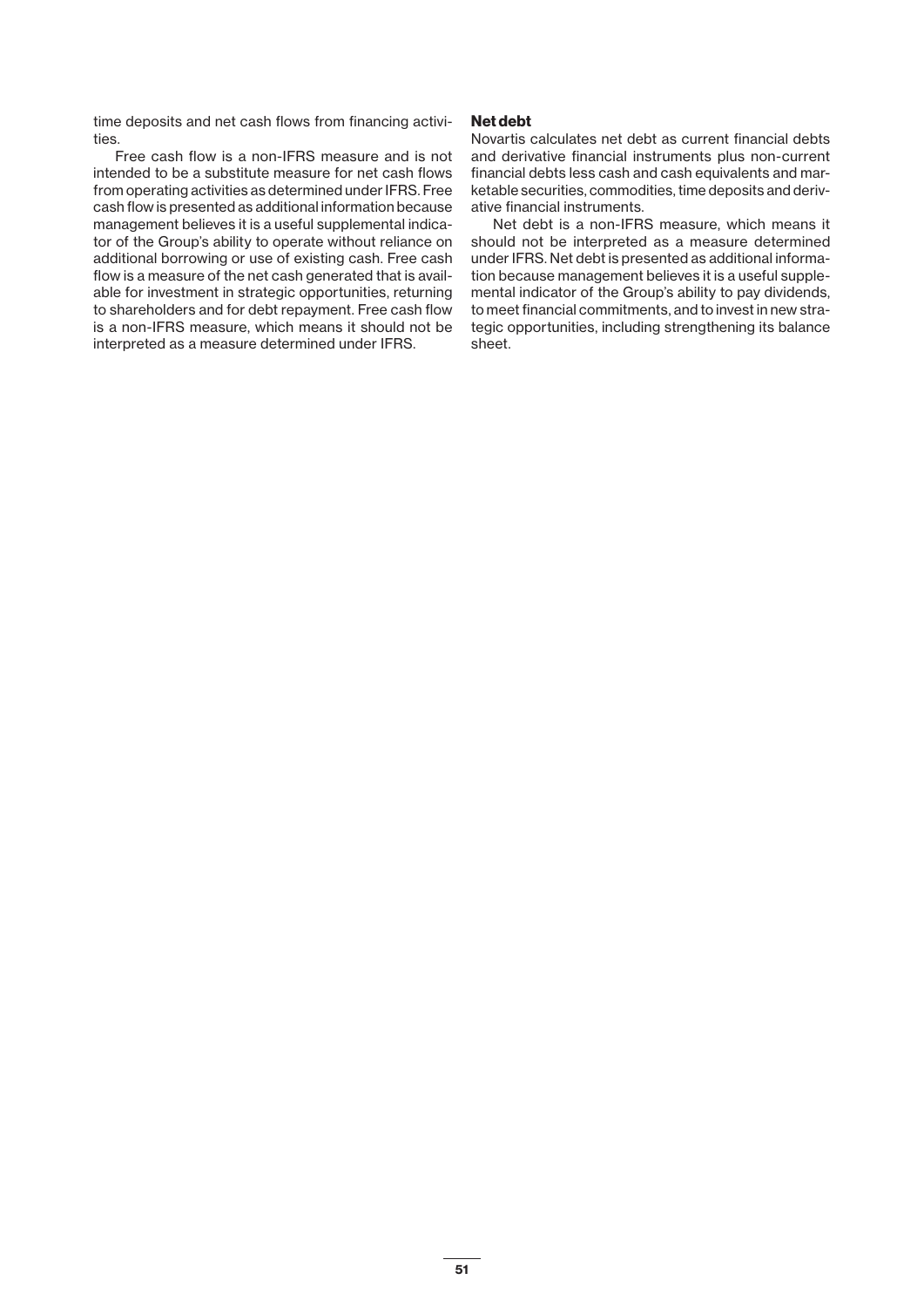**Fourth quarter**

|                                                                                                   | <b>Innovative Medicines</b> |         | <b>Sandoz</b>  |                | Corporate |         | Group          |         |
|---------------------------------------------------------------------------------------------------|-----------------------------|---------|----------------|----------------|-----------|---------|----------------|---------|
| (USD millions unless indicated otherwise)                                                         | Q4 2021                     | Q4 2020 | Q4 2021        | Q4 2020        | Q4 2021   | Q4 2020 | Q4 2021        | Q4 2020 |
| <b>IFRS operating income</b>                                                                      | 2468                        | 2 3 8 6 | 386            | 372            | $-292$    | $-114$  | 2562           | 2 6 4 4 |
| Amortization of intangible assets                                                                 | 877                         | 827     | 61             | 66             |           |         | 938            | 893     |
| Impairments                                                                                       |                             |         |                |                |           |         |                |         |
| Intangible assets                                                                                 |                             | 192     | 8              | 51             |           |         | 8              | 243     |
| Property, plant and equipment related to the Group-wide<br>rationalization of manufacturing sites | 125                         | 28      | $\overline{7}$ | $\overline{4}$ |           |         | 132            | 32      |
| Other property, plant and equipment                                                               | $-2$                        |         |                |                |           |         | $-2$           |         |
| <b>Total impairment charges</b>                                                                   | 123                         | 220     | 15             | 55             |           |         | 138            | 275     |
| Acquisition or divestment of businesses and related items                                         |                             |         |                |                |           |         |                |         |
| - Income                                                                                          |                             | $-2$    |                |                | $-11$     | $-6$    | $-11$          | -8      |
| - Expense                                                                                         |                             | 17      |                |                | 89        | 10      | 89             | 27      |
| Total acquisition or divestment of<br>businesses and related items, net                           |                             | 15      |                |                | 78        | 4       | 78             | 19      |
| Other items                                                                                       |                             |         |                |                |           |         |                |         |
| Divestment gains                                                                                  | $-57$                       | $-170$  |                | $-27$          | -9        | 12      | $-66$          | $-185$  |
| Financial assets - fair value adjustments                                                         | 39                          | $-91$   |                |                | $-27$     | 21      | 12             | $-70$   |
| Restructuring and related items                                                                   |                             |         |                |                |           |         |                |         |
| - Income                                                                                          | $-11$                       | $-22$   | $-12$          | $-11$          | $-1$      | $-7$    | $-24$          | -40     |
| - Expense                                                                                         | 154                         | 169     | 70             | 64             | 12        | 9       | 236            | 242     |
| Legal-related items                                                                               |                             |         |                |                |           |         |                |         |
| - Income                                                                                          |                             |         |                |                |           |         |                |         |
| - Expense                                                                                         |                             | 15      | 6              | 8              |           |         | 6              | 23      |
| <b>Additional income</b>                                                                          | $-115$                      | $-130$  | $\overline{c}$ | $-1$           | $-84$     | $-219$  | $-197$         | $-350$  |
| Additional expense                                                                                | 118                         | $-7$    |                | $\overline{2}$ | 18        | 55      | 136            | 50      |
| <b>Total other items</b>                                                                          | 128                         | $-236$  | 66             | 35             | -91       | $-129$  | 103            | $-330$  |
| Total adjustments                                                                                 | 1 1 2 8                     | 826     | 142            | 156            | $-13$     | $-125$  | 1 257          | 857     |
| <b>Core operating income</b>                                                                      | 3596                        | 3 2 1 2 | 528            | 528            | $-305$    | $-239$  | 3819           | 3501    |
| as % of net sales                                                                                 | 33.6%                       | 31.4%   | 20.9%          | 20.8%          |           |         | 28.9%          | 27.4%   |
| Income from associated companies                                                                  | $\overline{4}$              |         |                |                | 14 617    | 141     | 14 621         | 141     |
| Core adjustments to income from associated companies, net of tax                                  |                             |         |                |                | $-14528$  | 88      | $-14528$       | 88      |
| Interest expense                                                                                  |                             |         |                |                |           |         | $-206$         | $-201$  |
| Other financial income and expense                                                                |                             |         |                |                |           |         | $-26$          | $-25$   |
| Core adjustments to other financial income and expense                                            |                             |         |                |                |           |         | $\overline{c}$ | 5       |
| Income taxes, adjusted for above items (core income taxes)                                        |                             |         |                |                |           |         | $-547$         | $-475$  |
| Core net income                                                                                   |                             |         |                |                |           |         | 3 1 3 5        | 3 0 3 4 |
| Core net income attributable to shareholders of Novartis AG                                       |                             |         |                |                |           |         | 3 1 3 7        | 3 0 2 9 |
| Core basic EPS (USD) <sup>1</sup>                                                                 |                             |         |                |                |           |         | 1.40           | 1.34    |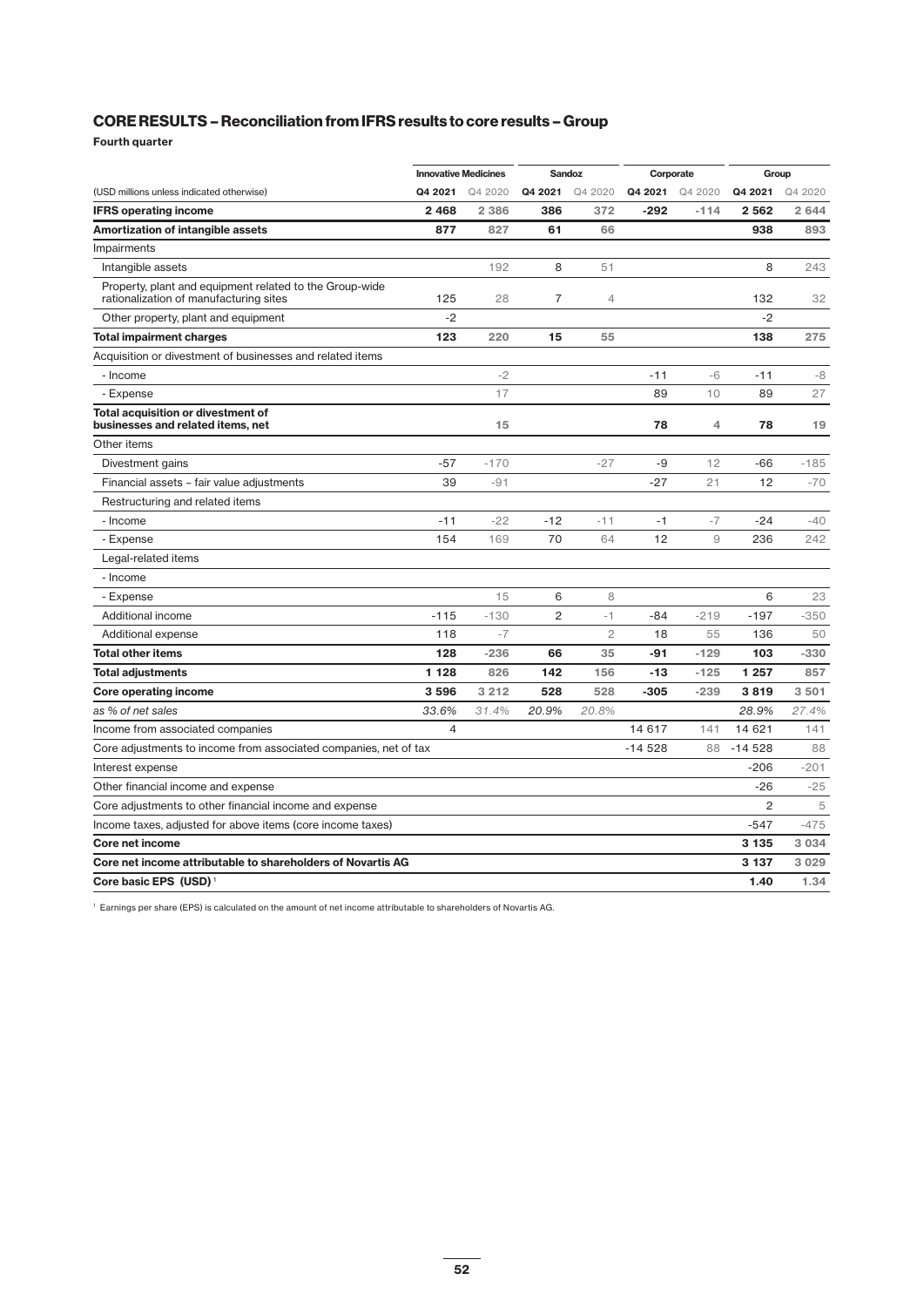**Full year**

|                                                                                                   | <b>Innovative Medicines</b> |         | <b>Sandoz</b> |                | Corporate |         | Group    |                |
|---------------------------------------------------------------------------------------------------|-----------------------------|---------|---------------|----------------|-----------|---------|----------|----------------|
| (USD millions unless indicated otherwise)                                                         | FY 2021                     | FY 2020 | FY 2021       | FY 2020        | FY 2021   | FY 2020 | FY 2021  | FY 2020        |
| <b>IFRS operating income</b>                                                                      | 10 688                      | 9 1 7 2 | 1600          | 1 043          | $-599$    | $-63$   | 11 689   | 10 152         |
| <b>Amortization of intangible assets</b>                                                          | 3528                        | 2999    | 236           | 366            |           |         | 3764     | 3 3 6 5        |
| Impairments                                                                                       |                             |         |               |                |           |         |          |                |
| Intangible assets                                                                                 | 360                         | 759     | 27            | 141            |           |         | 387      | 900            |
| Property, plant and equipment related to the Group-wide<br>rationalization of manufacturing sites | 219                         | 321     | 7             | 112            |           |         | 226      | 433            |
| Other property, plant and equipment                                                               | 40                          |         |               | $\overline{2}$ |           |         | 40       | $\overline{c}$ |
| <b>Total impairment charges</b>                                                                   | 619                         | 1 0 8 0 | 34            | 255            |           |         | 653      | 1 3 3 5        |
| Acquisition or divestment of businesses and related items                                         |                             |         |               |                |           |         |          |                |
| - Income                                                                                          | $-2$                        | $-5$    |               |                | $-64$     | $-73$   | $-66$    | $-78$          |
| - Expense                                                                                         | $\mathbf{1}$                | 107     |               | 22             | 106       | 89      | 107      | 218            |
| Total acquisition or divestment of<br>businesses and related items, net                           | -1                          | 102     |               | 22             | 42        | 16      | 41       | 140            |
| Other items                                                                                       |                             |         |               |                |           |         |          |                |
| Divestment gains                                                                                  | $-649$                      | $-348$  | $-4$          | $-27$          | $-75$     | $-39$   | $-728$   | $-414$         |
| Financial assets - fair value adjustments                                                         | $-43$                       | $-153$  |               |                | 5         | $-183$  | $-38$    | $-336$         |
| Restructuring and related items                                                                   |                             |         |               |                |           |         |          |                |
| - Income                                                                                          | $-32$                       | $-36$   | $-36$         | $-30$          | $-6$      | $-28$   | $-74$    | $-94$          |
| - Expense                                                                                         | 833                         | 484     | 193           | 252            | 32        | 35      | 1 0 5 8  | 771            |
| Legal-related items                                                                               |                             |         |               |                |           |         |          |                |
| - Income                                                                                          |                             |         | $-11$         |                |           |         | $-11$    |                |
| - Expense                                                                                         | 170                         | 555     | 53            | 406            |           | $-26$   | 223      | 935            |
| Additional income                                                                                 | $-139$                      | $-264$  | $-1$          | $-6$           | $-138$    | $-361$  | $-278$   | $-631$         |
| Additional expense                                                                                | 241                         | 54      |               | 53             | 48        | 86      | 289      | 193            |
| <b>Total other items</b>                                                                          | 381                         | 292     | 194           | 648            | $-134$    | $-516$  | 441      | 424            |
| <b>Total adjustments</b>                                                                          | 4527                        | 4 4 7 3 | 464           | 1 2 9 1        | -92       | $-500$  | 4899     | 5 2 6 4        |
| <b>Core operating income</b>                                                                      | 15 215                      | 13 645  | 2064          | 2 3 3 4        | $-691$    | $-563$  | 16 588   | 15 4 16        |
| as % of net sales                                                                                 | 36.2%                       | 35.0%   | 21.4%         | 24.2%          |           |         | 32.1%    | 31.7%          |
| Income from associated companies                                                                  | 5                           | 1       | 2             | $\overline{2}$ | 15 332    | 670     | 15 339   | 673            |
| Core adjustments to income from associated companies, net of tax                                  |                             |         |               |                | $-14346$  | 424     | $-14346$ | 424            |
| Interest expense                                                                                  |                             |         |               |                |           |         | $-811$   | $-869$         |
| Other financial income and expense                                                                |                             |         |               |                |           |         | $-80$    | $-78$          |
| Core adjustments to other financial income and expense                                            |                             |         |               |                |           |         | 39       | $-5$           |
| Income taxes, adjusted for above items (core income taxes)                                        |                             |         |               |                |           |         | $-2635$  | $-2403$        |
| Core net income                                                                                   |                             |         |               |                |           |         | 14 094   | 13 158         |
| Core net income attributable to shareholders of Novartis AG                                       |                             |         |               |                |           |         | 14 097   | 13 159         |
| Core basic EPS (USD) <sup>1</sup>                                                                 |                             |         |               |                |           |         | 6.29     | 5.78           |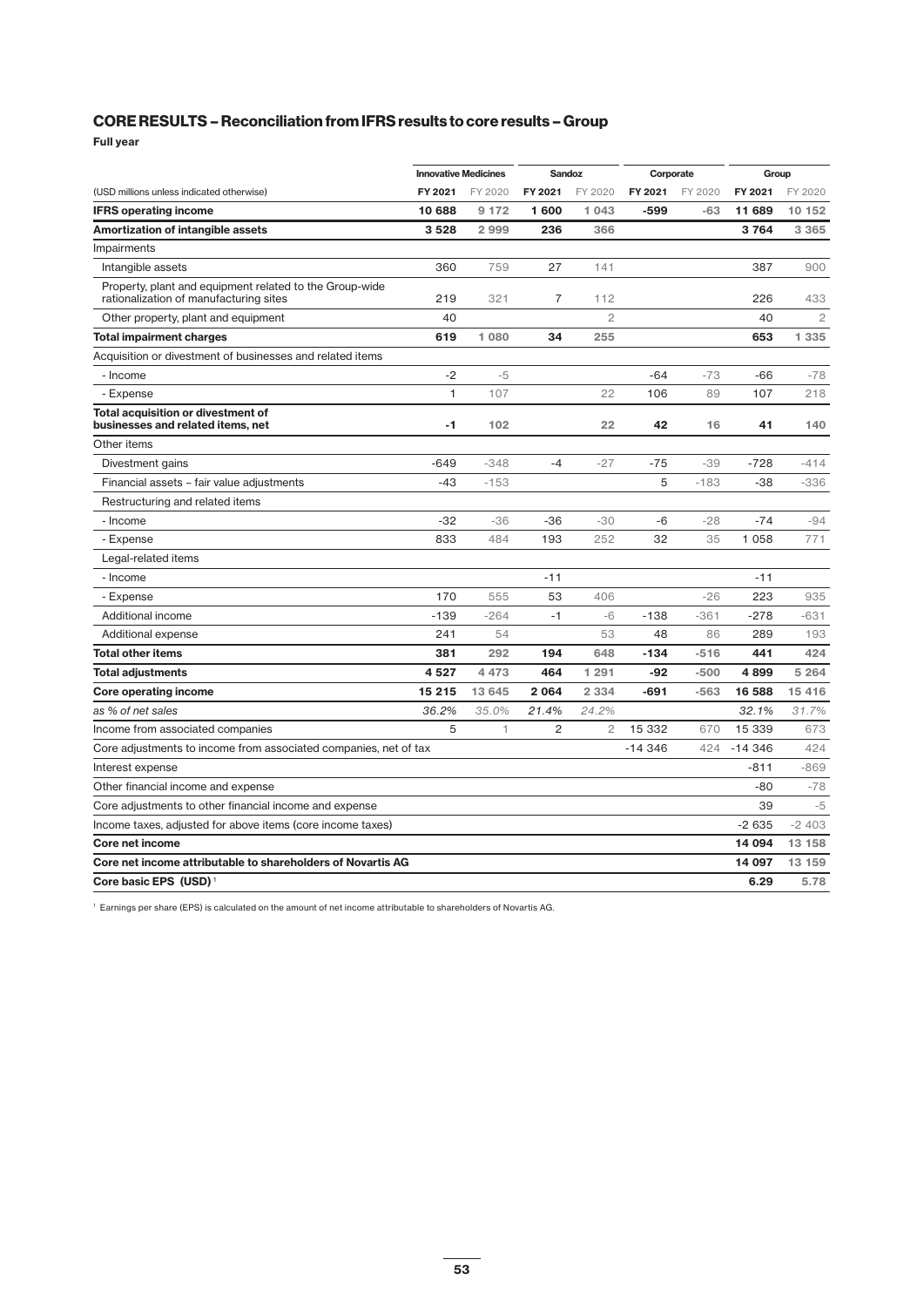**Fourth quarter**

|                                                                                                                                                                                                |                     | Amortization  |                | <b>Acquisition or</b><br>divestment of              |           |                     |              |
|------------------------------------------------------------------------------------------------------------------------------------------------------------------------------------------------|---------------------|---------------|----------------|-----------------------------------------------------|-----------|---------------------|--------------|
|                                                                                                                                                                                                | Q4 2021             | of intangible |                | businesses and                                      | Other     | Q4 2021             | Q4 2020      |
| (USD millions unless indicated otherwise)                                                                                                                                                      | <b>IFRS results</b> | assets $1$    |                | Impairments <sup>2</sup> related items <sup>3</sup> | items $4$ | <b>Core results</b> | Core results |
| <b>Gross profit</b>                                                                                                                                                                            | 9546                | 908           | 1              |                                                     | $-25$     | 10 430              | 9956         |
| <b>Operating income</b>                                                                                                                                                                        | 2 5 6 2             | 938           | 138            | 78                                                  | 103       | 3819                | 3501         |
| Income before taxes                                                                                                                                                                            | 16 951              | 966           | 138            | $-14494$                                            | 121       | 3682                | 3 5 0 9      |
| Income taxes <sup>5</sup>                                                                                                                                                                      | $-645$              |               |                |                                                     |           | $-547$              | $-475$       |
| <b>Net income</b>                                                                                                                                                                              | 16 306              |               |                |                                                     |           | 3 1 3 5             | 3 0 3 4      |
| <b>Basic EPS (USD)<sup>6</sup></b>                                                                                                                                                             | 7.29                |               |                |                                                     |           | 1.40                | 1.34         |
| Cost of goods sold                                                                                                                                                                             | $-3976$             | 908           | 1              |                                                     | $-25$     | $-3092$             | $-3074$      |
| The following are adjustments to arrive at core operating income                                                                                                                               |                     |               |                |                                                     |           |                     |              |
| Selling, general and administration                                                                                                                                                            | $-3985$             |               |                |                                                     | 1         | $-3984$             | $-3908$      |
| Research and development                                                                                                                                                                       | $-2409$             | 30            | $\overline{7}$ |                                                     | 3         | $-2.369$            | $-2297$      |
| Other income                                                                                                                                                                                   | 371                 |               |                | $-11$                                               | $-243$    | 118                 | 15           |
| Other expense                                                                                                                                                                                  | $-961$              |               | 129            | 89                                                  | 367       | $-376$              | $-265$       |
| The following are adjustments to arrive at core income before taxes                                                                                                                            |                     |               |                |                                                     |           |                     |              |
| Income from associated companies                                                                                                                                                               | 14 621              | 28            |                | $-14556$                                            |           | 93                  | 229          |
| Other financial income and expense                                                                                                                                                             | $-26$               |               |                | $-16$                                               | 18        | $-24$               | $-20$        |
| <sup>1</sup> Amortization of intangible assets: cost of goods sold includes the amortization of acquired rights to currently marketed products and other production-related intangible assets: |                     |               |                |                                                     |           |                     |              |

**Acquisition or** 

<sup>1</sup> Amortization of intangible assets: cost of goods sold includes the amortization of acquired rights to currently marketed products and other production-related intangible assets; research and development includes the amortization of acquired rights for technologies; income from associated companies includes USD 28 million for the Novartis share of the estimated Roche core items

<sup>2</sup> Impairments: cost of goods sold and research and development includes impairment charges related to intangible assets; other income and other expense include a reversal of an impairment charge and impairment charges related to property, plant and equipment

<sup>3</sup> Acquisition or divestment of businesses and related items, including restructuring and integration charges: other income includes adjustments to portfolio transformation accruals; other expense includes transitional service fee expenses related to the Alcon distribution and adjustments to accruals; income from associated companies includes the gain related to the divestment of our investment in Roche; other financial income and expense includes other financial gains related to the divestment of our investment in Roche

<sup>4</sup> Other items: cost of goods sold, research and development and other expense include net restructuring and other charges related to the Group-wide rationalization of manufacturing sites; research and development, other income and other expense include other restructuring income and charges and related items; selling, general and administration includes adjustments to provisions; cost of goods sold, research and development and other expense include adjustments to contingent considerations and provisions; other income includes net gains from the divestment of products; other income and other expense include fair value adjustments and divestment gains and losses on financial assets and adjustments to environmental provisions; other expense also includes legal-related items; other financial income and expense includes a charge related to the monetary loss due to hyperinflation in Argentina and Venezuela and a revaluation impact of a financial liability incurred through the Alcon distribution

<sup>5</sup> Taxes on the adjustments between IFRS and core results take into account, for each individual item included in the adjustment, the tax rate that will finally be applicable to the item based on the jurisdiction where the adjustment will finally have a tax impact. Generally, this results in amortization and impairment of intangible assets and acquisition-related restructuring and integration items having a full tax impact. There is usually a tax impact on other items, although this is not always the case for items arising from legal settlements in certain jurisdictions. Adjustments related to income from associated companies are recorded net of any related tax effect. Due to these factors and the differing effective tax rates in the various jurisdictions, the tax on the total adjustments of USD 13.3 billion to arrive at the core results before tax amounts to USD 98 million. Excluding the gain on the divestment of our investment in Roche, the tax on the total adjustments of USD 1.3 billion to arrive at the core results before tax amounts to USD 98 million and the average tax rate on the adjustments was 7.5%.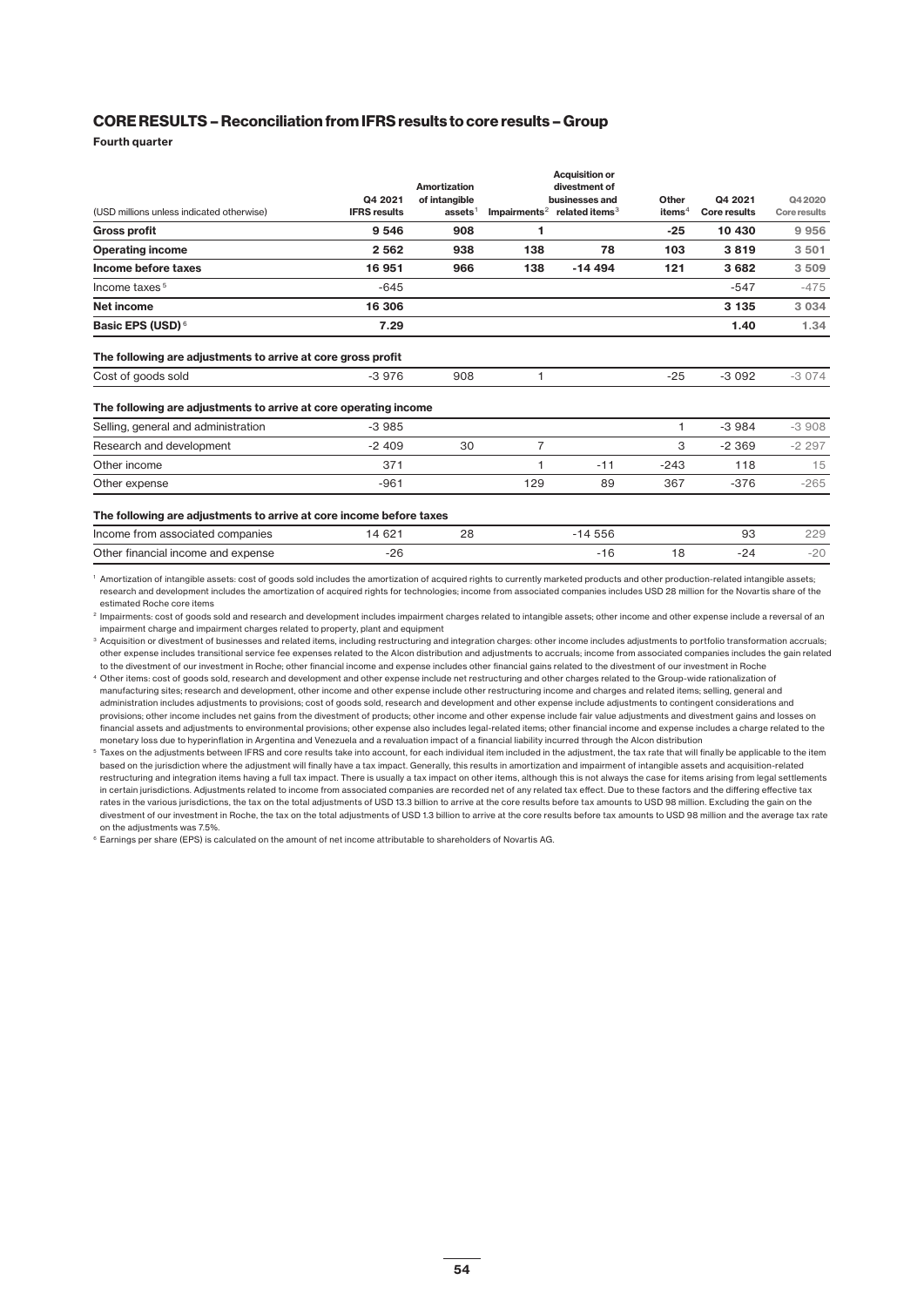**Full year**

|                                                                                    | FY 2021             | <b>Amortization</b><br>of intangible |        | Acquisition or<br>divestment of<br>businesses and   | Other     | FY 2021             | FY 2020      |
|------------------------------------------------------------------------------------|---------------------|--------------------------------------|--------|-----------------------------------------------------|-----------|---------------------|--------------|
| (USD millions unless indicated otherwise)                                          | <b>IFRS results</b> | ases <sup>1</sup>                    |        | Impairments <sup>2</sup> related items <sup>3</sup> | items $4$ | <b>Core results</b> | Core results |
| <b>Gross profit</b>                                                                | 37 010              | 3655                                 | 18     |                                                     | 414       | 41 097              | 38 663       |
| <b>Operating income</b>                                                            | 11 689              | 3764                                 | 653    | 41                                                  | 441       | 16 588              | 15 416       |
| Income before taxes                                                                | 26 137              | 3974                                 | 653    | $-14531$                                            | 496       | 16729               | 15 561       |
| Income taxes <sup>5</sup>                                                          | $-2119$             |                                      |        |                                                     |           | $-2635$             | $-2403$      |
| <b>Net income</b>                                                                  | 24 018              |                                      |        |                                                     |           | 14 094              | 13 158       |
| <b>Basic EPS (USD)<sup>6</sup></b>                                                 | 10.71               |                                      |        |                                                     |           | 6.29                | 5.78         |
| The following are adjustments to arrive at core gross profit<br>Cost of goods sold | $-15867$            | 3 6 5 5                              | 18     |                                                     | 414       | $-11780$            | $-11099$     |
| The following are adjustments to arrive at core operating income                   |                     |                                      |        |                                                     |           |                     |              |
| Selling, general and administration                                                | $-14886$            |                                      |        |                                                     | 71        | $-14815$            | $-14093$     |
| Research and development                                                           | $-9540$             | 109                                  | 369    |                                                     | 21        | $-9041$             | $-8484$      |
| Other income                                                                       | 1852                |                                      | $-100$ | -66                                                 | $-1265$   | 421                 | 323          |
| Other expense                                                                      | $-2747$             |                                      | 366    | 107                                                 | 1 200     | $-1074$             | $-993$       |
| The following are adjustments to arrive at core income before taxes                |                     |                                      |        |                                                     |           |                     |              |
| Income from associated companies                                                   | 15 339              | 210                                  |        | $-14556$                                            |           | 993                 | 1 0 9 7      |
| Other financial income and expense                                                 | -80                 |                                      |        | $-16$                                               | 55        | $-41$               | $-83$        |

**Acquisition or** 

<sup>1</sup> Amortization of intangible assets: cost of goods sold includes the amortization of acquired rights to currently marketed products and other production-related intangible assets; research and development includes the amortization of acquired rights for technologies; income from associated companies includes USD 210 million for the Novartis share of the estimated Roche core items

<sup>2</sup> Impairments: cost of goods sold and research and development include impairment charges related to intangible assets; other income and other expense include reversals of impairment charges and impairment charges related to property, plant and equipment

<sup>3</sup> Acquisition or divestment of businesses and related items, including restructuring and integration charges: other income includes adjustments to portfolio transformation and Alcon spin-off accruals; other income and other expense include transitional service-fee income and expenses related to the Alcon distribution; other expense also includes adjustments to provisions; income from associated companies includes the gain related to the divestment of our investment in Roche; other financial income and expense includes other financial gains related to the divestment of our investment in Roche

<sup>4</sup> Other items: cost of goods sold, research and development, other income and other expense include net restructuring and other charges related to the Group-wide rationalization of manufacturing sites; cost of goods sold, selling, general and administration, other income and other expense include other restructuring income and charges and related items; cost of goods sold, research and development, other income and other expense also include adjustments to contingent considerations; selling, general and administration, research and development, other income and other expense include adjustments to provisions; other income and other expense also include gains and losses from the divestment of products and financial assets and fair value adjustments on financial assets, adjustments to environmental provisions and legal-related items; other financial income and expense includes a charge related to the monetary loss due to hyperinflation in Argentina and Venezuela and a revaluation impact of a financial liability incurred through the Alcon distribution

<sup>5</sup> Taxes on the adjustments between IFRS and core results take into account, for each individual item included in the adjustment, the tax rate that will finally be applicable to the item based on the jurisdiction where the adjustment will finally have a tax impact. Generally, this results in amortization and impairment of intangible assets and acquisition-related restructuring and integration items having a full tax impact. There is usually a tax impact on other items, although this is not always the case for items arising from legal settlements in certain jurisdictions. Adjustments related to income from associated companies are recorded net of any related tax effect. Due to these factors and the differing effective tax rates in the various jurisdictions, the tax on the total adjustments of USD 9.4 billion to arrive at the core results before tax amounts to USD 516 million. Excluding the gain on the divestment of our investment in Roche, the tax on the total adjustments of USD 5.2 billion to arrive at the core results before tax amounts to USD 516 million and the average tax rate on the adjustments was 10.0%.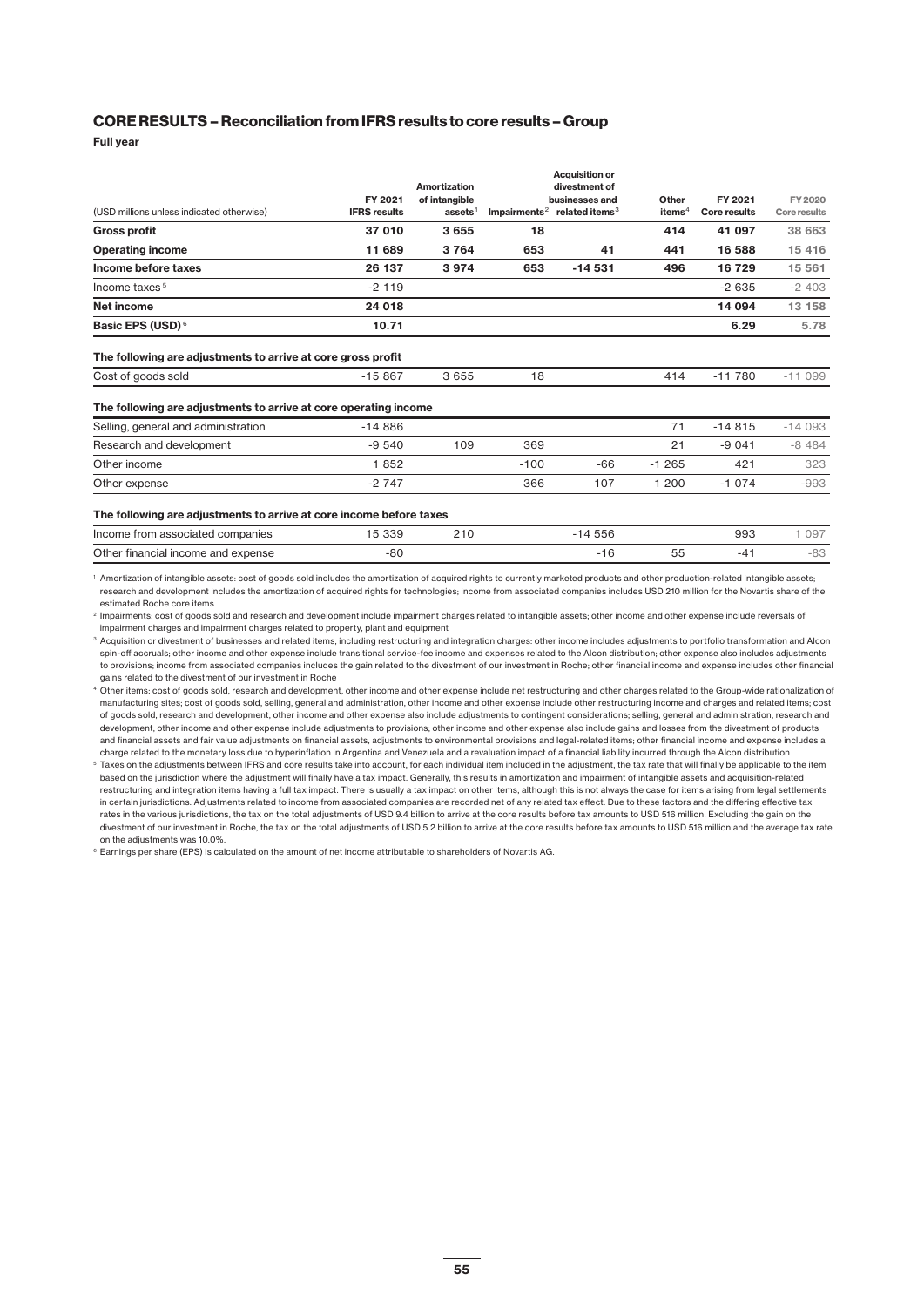### **CORE RESULTS – Reconciliation from IFRS results to core results – Innovative Medicines**

**Fourth quarter** 

| (USD millions)                                                   | Q4 2021<br><b>IFRS results</b> | <b>Amortization</b><br>of intangible<br>assets <sup>1</sup> | <b>Acquisition or</b><br>divestment of<br>businesses and<br>Impairments <sup>2</sup><br>related items | Other<br>items $^3$ | Q4 2021<br>Core results | Q4 20 20<br>Core results |
|------------------------------------------------------------------|--------------------------------|-------------------------------------------------------------|-------------------------------------------------------------------------------------------------------|---------------------|-------------------------|--------------------------|
| <b>Gross profit</b>                                              | 8 2 9 6                        | 847                                                         |                                                                                                       | -59                 | 9 0 8 4                 | 8 5 8 9                  |
| <b>Operating income</b>                                          | 2 4 6 8                        | 877                                                         | 123                                                                                                   | 128                 | 3 5 9 6                 | 3 2 1 2                  |
| The following are adjustments to arrive at core gross profit     |                                |                                                             |                                                                                                       |                     |                         |                          |
| Cost of goods sold                                               | $-2873$                        | 847                                                         |                                                                                                       | -59                 | $-2085$                 | $-2080$                  |
| The following are adjustments to arrive at core operating income |                                |                                                             |                                                                                                       |                     |                         |                          |
| Selling, general and administration                              | $-3274$                        |                                                             |                                                                                                       | $-1$                | $-3275$                 | $-3199$                  |
| Research and development                                         | $-2169$                        | 30                                                          |                                                                                                       | З                   | $-2136$                 | $-2055$                  |
| Other income                                                     | 186                            |                                                             | $-2$                                                                                                  | -65                 | 119                     | 51                       |
| Other expense                                                    | $-571$                         |                                                             | 125                                                                                                   | 250                 | $-196$                  | $-174$                   |

<sup>1</sup> Amortization of intangible assets: cost of goods sold includes the amortization of acquired rights to currently marketed products and other production-related intangible assets; research and development includes the amortization of acquired rights for technologies

<sup>2</sup> Impairments: other income and other expense include reversals of impairment charges and impairment charges related to property, plant and equipment

<sup>3</sup> Other items: cost of goods sold, research and development and other expense include net restructuring and other charges related to the Group-wide rationalization of manufacturing sites; research and development, other income and other expense include other restructuring income and charges and related items; cost of goods sold, research and development and other expense include adjustments to contingent considerations and provisions; selling, general and administration includes adjustments to provisions; other income includes net gains from the divestment of products and financial assets; other income and other expense include fair value adjustments on financial assets; other expense also includes adjustments to environmental provisions

#### **Full year**

| (USD millions)                                                                     | FY 2021<br><b>IFRS results</b> | Amortization<br>of intangible<br>ases <sup>1</sup> |     | <b>Acquisition or</b><br>divestment of<br>businesses and<br>Impairments <sup>2</sup> related items <sup>3</sup> | Other<br>items $4$ | FY 2021<br>Core results | FY 2020<br>Core results |
|------------------------------------------------------------------------------------|--------------------------------|----------------------------------------------------|-----|-----------------------------------------------------------------------------------------------------------------|--------------------|-------------------------|-------------------------|
| <b>Gross profit</b>                                                                | 32 218                         | 3419                                               |     |                                                                                                                 | 344                | 35 981                  | 33 275                  |
| <b>Operating income</b>                                                            | 10 688                         | 3528                                               | 619 | $-1$                                                                                                            | 381                | 15 215                  | 13 645                  |
| The following are adjustments to arrive at core gross profit<br>Cost of goods sold | $-11751$                       | 3419                                               |     |                                                                                                                 | 344                | $-7988$                 | $-7548$                 |
| The following are adjustments to arrive at core operating income                   |                                |                                                    |     |                                                                                                                 |                    |                         |                         |
| Selling, general and administration                                                | $-12306$                       |                                                    |     |                                                                                                                 | 71                 | $-12235$                | $-11.583$               |
| Research and development                                                           | $-8641$                        | 109                                                | 360 |                                                                                                                 | 22                 | $-8150$                 | $-7636$                 |

Other expense 2004 1 2010 1991 1992 1993 1994 1 2010 1994 1994 1995 1994 1994 1994 1995 1996 1997 1998 1999 19

<sup>1</sup> Amortization of intangible assets: cost of goods sold includes the amortization of acquired rights to currently marketed products and other production-related intangible assets; research and development includes the amortization of acquired rights for technologies

**Other income 1 149 1149 -45 -2 -837 -265** 229

<sup>2</sup> Impairments: research and development includes impairment charges related to intangible assets; other income and other expense include reversals of impairment charges and impairment charges related to property, plant and equipment

<sup>3</sup> Acquisition or divestment of businesses and related items, including restructuring and integration charges: other income and other expense include transitional service fee income and expenses related to the Alcon distribution

<sup>4</sup> Other items: cost of goods sold, research and development, other income and other expense include net restructuring and other charges related to the Group-wide rationalization of manufacturing sites; cost of goods sold, selling, general and administration, other income and other expense include other restructuring income and charges and related items; cost of goods sold, research and development and other expense include adjustments to contingent considerations; selling, general and administration, research and development and other expense include adjustments to provisions; other income and other expense include gains and losses from the divestment of products and financial assets and fair value adjustments on financial assets; other expense also includes legal-related items and adjustments to environmental provisions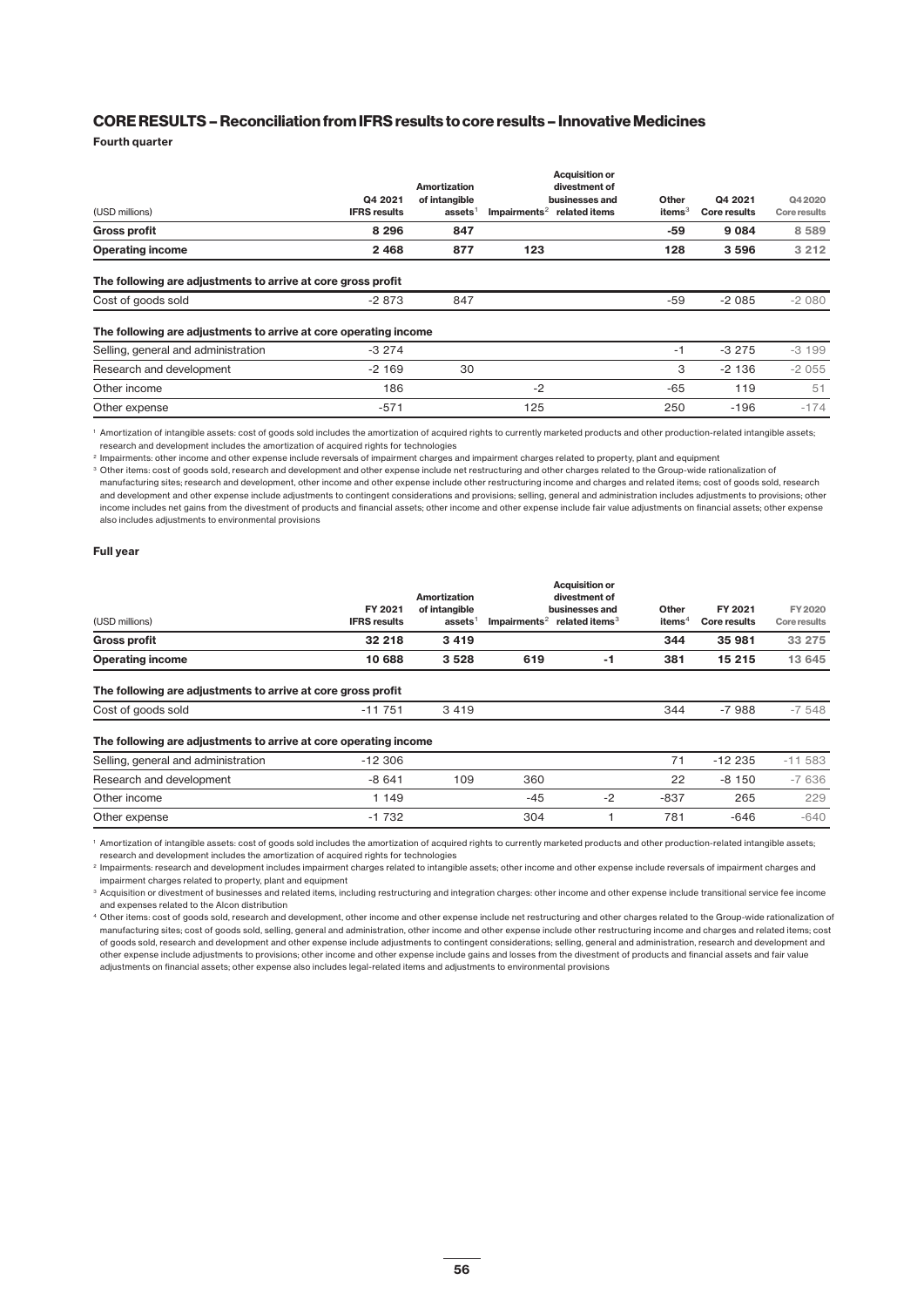**Fourth quarter** 

| (USD millions)                                                   | Q4 2021<br><b>IFRS results</b> | <b>Amortization</b><br>of intangible<br>ases <sup>1</sup> | Impairments <sup>2</sup> | <b>Acquisition or</b><br>divestment of<br>businesses and<br>related items | Other<br>items $3$ | Q4 2021<br><b>Core results</b> | Q4 2020<br>Core results |
|------------------------------------------------------------------|--------------------------------|-----------------------------------------------------------|--------------------------|---------------------------------------------------------------------------|--------------------|--------------------------------|-------------------------|
| <b>Gross profit</b>                                              | 1 2 3 6                        | 61                                                        |                          |                                                                           | 34                 | 1 332                          | 1 340                   |
| <b>Operating income</b>                                          | 386                            | 61                                                        | 15                       |                                                                           | 66                 | 528                            | 528                     |
| The following are adjustments to arrive at core gross profit     |                                |                                                           |                          |                                                                           |                    |                                |                         |
| Cost of goods sold                                               | $-1.341$                       | 61                                                        |                          |                                                                           | 34                 | $-1245$                        | $-1257$                 |
| The following are adjustments to arrive at core operating income |                                |                                                           |                          |                                                                           |                    |                                |                         |
| Selling, general and administration                              | $-568$                         |                                                           |                          |                                                                           | 2                  | $-566$                         | $-568$                  |
| Research and development                                         | $-240$                         |                                                           | 7                        |                                                                           |                    | $-233$                         | $-242$                  |
| Other income                                                     | 50                             |                                                           | 3                        |                                                                           | $-12$              | 41                             | 54                      |
| Other expense                                                    | $-92$                          |                                                           | 4                        |                                                                           | 42                 | -46                            | -56                     |
|                                                                  |                                |                                                           |                          |                                                                           |                    |                                |                         |

<sup>1</sup> Amortization of intangible assets: cost of goods sold includes the amortization of acquired rights to currently marketed products and other production-related intangible assets <sup>2</sup> Impairments: cost of goods sold and research and development include impairment charges related to intangible assets; other income and other expense include reversals of impairment charges and impairment charges related to property, plant and equipment

<sup>3</sup> Other items: cost of goods sold and other expense include net restructuring and other charges related to the Group-wide rationalization of manufacturing sites; selling, general and administration includes adjustments to provisions; other income and other expense include other restructuring income and charges and related items; other expense also includes legal-related items

#### **Full year**

| (USD millions)                                                   | FY 2021<br><b>IFRS results</b> | Amortization<br>of intangible<br>$ases$ <sup>1</sup> | Impairments <sup>2</sup> | <b>Acquisition or</b><br>divestment of<br>businesses and<br>related items | Other<br>items $3$ | FY 2021<br>Core results | FY 2020<br>Core results |
|------------------------------------------------------------------|--------------------------------|------------------------------------------------------|--------------------------|---------------------------------------------------------------------------|--------------------|-------------------------|-------------------------|
| <b>Gross profit</b>                                              | 4 7 2 5                        | 236                                                  | 18                       |                                                                           | 70                 | 5 0 4 9                 | 5 2 7 9                 |
| <b>Operating income</b>                                          | 1 600                          | 236                                                  | 34                       |                                                                           | 194                | 2 0 6 4                 | 2 3 3 4                 |
| The following are adjustments to arrive at core gross profit     |                                |                                                      |                          |                                                                           |                    |                         |                         |
| Cost of goods sold                                               | $-5147$                        | 236                                                  | 18                       |                                                                           | 70                 | $-4823$                 | $-4609$                 |
| The following are adjustments to arrive at core operating income |                                |                                                      |                          |                                                                           |                    |                         |                         |
| Research and development                                         | $-899$                         |                                                      | 9                        |                                                                           | $-1$               | $-891$                  | $-848$                  |
| Other income                                                     | 233                            |                                                      | -55                      |                                                                           | $-51$              | 127                     | 109                     |
| Other expense                                                    | $-397$                         |                                                      | 62                       |                                                                           | 176                | $-159$                  | $-160$                  |

<sup>1</sup> Amortization of intangible assets: cost of goods sold includes the amortization of acquired rights to currently marketed products and other production-related intangible assets <sup>2</sup> Impairments: cost of goods sold and research and development include impairment charges related to intangible assets; other income and other expense include reversals of

impairment charges and impairment charges related to property, plant and equipment

<sup>3</sup> Other items: cost of goods sold, other income and other expense include net restructuring and other charges related to the Group-wide rationalization of manufacturing sites and other restructuring income and charges and related items; research and development includes adjustments to provisions; other income includes net gains from the divestment of a product; other income and other expense include legal-related items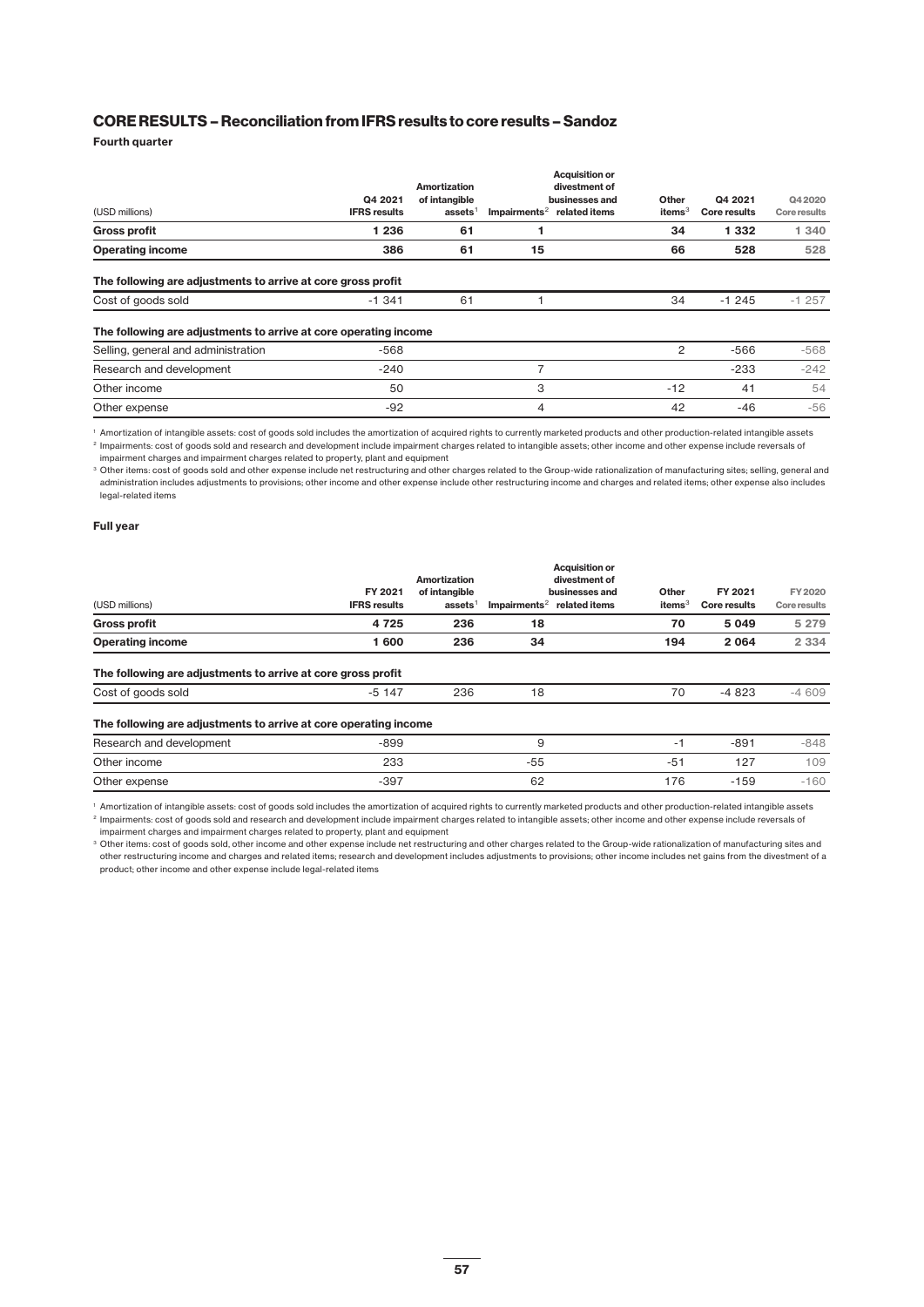**Fourth quarter** 

|                       |                     |               |             | <b>Acquisition or</b>      |                    |                     |              |
|-----------------------|---------------------|---------------|-------------|----------------------------|--------------------|---------------------|--------------|
|                       |                     | Amortization  |             | divestment of              |                    |                     |              |
|                       | Q4 2021             | of intangible |             | businesses and             | Other              | Q4 2021             | Q4 20 20     |
| (USD millions)        | <b>IFRS results</b> | assets        | Impairments | related items <sup>1</sup> | items <sup>2</sup> | <b>Core results</b> | Core results |
| <b>Gross profit</b>   | 14                  |               |             |                            |                    | 14                  | 27           |
| <b>Operating loss</b> | -292                |               |             | 78                         | -91                | $-305$              | $-239$       |

#### **The following are adjustments to arrive at core operating loss**

| Other<br>: income     | $\Omega$<br>1 J J |          | $\sim$<br>$\sim$                | - -<br>╍  | nn<br>$ \cup$<br>ิ∪∪ |
|-----------------------|-------------------|----------|---------------------------------|-----------|----------------------|
| Other<br>expense<br>. | $-298$            | oc<br>၀၁ | $\overline{\phantom{a}}$<br>___ | $-10 - 7$ | $\sim$ $-$<br>◡◡     |

<sup>1</sup> Acquisition or divestment of businesses and related items, including restructuring and integration charges: other income includes adjustments to portfolio transformation accruals; other expense includes transitional service fee expenses related to the Alcon distribution and adjustments to accruals

<sup>2</sup> Other items: other income and other expense include fair value adjustments and divestment gains and losses on financial assets, adjustments to environmental provisions and restructuring income and charges and related items

#### **Full year**

| (USD millions)<br><b>Gross profit</b> | <b>IFRS results</b><br>67 | assets | <b>Impairments</b> | related items <sup>1</sup> | items <sup>2</sup> | <b>Core results</b><br>67 | Core results<br>109 |
|---------------------------------------|---------------------------|--------|--------------------|----------------------------|--------------------|---------------------------|---------------------|
| <b>Operating loss</b>                 | $-599$                    |        |                    | 42                         | $-134$             | $-691$                    | $-563$              |

#### **The following are adjustments to arrive at core operating loss**

| Other<br>ncome   | $\cdot$ $ \cdot$<br>⊶<br>$\cdots$ | $\sim$<br>ັ | $\sim$ $\sim$ $\sim$<br>∼ | nr<br>∠ສ | $\sim$<br>$\check{ }$  |
|------------------|-----------------------------------|-------------|---------------------------|----------|------------------------|
| Other<br>expense | <b>010</b>                        | 106<br>___  | 24 <sub>1</sub><br>-70    | 269      | $\sim$ $\sim$<br>1 J U |

<sup>1</sup> Acquisition or divestment of businesses and related items, including restructuring and integration charges: other income includes adjustments to portfolio transformation and Alcon spin-off accruals; other income and other expense include transitional service fee income and expenses related to the Alcon distribution; other expense also includes adjustments to provisions

<sup>2</sup> Other items: other income includes an adjustment to a contingent consideration receivable; other income and other expense include fair value adjustments and divestment gains and losses on financial assets, adjustments to environmental provisions and restructuring income and charges and related items

#### **Income from associated companies**

| (USD millions)                                                                    | Q4 2021        | Q4 2020                  | FY 2021 | FY 2020 |
|-----------------------------------------------------------------------------------|----------------|--------------------------|---------|---------|
| Share of estimated Roche reported results                                         | 69             | 187                      | 815     | 913     |
| Prior-year adjustment                                                             |                |                          | 40      | $-64$   |
| Amortization of fair value<br>adjustments relating to<br><i>intangible assets</i> | -6             | $-45$                    | -70     | $-172$  |
| Gain on divestment of investment in<br>Roche Holding AG                           | 14 556         |                          | 14 556  |         |
| Net income effect from Roche Holding AG                                           | 14 619         | 142                      | 15 341  | 677     |
| Others                                                                            | $\overline{2}$ | $\overline{\phantom{a}}$ | $-2$    | $-4$    |
| Income from associated companies                                                  | 14 621         | 141                      | 15 339  | 673     |

### **Core income from associated companies**

| (USD millions)                                          | Q4 2021   | Q4 2020 | FY 2021   | FY 2020 |
|---------------------------------------------------------|-----------|---------|-----------|---------|
| Income from associated companies                        | 14 621    | 141     | 15 339    | 673     |
| Share of estimated Roche core adjustments               | 28        | 88      | 210       | 322     |
| Roche prior year adjustment                             |           |         |           | 102     |
| Gain on divestment of investment in<br>Roche Holding AG | $-14.556$ |         | $-14.556$ |         |
| Core income from associated companies                   | 93        | 229     | 993       | 097     |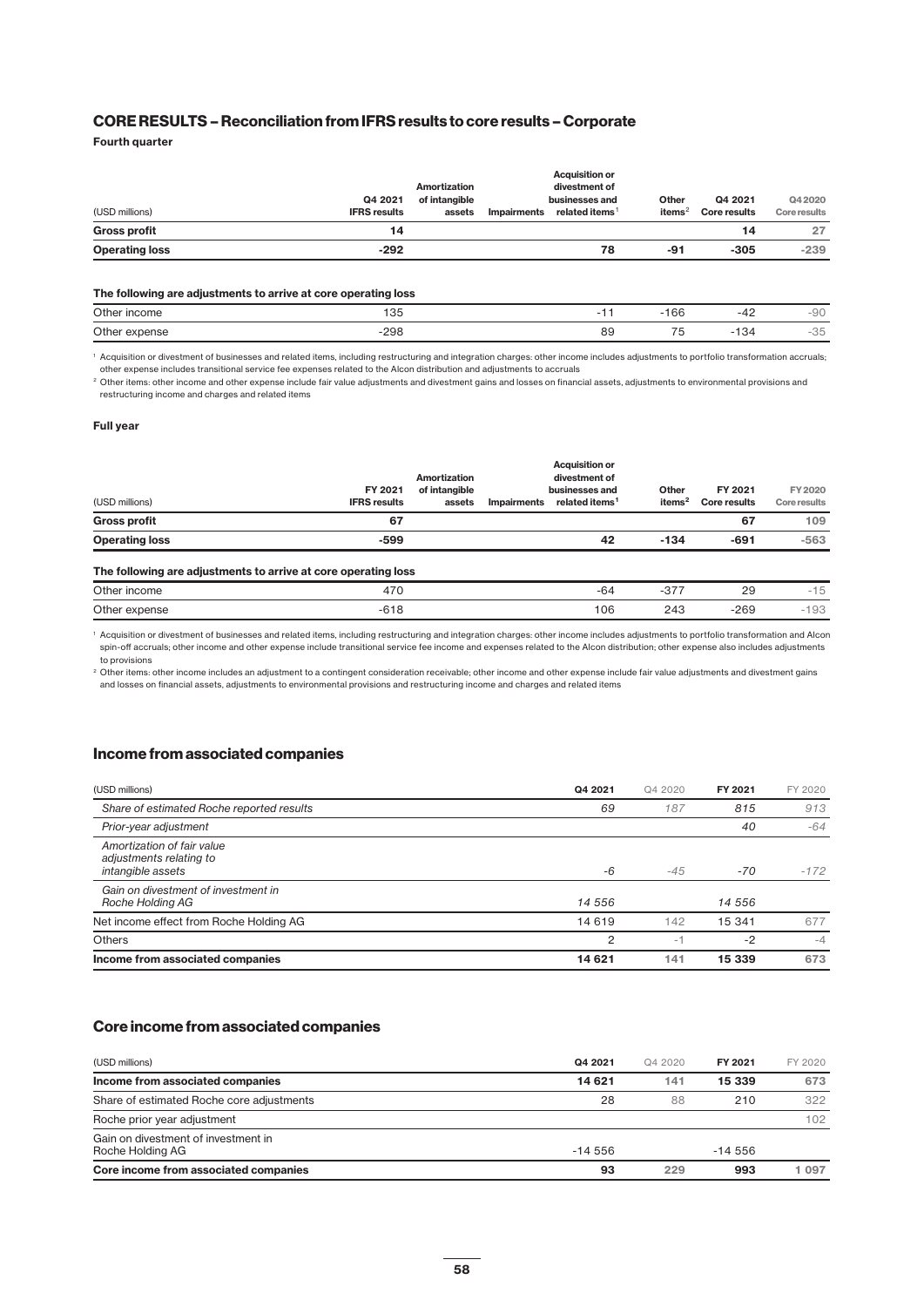### **Net debt**

### **Condensed consolidated changes in net debt Fourth quarter**

|                  | Condensed consolidated changes in net debt |
|------------------|--------------------------------------------|
| <b>Full vear</b> |                                            |

| (USD millions)                                                                                  | Q4 2021  | Q4 2020   |
|-------------------------------------------------------------------------------------------------|----------|-----------|
| Change in cash and cash equivalents                                                             | 5 196    | 664       |
| Change in marketable securities, commodities,<br>time deposits, financial debts and derivatives |          |           |
| financial instruments                                                                           | 18 212   | 209       |
| Change in net debt                                                                              | 23 408   | 873       |
| Net debt at October 1                                                                           | $-24276$ | $-25.354$ |
| Net debt at December 31                                                                         | -868     | $-24481$  |

| (USD millions)                                                                                  | FY 2021  | FY 2020  |
|-------------------------------------------------------------------------------------------------|----------|----------|
| Change in cash and cash equivalents                                                             | 2 7 4 9  | $-1454$  |
| Change in marketable securities, commodities,<br>time deposits, financial debts and derivatives |          |          |
| financial instruments                                                                           | 20864    | $-7089$  |
| Change in net debt                                                                              | 23 613   | $-8,543$ |
| Net debt at January 1                                                                           | $-24481$ | $-15938$ |
| Net debt at December 31                                                                         | $-868$   | $-24481$ |

### **Components of net debt**

| (USD millions)                                                                            | Dec 31.<br>2021 | Dec 31,<br>2020 |
|-------------------------------------------------------------------------------------------|-----------------|-----------------|
| Non-current financial debts                                                               | $-22902$        | $-26259$        |
| Current financial debts and derivative<br>financial instruments                           | $-6295$         | $-9785$         |
| <b>Total financial debts</b>                                                              | $-29197$        | $-36044$        |
| Less liquidity                                                                            |                 |                 |
| Cash and cash equivalents                                                                 | 12 407          | 9 6 5 8         |
| Marketable securities, commodities, time<br>deposits and derivative financial instruments | 15 922          | 1 905           |
| <b>Total liquidity</b>                                                                    | 28 3 29         | 11 563          |
| Net debt at end of period                                                                 | $-868$          | $-24481$        |

### **Share information**

|                                                   | Dec 31.<br>2021 | Dec 31.<br>2020 |
|---------------------------------------------------|-----------------|-----------------|
| Number of shares outstanding                      | 2 234 939 948   | 2 256 822 048   |
| Registered share price (CHF)                      | 80.28           | 83.65           |
| ADR price (USD)                                   | 87.47           | 9443            |
| Market capitalization (USD billions) <sup>1</sup> | 196.1           | 214.3           |
| Market capitalization (CHF billions) <sup>1</sup> | 179.4           | 1888            |

<sup>1</sup> Market capitalization is calculated based on the number of shares outstanding (excluding treasury shares). Market capitalization in USD is based on the market capitalization in CHF converted at the quarter end CHF/USD exchange rate.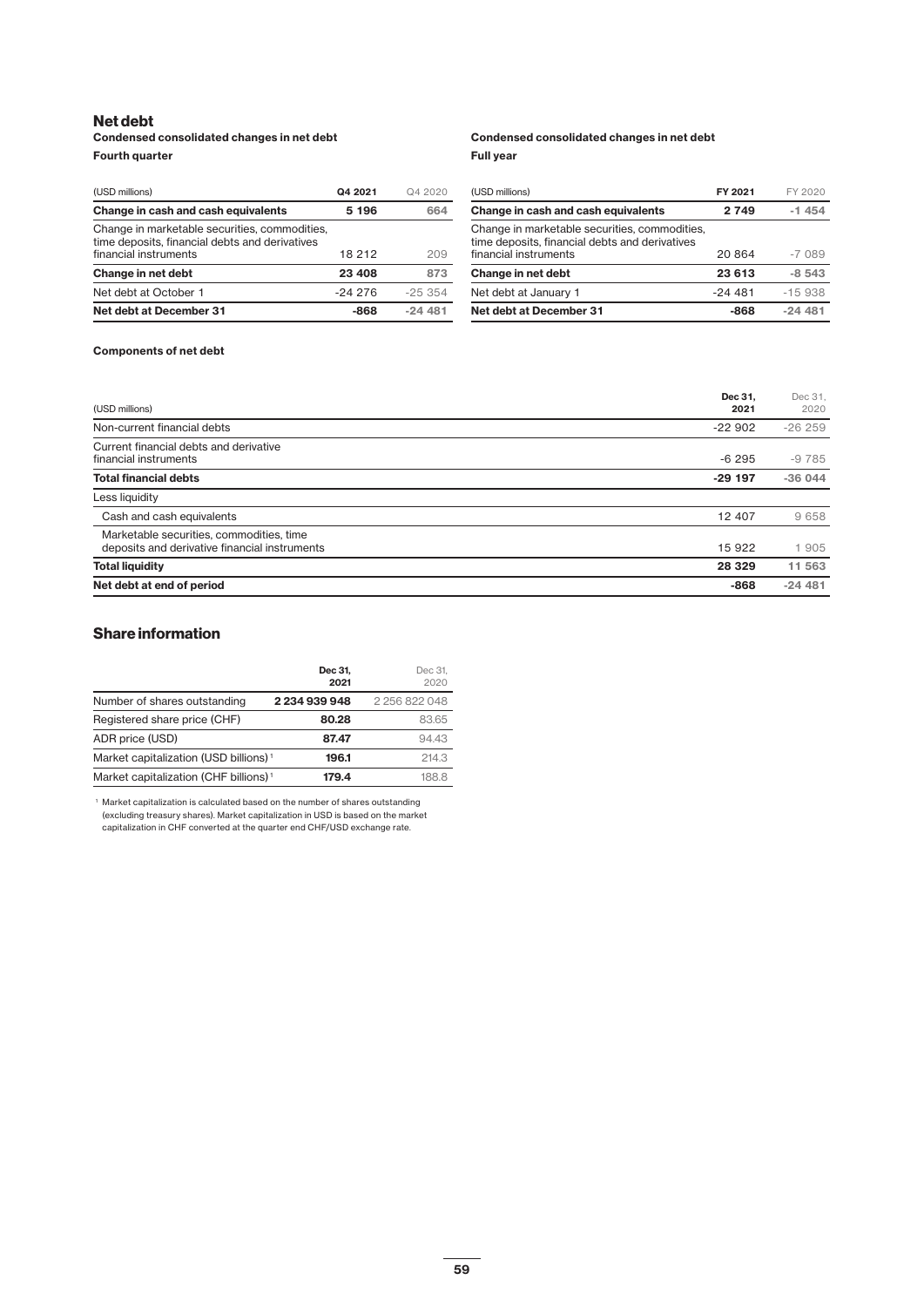### **Free cash flow**

The following table is a reconciliation of the three major categories of the IFRS consolidated statements of cash flows to free cash flow:

#### **Fourth quarter**

|                                                                                          |             | Q4 2021     |             |             | Q4 2020            |           |  |
|------------------------------------------------------------------------------------------|-------------|-------------|-------------|-------------|--------------------|-----------|--|
|                                                                                          | <b>IFRS</b> |             | Free        | <b>IFRS</b> |                    | Free      |  |
| (USD millions)                                                                           | cash flow   | Adjustments | cash flow   | cash flow   | <b>Adjustments</b> | cash flow |  |
| Net cash flows from operating activities                                                 | 3884        |             | 3884        | 4 0 0 5     |                    | 4 0 0 5   |  |
| Net cash flows from/used in investing activities from<br>continuing operations $1, 2$    | 4563        | $-5420$     | $-857$      | $-569$      | $-94$              | $-663$    |  |
| Net cash flows used in investing activities from<br>discontinued operations <sup>3</sup> |             |             |             | $-2$        | $\mathbf{2}$       | $\circ$   |  |
| Net cash flows from/used in investing activities                                         | 4563        | $-5420$     | $-857$      | $-571$      | $-92$              | $-663$    |  |
| Net cash flows used in financing activities from<br>continuing operations $4$            | $-3251$     | 3 2 5 1     | $\mathbf 0$ | $-2923$     | 2923               | $\Omega$  |  |
| Net cash flows used in financing activities<br>from discontinued operations <sup>3</sup> |             |             |             | $-13$       | 13                 | 0         |  |
| Net cash flows used in financing activities                                              | $-3251$     | 3 2 5 1     | 0           | $-2936$     | 2936               | $\circ$   |  |
| <b>Free cash flow</b>                                                                    |             |             | 3 0 2 7     |             |                    | 3 3 4 2   |  |

<sup>1</sup> Excluded from the free cash flow are cash flows from investing activities associated with acquisitions and divestments of businesses and of interest in associated companies, purchases and sales of marketable securities, commodities and time deposits.

<sup>2</sup> For the fourth quarter of 2020 free cash flow, proceeds from the sale of financial assets exclude the cash inflows from the sale of a portion of the Alcon Inc. shares received by certain consolidated foundations through the Alcon spin-off, which amounted to USD 44 million.

<sup>3</sup> Net cash flows used in investing activities from discontinued operations are activities associated with acquisitions and divestments of businesses which are excluded from the free cash flow. Net cash flows used in financing activities from discontinued operations are excluded from free cash flow. Free cash flow from discontinued operations in the fourth quarter of 2021 and 2020 was nil.

<sup>4</sup> Net cash flows used in financing activities are excluded from the free cash flow.

#### **Full year**

|                                                                                          |                          | FY 2021     |                   |                          | FY 2020            |                   |  |  |
|------------------------------------------------------------------------------------------|--------------------------|-------------|-------------------|--------------------------|--------------------|-------------------|--|--|
| (USD millions)                                                                           | <b>IFRS</b><br>cash flow | Adjustments | Free<br>cash flow | <b>IFRS</b><br>cash flow | <b>Adjustments</b> | Free<br>cash flow |  |  |
| Net cash flows from operating activities                                                 | 15 071                   |             | 15 071            | 13 650                   |                    | 13 650            |  |  |
| Net cash flows from/used in investing activities from<br>continuing operations $1,2$     | 4 208                    | -5 997      | -1789             | $-13055$                 | 11 096             | $-1959$           |  |  |
| Net cash flows used in investing activities from<br>discontinued operations <sup>3</sup> |                          |             |                   | $-127$                   | 127                | $\Omega$          |  |  |
| Net cash flows from/used in investing activities                                         | 4 208                    | -5 997      | -1789             | $-13182$                 | 11 223             | $-1959$           |  |  |
| Net cash flows used in financing activities<br>from continuing operations <sup>4</sup>   | $-16264$                 | 16 264      | 0                 | $-2158$                  | 2 158              | $\Omega$          |  |  |
| Net cash flows used in financing activities from<br>discontinued operations <sup>3</sup> |                          |             |                   | $-50$                    | 50                 | $\Omega$          |  |  |
| Net cash flows used in financing activities                                              | $-16264$                 | 16 264      | 0                 | $-2208$                  | 2 2 0 8            | $\Omega$          |  |  |
| <b>Free cash flow</b>                                                                    |                          |             | 13 28 2           |                          |                    | 11 691            |  |  |

<sup>1</sup> Excluded from the free cash flow are cash flows from investing activities associated with acquisitions and divestments of businesses and of interest in associated companies,

purchases and sales of marketable securities, commodities and time deposits.

 $^2$  For the free cash flow in 2020, proceeds from the sale of financial assets exclude the cash inflows from the sale of a portion of the Alcon Inc. shares received by certain

consolidated foundations through the Alcon spin-off, which amounted to USD 276 million. <sup>3</sup> Net cash flows used in investing activities from discontinued operations are activities associated with acquisitions and divestments of businesses which are excluded from the free cash flow. Net cash flows used in financing activities from discontinued operations are excluded from free cash flow. Free cash flow from discontinued operations was nil in 2021 and 2020.

<sup>4</sup> Net cash flows used in financing activities are excluded from the free cash flow.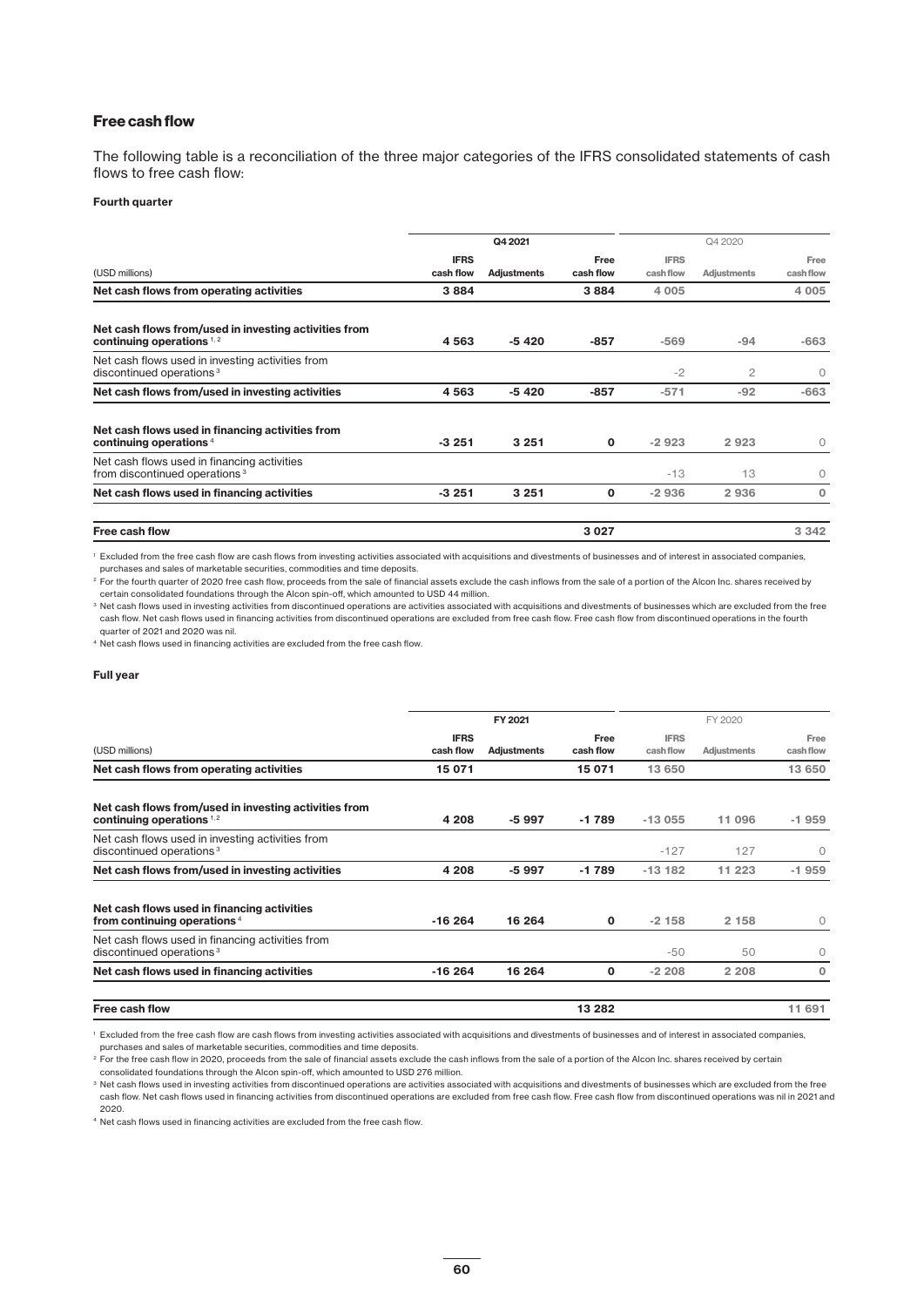The following table is a summary of the free cash flow:

### **Fourth quarter**

| (USD millions)                                                                     | Q4 2021        | Q4 2020        |
|------------------------------------------------------------------------------------|----------------|----------------|
| <b>Operating income</b>                                                            | 2 5 6 2        | 2 644          |
| Adjustments for non-cash items                                                     |                |                |
| Depreciation, amortization and impairments                                         | 1 5 3 1        | 1 548          |
| Change in provisions and other non-current liabilities                             | 100            | 75             |
| Other                                                                              | 172            | $-171$         |
| Operating income adjusted for non-cash items                                       | 4 3 6 5        | 4 0 9 6        |
| Dividends received from associated companies and others                            | $\overline{2}$ |                |
| Interest and other financial receipts                                              | 5              | 181            |
| Interest and other financial payments                                              | $-192$         | $-232$         |
| Income taxes paid                                                                  | $-883$         | $-618$         |
| Payments out of provisions and other net cash movements in non-current liabilities | $-589$         | $-645$         |
| Change in inventory and trade receivables less trade payables                      | 893            | 1 000          |
| Change in other net current assets and other operating cash flow items             | 283            | 222            |
| Net cash flows from operating activities                                           | 3884           | 4 0 0 5        |
| Purchases of property, plant and equipment                                         | $-460$         | $-521$         |
| Proceeds from sale of property, plant and equipment                                | 74             | 82             |
| Purchases of intangible assets                                                     | $-517$         | $-502$         |
| Proceeds from sale of intangible assets                                            | 84             | 176            |
| Purchases of financial assets                                                      | $-67$          | $-105$         |
| Proceeds from sale of financial assets <sup>1</sup>                                | 34             | 212            |
| Purchases of other non-current assets                                              | $-5$           | $-7$           |
| Proceeds from sale of other non-current assets                                     | $\Omega$       | $\overline{2}$ |
| Free cash flow                                                                     | 3 0 2 7        | 3 3 4 2        |

<sup>1</sup> For the fourth quarter of 2020 free cash flow, proceeds from the sale of financial assets exclude the cash inflows from the sale of a portion of the Alcon Inc. shares received by certain consolidated foundations through the Alcon spin-off, which amounted to USD 44 million.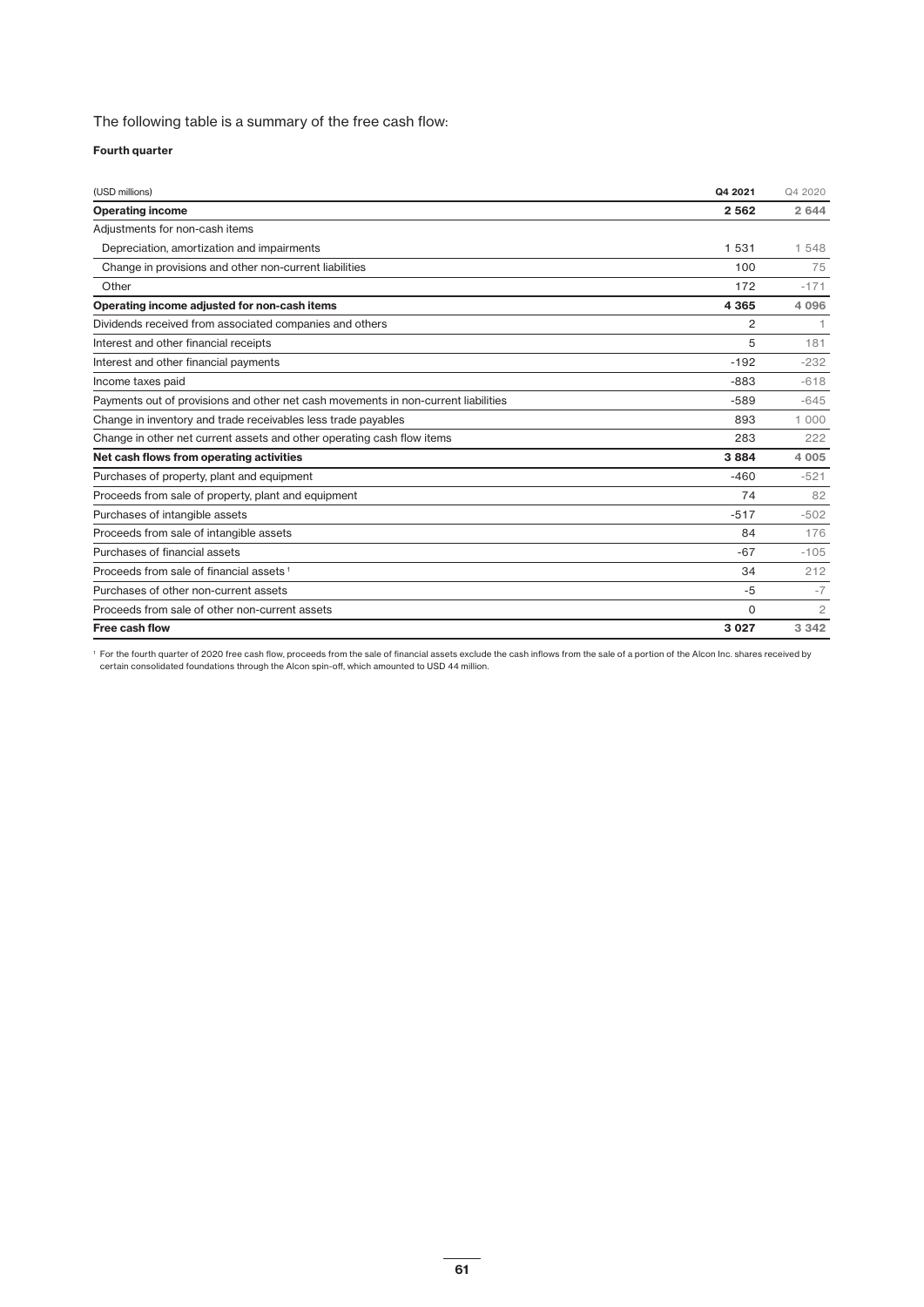### **Full year**

| (USD millions)                                                                     | FY 2021  | FY 2020        |
|------------------------------------------------------------------------------------|----------|----------------|
| <b>Operating income</b>                                                            | 11 689   | 10 152         |
| Adjustments for non-cash items                                                     |          |                |
| Depreciation, amortization and impairments                                         | 6075     | 6 1 2 9        |
| Change in provisions and other non-current liabilities                             | 896      | 1411           |
| Other                                                                              | 59       | 260            |
| Operating income adjusted for non-cash items                                       | 18719    | 17 952         |
| Dividends received from associated companies and others                            | 525      | 490            |
| Interest and other financial receipts                                              | 13       | 511            |
| Interest and other financial payments                                              | $-966$   | $-742$         |
| Income taxes paid                                                                  | $-2.342$ | $-1833$        |
| Payments out of provisions and other net cash movements in non-current liabilities | $-1119$  | $-2437$        |
| Change in inventory and trade receivables less trade payables                      | $-329$   | $-730$         |
| Change in other net current assets and other operating cash flow items             | 570      | 439            |
| Net cash flows from operating activities                                           | 15 071   | 13 650         |
| Purchases of property, plant and equipment                                         | $-1.378$ | $-1275$        |
| Proceeds from sale of property, plant and equipment                                | 240      | 88             |
| Purchases of intangible assets                                                     | $-1.593$ | $-1310$        |
| Proceeds from sale of intangible assets                                            | 748      | 380            |
| Purchases of financial assets                                                      | $-191$   | $-230$         |
| Proceeds from sale of financial assets <sup>1</sup>                                | 442      | 447            |
| Purchases of other non-current assets                                              | $-61$    | $-61$          |
| Proceeds from sale of other non-current assets                                     | 4        | $\mathfrak{D}$ |
| Free cash flow                                                                     | 13 28 2  | 11 691         |

<sup>1</sup> For the free cash flow in 2020, proceeds from the sale of financial assets exclude the cash inflows from the sale of a portion of the Alcon Inc. shares received by certain consolidated foundations through the Alcon spin-off, which amounted to USD 276 million.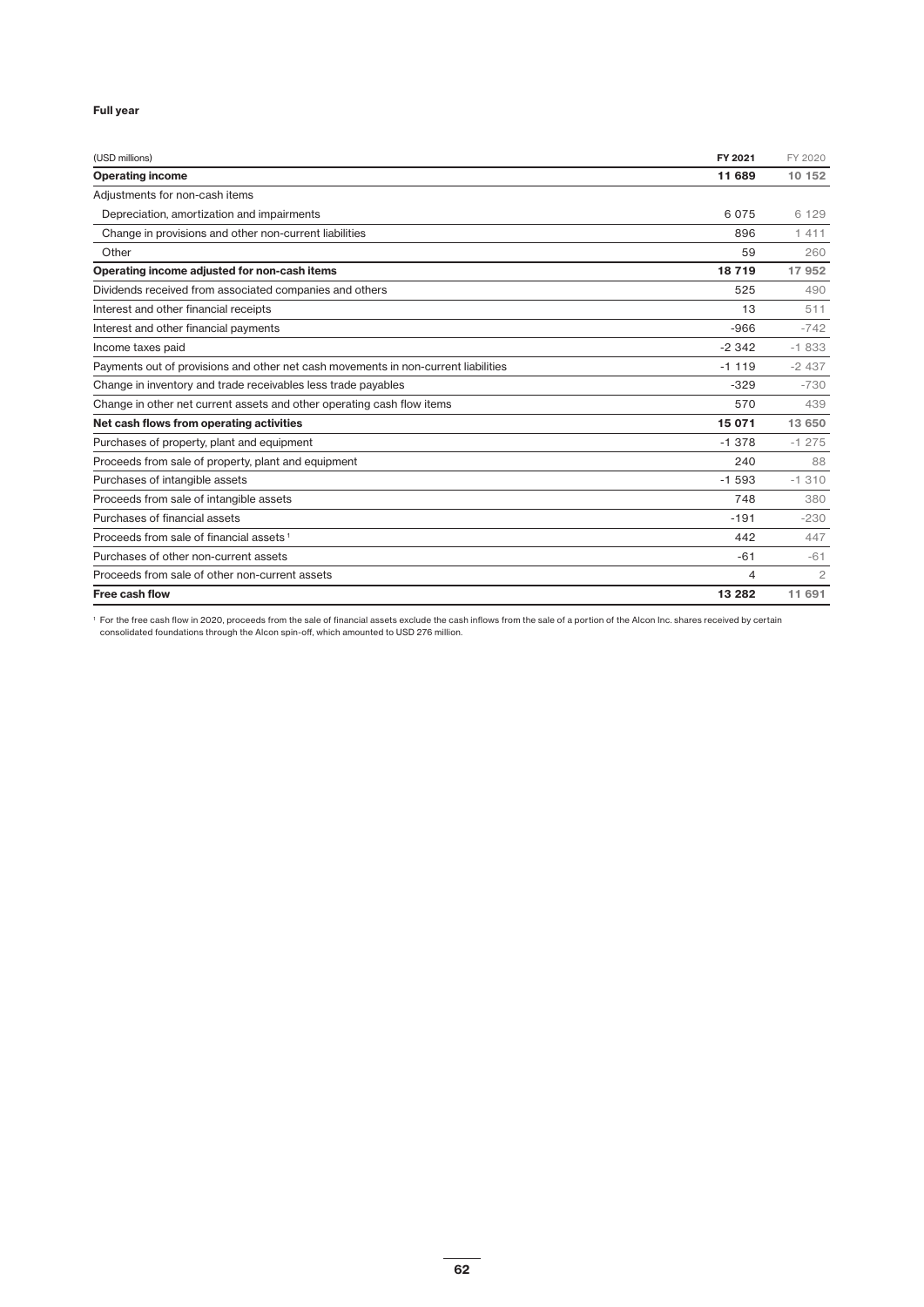## **Effects of currency fluctuations**

### **Principal currency translation rates**

| (USD per unit) | Average<br>rates<br>Q4 2021 | Average<br>rates<br>Q4 2020 | Average<br>rates<br>FY 2021 | Average<br>rates<br>FY 2020 | Period-end<br>rates<br>Dec 31.<br>2021 | Period-end<br>rates<br>Dec 31,<br>2020 |
|----------------|-----------------------------|-----------------------------|-----------------------------|-----------------------------|----------------------------------------|----------------------------------------|
| 1 CHF          | 1.085                       | 1.106                       | 1.094                       | 1.066                       | 1.093                                  | 1.135                                  |
| 1 CNY          | 0.156                       | 0.151                       | 0.155                       | 0.145                       | 0.157                                  | 0.153                                  |
| 1 EUR          | 1.144                       | 1.192                       | 1.183                       | 1.141                       | 1.131                                  | 1.229                                  |
| 1 GBP          | 1.349                       | 1.320                       | 1.376                       | 1.283                       | 1.351                                  | 1.365                                  |
| 100 JPY        | 0.880                       | 0.957                       | 0.912                       | 0.937                       | 0.868                                  | 0.970                                  |
| <b>100 RUB</b> | 1.377                       | 1.312                       | 1.357                       | 1.389                       | 1.336                                  | 1.337                                  |

### **Currency impact on key figures**

The following table provides a summary of the currency impact on key Group figures due to their conversion into US dollars, the Group's reporting currency, of the financial data from entities reporting in non-US dollars. Constant currency (cc) calculations apply the exchange rates of the prior year period to the current period financial data for entities reporting in non-US dollars.

#### **Fourth quarter**

|                                     | Change in<br>USD%<br>Q4 2021 | Change in<br>currencies %<br>Q4 2021 | Percentage<br>constant point currency<br>impact<br>Q4 2021 | Change in<br>USD %<br>Q4 2020 | Change in<br>constant<br>currencies %<br>Q4 2020 | Percentage<br>point currency<br>impact<br>Q4 2020 |
|-------------------------------------|------------------------------|--------------------------------------|------------------------------------------------------------|-------------------------------|--------------------------------------------------|---------------------------------------------------|
| <b>Total Group</b>                  |                              |                                      |                                                            |                               |                                                  |                                                   |
| Net sales to third parties          | 4                            | 6                                    | $-2$                                                       | 3                             | 1                                                | $\mathbf{2}$                                      |
| Operating income                    | $-3$                         | $-1$                                 | $-2$                                                       | 45                            | 51                                               | -6                                                |
| Net income                          | nm                           | nm                                   | nm                                                         | 86                            | 93                                               | $-7$                                              |
| Basic earnings per share (USD)      | nm                           | nm                                   | nm                                                         | 84                            | 93                                               | -9                                                |
| Core operating income               | 9                            | 12                                   | $-3$                                                       | 1                             | $\mathbf{2}$                                     | $-1$                                              |
| Core net income                     | 3                            | 6                                    | -3                                                         | $\mathbf{2}$                  | 3                                                | $-1$                                              |
| Core basic earnings per share (USD) | 4                            | $\overline{7}$                       | -3                                                         | $\overline{c}$                | 3                                                | $-1$                                              |
| <b>Innovative Medicines</b>         |                              |                                      |                                                            |                               |                                                  |                                                   |
| Net sales to third parties          | 5                            | $\overline{7}$                       | $-2$                                                       | 3                             | 1                                                | $\overline{c}$                                    |
| Operating income                    | 3                            | 6                                    | -3                                                         | 8                             | 12                                               | $-4$                                              |
| Core operating income               | 12                           | 15                                   | -3                                                         | 3                             | 3                                                | $\circlearrowright$                               |
| Sandoz                              |                              |                                      |                                                            |                               |                                                  |                                                   |
| Net sales to third parties          | 0                            | 2                                    | $-2$                                                       | $\overline{c}$                | 0                                                | $\mathbf{2}$                                      |
| Operating income                    | $\overline{4}$               | $\overline{4}$                       | 0                                                          | nm                            | nm                                               | nm                                                |
| Core operating income               | 0                            | $\mathbf 0$                          | 0                                                          | $\overline{2}$                | 3                                                | $-1$                                              |
| Corporate                           |                              |                                      |                                                            |                               |                                                  |                                                   |
| Operating loss                      | $-156$                       | $-154$                               | $-2$                                                       | 41                            | 45                                               | $-4$                                              |
| Core operating loss                 | $-28$                        | $-28$                                | 0                                                          | $-35$                         | $-28$                                            | $-7$                                              |

nm = not meaningful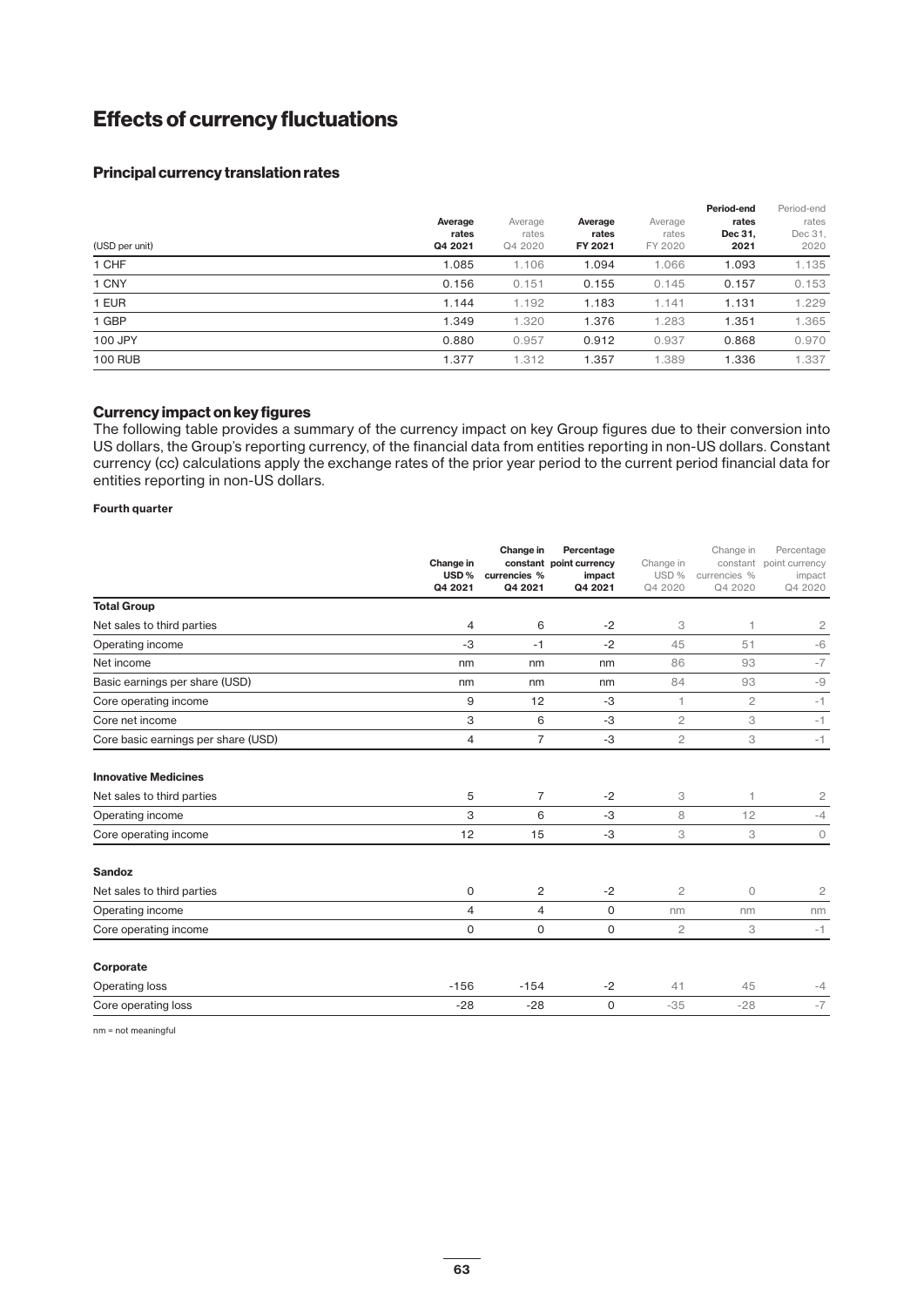### **Currency impact on key figures**

**Full year**

|                                     | Change in<br>USD% | Change in<br>currencies % | Percentage<br>constant point currency<br>impact | Change in<br>USD % | Change in<br>constant<br>currencies % | Percentage<br>point currency<br>impact |
|-------------------------------------|-------------------|---------------------------|-------------------------------------------------|--------------------|---------------------------------------|----------------------------------------|
|                                     | FY 2021           | FY 2021                   | FY 2021                                         | FY 2020            | FY 2020                               | FY 2020                                |
| <b>Total Group</b>                  |                   |                           |                                                 |                    |                                       |                                        |
| Net sales to third parties          | 6                 | $\overline{4}$            | $\overline{c}$                                  | 3                  | 3                                     | $\circ$                                |
| Operating income                    | 15                | 13                        | $\overline{c}$                                  | 12                 | 19                                    | $-7$                                   |
| Net income                          | 198               | 195                       | 3                                               | 13                 | 20                                    | $-7$                                   |
| Basic earnings per share (USD)      | 202               | 200                       | $\overline{c}$                                  | 14                 | 21                                    | $-7$                                   |
| Core operating income               | 8                 | 6                         | $\overline{c}$                                  | $\mathcal{Q}$      | 13                                    | $-4$                                   |
| Core net income                     | $\overline{7}$    | 5                         | $\overline{c}$                                  | 9                  | 12                                    | $-3$                                   |
| Core basic earnings per share (USD) | 9                 | $\overline{7}$            | 2                                               | 9                  | 13                                    | $-4$                                   |
| <b>Innovative Medicines</b>         |                   |                           |                                                 |                    |                                       |                                        |
| Net sales to third parties          | 8                 | 6                         | $\overline{c}$                                  | 3                  | $\overline{4}$                        | $-1$                                   |
| Operating income                    | 17                | 15                        | $\overline{c}$                                  | $-1$               | $\overline{4}$                        | $-5$                                   |
| Core operating income               | 12                | 10                        | $\overline{c}$                                  | 8                  | 11                                    | $-3$                                   |
| <b>Sandoz</b>                       |                   |                           |                                                 |                    |                                       |                                        |
| Net sales to third parties          | $\mathbf 0$       | $-2$                      | $\mathbf{2}$                                    | $-1$               | $\Omega$                              | $-1$                                   |
| Operating income                    | 53                | 48                        | 5                                               | 89                 | 106                                   | $-17$                                  |
| Core operating income               | $-12$             | $-14$                     | $\overline{c}$                                  | 11                 | 15                                    | $-4$                                   |
| Corporate                           |                   |                           |                                                 |                    |                                       |                                        |
| Operating loss                      | nm                | nm                        | nm                                              | nm                 | nm                                    | nm                                     |
| Core operating loss                 | $-23$             | $-20$                     | $-3$                                            | 11                 | 14                                    | $-3$                                   |

nm = not meaningful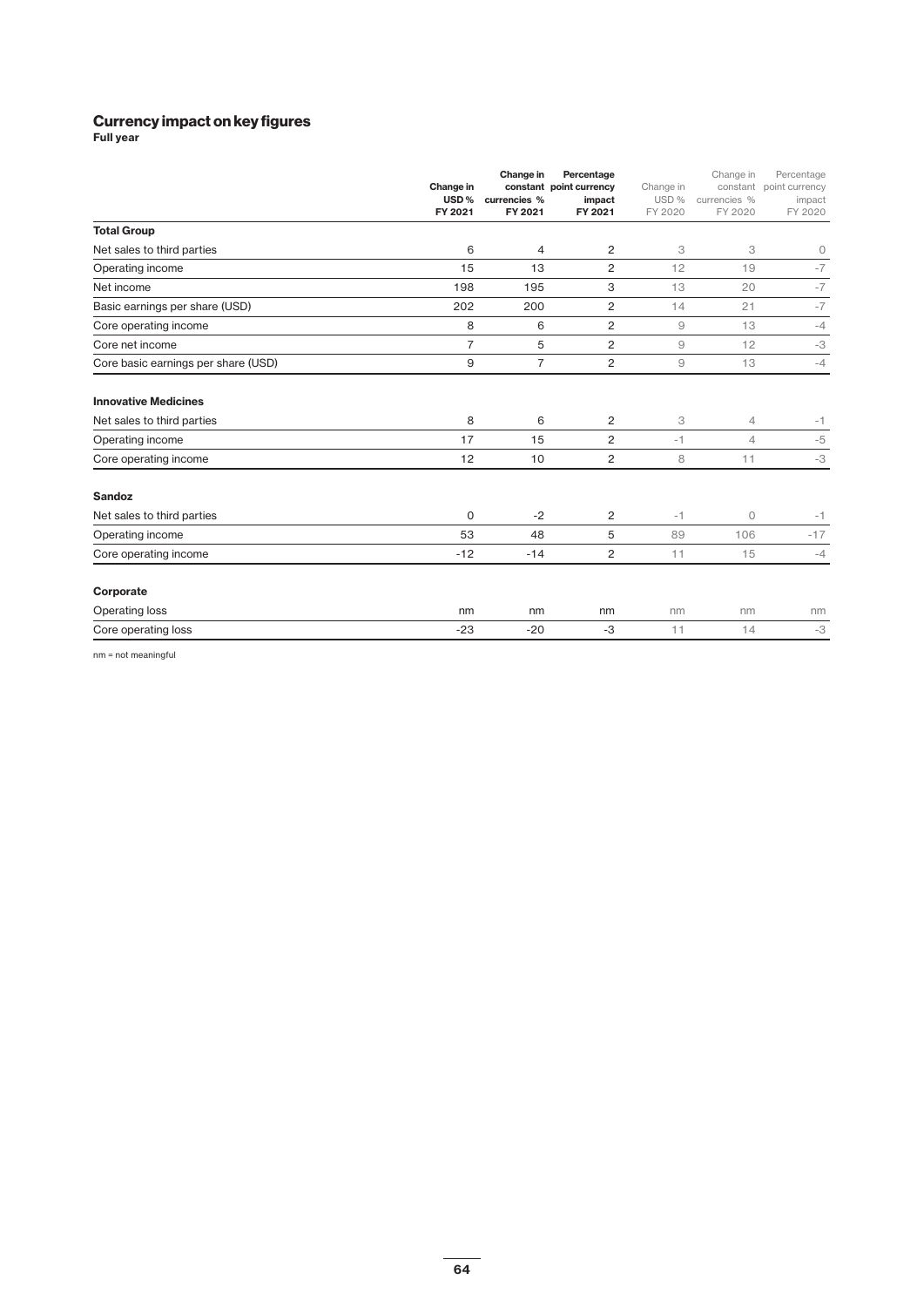### **Disclaimer**

This press release contains forward-looking statements within the meaning of the United States Private Securities Litigation Reform Act of 1995, that can generally be identified by words such as "continues," "to advance," "progressing," "expected," "to grow," "long-term," "growth," "looking ahead," "continue," "to invest," "driven," "pioneering," "expect," "will," "to drive," "growth drivers," "remains," "remain," "outlook," "guidance," "transformative," "continuing," "confident," "to maintain," "to meet," "ongoing," "launch," "growing," "to support," "can," "pipeline," "investigational," "submissions," "focus," "innovation," "focus," "innovation," "potential," "priority," "prevail," "proposes," or similar expressions, or by express or implied discussions regarding potential new products, potential new indications for existing products, potential product launches, or regarding potential future revenues from any such products; or regarding potential future, pending or announced transactions, including the acquisition of Gyroscope Therapeutics; regarding potential future sales or earnings of the Group or any of its divisions; or by discussions of strategy, plans, expectations or intentions; or regarding the Group's liquidity or cash flow positions and its ability to meet its ongoing financial obligations and operational needs; or regarding the strategic review of Sandoz; or regarding our commitment to carbon neutral emissions by 2030 and net zero emissions by 2040. Such forward-looking statements are based on the current beliefs and expectations of management regarding future events, and are subject to significant known and unknown risks and uncertainties. Should one or more of these risks or uncertainties materialize, or should underlying assumptions prove incorrect, actual results may vary materially from those set forth in the forward-looking statements. You should not place undue reliance on these statements. In particular, our expectations could be affected by, among other things: liquidity or cash flow disruptions affecting our ability to meet our ongoing financial obligations and to support our ongoing business activities; the impact of the COVID-19 pandemic on enrollment in, initiation and completion of our clinical trials in the future, and research and development timelines; the impact of a partial or complete failure of the return to normal global healthcare systems including prescription dynamics; global trends toward healthcare cost containment, including ongoing government, payer and general public pricing and reimbursement pressures and requirements for increased pricing transparency; uncertainties regarding potential significant breaches of data security or data privacy, or disruptions of our information technology systems; regulatory actions or delays or government regulation generally, including potential regulatory actions or delays with respect to the development of the products described in this press release; the potential that the strategic benefits, synergies or opportunities expected from the transactions described, including Gyroscope Therapeutics, may not be realized or may be more difficult or take longer to realize than expected; the uncertainties in the research and development of new healthcare products, including clinical trial results and additional analysis of existing clinical data; our ability to obtain or maintain proprietary intellectual property protection, including the ultimate extent of the impact on Novartis of the loss of patent protection and exclusivity on key products; safety, quality, data integrity, or manufacturing issues; uncertainties involved in the development or adoption of potentially transformational technologies and business models; uncertainties regarding actual or potential legal proceedings, investigations or disputes; our performance on environmental, social and governance measures; general political, economic and business conditions, including the effects of and efforts to mitigate pandemic diseases such as COVID-19; uncertainties regarding future global exchange rates; uncertainties regarding future demand for our products; and other risks and factors referred to in Novartis AG's current Form 20-F on file with the US Securities and Exchange Commission. Novartis is providing the information in this press release as of this date and does not undertake any obligation to update any forward-looking statements as a result of new information, future events or otherwise.

All product names appearing in italics are trademarks owned by or licensed to Novartis Group companies.